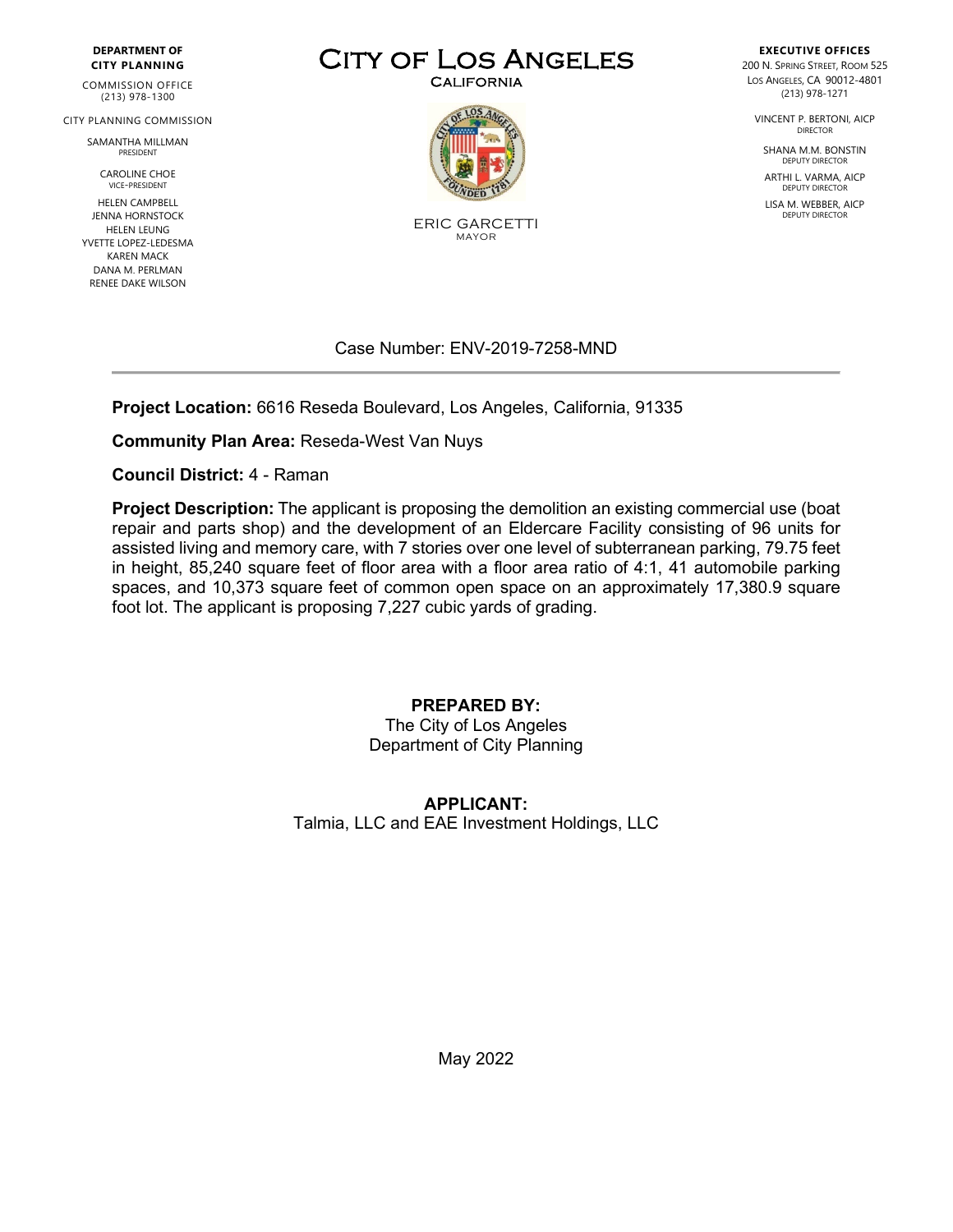# **INITIAL STUDY**

# **TABLE OF CONTENTS**

|    | Page                                                                                                                                       |  |
|----|--------------------------------------------------------------------------------------------------------------------------------------------|--|
|    |                                                                                                                                            |  |
|    |                                                                                                                                            |  |
|    | 3.1.<br>3.2.<br>3.3.<br>3.4.<br>L.<br>ΙΙ.<br>III.<br>IV.<br>V.<br>VI.<br>VII.<br>VIII.<br>IX.<br>Х.<br>XI.<br>XII.<br>XIII.<br>XIV.<br>XV. |  |
|    |                                                                                                                                            |  |
| 5. |                                                                                                                                            |  |
| 6. |                                                                                                                                            |  |
| 7. | <b>Appendices</b>                                                                                                                          |  |
|    | A. Air Quality Study, ESA, August 2020                                                                                                     |  |
|    | B. Arborist Letter, McKinley & Associates, October 27, 2017                                                                                |  |
|    | C. Geology and Soils Report Approval Letter, July 16, 2020 (Log #113310-01)                                                                |  |
|    | D. Phase I ESA, Environmental Managers & Auditors, Inc., November 2016                                                                     |  |

E. Limited Phase II Subsurface Investigation, Environmental Managers & Auditors, Inc., November 2016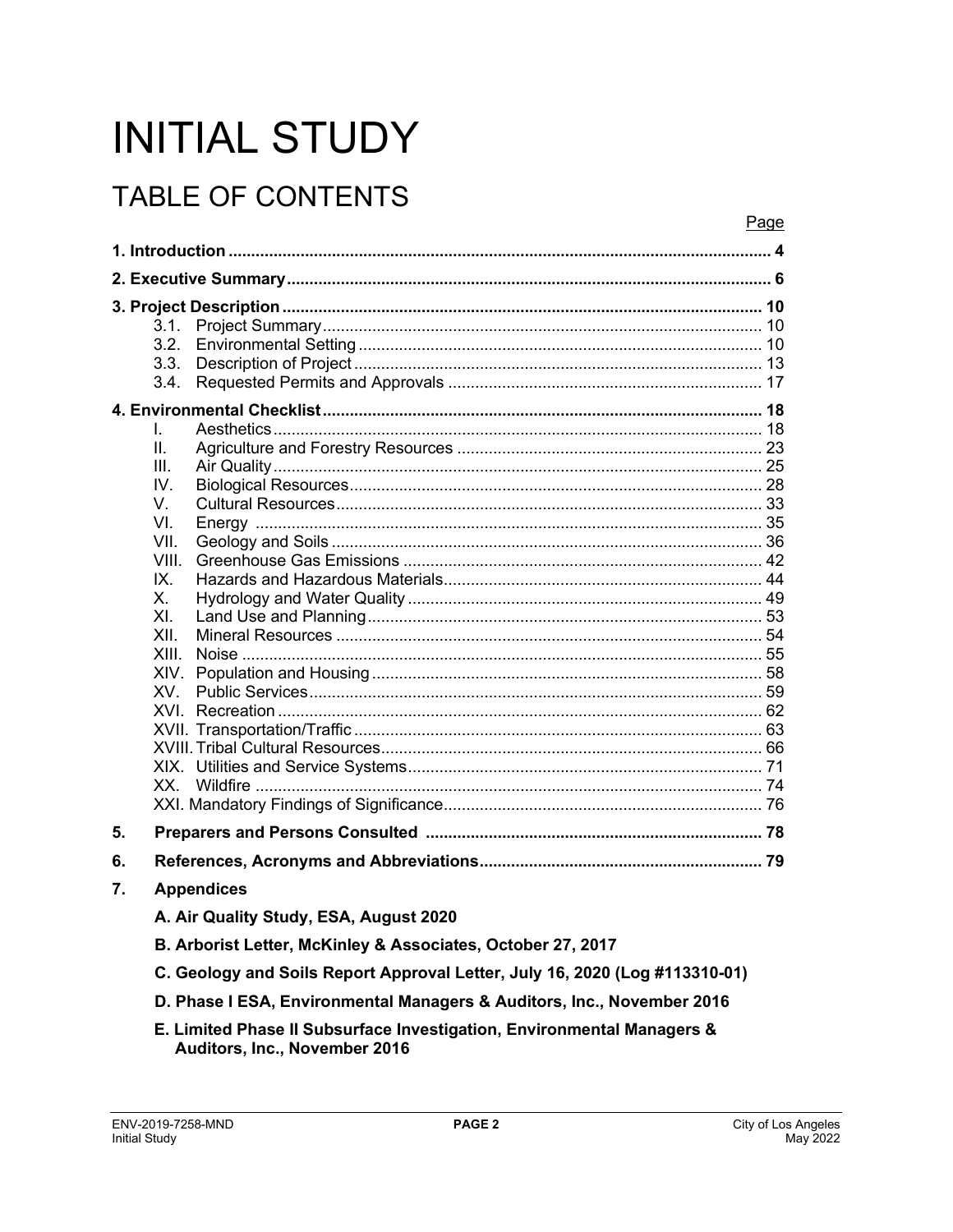#### **F. Preliminary Geotechnical Engineering Investigation, Geolotech, Inc., March 24, 2020**

#### **List of Figures**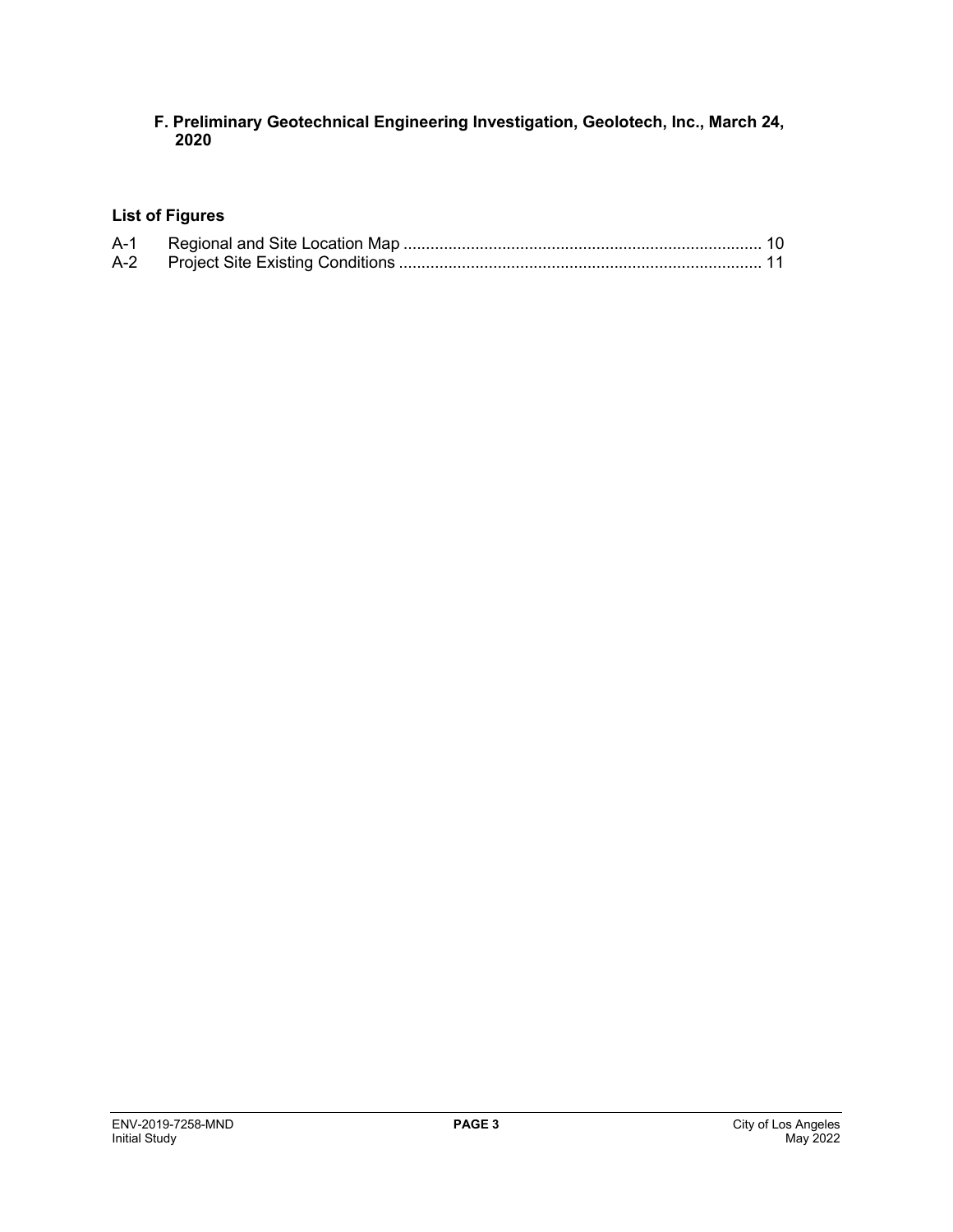# **INITIAL STUDY**

# **1 INTRODUCTION**

This Initial Study (IS) document evaluates potential environmental effects resulting from construction and operation of the proposed **Eldercare Facility** Project ("Project"). The proposed Project is subject to the guidelines and regulations of the California Environmental Quality Act (CEQA). Therefore, this document has been prepared in compliance with the relevant provisions of CEQA and the State CEQA Guidelines as implemented by the City of Los Angeles (City). Based on the analysis provided within this Initial Study, the City has concluded that the Project may result in significant impacts on the environment. This Initial Study and Mitigated Negative Declaration are intended as informational documents, and are ultimately required to be adopted by the decision maker prior to project approval by the City.

# **1.1 PURPOSE OF AN INITIAL STUDY**

The California Environmental Quality Act was enacted in 1970 with several basic purposes: (1) to inform governmental decision makers and the public about the potential significant environmental effects of proposed projects; (2) to identify ways that environmental damage can be avoided or significantly reduced; (3) to prevent significant, avoidable damage to the environment by requiring changes in projects through the use of feasible alternatives or mitigation measures; and (4) to disclose to the public the reasons behind a project's approval even if significant environmental effects are anticipated.

An application for the proposed project has been submitted to the City of Los Angeles Department of City Planning for discretionary review. The Department of City Planning, as Lead Agency, has determined that the project is subject to CEQA, and the preparation of an Initial Study is required.

An Initial Study is a preliminary analysis conducted by the Lead Agency, in consultation with other agencies (responsible or trustee agencies, as applicable), to determine whether there is substantial evidence that a project may have a significant effect on the environment. If the Initial Study concludes that the Project, with mitigation, may have a significant effect on the environment, an Environmental Impact Report should be prepared; otherwise the Lead Agency may adopt a Negative Declaration or a Mitigated Negative Declaration.

This Initial Study has been prepared in accordance with CEQA (Public Resources Code §21000 et seq.), the State CEQA Guidelines (Title 14, California Code of Regulations, §15000 et seq.), and the City of Los Angeles CEQA Guidelines (1981, amended 2006).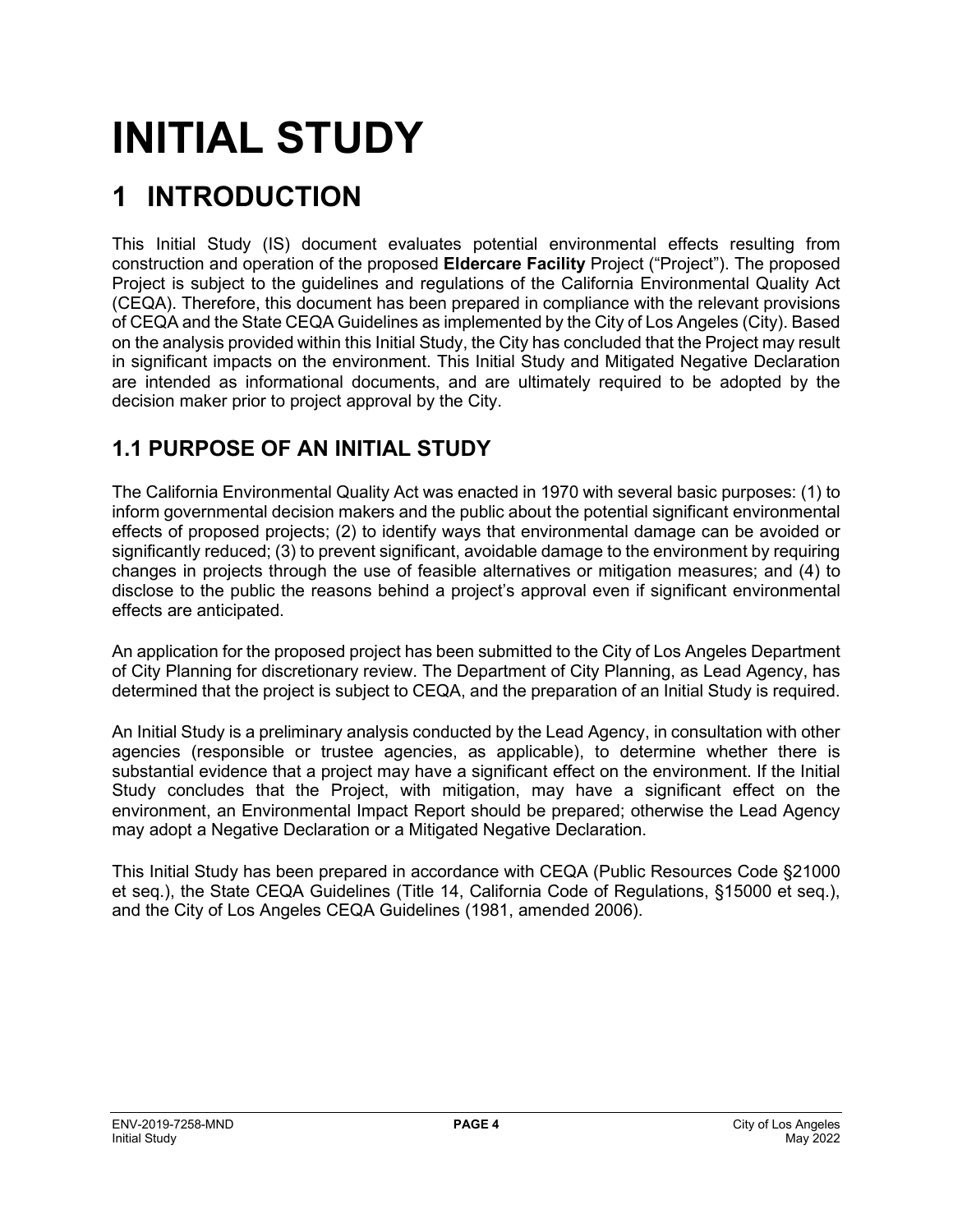# **1.2. ORGANIZATION OF THE INITIAL STUDY**

This Initial Study is organized into four sections as follows:

#### 1 INTRODUCTION

Describes the purpose and content of the Initial Study, and provides an overview of the CEQA process.

#### 2 EXECUTIVE SUMMARY

Provides Project information, identifies key areas of environmental concern, and includes a determination whether the project may have a significant effect on the environment.

#### 3 PROJECT DESCRIPTION

Provides a description of the environmental setting and the Project, including project characteristics and a list of discretionary actions.

#### 4 EVALUATION OF ENVIRONMENTAL IMPACTS

Contains the completed Initial Study Checklist and discussion of the environmental factors that would be potentially affected by the Project.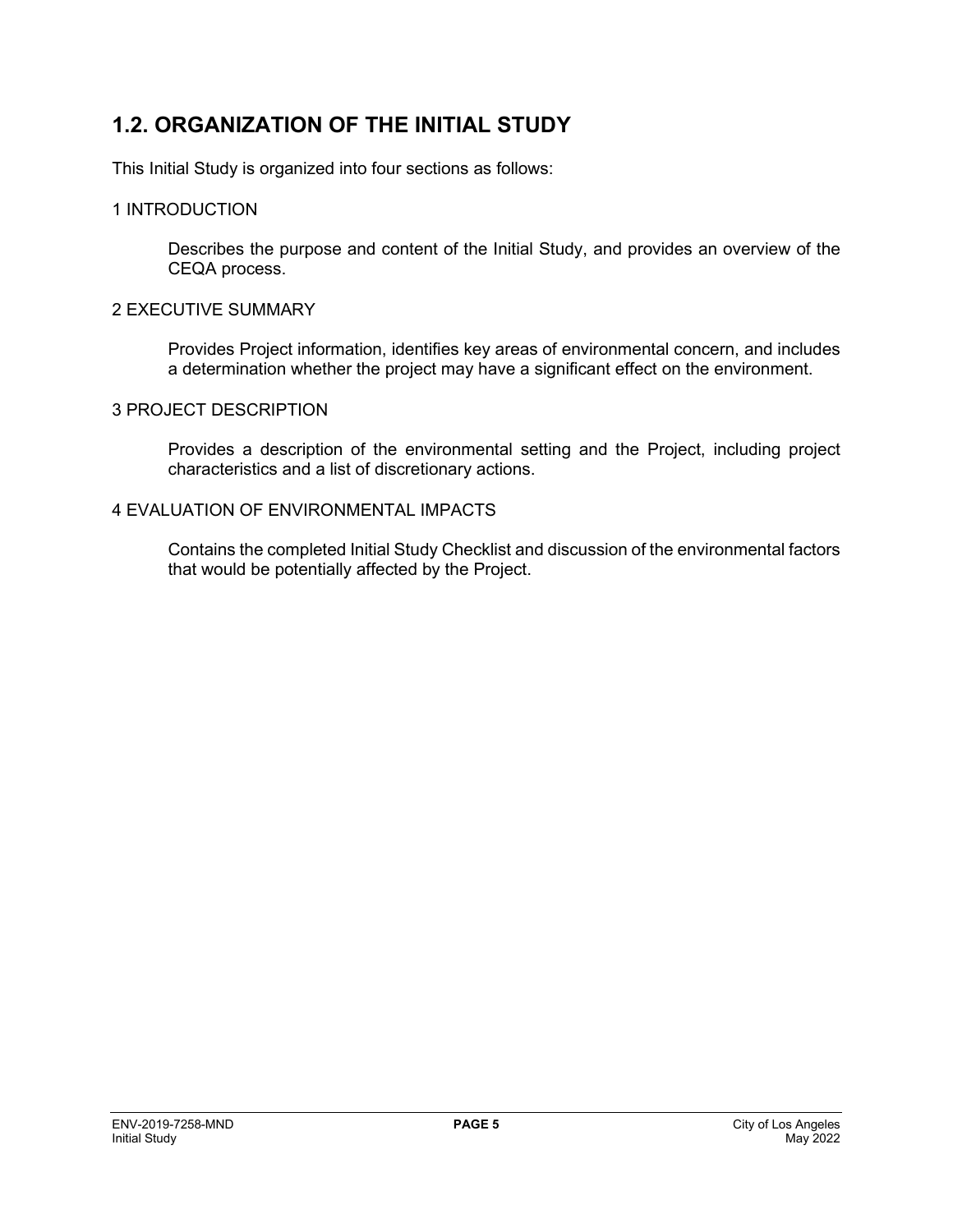# INITIAL STUDY

# **2 EXECUTIVE SUMMARY**

| <b>PROJECT TITLE</b>   | <b>6616 RESEDA BOULEVARD</b> |
|------------------------|------------------------------|
| ENVIRONMENTAL CASE NO. | <b>ENV-2019-7258-MND</b>     |
| RELATED CASES          | ZA-2019-7257-ELD-SPR-CDO-HCA |

| <b>PROJECT LOCATION</b>         | <b>6616 RESEDA BOULEVARD</b> |
|---------------------------------|------------------------------|
| COMMUNITY PLAN AREA             | RESEDA-WEST VAN NUYS         |
| <b>GENERAL PLAN DESIGNATION</b> | <b>GENERAL COMMERCIAL</b>    |
| <b>ZONING</b>                   | [Q]C2-1VL-CDO-RIO            |
| <b>COUNCIL DISTRICT</b>         | 4 - RAMAN                    |

| <b>LEAD AGENCY</b>   | <b>City of Los Angeles</b>                                            |
|----------------------|-----------------------------------------------------------------------|
| <b>STAFF CONTACT</b> | <b>LAURA FRAZIN STEELE</b>                                            |
| <b>ADDRESS</b>       | 6262 VAN NUYS BOULEVARD, ROOM 430, VAN NUYS,<br>CA 91401              |
| <b>PHONE NUMBER</b>  | (818) 374-9919                                                        |
| EMAIL                | LAURA.FRAZINSTEELE@LACITY.ORG                                         |
|                      |                                                                       |
| <b>APPLICANT</b>     | TALMIA, LLC AND EAE INVESTMENT HOLDINGS, LLC                          |
| <b>ADDRESS</b>       | 8370 WILSHIRE BOULEVARD, SUITE 230, BEVERLY<br><b>HILLS, CA 90211</b> |
| <b>PHONE NUMBER</b>  | (213) 457-7178                                                        |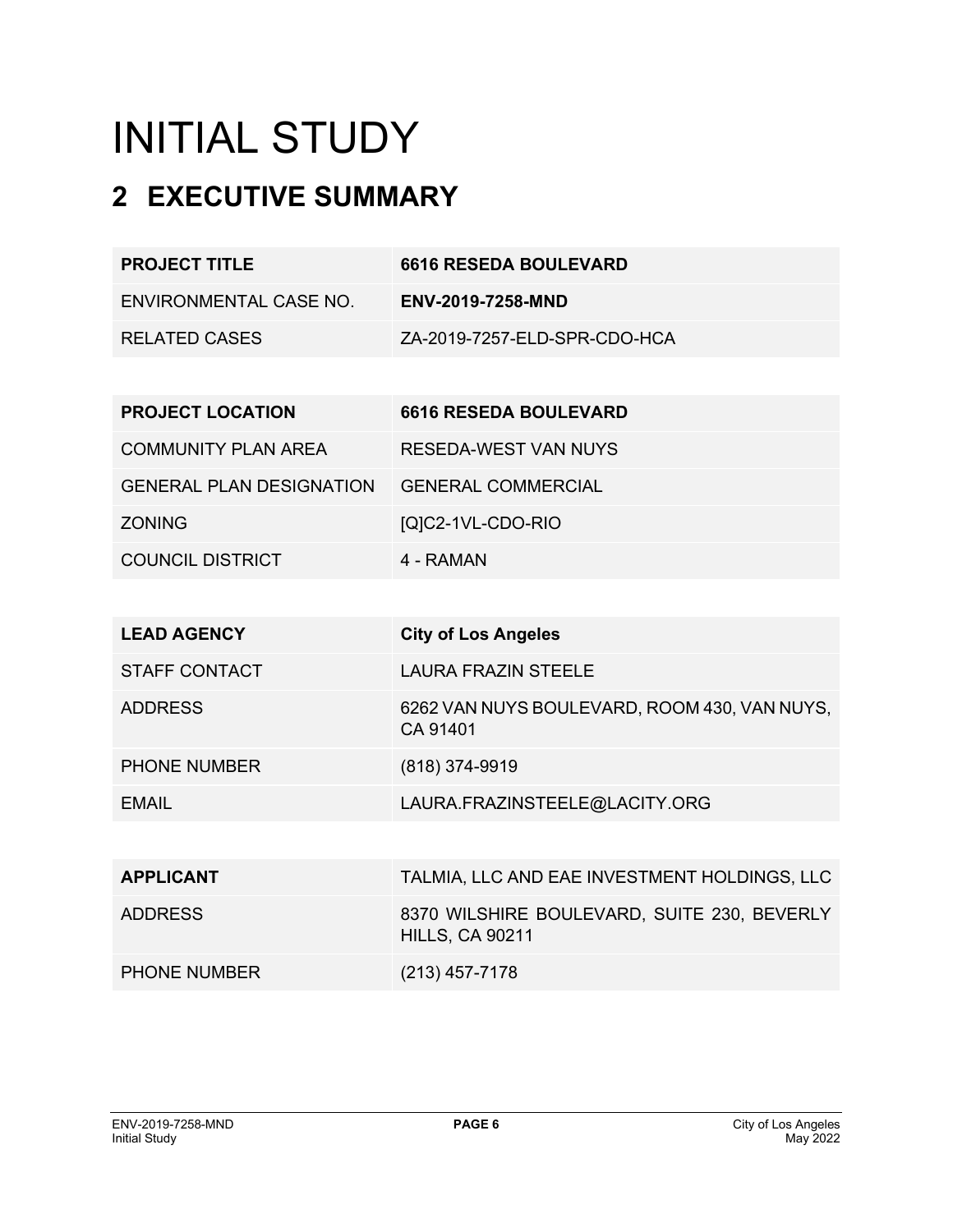#### **PROJECT DESCRIPTION**

The applicant is proposing the demolition an existing commercial use (boat repair and parts shop) and the development of an Eldercare Facility consisting of 96 units for assisted living and memory care, with 7 stories over one level of subterranean parking, 79.75 feet in height, 85,240 square feet of floor area with a floor area ratio of 4:1, 41 automobile parking spaces, and 10,373 square feet of common open space on an approximately 17,380.9 square foot lot. The applicant is proposing 7,227 cubic yards of grading.

(For additional detail, see "Section 3. PROJECT DESCRIPTION").

#### **ENVIRONMENTAL SETTING**

The proposed project is located on an irregular-shaped 17,380.9 square foot lot at the corner of Reseda Boulevard and Kittridge Street in the Reseda-West Van Nuys Community Plan (adopted on November 17, 1999). The lot is designated for General Commercial land use and is zoned [Q]C2-1VL-CDO-RIO. The project site is currently improved with two structures (a building and boat canopy) that are used as a boat repair and parts shop.

Surrounding sites to the north are zoned [Q]C2-1VL-CDO-RIO and are designated for General Commercial land use by the Community Plan. These sites are improved with one-and two-story structures including a church, medical and business plaza, and auto body uses. To the south, the triangular-shaped lot that is designated for Open Space by the Community Plan and zoned OS-1XL-RIO is a paved riverbank with no development proposed per the applicant. The Los Angeles River, which is designated for Open Space and zoned OS-1XL-RIO lies directly to the south across Kittridge Street. To the east, sites are designated for Medium Residential by the Community Plan and are zoned RA-1-RIO and (Q)R3-1LD-RIO. These sites are developed with a church and two- to four-story multi-family residential uses. To the west, across Reseda Boulevard, projects are designated for General Commercial land use and are zoned [Q]C2-1VL-CDO-RIO and (T)(Q)RAS4-1L-CDO-RIO. These sites are improved with one- and two-story auto body uses and a mixed-use development that is 72 feet in height with 254 residential apartment units and approximately 7,700 square feet of retail/commercial space.

(For additional detail, see "Section 3. PROJECT DESCRIPTION").

#### **OTHER PUBLIC AGENCIES WHOSE APPROVAL IS REQUIRED**

(e.g. permits, financing approval, or participation agreement)

California Department of Social Services, Community Care Licensing Division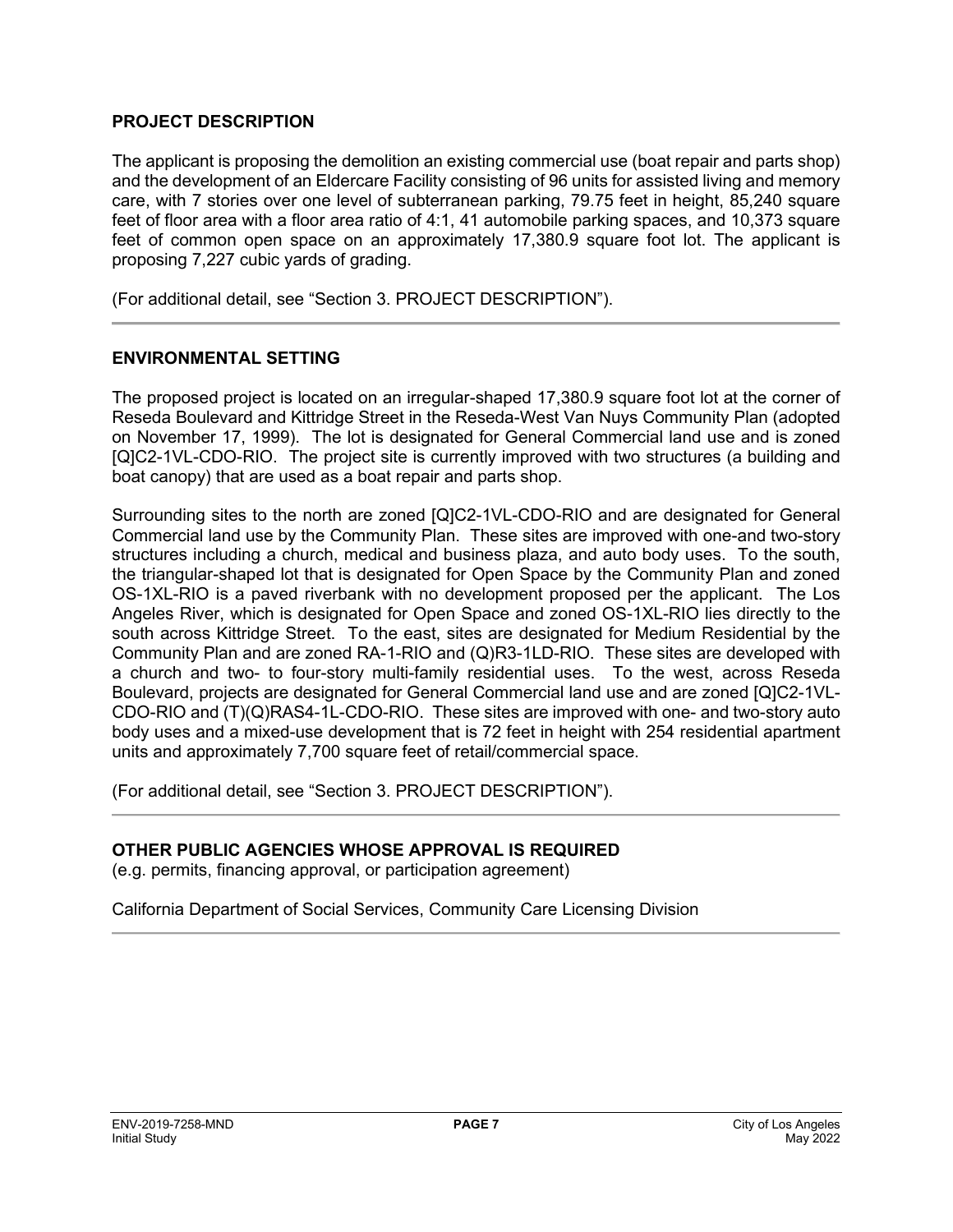#### **ENVIRONMENTAL FACTORS POTENTIALLY AFFECTED**

The environmental factors checked below would be potentially affected by this project, involving at least one impact that is a "Potentially Significant Impact" as indicated by the checklist on the following pages.

|        | $\boxtimes$ Aesthetics             | Greenhouse Gas Emissions                  | $\mathbf{I}$ | <b>Public Services</b>                       |
|--------|------------------------------------|-------------------------------------------|--------------|----------------------------------------------|
|        | □ Agriculture & Forestry Resources | $\boxtimes$ Hazards & Hazardous Materials |              | Recreation                                   |
|        | $\Box$ Air Quality                 | Hydrology / Water Quality                 |              | $\boxtimes$ Transportation                   |
|        | $\boxtimes$ Biological Resources   | $\Box$ Land Use / Planning                |              | $\boxtimes$ Tribal Cultural Resources        |
|        | □ Cultural Resources               | <b>Mineral Resources</b>                  | $\Box$       | Utilities / Service Systems                  |
| $\Box$ | Energy                             | $\boxtimes$ Noise                         |              | Wildfire                                     |
|        | $\boxtimes$ Geology / Soils        | Population / Housing                      | $\mathsf{I}$ | <b>Mandatory Findings of</b><br>Significance |
|        |                                    |                                           |              |                                              |

#### **DETERMINATION**

(To be completed by the Lead Agency)

On the basis of this initial evaluation:

- I find that the proposed project COULD NOT have a significant effect on the environment, and a NEGATIVE DECLARATION will be prepared.
- $\boxtimes$  I find that although the proposed project could have a significant effect on the environment, there will not be a significant effect in this case because revisions on the project have been made by or agreed to by the project proponent. A MITIGATED NEGATIVE DECLARATION will be prepared.
- I find the proposed project MAY have a significant effect on the environment, and an ENVIRONMENTAL IMPACT REPORT is required.
- I find the proposed project MAY have a "potentially significant impact" or "potentially significant unless mitigated" impact on the environment, but at least one effect 1) has been adequately analyzed in an earlier document pursuant to applicable legal standards, and 2) has been addressed by mitigation measures based on earlier analysis as described on attached sheets. An ENVIRONMENTAL IMPACT REPORT is required, but it must analyze only the effects that remain to be addressed.
- $\Box$  I find that although the proposed project could have a significant effect on the environment, because all potentially significant effects (a) have been analyzed adequately in an earlier EIR or NEGATIVE DECLARATION pursuant to applicable standards, and (b) have been avoided or mitigated pursuant to that earlier EIR or NEGATIVE DECLARATION, including revisions or mitigation measures that are imposed upon the proposed project, nothing further is required.

Laura Frazin Steele **PRINTED NAME**

Laura Frazin-Steele

City Planner

**TITLE**

May 19, 2022 **DATE**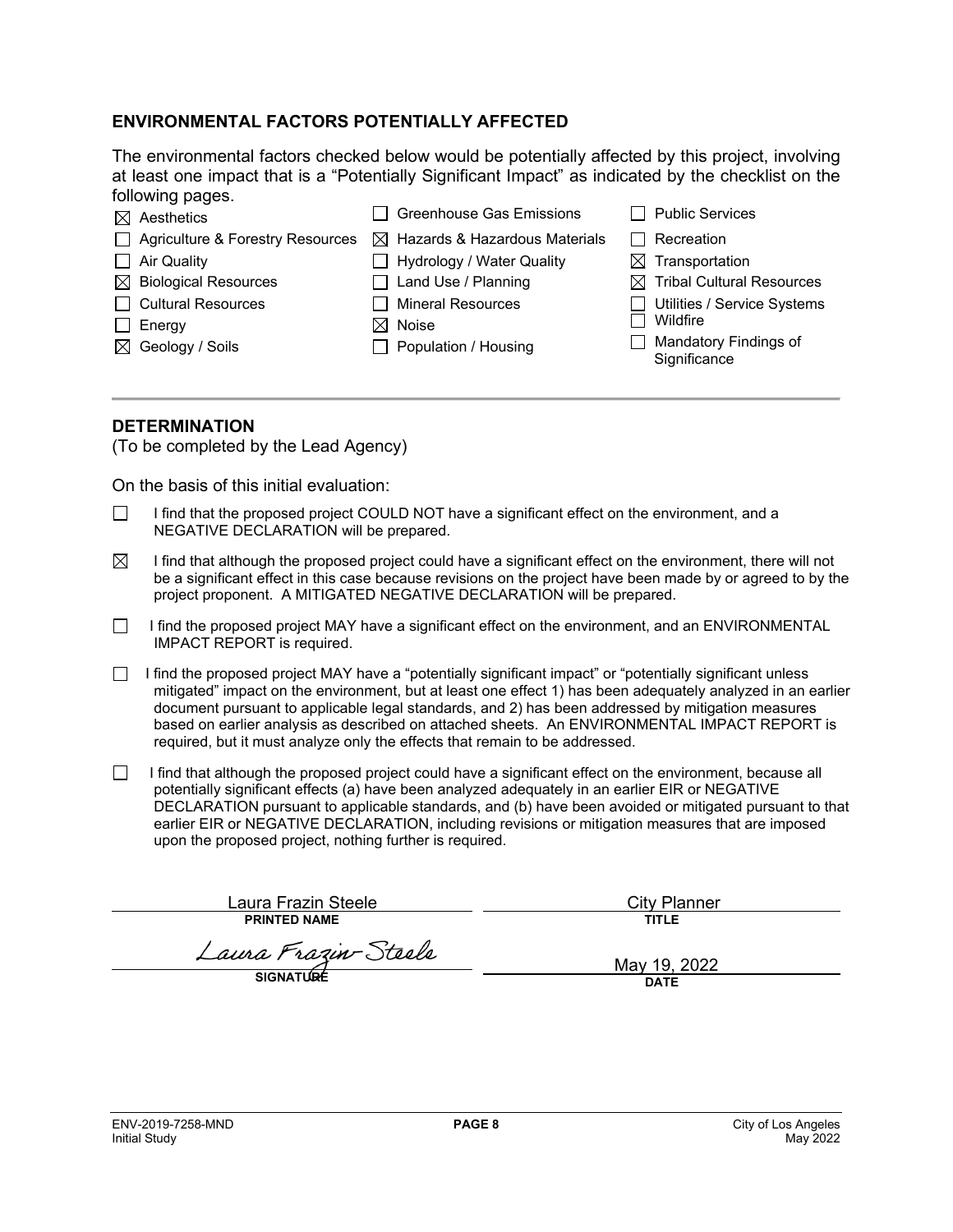#### **EVALUATION OF ENVIRONMENTAL IMPACTS**

- 1) A brief explanation is required for all answers except "No Impact" answers that are adequately supported by the information sources a lead agency cites in the parentheses following each question. A "No Impact" answer is adequately supported if the referenced information sources show that the impact simply does not apply to projects like the one involved (e.g., the project falls outside a fault rupture zone). A "No Impact" answer should be explained where it is based on project-specific factors as well as general standards (e.g., the project will not expose sensitive receptors to pollutants, based on a project-specific screening analysis).
- 2) All answers must take account of the whole action involved, including off-site as well as on-site, cumulative as well as project-level, indirect as well as direct, and construction as well as operational impacts.
- 3) Once the lead agency has determined that a particular physical impact may occur, then the checklist answers must indicate whether the impact is potentially significant, less that significant with mitigation, or less than significant. "Potentially Significant Impact" is appropriate if there is substantial evidence that an effect may be significant. If there are one or more "Potentially Significant Impact" entries when the determination is made, an EIR is required.
- 4) "Negative Declaration: Less Than Significant With Mitigation Incorporated" applies where the incorporation of a mitigation measure has reduced an effect from "Potentially Significant Impact" to "Less Than Significant Impact." The lead agency must describe the mitigation measures, and briefly explain how they reduce the effect to a less than significant level (mitigation measures from "Earlier Analysis," as described in (5) below, may be cross referenced).
- 5) Earlier analysis must be used where, pursuant to the tiering, program EIR, or other CEQA process, an effect has been adequately analyzed in an earlier EIR, or negative declaration. Section 15063 (c)(3)(D). In this case, a brief discussion should identify the following:
	- a) Earlier Analysis Used. Identify and state where they are available for review.
	- b) Impacts Adequately Addressed. Identify which effects from the above checklist were within the scope of and adequately analyzed in an earlier document pursuant to applicable legal standards, and state whether such effects were addressed by mitigation measures based on the earlier analysis.
	- c) Mitigation Measures. For effects that are "Less Than Significant With Mitigation Measures Incorporated," describe the mitigation measures which were incorporated or refined from the earlier document and the extent to which they address site-specific conditions for the project.
- 6) Lead agencies are encouraged to incorporate into the checklist references to information sources for potential impacts (e.g., general plans, zoning ordinances). Reference to a previously prepared or outside document should, where appropriate, include a reference to the page or pages where the statement is substantiated
- 7) Supporting Information Sources: A sources list should be attached, and other sources used or individuals contacted should be cited in the discussion.
- 8) This is only a suggested form, and lead agencies are free to use different formats; however, lead agencies should normally address the questions from this checklist that are relevant to a project's environmental effects in whichever format is selected.
- 9) The explanation of each issue should identify:
	- a) The significance criteria or threshold, if any, used to evaluate each question; and
	- b) The mitigation measure identified, if any, to reduce the impact to less than significance.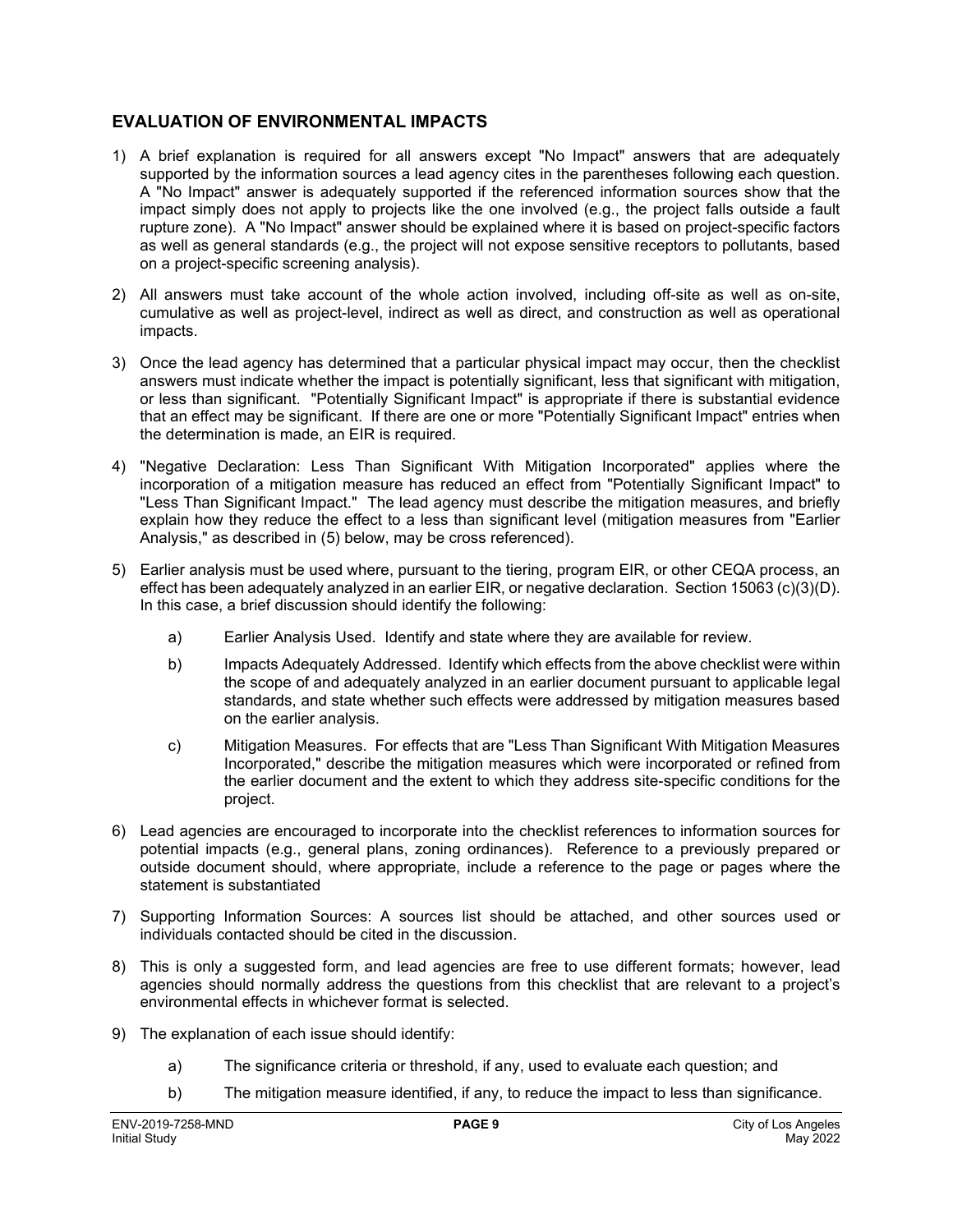# INITIAL STUDY

# **3 PROJECT DESCRIPTION**

### **3.1 PROJECT SUMMARY**

The applicant is proposing the demolition an existing commercial use (boat repair and parts shop) and the development of an Eldercare Facility consisting of 96 units for assisted living and memory care, with 7 stories over one level of subterranean parking, 79.75 feet in height, 85,240 square feet of floor area with a floor area ratio of 4:1, 41 automobile parking spaces, and 10,373 square feet of common open space on an approximately 17,380.9 square foot lot. The applicant is proposing 7,227 cubic yards of grading.

### **3.2 ENVIRONMENTAL SETTING**

#### **3.2.1 Project Location**

The Project is located at 6616 Reseda Boulevard, Los Angeles, CA 91335 within the Reseda-West Van Nuys Community Plan area. The Project site is located on the northeast corner of Reseda Boulevard and Kittridge Street. The subject site fronts along Reseda Boulevard for a linear distance of approximately 165 feet, and extends along Kittridge Street for approximately 78 feet (see Figure A-1).

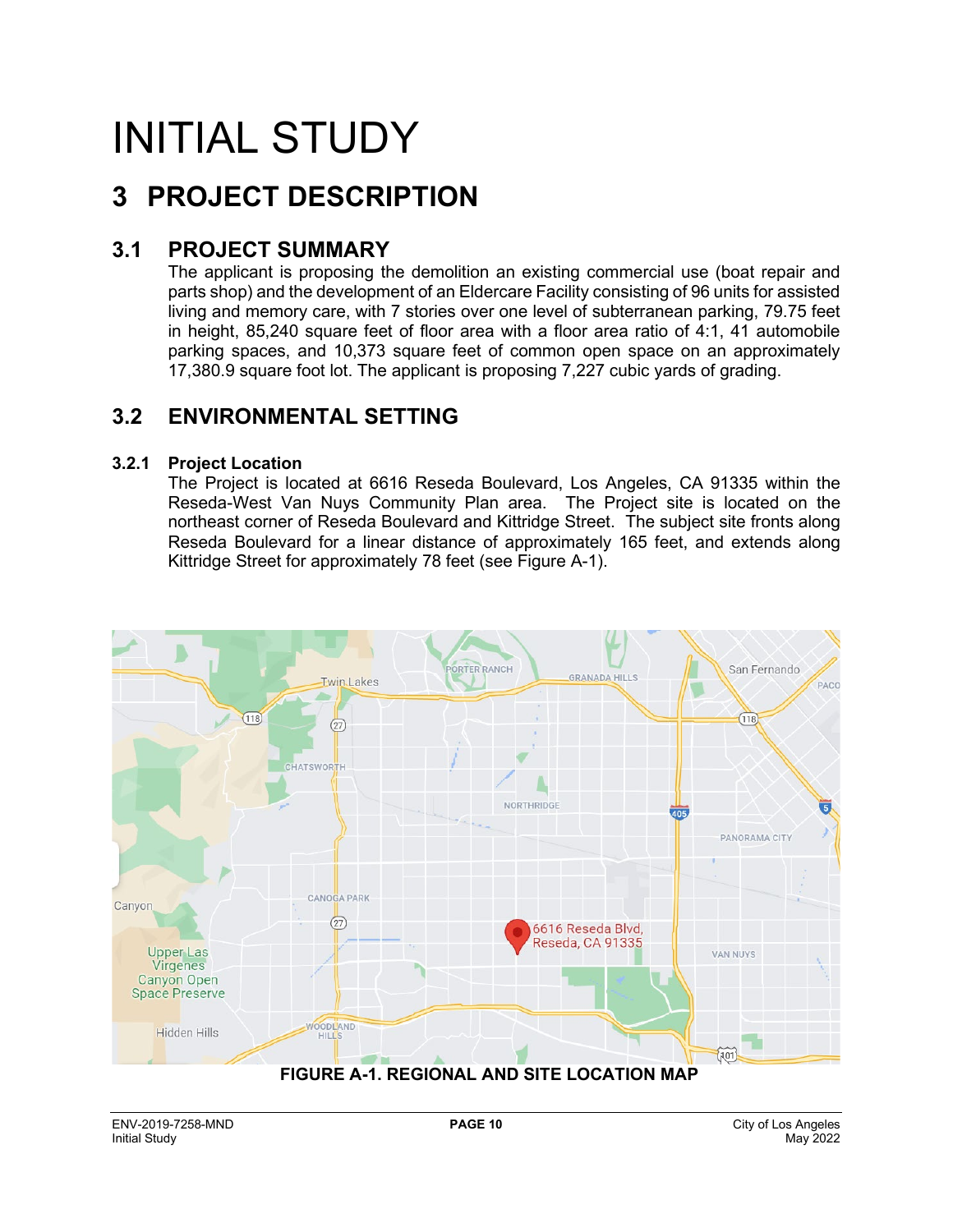#### **3.2.2 Existing Conditions**

As shown in Figure A-2, the Project is site is 17,380.9 square feet and is currently improved with two structures which are used as a boat repair and parts shop (a boat canopy and a building).



**FIGURE A-2. PROJECT SITE EXISTING CONDITIONS**

The Project site is zoned [Q]C2-1VL-CDO-RIO and is designated for General Commercial land use by the Community Plan.

The C2 Zone is a zoning designation that permits commercial uses as codified in LAMC Section 12.14 A. Eldercare facilities are permitted by-right in the C2 Zone.

The height designation for the subject site is -1VL which allows a maximum height of 45 feet with no limit to the number of stories and a floor area ratio of 1.5:1 in the C2 Zone. The height is further limited by Community Plan Footnote No. 7, which limits all structures to a maximum of 3 stories.

ZIMAS shows a Permanent Q Condition "[Q]" on the subject site and ZI-2339, which indicates that the site location lies within the geographic boundary of the Reseda Central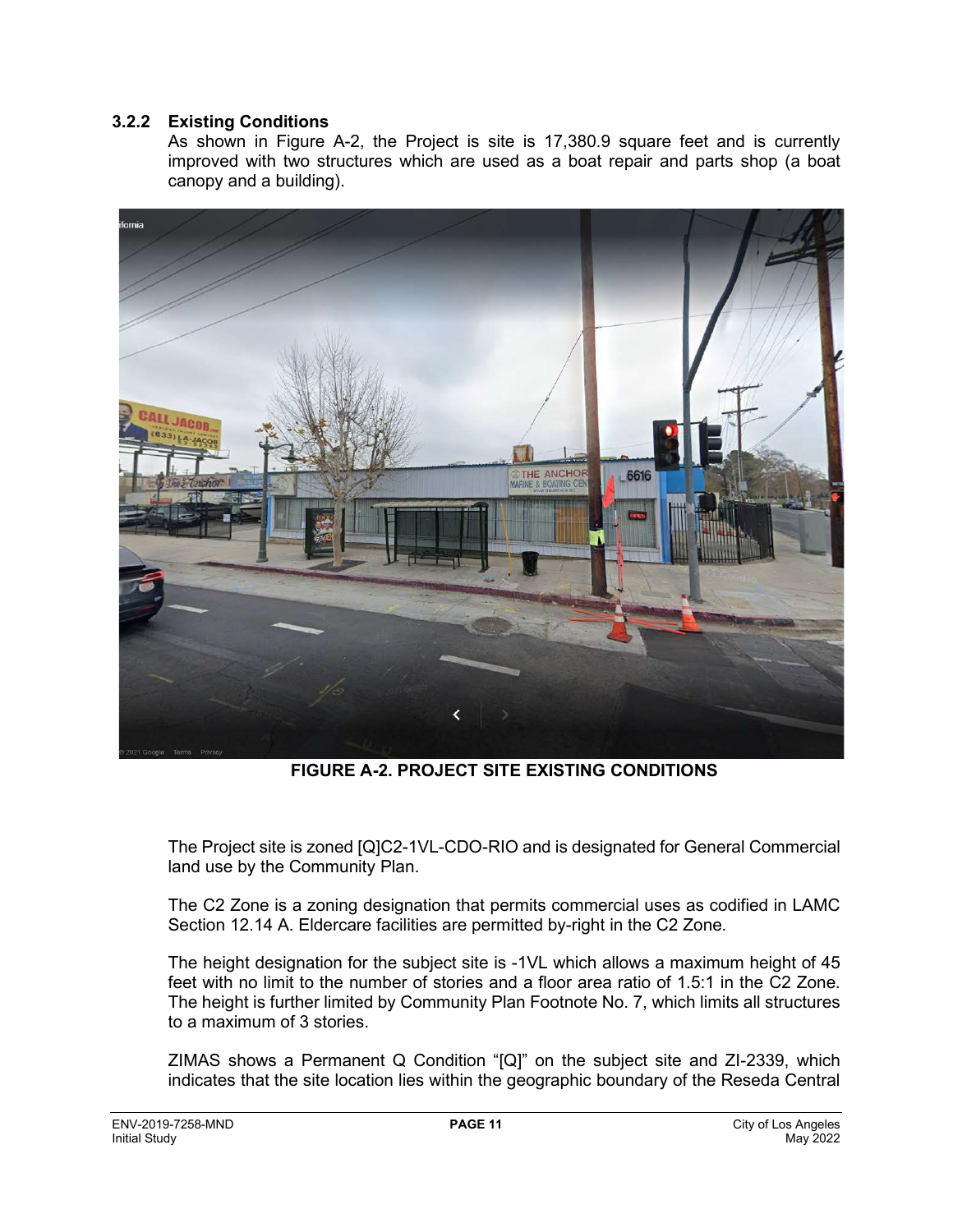Business District Community Design Overlay (Ordinance Nos. 176,557 and 176,558 effective May 2, 2005). The project site is located at the southernmost boundary of the Community Design Overlay (CDO) District. Ordinance No. 176,558 includes [Q] Conditions that prohibit various auto related uses, open storage, and specific industrial uses. While these [Q] Conditions do not apply to the proposed project, three specific conditions are applicable to the applicant's request herein and are discussed as follows:

- Section 2.c states that the residential use of any building/structure located on a commercially zoned lot shall be prohibited on the ground floor level for a depth of 100 feet as measured from the building frontage.
- Section 2.B limits of height of building and structures to 45 feet at the subject site.
- Section 2.C lists prohibited signage and sign restrictions. Although the applicant's plans show a building sign, no signage has been requested or approved herein. All signage will be reviewed under a separate ministerial permit.

The intent of the Reseda Central Business District Community Design Overlay District Design Standards and Guidelines is to revitalize the Reseda Central Business District. While many of the guidelines and standards offer direction for commercial development, the standards and guidelines also offer guidance for residential sites within the CDO boundaries.

The subject site is also located within the geographic overlay of the Reseda Central Business District Streetscape Plan. Since the applicant is not proposing changes to the streetscape or public right-of-way, the Streetscape Plan would not be applicable to the proposed project.

ZIMAS designates the subject site as being located within ZI-2358, the Outer Core of the River Implementation Overlay District (Ordinance Nos. 183,144 and 183,145 effective August 20, 2014) which regulates landscaping, screening/fencing, and exterior lighting on projects in the Outer Core.

Under ZIMAS, the subject site is not identified as requiring Historic Preservation Review, being located within a Historic Preservation Overlay Zone, having an Other Historic Designation or Other Historic Survey Information. However, the subject site is identified in SurveyLA under Reseda-West Van Nuys Individual Resources as "The Anchor." According to SurveyLA, the 1964 structure was built with a Commercial, Vernacular architectural style. SurveyLA identifies the context as Commercial Development, 1850- 1980 and the theme as Commercial Identity, 1920-1980. The property type is Commercial. The reason for its inclusion is stated as "long-term location of The Anchor, a boat supply store in Reseda. The property appears to meet local criteria only and may not meet significance thresholds for National Register or California Register eligibility. The Anchor has been in continuous operation at this location since 1964." The applicant proposes to demolish the structure, and as such, submitted a Historical Resource Assessment prepared by SWCA Environmental Consultants dated September 2021. The Assessment concluded that the subject site is not eligible for listing in the National Register of Historic Places (NRHP) and/or California Register of Historic Places (CRHP) or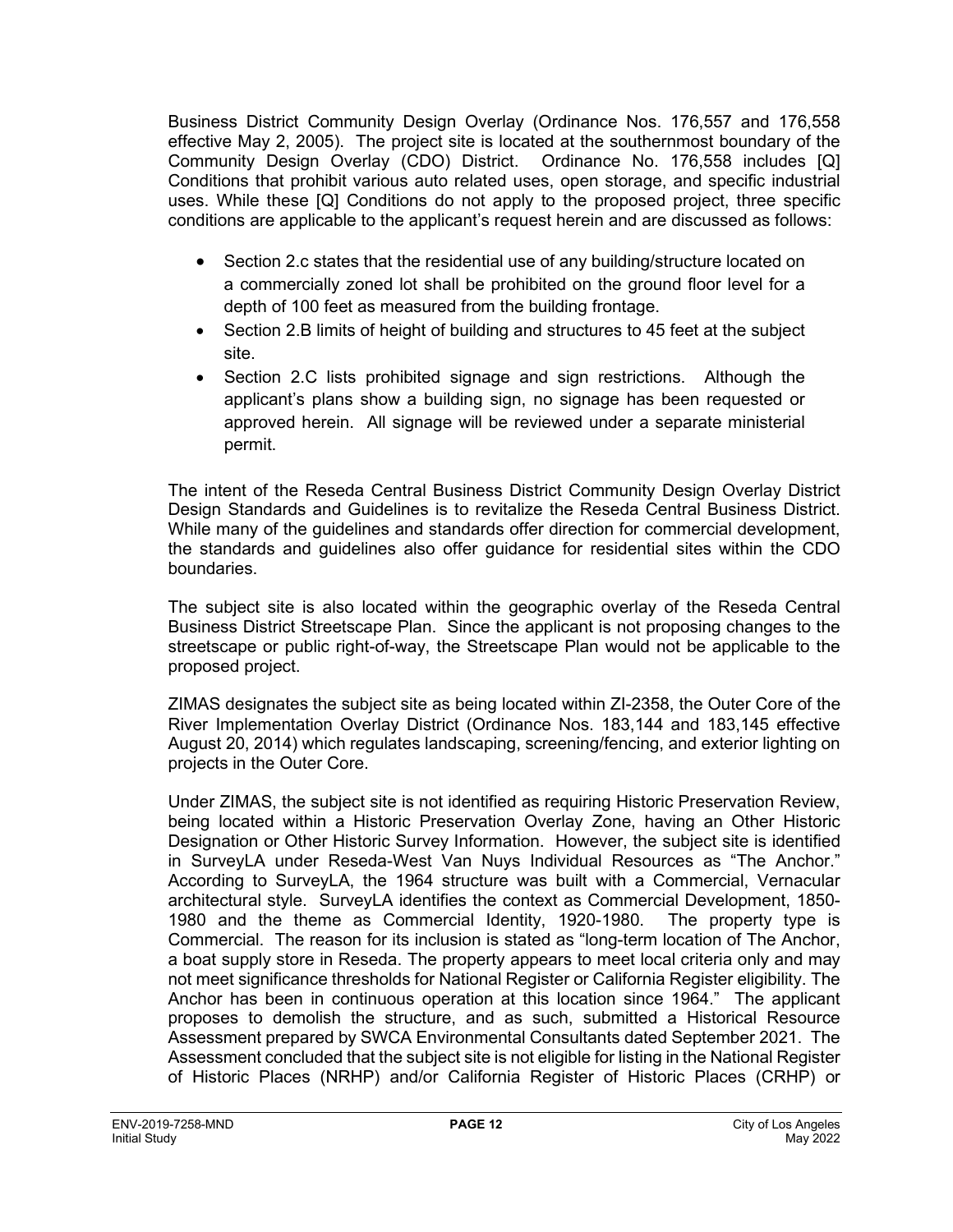designated as a Los Angeles Historic-Cultural Monument (HCM). The Assessment was reviewed by the Los Angeles City Planning Office of Historic Resources, and on October 27, 2021, provided information stating that the Office of Historic Resources agrees with the report findings.

ZIMAS shows that the subject site is located within 500 feet of a Park Zone, which is the Reseda Park/Recreation Center. The subject site is in an Airport Hazard Zone, which limits height to 250 feet above Elevation 790, and is not applicable to the proposed 78 foot 9 inch structure. The subject site is located within an Urban Agricultural Incentive Zone; however, no agricultural uses are proposed herein. The site is located within a Liquefaction Zone and is approximately 11.4 km from the nearest fault (Northridge Fault).

#### **3.2.3 Surrounding Land Uses**

Surrounding sites to the north are zoned [Q]C2-1VL-CDO-RIO and are designated for General Commercial land use by the Community Plan. These sites are improved with one-and two-story structures including a church, medical and business plaza, and auto body uses. A triangular-shaped, 2,385.5 square foot lot south of the subject site across a Kittridge Street spur is under the same ownership as the subject site, but is not a part of the project. This triangular-shaped lot is a paved riverbank with no development proposed per the applicant. The lot is designated for Open Space by the Community Plan and is zoned OS-1XL-RIO. The Los Angeles River, which is designated for Open Space and zoned OS-1XL-RIO, lies directly to the south across Kittridge Street. To the east, sites are designated for Medium Residential by the Community Plan and are zoned RA-1-RIO and (Q)R3-1LD-RIO. These sites are developed with a church and two- to four-story multifamily residential uses. To the west, across Reseda Boulevard, projects are designated for General Commercial land use and are zoned [Q]C2-1VL-CDO-RIO and (T)(Q)RAS4- 1L-CDO-RIO. These sites are improved with one- and two-story auto body uses and a mixed-use development that is 72 feet in height with 254 residential apartment units and approximately 7,700 square feet of retail/commercial space.

# **3.3 DESCRIPTION OF PROJECT**

#### **3.3.1 Project Overview**

The Project is the construction, use, and maintenance of a 79.75 foot in height, 85,240 square foot Eldercare Facility Unified Permit consisting of 96 units for assisted living and memory care on an approximately 17,380.9 square foot lot in the [Q]C2-1VL-CDO-RIO Zone. The applicant is proposing 7,227 cubic yards of grading. As permitted under LAMC Section 14.3.1, the applicant is requesting deviations for height/transitional height, number of stories, floor area ratio (FAR), setbacks, automobile parking, open space, and River Improvement Overlay District landscape requirements.

#### **3.3.2 Design and Architecture**

As previously stated, the Project is located within the geographic area designated as the Reseda Central Business Community Design Overlay (CDO). Three permanent [Q] Conditions are applicable to the applicant's request herein and are discussed as follows:

• Section 2.c of the CDO states that the residential use of any building/structure located on a commercially zoned lot shall be prohibited on the ground floor level for a depth of 100 feet as measured from the building frontage. Project is designed so that all residential areas are on floors 2 through 7. The ground floor of the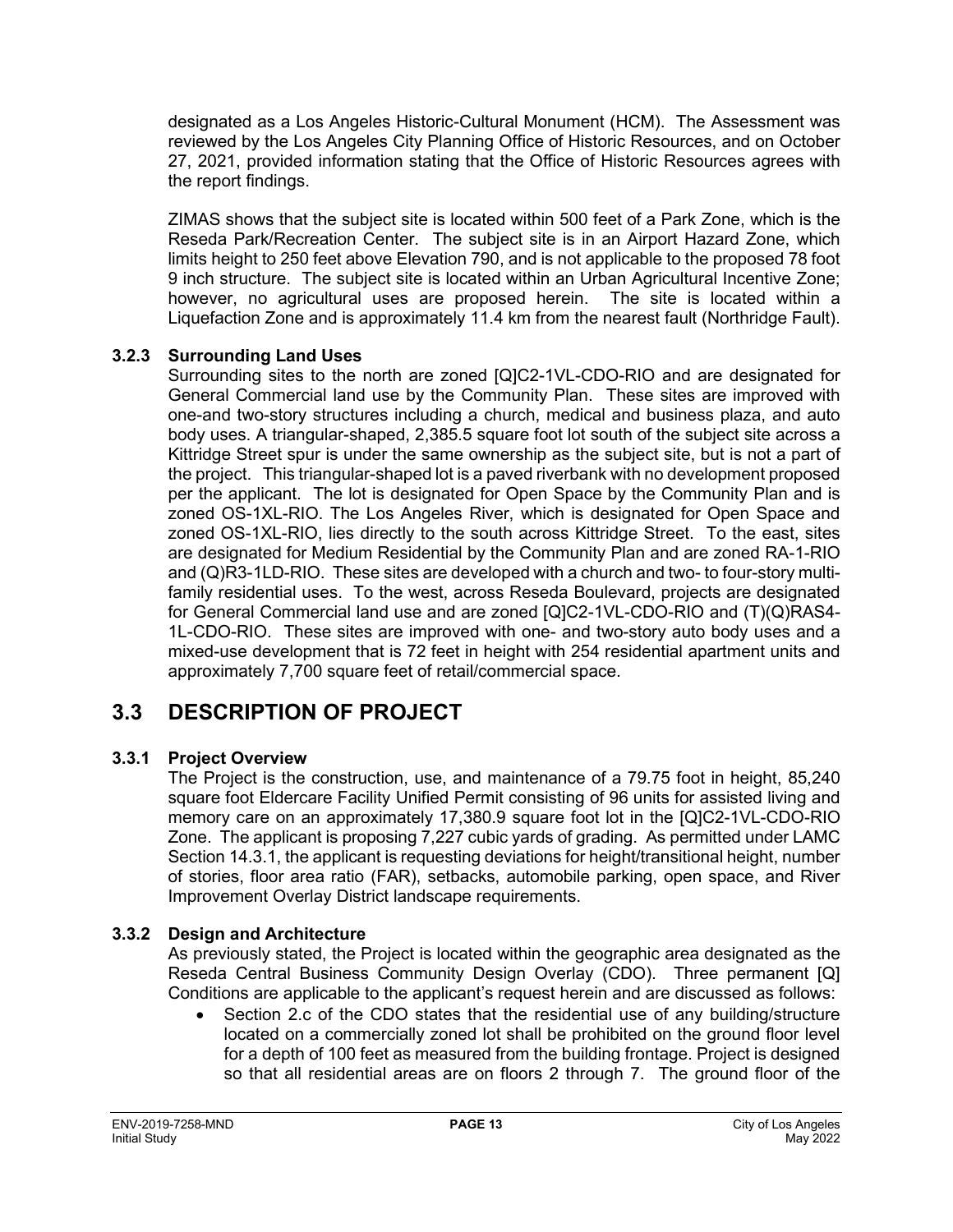proposed project includes ancillary facilities (lobby, reception area, dining room, kitchen, offices, conference room, beauty salon, and clinic/exam rooms).

- Section 2.B limits of height of building and structures to 45 feet at the subject site. However, under LAMC Section 14.3.1, the Zoning Administrator has the authority to supersede such height restrictions if the appropriate findings can be made.
- Section 2.C lists prohibited signage and sign restrictions. Although the applicant's plans show a building sign, no signage has been requested or approved herein. All signage will be reviewed under a separate ministerial permit.

As previously stated, the project is located within ZI-2358, the Outer Core of the River Implementation Overlay District (Ordinance Nos. 183,144 and 183,145 effective August 20, 2014) which regulates landscaping, screening/fencing, and exterior lighting on projects in the Outer Core.

As required under the RIO, 75 percent of the project's newly landscaped area shall be planted with any combination of the following: native trees, plants and shrubs, or species defined as Watershed Wise, or species listed in the Los Angeles County River Master Plan Landscaping Guidelines and Plant Palettes. In conformance with this requirement, the project uses plant materials from the LA County River Master Plan Landscaping Guidelines and Plant Palates, Native Plants listed in the California Native Plant Library of the Theodore Payne Foundation, and Watershed Wise Plants from the Watershed Wise Plant List, Council for Watershed Health. These include 24-inch box and 5-gallon canyon sunflower, canyon prince wild rye, chalk dudleya, and elks blue California rush.

The RIO Ordinance requires loading areas and off-street parking facilities of three spaces or more to be screened from the abutting public right-of-way and the River with a strip at least 5 feet in width of densely planted shrubs or trees which are at least 2 feet high at the time of planting and are of a type that may be expected to form, within 3 years after time of planting, a continuous, unbroken, year round visual screen. The applicant is requesting relief from this requirement. However, the project is designed with a dense planter along the southerly facing portion of the building that overlooks the Los Angeles River. The perimeter of the building is designed with planter boxes 5 feet in width and trees will be utilized to break up the mass of the building while adding visual depth to the façade and landscaping.

The RIO Ordinance also requires electrical transformers, mechanical equipment, water meters and other equipment to be screened from public view. The project is proposing a landscaped buffer around the transformer at the site frontage. Dense vegetation will be utilized to screen equipment, or equipment will be placed within the parking garage at grade level. Enclosures for trash and recycling collection are provided on the ground-floor level and behind the main building structure. Trash and recycling areas are fully enclosed and shielded from public view. Access doors will be used for quick access by staff to these areas, and also to hide the compartments from public and residential view when not in use. Building materials used will complement those of the main structure and create a cohesive image.

Additionally, the RIO Ordinance require sites and building mounted lighting to be designed such to produce a maximum initial luminance value no greater than 0.20 horizontal and vertical foot candles at the site boundary, and no greater than 0.01 horizontal foot candles 15 feet beyond the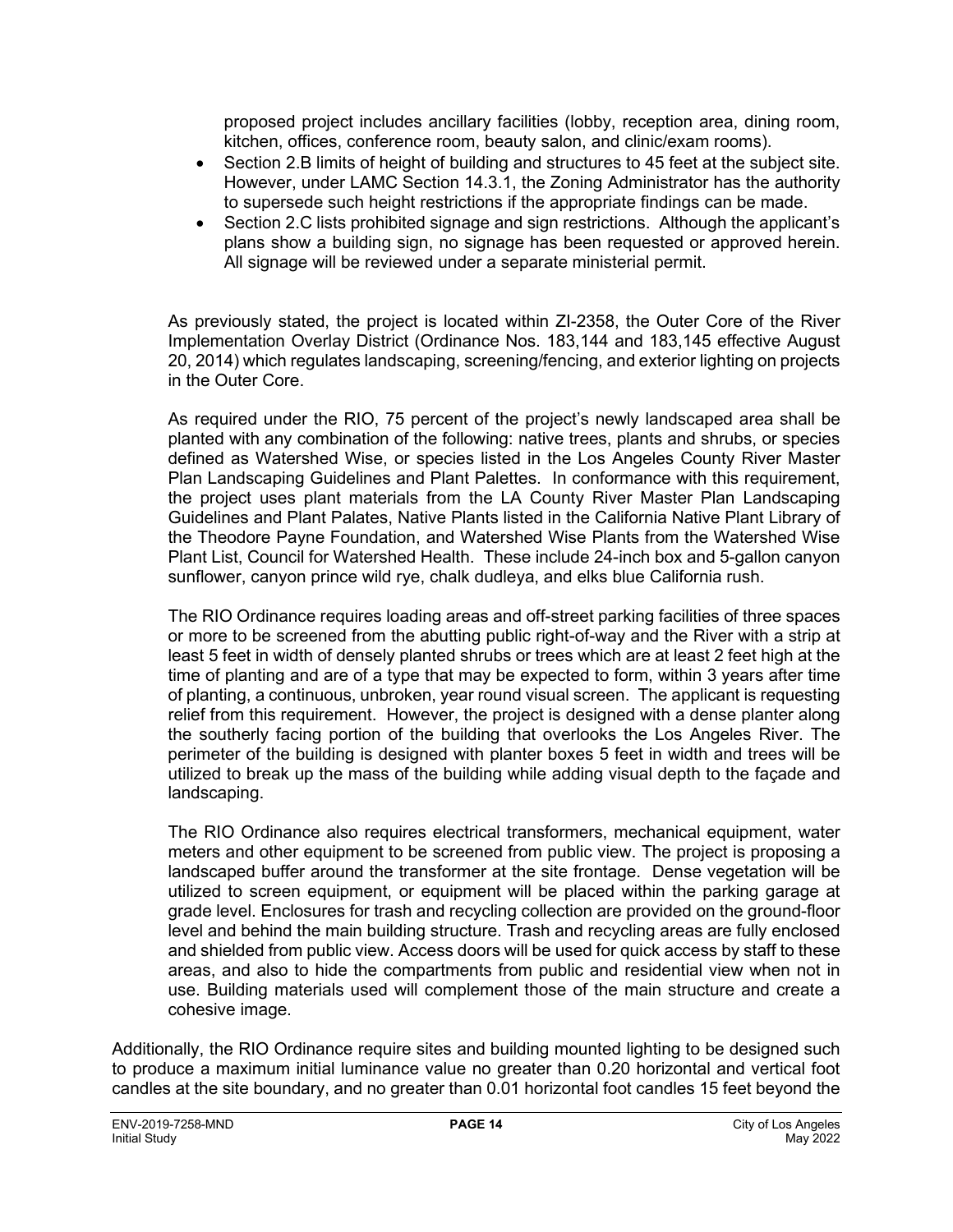site. No more than 5.0 percent of the total initial designed lumens shall be emitted at an angle of 90 degrees or higher from nadir (straight down). Additionally, all low pressure sodium, high pressure sodium, metal halide, fluorescent, quartz, incandescent greater than 60 watts, mercury vapor, and halogen fixtures shall be fully shielded from view. Building mounted lighting is not shown on the applicant's plan, and therefore, lighting is mitigated herein.

#### **3.3.3 Open Space and Landscaping**

In addition to landscaping required under the Reseda Central Business District CDO and the RIO, LAMC Section 12.21 G requires at least one 24-inch box tree for every four dwelling units. As such, the proposed project would require 24 trees of minimum 24-inch box size (96 units/4 = 24 trees). The project proposes to provide 24 trees, including street trees. All street trees will require the approval of Urban Forestry/Board of Public Works.

Open space requirements for residential developments with over six residential units are codified in LAMC Section 12.21 G.2. The project is required to provide 100 square feet of open space for each unit with less than three habitable rooms, 125 square feet of open space for each unit with three habitable rooms, and 175 square feet for each unit having more than three habitable rooms. The project is designed with 68 units with less than three habitable rooms and 28 units with three habitable rooms, thereby requiring 10,300 square feet of open space.

LAMC Section 12.21 A.4(u)(2) regulates open space for Senior Independent Housing/Assisted Living Care Housing/Housing Developments Occupied by Disabled Persons. Pursuant to LAMC Section 12.21 A.4(u)(2), at least 10 square feet of indoor recreational space and at least 50 square feet of usable open space is required for each unit, thereby requiring 5,760 square feet of open space.

The project provides 10,373 square feet of open space, which exceeds the requirements of both LAMC Section 12.21 G.2 and LAMC Section 12.21 A.4(u)(2). The project includes a 620 square foot open to the sky courtyard/walking garden on the 1<sup>st</sup> floor, 2,258 square feet of recreational room/activity room space on the  $2<sup>nd</sup>$  floor, 580 square feet of an open to the sky common deck on the  $3<sup>rd</sup>$  floor, 526 square feet of an open to the sky common deck on the  $7<sup>th</sup>$  floor, and a 6,386 square foot roof deck. The applicant will be required to provide a minimum of 25 percent landscaping for the common open space area (2,593 square feet of landscaping).

#### **3.3.4 Access, Circulation, and Parking**

LAMC Section 12.21 A.4(d)(5) requires 1 automobile parking space for each Assisted Living Care Housing Unit and 0.2 automobile parking spaces for each Alzheimer's/Dementia Care Housing guest bed. As such, the project would be required to provide 72 parking spaces for the 72 Assisted Living Care units and 5 parking spaces for the 24 memory care units for a total of 77 automobile parking spaces.

The applicant is proposing to provide 41 automobile parking spaces in compliance with LAMC Section 12.21 A.4(u)(2), which allows a 50 percent reduction in required parking for Senior Independent Housing/Assisted Living Care Housing/Housing Developments Occupied by Disabled Persons. As such, the project including 36 Assisted Living Care parking spaces plus 5 memory care parking spaces for a total of 41 automobile parking spaces.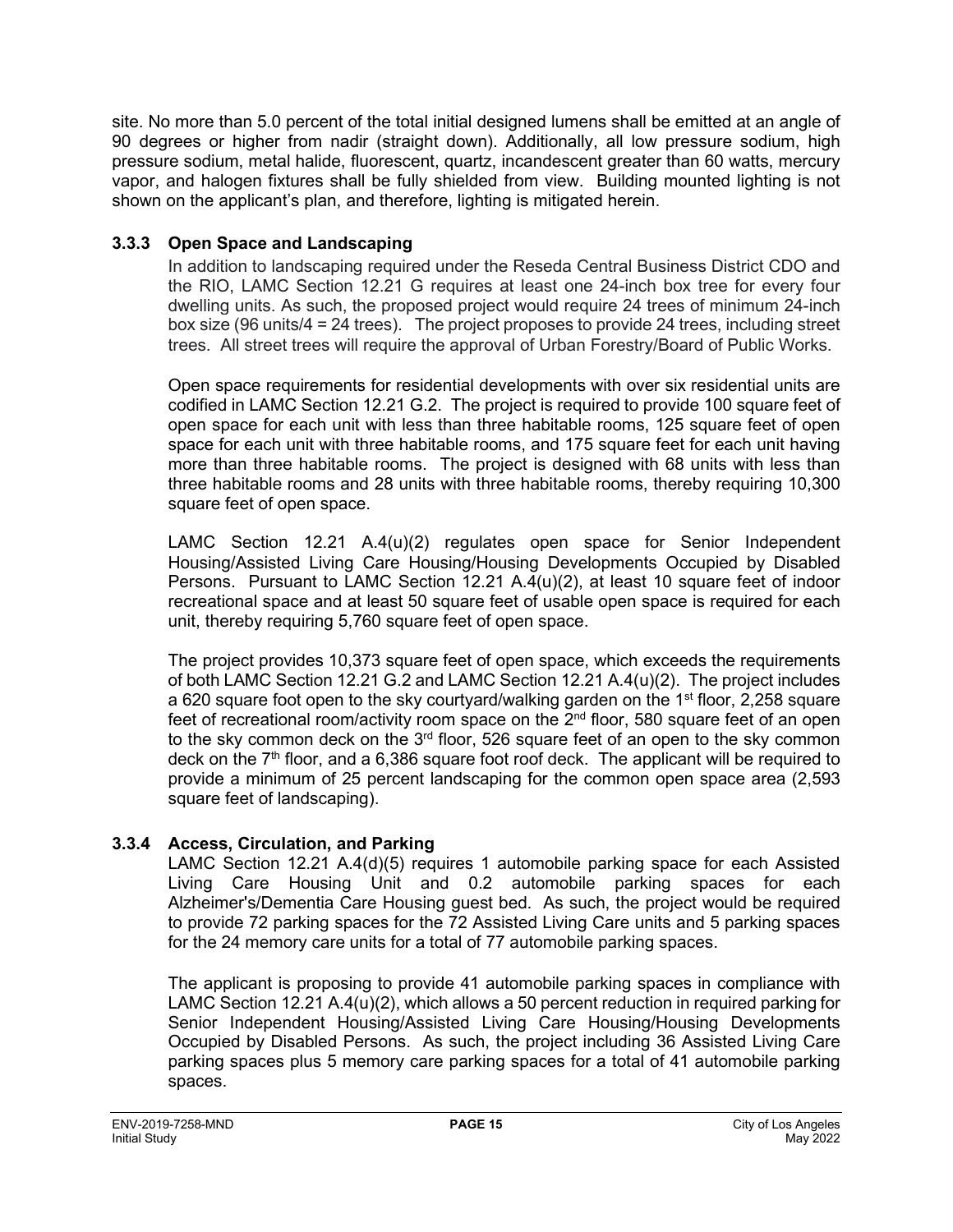Bicycle parking shall be required pursuant to LAMC Section 12.21 A.16, which requires 1 space per 15 units for short-term bicycle parking, and 1 space per 1.5 units for long-term bicycle parking.

Access is provided via a driveway on Reseda Boulevard at the northernmost portion of the site and a driveway on Kittridge Street. Most of the automobile parking (36 of the 41 spaces) will be site in a subterranean parking garage. Only five parking spaces are at grade and are covered and screened from view.

#### **3.3.5 Sustainability Features**

The Los Angeles Green Building Code and Title 24 will apply to the project.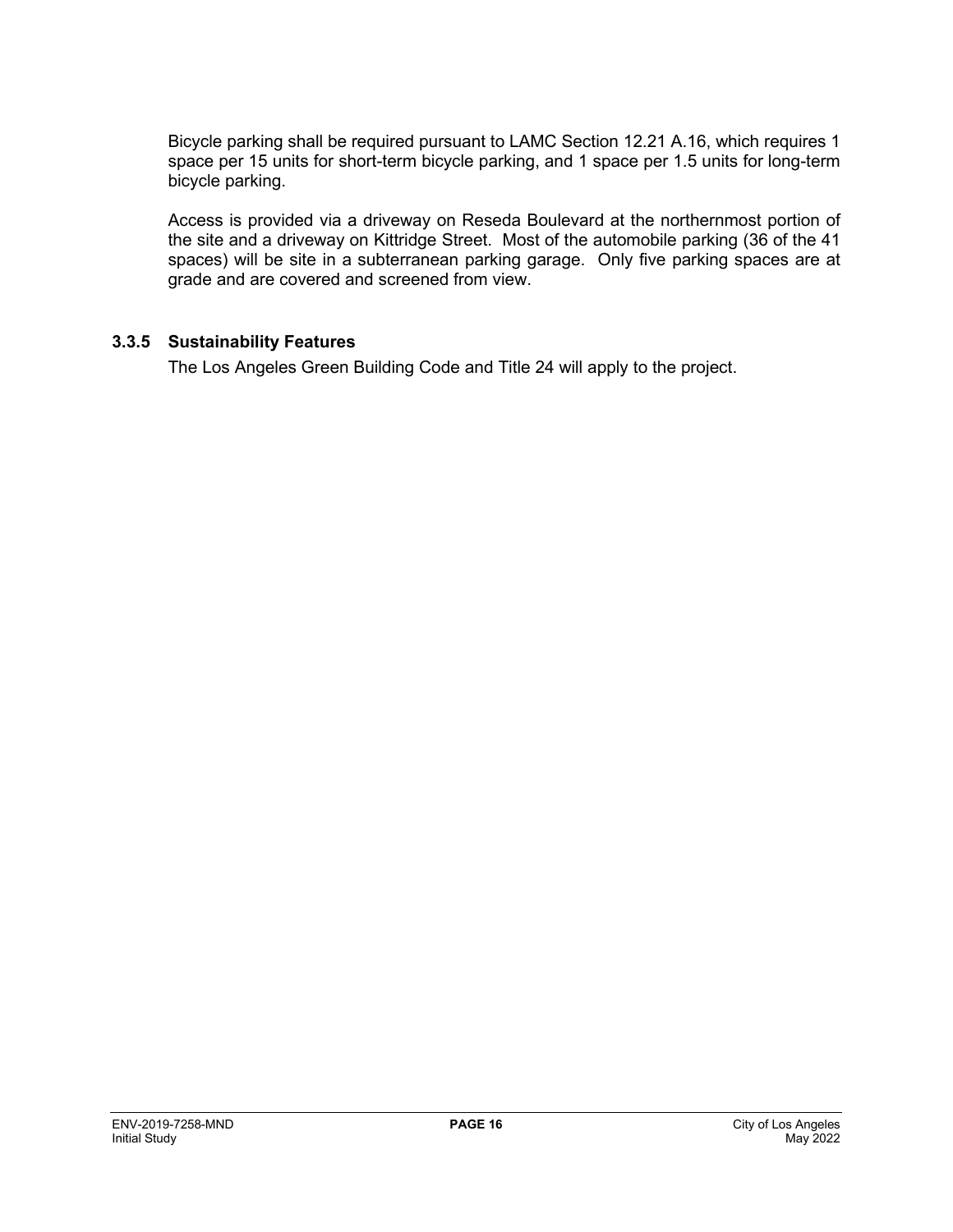# **3.4 REQUESTED PERMITS AND APPROVALS**

The list below includes the anticipated requests for approval of the Project. The Mitigated Negative Declaration will analyze impacts associated with the Project and will provide environmental review sufficient for all necessary entitlements and public agency actions associated with the Project. The discretionary entitlements, reviews, permits and approvals required to implement the Project include, but are not necessarily limited to, the following:

- Pursuant to Los Angeles Municipal Code (LAMC) Section 14.3.1, the construction, use, and maintenance of a 79.75 foot in height, 85,240 square foot Eldercare Facility Unified Permit consisting of 96 units for assisted living and memory care on an approximately 17,380.9 square foot lot in the [Q]C2-1VL-CDO-RIO Zone with the following deviations:
	- $\circ$  a height of 79 feet 9 inches in lieu of the 45 feet otherwise allowed pursuant to LAMC Section 12.21.1 A.1 and Ordinance No. 176,558 (Reseda Central Business District Community Design Overlay);
	- $\circ$  7 stories over one level of subterranean parking in lieu of the 3 story height limit pursuant to the Reseda-West Van Nuys Community Plan Footnote No. 7;
	- $\circ$  relief from the transitional height requirement of LAMC Section 12.21.1 A.10;<br> $\circ$  an increase in FAR to 4:1 in lieu of the 1.5:1 FAR otherwise allowed by LA
	- an increase in FAR to 4:1 in lieu of the 1.5:1 FAR otherwise allowed by LAMC Section 12.21.1 A.1;
	- $\circ$  an easterly side yard setback of 5 feet in lieu of the otherwise required 10 feet, northerly rear yard setback of 16.5 feet in lieu of the otherwise required 19 feet, and a westerly side yard setback of 0 feet in lieu of the otherwise required 10 feet pursuant to LAMC Section 12.14 C;
	- $\circ$  41 automobile parking spaces in lieu of the 77 spaces otherwise required by LAMC Section 12.21 A.4(u) and relief from Section 12.21 A.5 to provide a mix of standard, compact, and tandem parking in lieu of one standard parking stall per dwelling unit; and
	- $\circ$  relief from providing a landscaped strip of at least 5 feet in width of densely planted shrubs or trees which are at least 2 feet in height as otherwise required by LAMC Section 13.17 F.2 (River Improvement Overlay Supplemental Use District).
- Pursuant to LAMC Section 16.05, a Site Plan Review for the construction, use, and maintenance of an Eldercare Unified Permit Facility having a total of 96 units (72 Assisted Living Units and 24 Alzheimer's Dementia Care Units).
- Pursuant to LAMC Section 13.08 E, a Reseda Central Business District Community Design Overlay Review for a 96 unit Eldercare Unified Permit Facility.
- Other discretionary and ministerial permits and approvals that may be deemed necessary, including, but not limited to, temporary street closure permits, grading permits, excavation permits, foundation permits, building permits, and sign permits.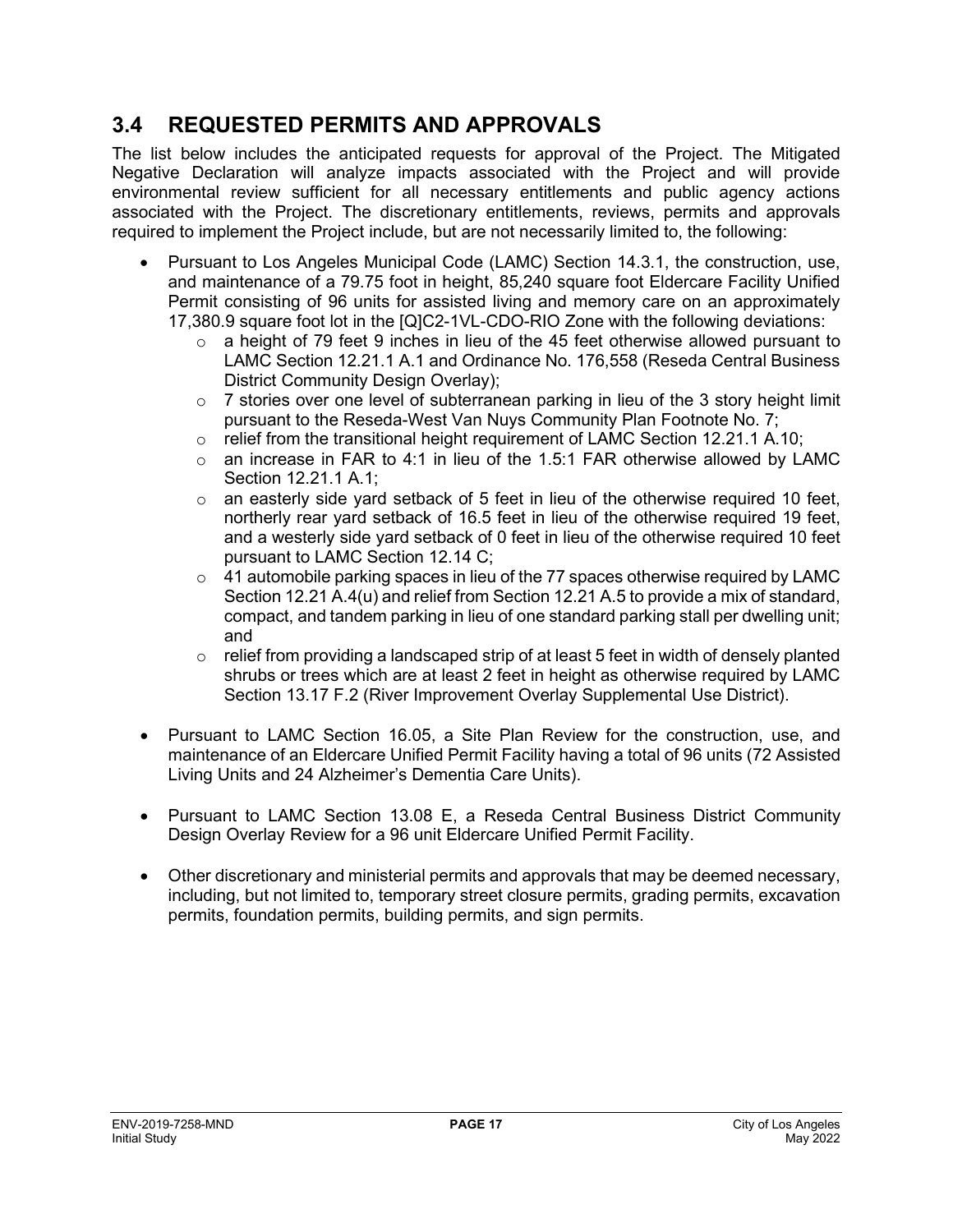# INITIAL STUDY **4 ENVIRONMENTAL IMPACT ANALYSIS**

# **I. AESTHETICS**

|                                                                                                                                                                                                                                                                                                                                                                                               | Potentially<br>Significant<br>Impact | Less Than<br>Significant<br>with<br>Mitigation<br>Incorporated | I ess Than<br>Significant<br>Impact | No Impact |
|-----------------------------------------------------------------------------------------------------------------------------------------------------------------------------------------------------------------------------------------------------------------------------------------------------------------------------------------------------------------------------------------------|--------------------------------------|----------------------------------------------------------------|-------------------------------------|-----------|
| Except as provided in Public                                                                                                                                                                                                                                                                                                                                                                  |                                      |                                                                |                                     |           |
| Resources Code Section 21099 would the project:                                                                                                                                                                                                                                                                                                                                               |                                      |                                                                |                                     |           |
| a. Have a substantial adverse effect on a scenic<br>vista?                                                                                                                                                                                                                                                                                                                                    |                                      |                                                                | $\bowtie$                           |           |
| b. Substantially damage scenic resources, including,<br>but not limited to, trees, rock outcroppings, and<br>historic buildings within a state scenic highway?                                                                                                                                                                                                                                |                                      |                                                                | $\bowtie$                           |           |
| c. In non-urbanized areas, substantially degrade the<br>existing visual character or quality of public views<br>the site and its surroundings? (Public views are<br>those that are experienced from publicly<br>accessible vantage point). If the project is in an<br>urbanized area, would the project conflict with<br>applicable zoning and other regulations governing<br>scenic quality? |                                      | $\boxtimes$                                                    |                                     |           |
| d. Create a new source of substantial light or glare<br>which would adversely affect day or nighttime<br>views in the area?                                                                                                                                                                                                                                                                   |                                      | $\boxtimes$                                                    |                                     |           |

#### **a) Have a substantial adverse effect on a scenic vista?**

**Less Than Significant Impact.** A significant impact would occur if the proposed project would have a substantial adverse effect on a scenic vista. A scenic vista refers to views of focal points or panoramic views of broader geographic areas that have visual interest. A focal point view would consist of a view of a notable object, building, or setting. An impact on a scenic vista would occur if the bulk or design of a building or development contrasts enough with a visually interesting view, so that the quality of the view is permanently affected.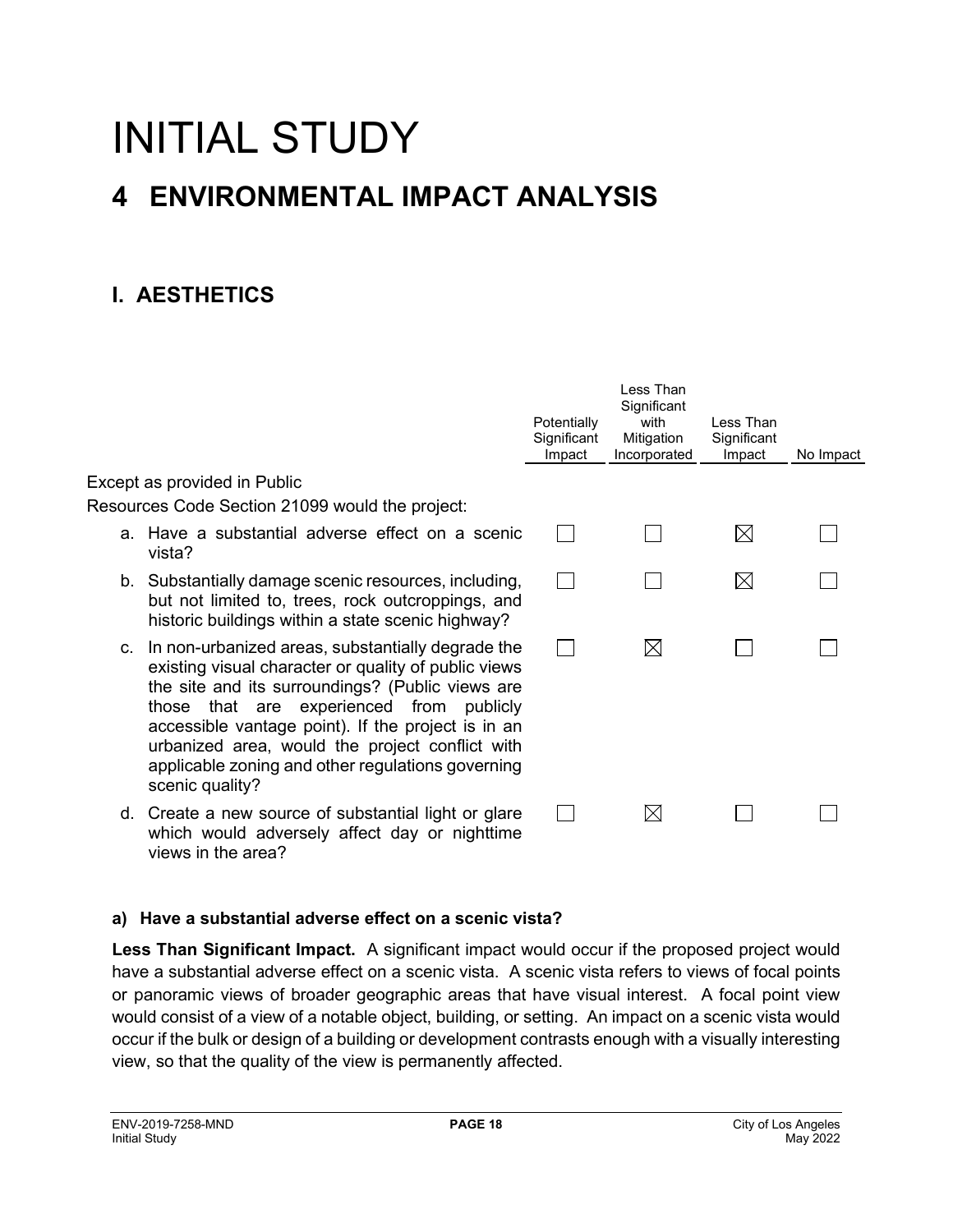The project site is located in the Reseda-West Van Nuys Community Plan and the Reseda Central Business District Community Design Overlay (CDO), and the Outer Core of the River Improvement District (RIO) Supplemental Use District. The applicant is requesting to deviate from height conditions as regulated by the Reseda-West Van Nuys Community Plan (Map Footnote No. 7) and the Reseda Central Business District CDO. These deviations will be reviewed by the appropriate decision-maker. The intent of the Reseda Central Business District Community Design Overlay District Design Standards and Guidelines is to revitalize the Central Business District. While many of the guidelines and standards offer direction for commercial development, the standards and guidelines also offer guidance for residential sites within the CDO boundaries. The project is designed to be in conformance with the Design Guidelines and Standards. The Outer Core of the River Implementation Overlay District regulates landscaping, screening/fencing, and exterior lighting. The applicant has requested deviations from landscaping regulations of the RIO, and this request will be reviewed by the appropriate decision-maker. While the proposed project would substantially increase the height and massing of development on the project site, project implementation would not obstruct any views of unique scenic vistas or focal points. Therefore, impacts related to scenic vistas would be less than significant.

#### **b) Substantially damage scenic resources, including, but not limited to, trees, rock outcroppings, and historic buildings, or other locally recognized desirable aesthetic natural feature within a state scenic highway?**

**Less Than Significant Impact.** A significant impact would occur if the proposed project would substantially damage scenic resources within a State Scenic Highway. The City of Los Angeles' General Plan Mobility Element (Citywide General Plan Circulation System Maps) indicates that no State-designated scenic highways are located near the project site.

Under ZIMAS, the subject site is not identified as requiring Historic Preservation Review, being located within a Historic Preservation Overlay Zone, having an Other Historic Designation or Other Historic Survey Information. However, the subject site is identified in SurveyLA under Reseda-West Van Nuys Individual Resources as "The Anchor." According to SurveyLA, the 1964 structure was built with a Commercial, Vernacular architectural style. SurveyLA identifies the context as Commercial Development, 1850-1980 and the theme as Commercial Identity, 1920- 1980. The property type is Commercial. The reason for its inclusion is stated as "long-term location of The Anchor, a boat supply store in Reseda. The property appears to meet local criteria only and may not meet significance thresholds for National Register or California Register eligibility. The Anchor has been in continuous operation at this location since 1964." The applicant proposes to demolish the structure, and as such, submitted a Historical Resource Assessment prepared by SWCA Environmental Consultants dated September 2021. The Assessment concluded that the subject site is not eligible for listing in the National Register of Historic Places (NRHP) and/or California Register of Historic Places (CRHP) or designated as a Los Angeles Historic- Cultural Monument (HCM). The Assessment was reviewed by the Los Angeles City Planning Office of Historic Resources, and on October 27, 2021, provided information stating that the Office of Historic Resources agrees with the report findings.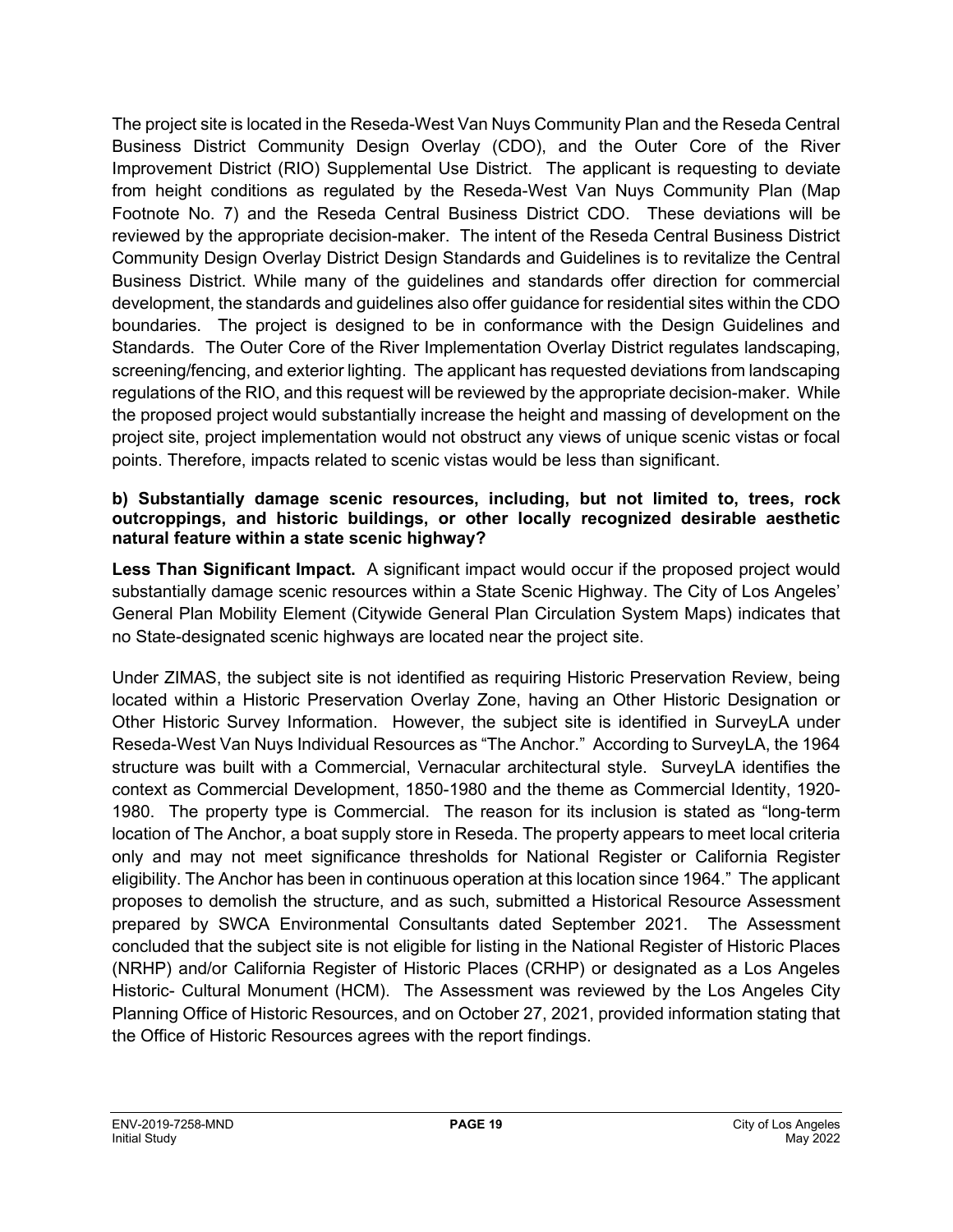Therefore, the project would have less than significant impact on scenic resources, including, but not limited to, trees, rock outcroppings, and historic buildings, or other locally recognized desirable aesthetic natural feature within a state scenic highway.

**c) In non-urbanized areas, substantially degrade the existing visual character or quality of public views of the site and its surroundings? (Public views are those that are experienced from publicly accessible vantage point). If the project is in an urbanized area, would the project conflict with applicable zoning and other regulations governing scenic quality?**

**Less Than Significant With Mitigation.** A significant impact would occur if the proposed project would substantially degrade the existing visual character or quality of the project site and its surroundings. Significant impacts to the visual character of a site and its surroundings are generally based on the removal of features with aesthetic value, the introduction of contrasting urban features into a local area, and the degree to which the elements of the proposed project detract from the visual character of an area.

The project area is developed with a mix of land uses. Surrounding sites to the north are zoned [Q]C2-1VL-CDO-RIO and are designated for General Commercial land use by the Community Plan. These sites are improved with one-and two-story structures including a church, medical and business plaza, and auto body uses. A triangular-shaped, 2,385.5 square foot lot south of the subject site across a Kittridge Street spur is under the same ownership as the subject site, but is not a part of the project. This triangular-shaped lot is a paved riverbank with no development proposed per the applicant. The lot is designated for Open Space by the Community Plan and is zoned OS-1XL-RIO. The Los Angeles River, which is designated for Open Space and zoned OS-1XL-RIO, lies directly to the south across Kittridge Street. To the east, sites are designated for Medium Residential by the Community Plan and are zoned RA-1-RIO and (Q)R3-1LD-RIO. These sites are developed with a church and two- to four-story multi-family residential uses. To the west, across Reseda Boulevard, projects are designated for General Commercial land use and are zoned [Q]C2-1VL-CDO-RIO and (T)(Q)RAS4-1L-CDO-RIO. These sites are improved with one- and two-story auto body uses and a mixed-use development that is 72 feet in height with 254 residential apartment units and approximately 7,700 square feet of retail/commercial space.

As previously stated, proposed project is located in the Outer Core of the River Improvement Overlay (RIO) Supplemental Use District. The project applicant is requesting deviations from the RIO (landscaping, height) which will be reviewed by the appropriate decision-maker. With the mitigation measures herein, the proposed project would not degrade the existing visual character or quality of the project site and its surroundings.Therefore, with mitigation, the proposed project would result in a less than significant impact on visual quality.

#### **MM-AES-1. Aesthetics (Landscape Plan)**

Environmental impacts to the character and aesthetics of the neighborhood may result from project implementation. However, the potential impacts will be mitigated to a less than significant level by the following measure: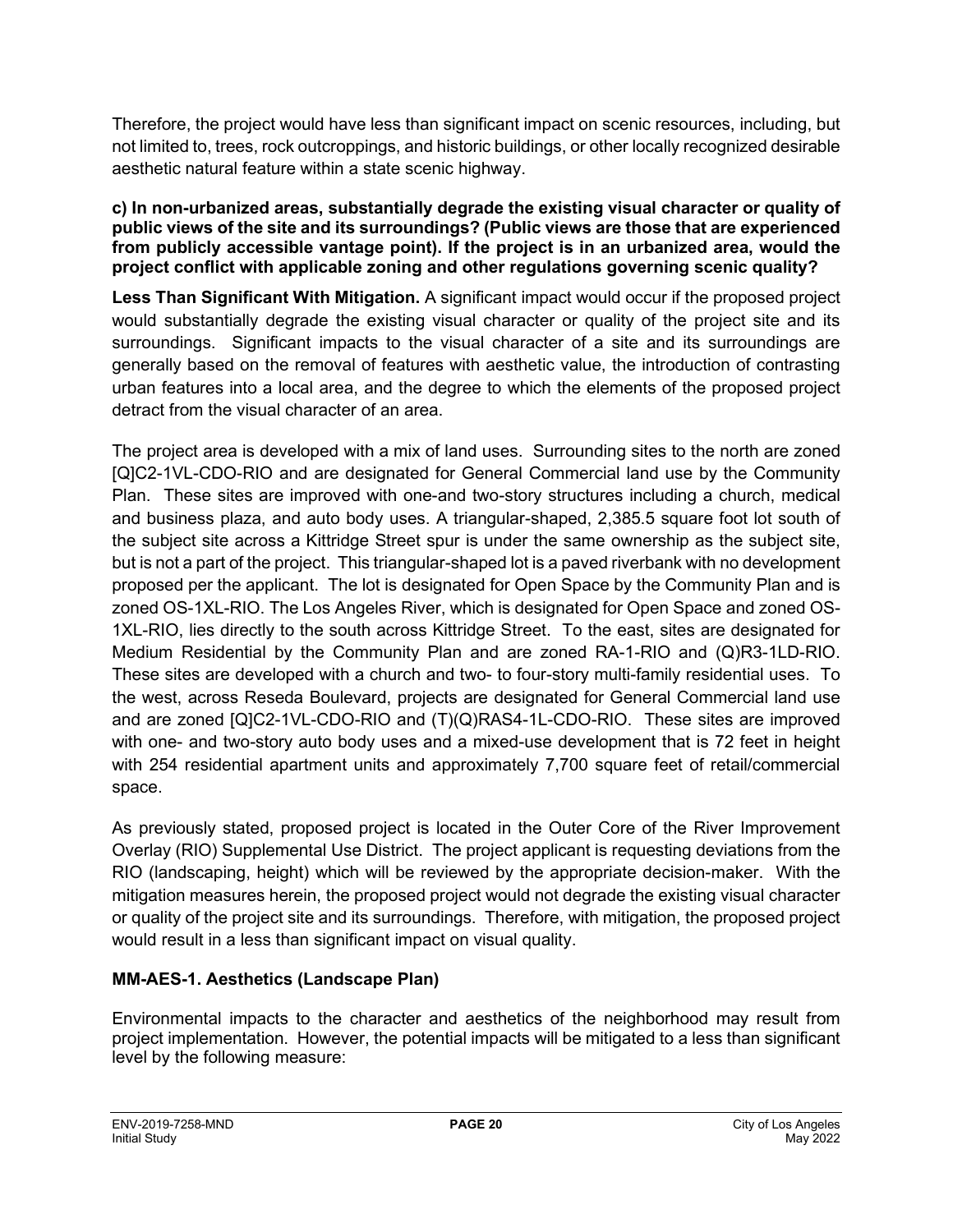• All landscaped areas shall be maintained in accordance with a landscape plan, including an automatic irrigation plan, prepared by a licensed landscape architect in accordance with LAMC Sections 12.40 and 12.41. The final landscape plan shall be reviewed and approved by the City of Los Angeles Department of City Planning during the building permit process.

#### **d) Create a new source of substantial light or glare which would adversely affect daytime or nighttime views in the area?**

**Less Than Significant With Mitigation.** A significant impact would occur if light and glare substantially altered the character of off-site areas surrounding the site or interfered with the performance of an off-site activity. Light impacts are typically associated with the use of artificial light during the evening and night-time hours. Glare may be a daytime occurrence caused by the reflection of sunlight or artificial light from highly polished surfaces, such as window glass and reflective cladding materials, and may interfere with the safe operation of a motor vehicle on adjacent streets. Daytime glare is common in urban areas and is typically associated with midto high-rise buildings with exterior façades largely or entirely comprised of highly reflective glass or mirror-like materials. Nighttime glare is primarily associated with bright point-source lighting that contrasts with existing low ambient light conditions.

Due to the urbanized nature of the area, a moderate level of ambient nighttime light already exists. Nighttime lighting sources include street lights, vehicle headlights, and interior and exterior building illumination.

A Shade/Shadow analysis prepared by Farzin Maly dated September 4, 2020 is attached to the case file, and by reference is incorporated herein. The analysis shows that the proposed project would cast shadows on abutting uses during the Winter Solstice, Spring Equinox, and Summer Solstice. The analysis shows the most significant shadows to the north and east of the project site. No shadows are shown south of the project site at the Los Angeles River.

The project site is located within the Outer Core of the River Improvement Overlay (RIO) Supplemental Use District. The RIO includes regulations for lighting that are not fully addressed on the project plans. With mitigation herein, impacts due to light and glare would be reduced to a less than significant level.

#### **MM-AES-2. Aesthetics (Light)**

Environmental impacts to the adjacent residential properties may result due to excessive illumination on the project site. However, the potential impacts will be mitigated to a less than significant level by the following measure:

 $\circ$  Outdoor lighting shall be designed and installed with shielding, such that the light source cannot be seen from adjacent residential properties, the public right-of-way, nor from above.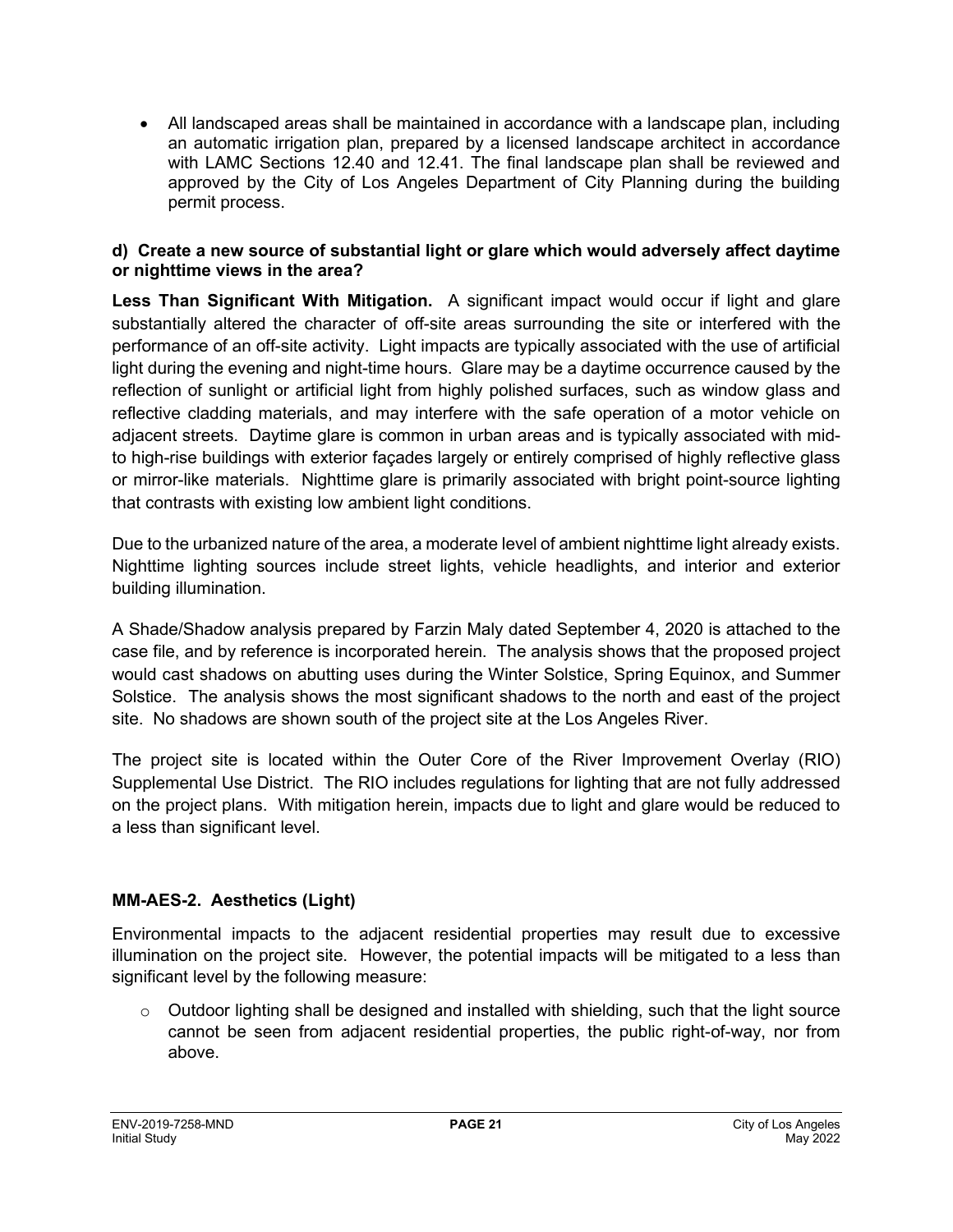#### **MM-AES-3. Aesthetics (Light)**

Building mounted lighting shall be designed such to produce a maximum initial luminance value no greater than 0.20 horizontal and vertical foot candles at the site boundary, and no greater than 0.01 horizontal foot candles 15 feet beyond the site. No more than 5.0 percent of the total initial designed lumens shall be emitted at an angle of 90 degrees or higher from nadir (straight down). Additionally, all low pressure sodium, high pressure sodium, metal halide, fluorescent, quartz, incandescent greater than 60 watts, mercury vapor, and halogen fixtures shall be fully shielded from view.

#### **MM-AES-4. Aesthetics (Glare)**

Environmental impacts to adjacent residential properties may result from glare from the proposed project. However, the potential impacts will be mitigated to a less than significant level by the following measure:

 $\circ$  The exterior of the proposed structure shall be constructed of materials such as, but not limited to, high-performance and/or non-reflective tinted glass (no mirror-like tints or films) and pre-cast concrete or fabricated wall surfaces to minimize glare and reflected heat.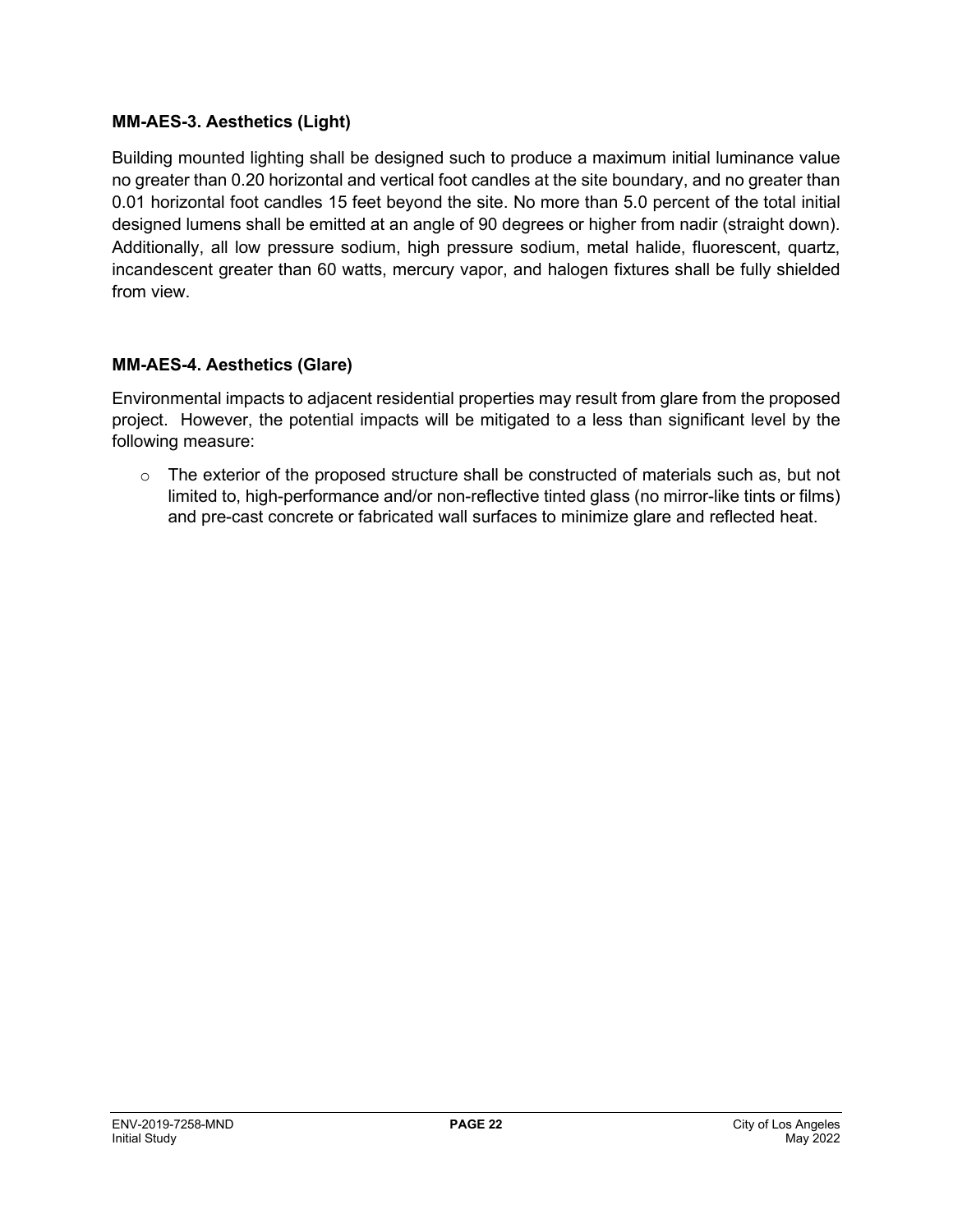# **II. AGRICULTURE AND FORESTRY RESOURCES**

*In determining whether impacts to agricultural resources are significant environmental effects, lead agencies may refer to the California Agricultural Land Evaluation and Site Assessment Model (1997) prepared by the California Department of Conservation as an optional model to use in assessing impacts on agriculture and farmland. In determining whether impacts to forest resources, including timberland, are significant environmental effects, lead agencies may refer to information compiled by the California Department of Forestry and Fire Protection regarding the state's inventory of forest land, including the Forest and Range Assessment Project and the Forest Legacy Assessment Project; and forest carbon measurement methodology provided in Forest Protocols adopted by the California Air Resources Board.* 

|                                                                                                                                                                                                                                                                                                           | Potentially<br>Significant<br>Impact | Less Than<br>Significant<br>with<br>Mitigation<br>Incorporated | Less Than<br>Significant<br>Impact | No Impact   |
|-----------------------------------------------------------------------------------------------------------------------------------------------------------------------------------------------------------------------------------------------------------------------------------------------------------|--------------------------------------|----------------------------------------------------------------|------------------------------------|-------------|
| Would the project:                                                                                                                                                                                                                                                                                        |                                      |                                                                |                                    |             |
| a. Convert Prime Farmland, Unique Farmland, or<br>Farmland of Statewide Importance (Farmland), as<br>shown on the maps prepared pursuant to the<br>Farmland Mapping and Monitoring Program of the<br>California Resources Agency, to non-agricultural<br>use?                                             |                                      |                                                                |                                    | $\boxtimes$ |
| b. Conflict with existing zoning for agricultural use, or<br>a Williamson Act contract?                                                                                                                                                                                                                   |                                      |                                                                |                                    | $\boxtimes$ |
| c. Conflict with existing zoning for, or cause rezoning<br>of, forest land (as defined in Public Resources<br>Code section 12220(g)), timberland (as defined by<br>Public Resources Code section 4526), or<br>timberland zoned Timberland Production (as<br>defined by Government Code section 51104(g))? |                                      |                                                                |                                    | $\boxtimes$ |
| d. Result in the loss of forest land or conversion of<br>forest land to non-forest use?                                                                                                                                                                                                                   |                                      |                                                                |                                    | $\boxtimes$ |
| e. Involve other changes in the existing environment<br>which, due to their location or nature, could result<br>in conversion of Farmland, to non-agricultural use<br>or conversion of forest land to non-forest use?                                                                                     |                                      |                                                                |                                    | $\boxtimes$ |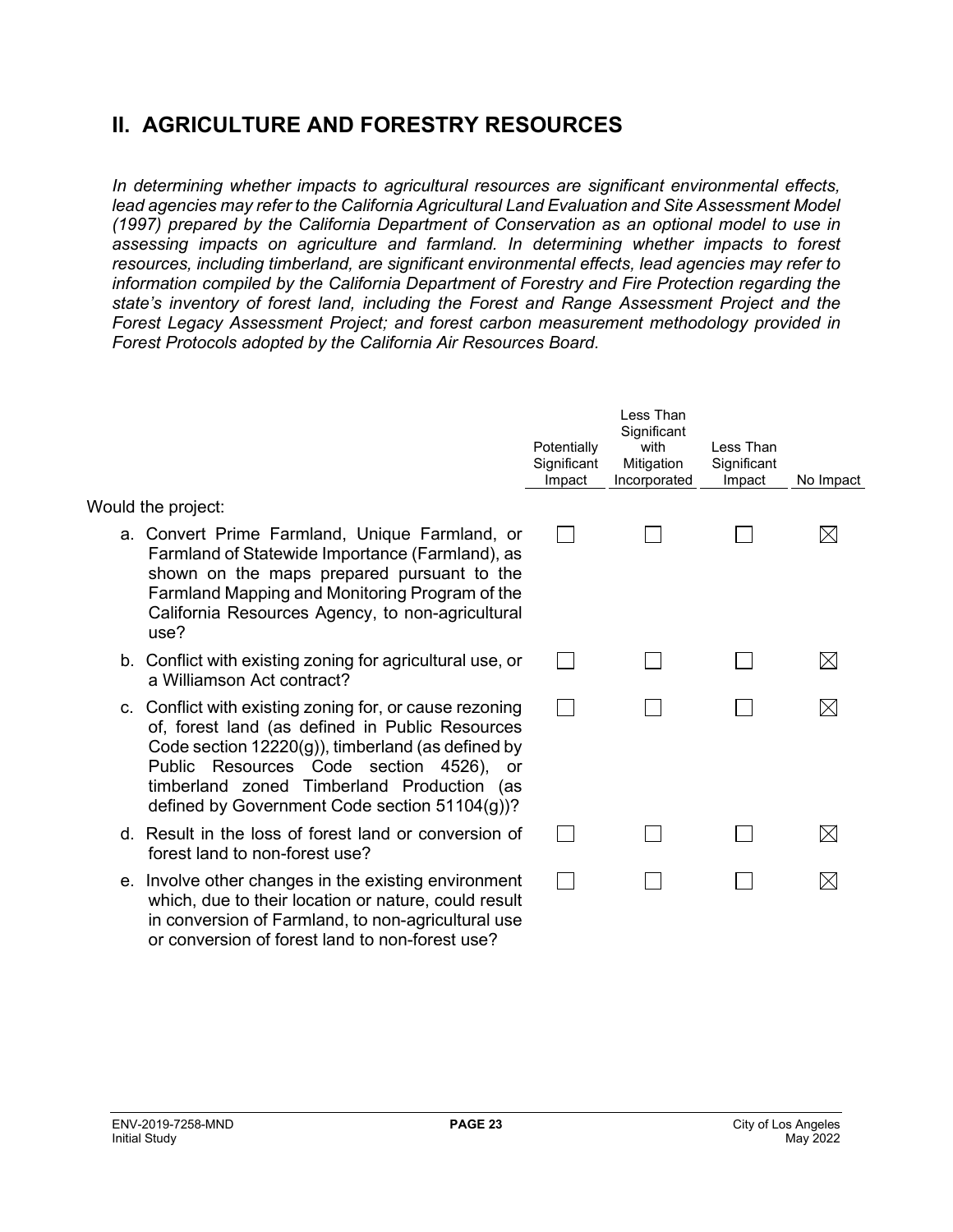#### **a) Convert Prime Farmland, Unique Farmland, or Farmland of Statewide Importance (Farmland), as shown on the maps prepared pursuant to the Farmland Mapping and Monitoring Program of the California Resources Agency, to non-agricultural use?**

**No Impact.** A significant impact would occur if the proposed project would convert valued farmland to non-agricultural uses. The project site is developed with a boats supply and parts store (two structures). No farmland, agricultural uses, or related operations are present within the project site or surrounding area. Due to its urban setting, the project site and surrounding area are not included in the Farmland Mapping and Monitoring Program of the California Resources Agency. Therefore, the proposed project would not convert any Prime Farmland, Unique Farmland, or Farmland of Statewide Importance to non-agricultural use, and no impact would occur.

#### **b) Conflict with existing zoning for agricultural use, or a Williamson Act contract?**

**No Impact.** A significant impact would occur if the proposed project conflicted with existing agricultural zoning or agricultural parcels enrolled under the Williamson Act. The project site is not zoned for agricultural use or under a Williamson Contract. The project site is designated as an Urban Agricultural Incentive Zone, which allows landowners to enter into a voluntary contract with the City of Los Angeles to use vacant properties for active agricultural purposes in exchange for a potential property tax reduction. However, no agricultural uses are proposed herein. As the project site and surrounding area do not contain farmland of any type, the proposed project would not conflict with a Williamson Contract. Therefore, no impacts would occur.

#### **c) Conflict with existing zoning for, or cause rezoning of, forest land (as defined in Public Resources Code section 12220(g)), timberland (as defined by Public Resources Code section 4526), or timberland zoned Timberland Production (as defined by Government Code section 51104(g))?**

**No Impact.** A significant impact would occur if the proposed project conflicted with existing zoning or caused rezoning of forest land or timberland, or resulted in the loss of forest land or in the conversion of forest land to non-forest use. The project site and the surrounding area are not zoned for forest land or timberland. Accordingly, the proposed project would not conflict with forest land or timberland zoning or result in the loss of forest land or conversion of forest land to nonforest use. Therefore, no impact would occur.

#### **d) Result in the loss of forest land or conversion of forest land to non-forest use?**

**No Impact.** A significant impact would occur if the proposed project conflicted with existing zoning or caused rezoning of forest land or timberland, or resulted in the loss of forest land or in the conversion of forest land to non-forest use. The project site and the surrounding area are not zoned for forest land or timberland. Accordingly, the proposed project would not conflict with forest land or timberland zoning or result in the loss of forest land or conversion of forest land to nonforest use. Therefore, no impact would occur.

#### **e) Involve other changes in the existing environment which, due to their location or nature, could result in conversion of Farmland to non-agricultural use or conversion of forest land to non-forest use?**

**No Impact.** A significant impact would occur if the proposed project caused the conversion of farmland to non-agricultural use. The project site does not contain farmland, forestland, or timberland. Therefore, no impacts would occur.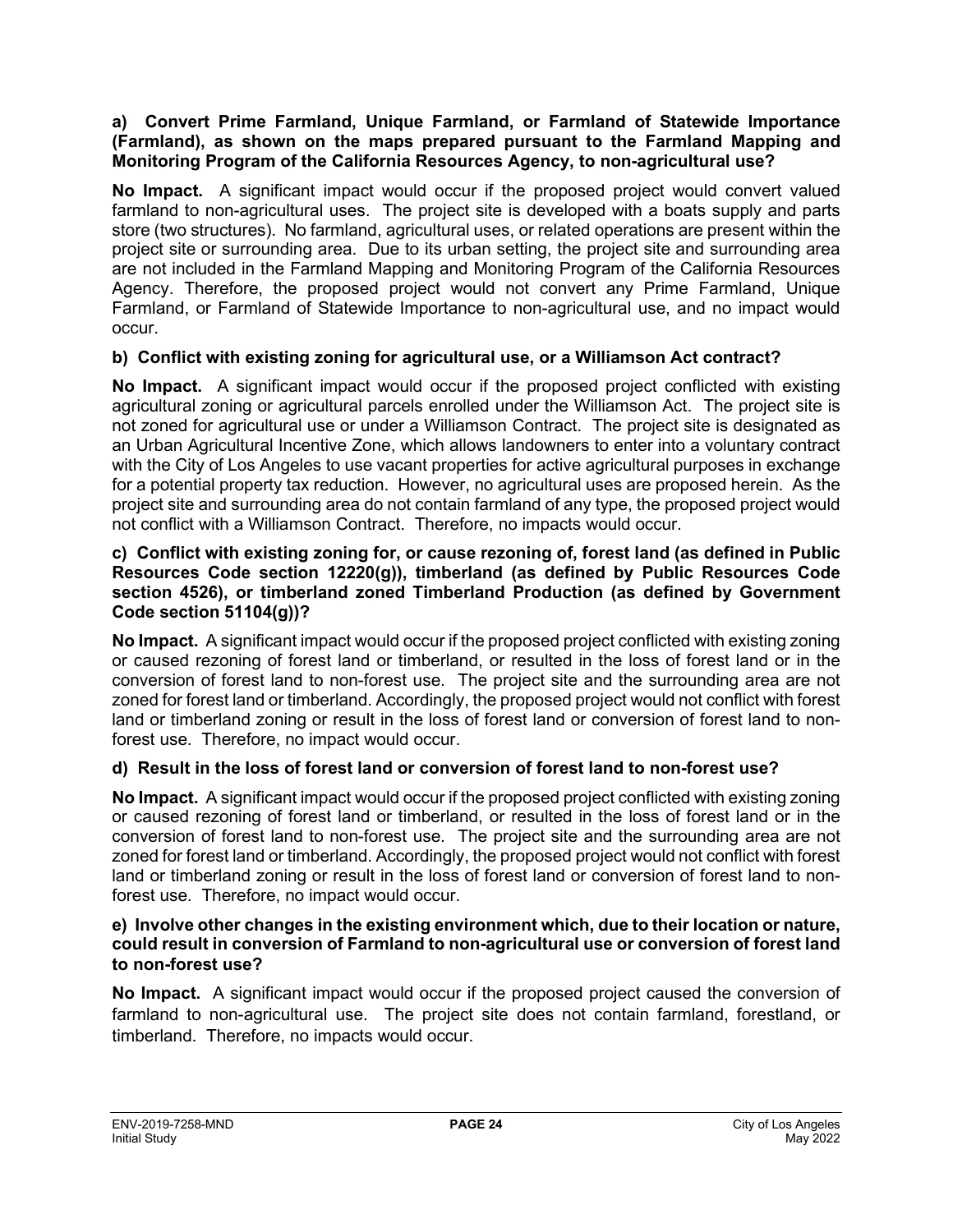# **III. AIR QUALITY**

*Where available, the significance criteria established by the South Coast Air Quality Management District (SCAQMD) may be relied upon to make the following determinations.*

|                                                                                                                                                                                                            | Potentially<br>Significant<br>Impact | Less Than<br>Significant<br>with<br>Mitigation<br>Incorporated | Less Than<br>Significant<br>Impact | No Impact |
|------------------------------------------------------------------------------------------------------------------------------------------------------------------------------------------------------------|--------------------------------------|----------------------------------------------------------------|------------------------------------|-----------|
| Would the project:                                                                                                                                                                                         |                                      |                                                                |                                    |           |
| a. Conflict with or obstruct implementation of the<br>applicable air quality plan?                                                                                                                         |                                      |                                                                | $\bowtie$                          |           |
| b. Result in a cumulatively considerable net increase<br>of any criteria pollutant for which the project region<br>is non-attainment under an applicable federal or<br>state ambient air quality standard? |                                      |                                                                | $\boxtimes$                        |           |
| c. Expose sensitive receptors to substantial pollutant<br>concentrations?                                                                                                                                  |                                      |                                                                | IХI                                |           |
| d. Result in other emissions (such as those leading<br>to odors) adversely affecting a substantial number<br>of people?                                                                                    |                                      |                                                                | $\boxtimes$                        |           |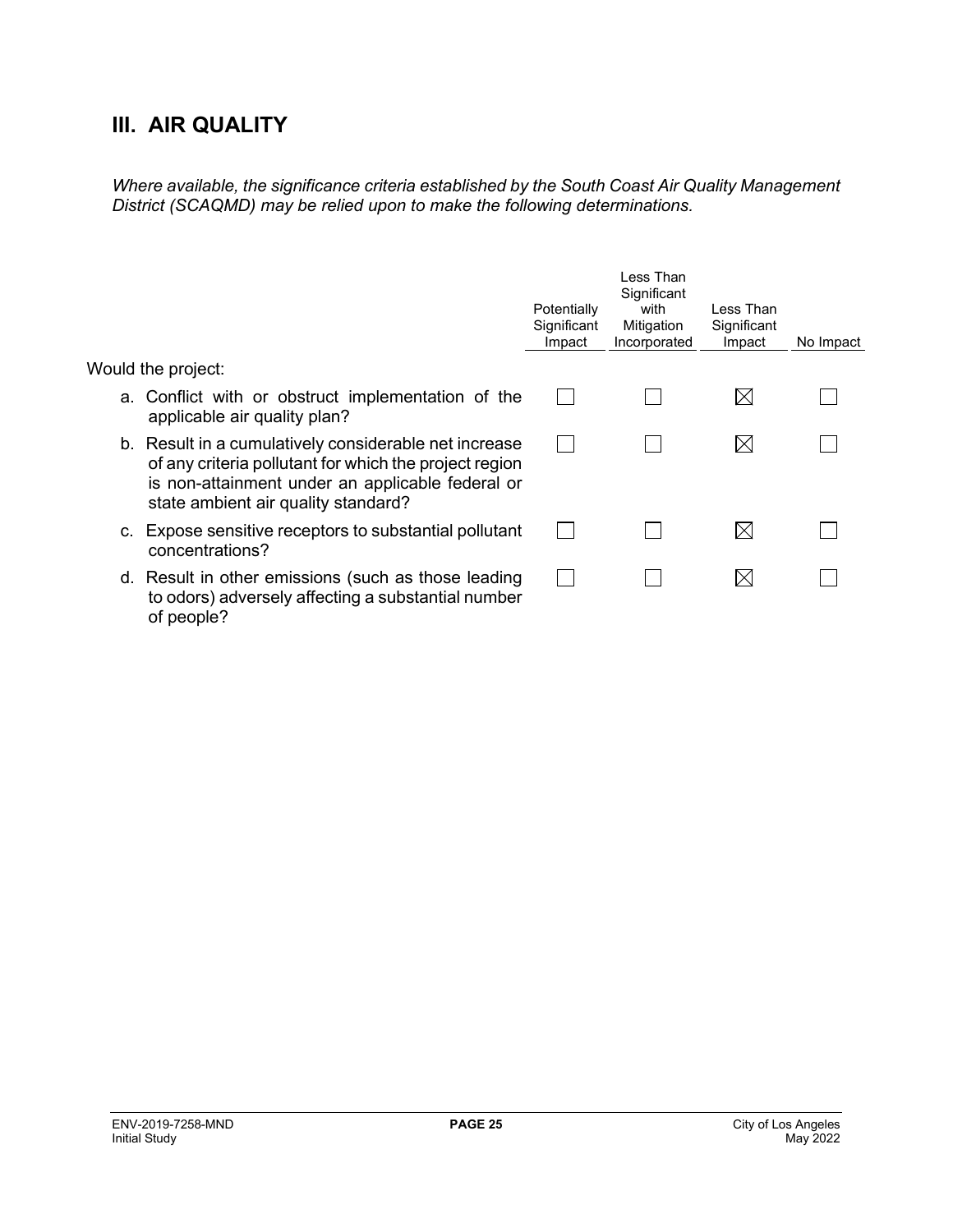#### **a) Conflict with or obstruct implementation of the applicable air quality plan?**

**Less Than Significant Impact.** The 2012 AQMP provides base year emissions and future baseline emission projections for the South Coast Air Basin. In doing so, the 2012 AQMP incorporates, in part, Southern California Association of Government's (SCAG) Regional Transportation Plan/Sustainable Communities Strategy (RTP/SCS) 2012-2035 RTP/SCS socioeconomic forecast projections of regional population and employment growth. A project would not conflict with the AQMP if it is consistent with the population, housing and employment assumptions that were used in the development of the AQMP. The levels of population for the project are consistent with population forecasts as adopted by SCAG. Therefore, the proposed project would not conflict with the AQMP, and impacts would be less than significant.

#### **b) Result in a cumulatively considerable net increase of any criteria pollutant for which the air basin is non-attainment under an applicable federal or state ambient air quality standard?**

**Less Than Significant Impact.** A significant impact would occur if the proposed project would violate any air quality standard or contribute substantially to an existing or projected air quality violation. An Air Quality Assessment for the project site was prepared by ESA on August 2020 (see Appendix A). Project construction and operation emissions were estimated using California Emissions Estimator Model (CalEEMod), a statewide land use emissions computer model designed to quantify potential criteria pollutant emissions associated with both construction and operations from land use projects. The results are shown in the Air Quality Assessment, Table 5, Maximum Unmitigated Regional Construction Emissions (pounds per day). According to the Assessment, during the construction phase the proposed project would not exceed the regional SCAQMD significance thresholds for emissions of Volatile Organic Compounds (VOC), Carbon Monoxide (CO), Nitrogen Oxides (NOx), Particulate Matter (PM10 and PM2.5), and Sulfur Dioxide (SOx). (According to the ESA Assessment, the Thresholds Guide Uses the term ROG or reactive organic gasses interchangeably with the term VOC). According to ESA, the project would result in an incremental increase in criterial air pollutant emissions from construction of the project. However, these emissions would not exceed the regional daily emission thresholds set forth by the SCAQMD. Thus, the project would not result in a considerable net increase of any criterial pollutant for which the project region is non-attainment under an appliable federal or state ambient air quality standards, and impacts would be less that significant for all construction phases.

The project output is also below the significance thresholds for these criteria pollutants with regard to Overall Operational Emissions, as shown in the Air Quality Assessment, Table 6, Maximum Unmitigated Regional Operational Emissions (pounds per day). According to the Assessment, the increase in operational-related daily emissions for the criteria and precursor pollutants of Volatile Organic Compounds (VOC), Carbon Monoxide (CO), Nitrogen Oxides (NOx), Particulate Matter (PM10 and PM2.5), and Sulfur Dioxide (SOx) would be substantially below the SCAQMD thresholds of significance, although would result in an incremental increase in criterial air pollutant emissions. Therefore, the proposed project would result in a less than significant impact related to regional operational emissions and would not result in a cumulatively considerable net increase of any criteria pollutant for which the air basin is non-attainment under an applicable federal or state ambient air quality standards. Furthermore, the project would be subject to regulatory compliance measures, which reduce the impacts of operational and construction regional emissions.

#### **c) Expose sensitive receptors to substantial pollutant concentrations?**

**Less Than Significant Impact.** A significant impact may occur if a project were to generate pollutant concentrations to a degree that would significantly affect sensitive receptors. The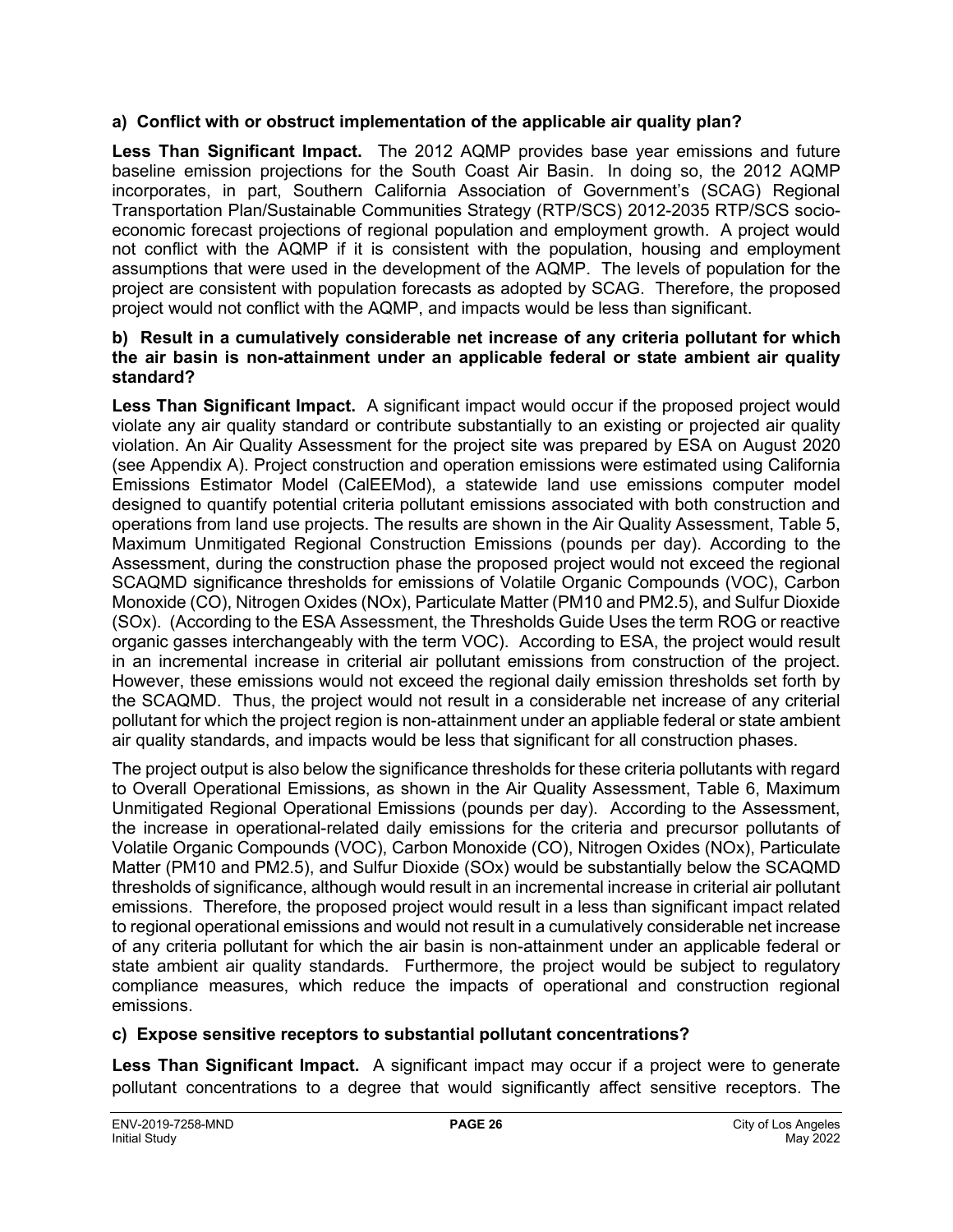SCAQMD identifies the following as sensitive receptors: long-term health care facilities, rehabilitation centers, convalescent centers, retirement homes, residences, schools, playgrounds, child care centers, and athletic facilities. The SCAQMD has developed localized significance thresholds (LSTs) that are based on the amount of maximum daily localized construction emissions per day that can be generated by a project that would cause or contribute to adverse localized air quality impacts. These apply to projects that are less than or equal to five acres in size and are only applicable to Respirable Particulate Matter (PM10 and PM2.5), Carbon Monoxide (CO), and Nitrogen Oxides (NOx).

An Air Quality Assessment for the project site was prepared by ESA on August 2020 (see Appendix A). The Assessment quantifies and analyzes the localized air quality impacts associated with the project construction and operations. The incremental increase in on-site emissions from construction and operation of the project would not exceed the localized significance thresholds set forth by SCAQMD. As a 96-unit congregate care facility, the project would not include substantial sources of toxic air contaminants (TAC) emissions. Thus, the project would not result in a localized violation of applicable air quality standards or expose off-site receptors to substantial levels of air pollutants, thereby resulting in a less than significant impact.

The California Air Resources Board (CARB) has published guidance for locating new sensitive receptors (e.g., residences) away from nearby sources of air pollution. Relevant recommendations include avoiding siting new sensitive land uses within 500 feet of a freeway or 300 feet of a large gas station (defined as a facility with a throughput of 3.6 million gallons per year or greater). The location of the proposed project would be consistent with the CARB recommendations for locating new sensitive receptors. Therefore, the proposed project would result in a less than significant impact.

#### **d) Result in other emissions (such as those leading to odors) adversely affecting a substantial number of people?**

**Less Than Significant Impact.** Potential sources that may emit odors during construction activities include equipment exhaust and architectural coatings. Odors from these sources would be localized and generally confined to the immediate area surrounding the project site. The proposed project would utilize typical construction techniques, and the odors would be typical of most construction sites and temporary in nature. Construction of the proposed project would not cause an odor nuisance.

According to the SCAQMD CEQA Air Quality Handbook, land uses and industrial operations that are associated with odor complaints include agricultural uses, wastewater treatment plants, food processing plants, chemical plants, composting, refineries, landfills, dairies, and fiberglass molding. The proposed land uses would not result in activities that create objectionable odors. Therefore, the proposed project would result in a less than significant impact related to objectionable odors.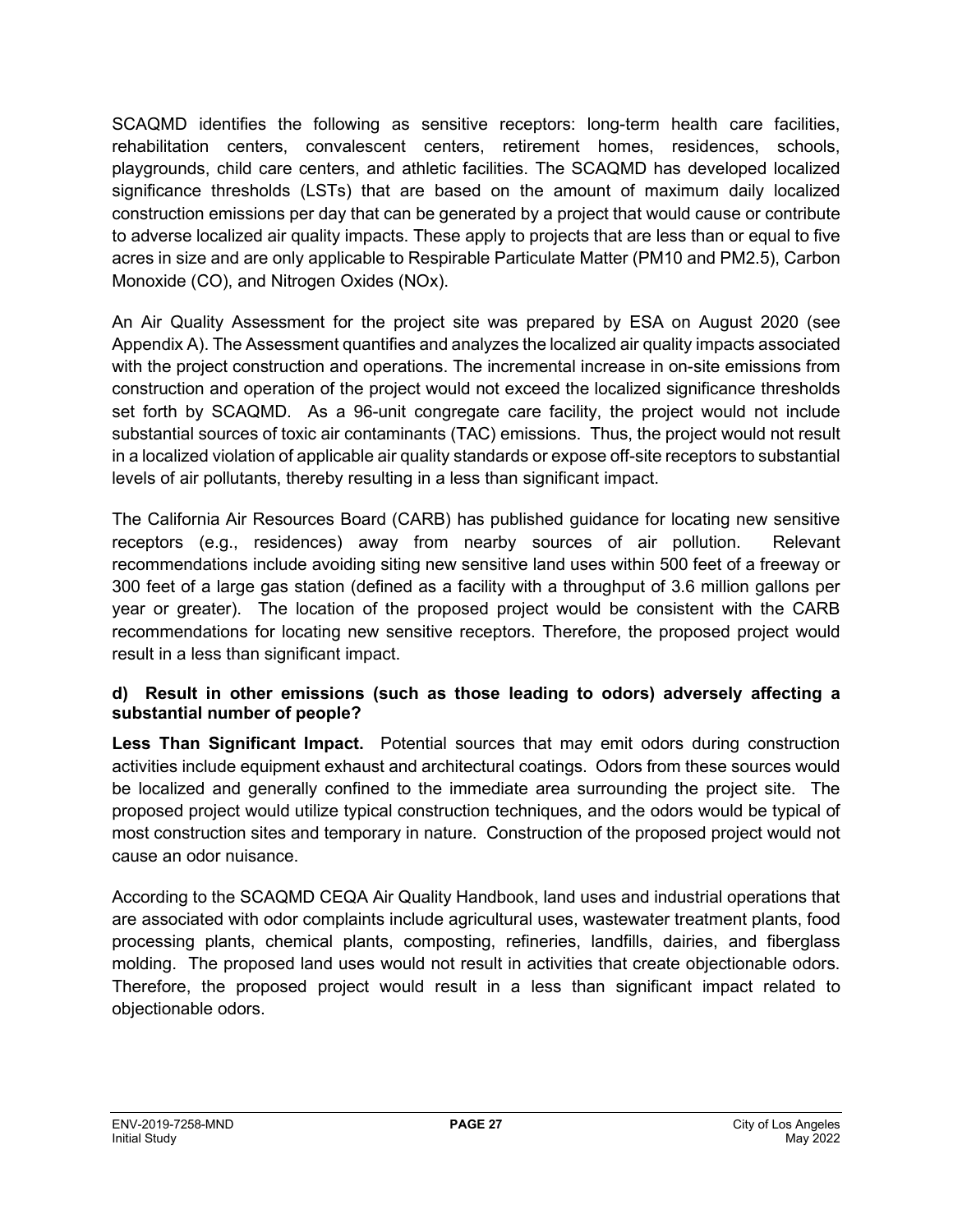### **IV. BIOLOGICAL RESOURCES**

Would the project:

- a. Have a substantial adverse effect, either directly or through habitat modifications, on any species identified as a candidate, sensitive, or special status species in local or regional plans, policies, or regulations, or by the California Department of Fish and Wildlife or U.S. Fish and Wildlife Service?
- b. Have a substantial adverse effect on any riparian habitat or other sensitive natural community identified in local or regional plans, policies, regulations or by the California Department of Fish and Wildlife or US Fish and Wildlife Service?
- c. Have a substantial adverse effect on state or federally protected wetlands (including, but not limited to, marsh, vernal pool, coastal, etc.) through direct removal, filling, hydrological interruption, or other means?
- d. Interfere substantially with the movement of any native resident or migratory fish or wildlife species or with established native resident or migratory wildlife corridors, or impede the use of native wildlife nursery sites?
- e. Conflict with any local policies or ordinances protecting biological resources, such as a tree preservation policy or ordinance?
- f. Conflict with the provisions of an adopted Habitat Conservation Plan, Natural Community Conservation Plan, or other approved local, regional, or state habitat conservation plan?

| Potentially<br>Significant<br>Impact | Less Than<br>Significant<br>with<br>Mitigation<br>Incorporated | Less Than<br>Significant<br>Impact | No Impact   |
|--------------------------------------|----------------------------------------------------------------|------------------------------------|-------------|
|                                      |                                                                | $\boxtimes$                        |             |
|                                      |                                                                |                                    | $\boxtimes$ |
|                                      |                                                                |                                    | $\boxtimes$ |
|                                      |                                                                | $\blacksquare$                     | $\boxtimes$ |
|                                      | $\boxtimes$                                                    |                                    |             |
|                                      |                                                                |                                    |             |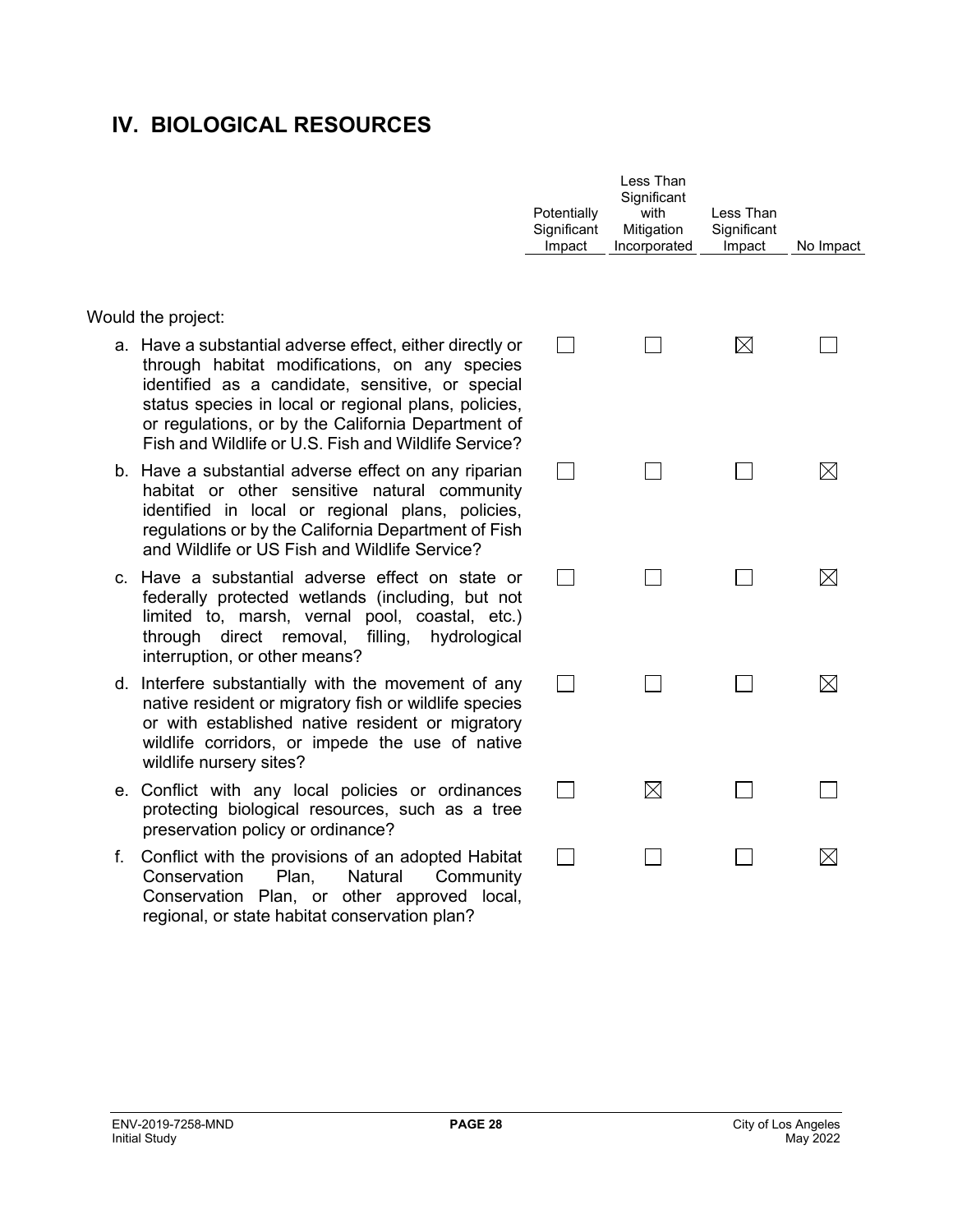**a) Have a substantial adverse effect, either directly or through habitat modifications, on any species identified as a candidate, sensitive, or special status species in local or regional plans, policies, or regulations, or by the California Department of Fish and Wildlife or U.S. Fish and Wildlife Service?**

**Less Than Significant Impact.** A project would have a significant biological impact through the loss or destruction of individuals of a species or through the degradation of sensitive habitat. The project site is located in an urbanized area. The applicant provided a Certification Letter prepared by McKinley & Associates, Inc. dated October 27, 2017. According to the arborist, there is no landscaping on the project site. At the time of the writing of the Certification Letter, there were two London Plane street trees abutting the site along Reseda Boulevard; one of these trees was dead. Since that time, the dead tree has been removed. The applicant's plans show two street trees and do not reflect that one street tree was removed. All street tree removals require approval of Urban Forestry and the Board of Public Works.

Pursuant to LAMC Section 12.21 G, at least one 24-inch box tree is required for every four dwelling units. As such, the proposed project would require 24 trees of minimum 24-inch box size (96 units/4 = 24 trees). The project proposes to provide 24 trees, including street trees. All street trees will require the approval of Urban Forestry and the Board of Public Works.

As previously discussed, the project site is located within the Outer Corridor of the River Improvement Overlay (RIO) Supplemental Use District which includes landscape regulations. As required under the RIO, 75 percent of the project's newly landscaped area shall be planted with any combination of the following: native trees, plants and shrubs, or species defined as Watershed Wise, or species listed in the Los Angeles County River Master Plan Landscaping Guidelines and Plant Palettes. In conformance with this requirement, the project uses plant materials from the LA County River Master Plan Landscaping Guidelines and Plant Palates, Native Plants listed in the California Native Plant Library of the Theodore Payne Foundation, and Watershed Wise Plants from the Watershed Wise Plant List, Council for Watershed Health. These include 24-inch box and 5-gallon canyon sunflower, canyon prince wild rye, chalk dudleya, and elks blue California rush. The project is designed with 2,466 square feet of landscaping at the site frontage, within the 1st floor courtyard; 3rd, 4th, and 7th floors; and a roof garden. The project uses plant materials from the LA County River Master Plan Landscaping Guidelines and Plant Palates, Native Plants listed in the California Native Plant Library of the Theodore Payne Foundation, and Watershed Wise Plants from the Watershed Wise Plant List, Council for Watershed Health. These include 24-inch box and 5-gallon canyon sunflower, canyon prince wild rye, chalk dudleya, and elks blue California rush.

The RIO Ordinance requires loading areas and off-street parking facilities of three spaces or more to be screened from the abutting public right-of-way and the River with a strip at least 5 feet in width of densely planted shrubs or trees which are at least 2 feet high at the time of planting and are of a type that may be expected to form, within 3 years after time of planting, a continuous, unbroken, year round visual screen. The applicant is requesting relief from this requirement, and a determination will be made by the decision-maker. However, the project is designed with a dense planter along the southerly facing portion of the building that overlooks the Los Angeles River. The perimeter of the building is designed with planter boxes 5 feet in width and trees will be utilized to break up the mass of the building while adding visual depth to the façade and landscaping.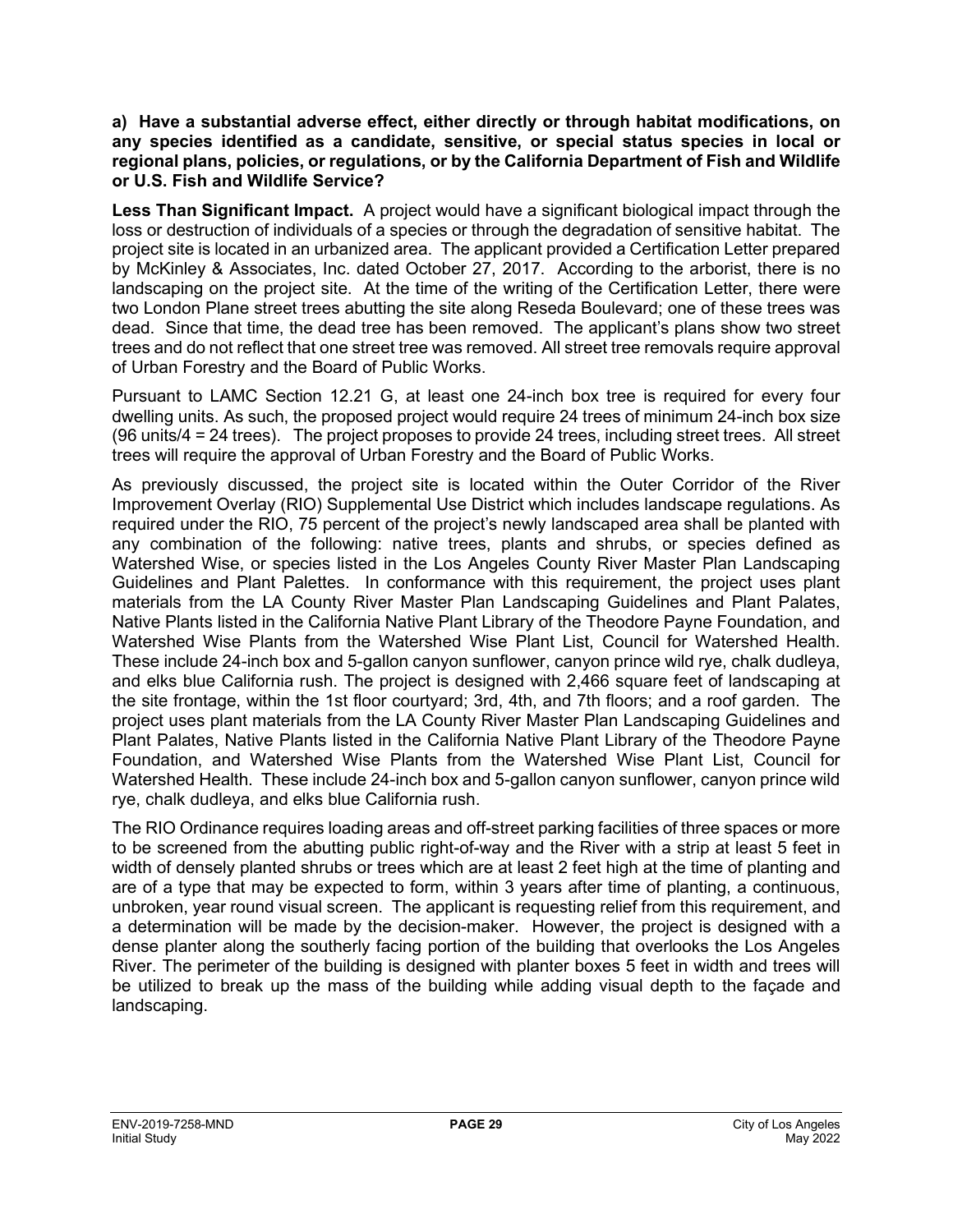Additionally, as previously discussed, the project is governed by the Reseda Central Business District CDO and the Guidelines and Standards. In accordance with Guideline No. 8, the project uses landscaping to augment ground cover, provide an attractive buffer, filter noise, soften glare, and enhance the overall aesthetic appeal of the community. Furthermore, the project is mitigated to provide landscape plans elsewhere herein.

Therefore, the project would have less than significant substantial adverse effect, either directly or through habitat modifications, on any species identified as a candidate, sensitive, or special status species in local or regional plans, policies, or regulations, or by the California Department of Fish and Wildlife or U.S. Fish and Wildlife Service

#### **b) Have a substantial adverse effect on any riparian habitat or other sensitive natural community identified in local or regional plans, policies, regulations or by the California Department of Fish and Wildlife or U.S. Fish and Wildlife Service?**

**No Impact.** A significant impact would occur if any riparian habitat or natural community would be lost or destroyed as a result of urban development. The project site does not contain any riparian habitat and does not contain any streams or water courses necessary to support riparian habitat. Therefore, the proposed project would not have any effect on riparian habitat or other sensitive natural community identified in local or regional plans, policies, regulations or by the California Department of Fish and Wildlife (CDFW) or the United States Fish and Wildlife Services (USFWS), and no impacts would occur.

#### **c) Have a substantial adverse effect on state or federally protected wetlands (including, but not limited to, marsh, vernal pool, coastal, etc.) through direct removal, filling, hydrological interruption, or other means?**

**No Impact.** A significant impact would occur if federally protected wetlands would be modified or removed by a project. The project site does not contain any federally protected wetlands, wetland resources, or other waters of the United States as defined by Section 404 of the Clean Water Act. The project site is located in a highly urbanized area and developed/previously developed with residential, office, and commercial uses. Therefore, the proposed project would not have any effect on federally protected wetlands as defined by Section 404 of the Clean Water Act (including, but not limited to, marsh, vernal pool, coastal, etc.) through direct removal, filling, hydrological interruption, or other means, and no impacts would occur.

#### **d) Interfere substantially with the movement of any native resident or migratory fish or wildlife species or with established native resident or migratory wildlife corridors, or impede the use of native wildlife nursery sites?**

**No Impact.** A significant impact would occur if the proposed project would interfere with, or remove access to, a migratory wildlife corridor or impede use of native wildlife nursery sites. Due to the highly urbanized nature of the project site and surrounding area, the lack of a major water body, and the limited number of trees, the project site does not support habitat for native resident or migratory species or contain native nurseries. Therefore, the proposed project would not interfere with wildlife movement or impede the use of native wildlife nursery sites, and no impact would occur.

#### **e) Conflict with any local policies or ordinances protecting biological resources, such as a tree preservation policy or ordinance?**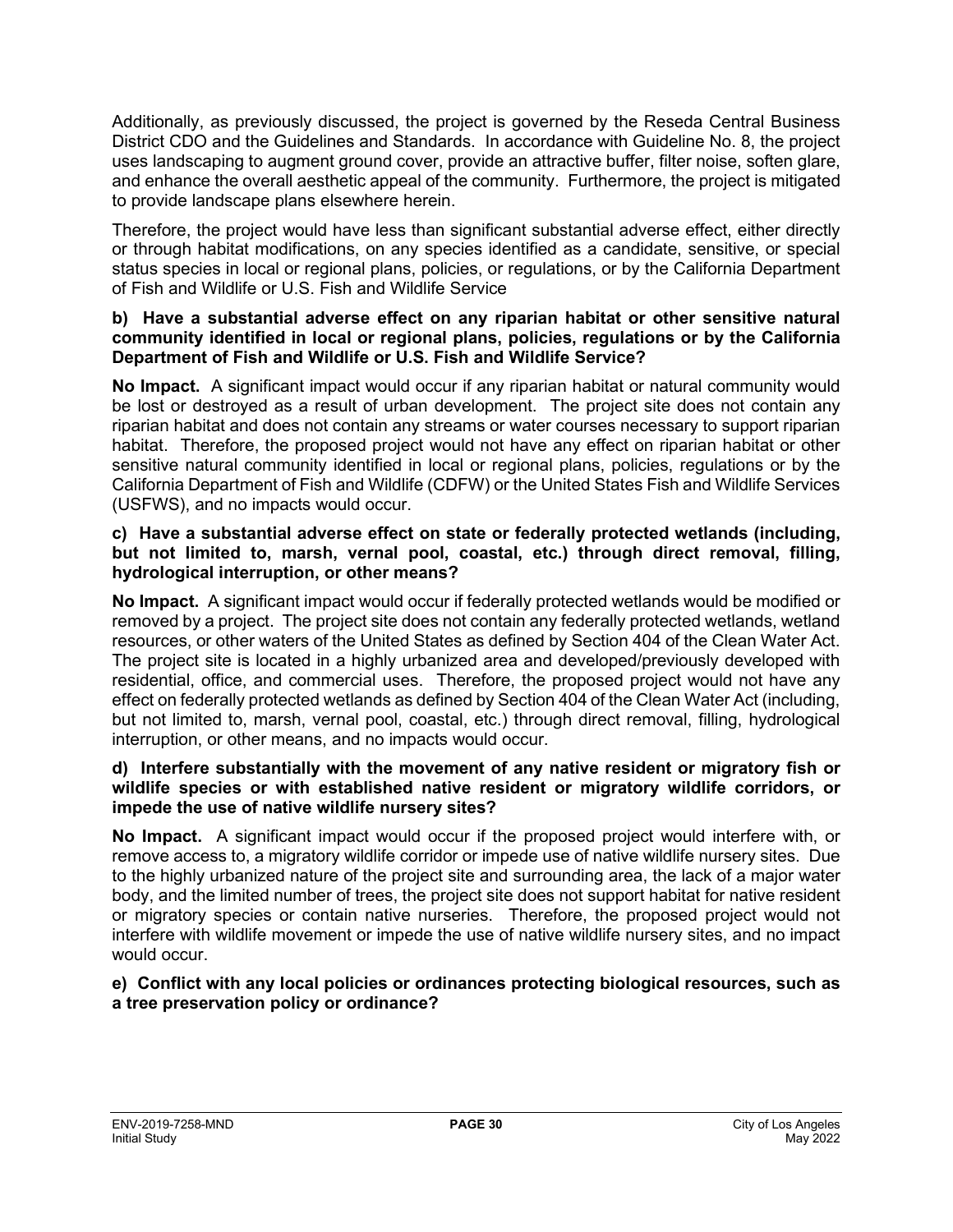**Less Than Significant With Mitigation.** A project would have a significant biological impact through the loss or destruction of individuals of a species or through the degradation of sensitive habitat. The project site is located in an urbanized area. The applicant provided a Certification Letter prepared by McKinley & Associates, Inc. dated October 27, 2017. According to the arborist, there is no landscaping on the project site. At the time of the writing of the Certification Letter, there were two London Plane street trees abutting the site along Reseda Boulevard; one of these trees was dead. Since that time, the dead tree has been removed. The applicant's plans show two street trees and do not reflect that one street tree was removed. All street tree removals require approval of Urban Forestry and the Board of Public Works.

Pursuant to LAMC Section 12.21 G, at least one 24-inch box tree is required for every four dwelling units. As such, the proposed project would require 24 trees of minimum 24-inch box size (96 units/4 = 24 trees). The project proposes to provide 24 trees, including street trees. All street trees will require the approval of Urban Forestry/Board of Public Works.

The applicant may be required to dedicate/improve the right-of-way pursuant to Bureau of Engineering review and approval. Due to the proximity of the existing street tree to the project site, mitigation for the preservation/protection of the one existing street tree will reduce any impacts associated with grading and construction to a less than significant level. No street tree or protected tree may be removed without prior approval of the Board of Public Works/Urban Forestry (BPW) under LAMC Sections 62.161 - 62.171. At the time of preparation of this document, no approvals have been given for any tree removals on-site or in the right-of-way by the Bureau of Public Works. As mitigated herein, any tree removals will be less than significant.

### **MM-BIO-1. Tree Preservation (Grading Activities)**

"Orange fencing" or other similarly highly visible barrier shall be installed outside of the drip line of locally protected and significant (truck diameter of 8 inches or greater) non-protected trees, or as may be recommended by the Tree Expert. The barrier shall be maintained throughout the grading phase and shall not be removed until the completion and cessation of all grading activities.

### **MM-BIO-2. Tree Removal (Public Right-of-Way)**

- Removal of trees in the public right-of-way requires approval by the Board of Public Works.
- The required Tree Report shall include the location, size, type, and condition of all existing trees in the adjacent public right-of-way and shall be submitted for review and approval by the Urban Forestry Division of the Bureau of Street Services, Department of Public Works (213-847-3077).
- The plan shall contain measures recommended by the tree expert for the preservation of as many trees as possible. Mitigation measures such as replacement by a minimum of 24-inch box trees in the parkway and on the site, on a 1:1 basis, shall be required for the unavoidable loss of significant (8-inch or greater trunk diameter, or cumulative trunk diameter if multi-trunked, as measured 54 inches above the ground) trees in the public right-of-way.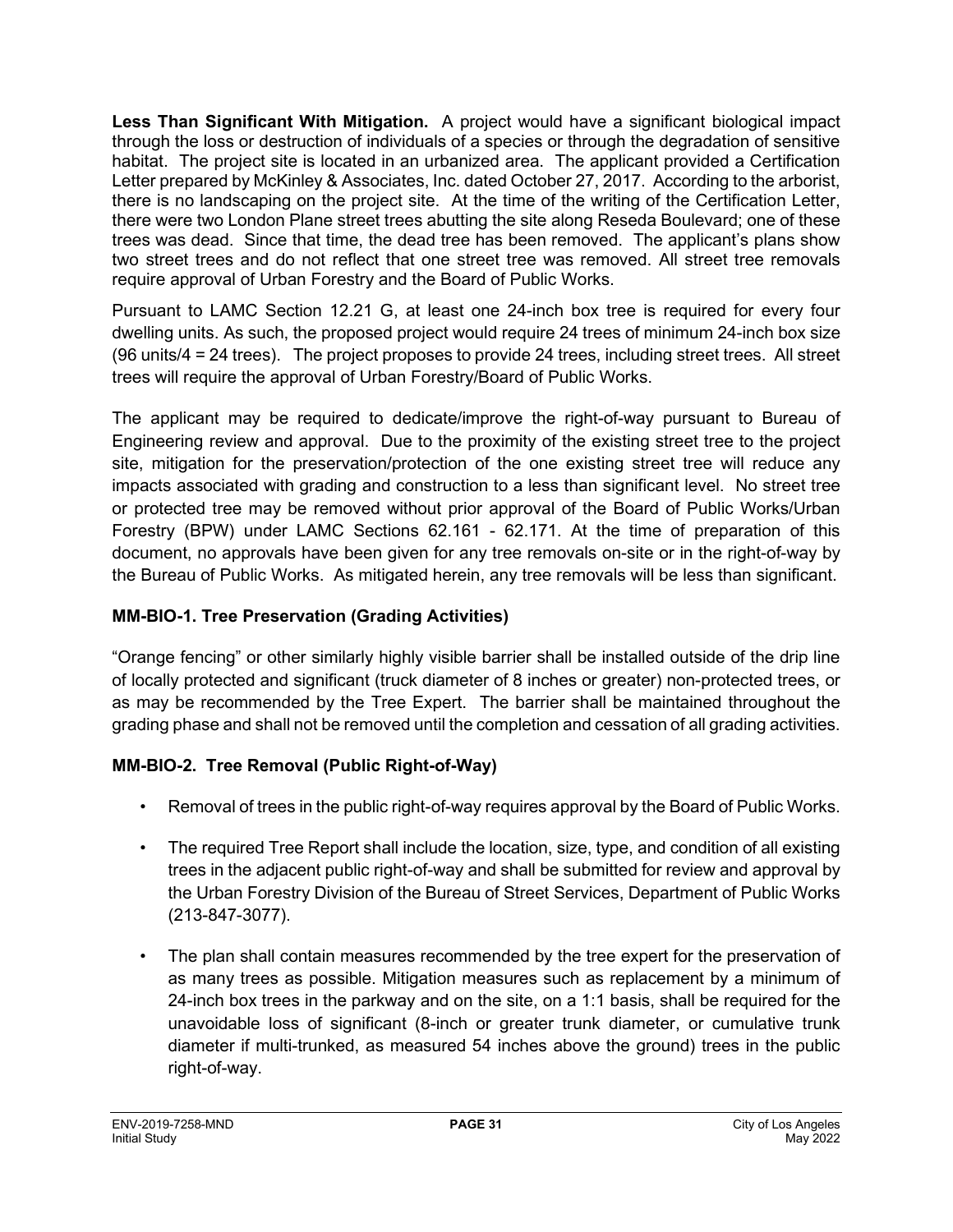• All trees in the public right-of-way shall be provided per the current Urban Forestry Division standards.

#### **f) Conflict with the provisions of an adopted Habitat Conservation Plan, Natural Community Conservation Plan, or other approved local, regional, or state habitat conservation plan?**

**No Impact.** The project site and its vicinity are not part of any draft or adopted Habitat Conservation Plan, Natural Community Conservation Plan, or other approved local, regional, or state habitat conservation plan. The project site and its vicinity are not part of any draft or adopted Habitat Conservation Plan, Natural Community Conservation Plan, or other approved local, regional, or state habitat conservation plan. Therefore, the proposed project would not conflict with the provisions of any adopted conservation plan, and no impacts would occur. Therefore, the proposed project would not conflict with the provisions of any adopted conservation plan, and no impacts would occur.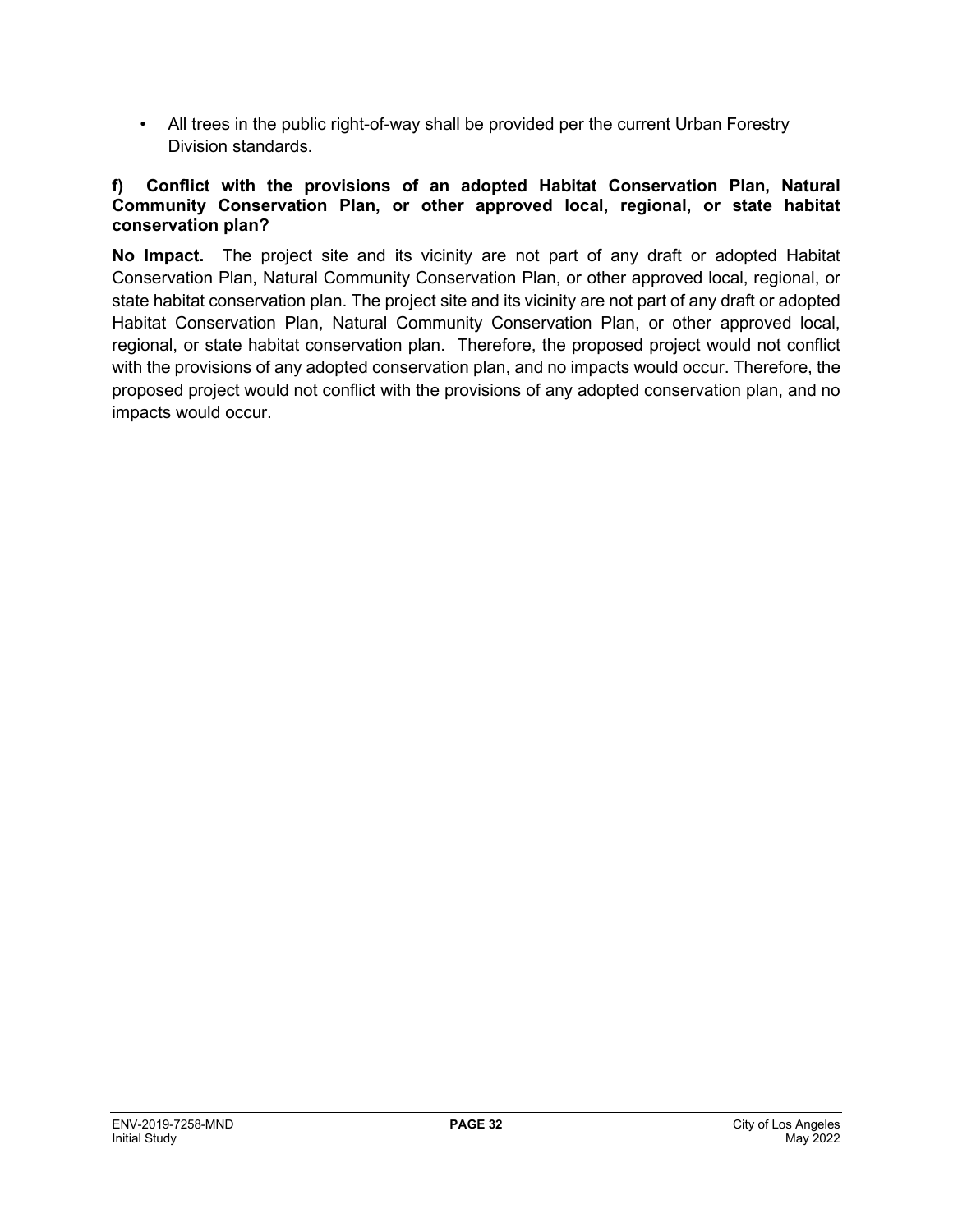# **V. CULTURAL RESOURCES**

|                                                                                                                         | Potentially<br>Significant<br>Impact | l ess Than<br>Significant<br>with<br>Mitigation<br>Incorporated | I ess Than<br>Significant<br>Impact | No Impact |
|-------------------------------------------------------------------------------------------------------------------------|--------------------------------------|-----------------------------------------------------------------|-------------------------------------|-----------|
| Would the project:                                                                                                      |                                      |                                                                 |                                     |           |
| a. Cause a substantial adverse change in the<br>significance of a historical resource pursuant to $\S$<br>15064.5?      |                                      |                                                                 | IХI                                 |           |
| b. Cause a substantial adverse change in the<br>significance of an archaeological resource<br>pursuant to $\S$ 15064.5? |                                      |                                                                 |                                     |           |
| c. Disturb any human remains, including<br>those<br>interred outside of dedicated cemeteries?                           |                                      |                                                                 |                                     |           |

#### **a) Cause a substantial adverse change in the significance of a historical resource as pursuant to State CEQA Guidelines §15064.5?**

**Less Than Significant Impact.** Under ZIMAS, the subject site is not identified as requiring Historic Preservation Review, being located within a Historic Preservation Overlay Zone, having an Other Historic Designation or Other Historic Survey Information. However, the subject site is identified in SurveyLA under Reseda-West Van Nuys Individual Resources as "The Anchor." According to SurveyLA, the 1964 structure was built with a Commercial, Vernacular architectural style. SurveyLA identifies the context as Commercial Development, 1850-1980 and the theme as Commercial Identity, 1920-1980. The property type is Commercial. The reason for its inclusion is stated as "long-term location of The Anchor, a boat supply store in Reseda. The property appears to meet local criteria only and may not meet significance thresholds for National Register or California Register eligibility. The Anchor has been in continuous operation at this location since 1964." The applicant proposes to demolish the structure, and as such, submitted a Historical Resource Assessment prepared by SWCA Environmental Consultants dated September 2021. The Assessment concluded that the subject site is not eligible for listing in the National Register of Historic Places (NRHP) and/or California Register of Historic Places (CRHP) or designated as a Los Angeles Historic- Cultural Monument (HCM). The Assessment was reviewed by the Los Angeles City Planning Office of Historic Resources, and on October 27, 2021, provided information stating that the Office of Historic Resources agrees with the report findings. Therefore, the project would have a less than significant impact in the significance of a historical resource as pursuant to State CEQA Guidelines §15064.5.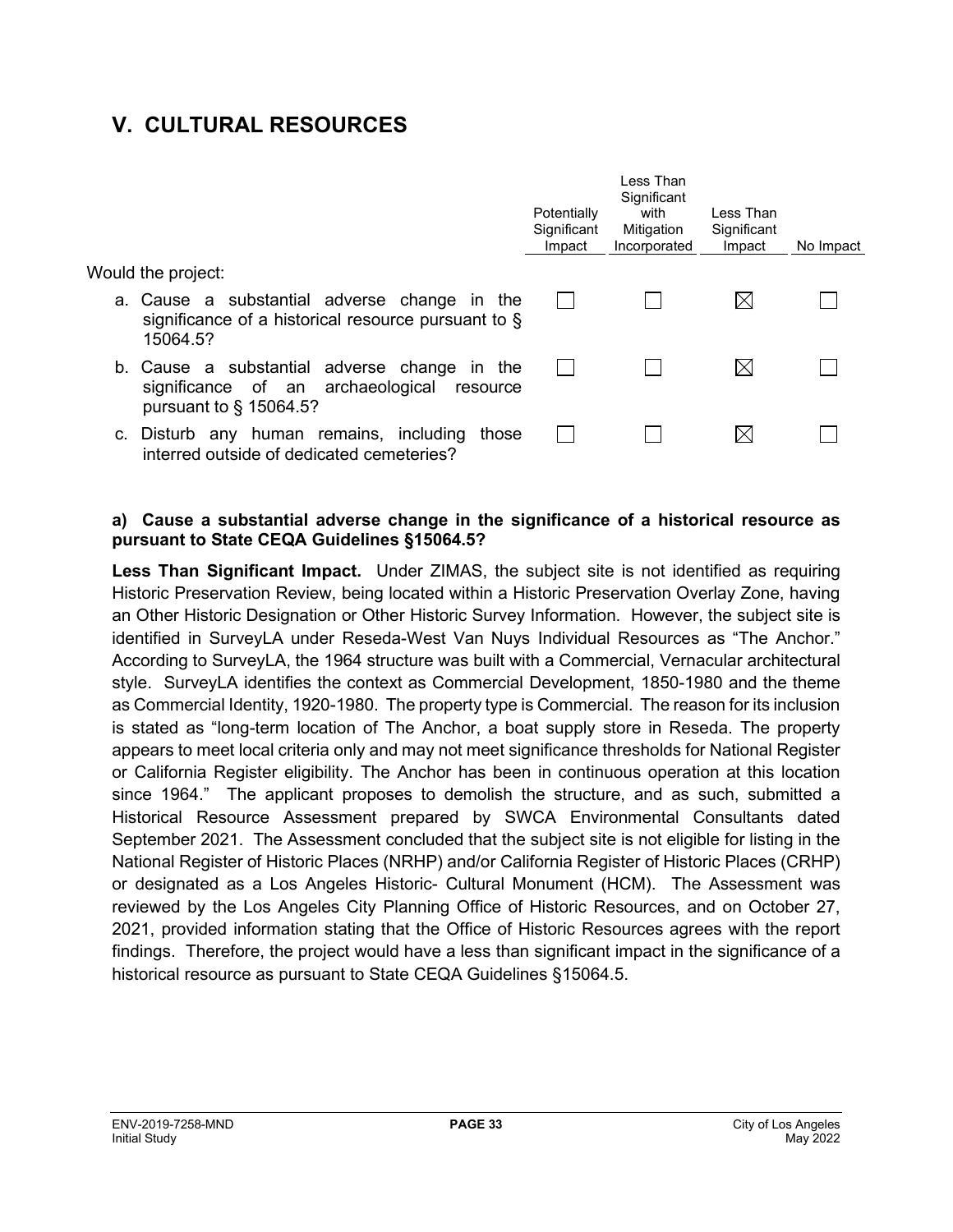#### **b) Cause a substantial adverse change in the significance of an archaeological resource pursuant to State CEQA Guidelines §15064.5?**

**Less Than Significant Impact.** A significant impact would occur if a known or unknown archaeological resource would be removed, altered, or destroyed as a result of the proposed development. Section 15064.5 of the State CEQA Guidelines defines significant archaeological resources as resources that meet the criteria for historical resources or resources that constitute unique archaeological resources. A project-related significant impact could occur if a project would significantly affect archaeological resources that fall under either of these categories.

If archaeological resources are discovered during excavation, grading, or construction activities, work shall cease in the area of the find until a qualified archaeologist has evaluated the find in accordance with federal, State, and local guidelines, including those set forth in California Public Resources Code Section 21083.2. Per regulatory compliance measures, personnel of the proposed project shall not collect or move any archaeological materials and associated materials. Construction activity may continue unimpeded on other portions of the project site. The found deposits would be treated in accordance with federal, State, and local guidelines, including those set forth in California Public Resources Code Section 21083.2. Therefore, the impact would be less than significant.

#### **c) Disturb any human remains, including those interred outside of formal cemeteries?**

**Less Than Significant Impact.** A significant impact would occur if previously interred human remains would be disturbed during excavation of the project site. Human remains could be encountered during excavation and grading activities associated with the proposed project. While no formal cemeteries, other places of human interment, or burial grounds or sites are known to occur within the project area, there is always a possibility that human remains can be encountered during construction. If human remains are encountered unexpectedly during construction demolition and/or grading activities, State Health and Safety Code Section 7050.5 requires that no further disturbance shall occur until the County Coroner has made the necessary findings as to origin and disposition pursuant to California Public Resources Code (PRC) Section 5097.98. If human remains of Native American origin are discovered during project construction, compliance with state laws, which fall within the jurisdiction of the Native American Heritage Commission (NAHC) (Public Resource Code Section 5097), relating to the disposition of Native American burials will be adhered to. Furthermore, the project is subject to AB 52, and notification of the proposed project was sent to tribes with affiliation to the area. Therefore, the impact would be less than significant.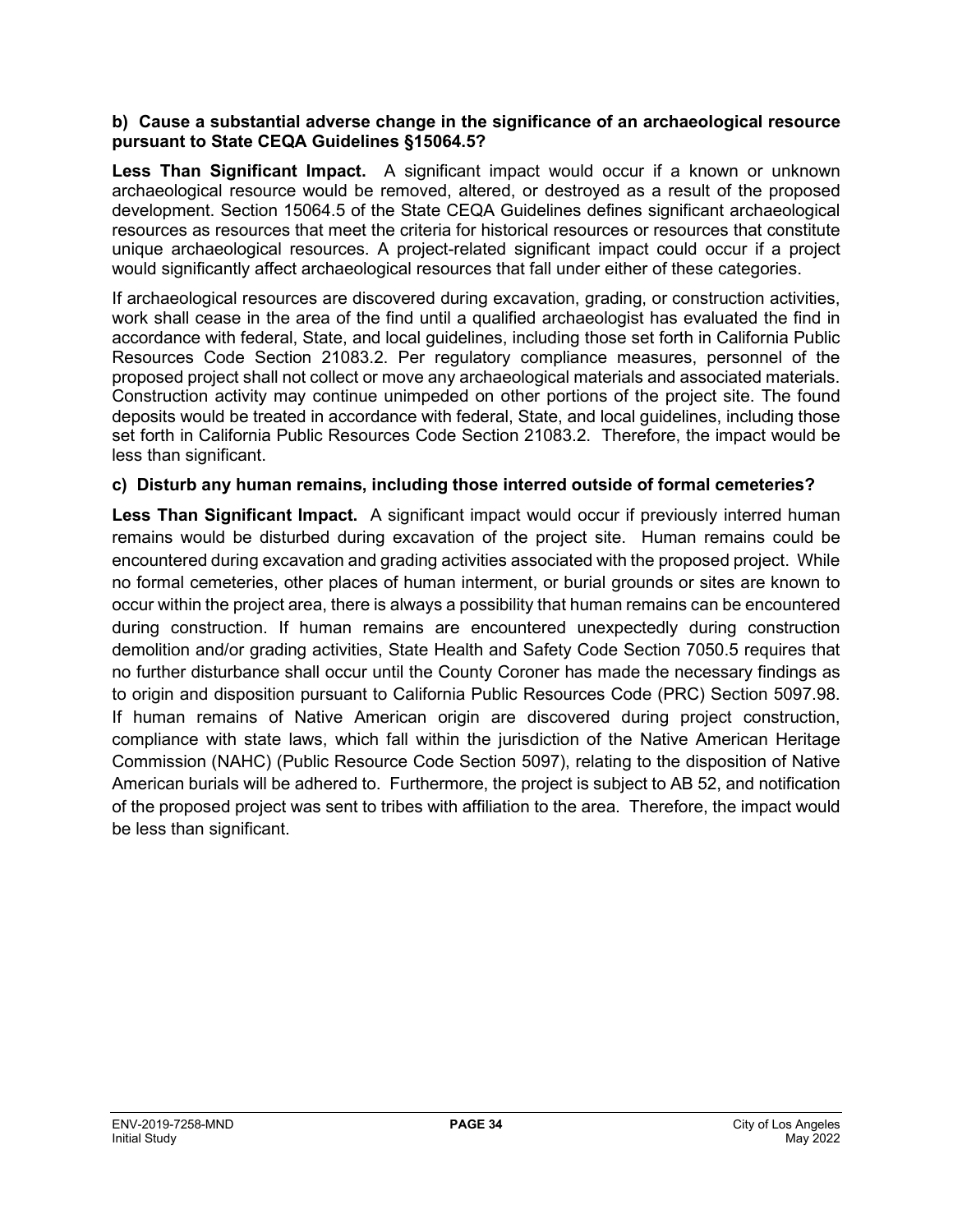## **VI. ENERGY**

|                                                                                                                                                                                            | Potentially<br>Significant<br>Impact | l ess Than<br>Significant<br>with<br>Mitigation<br>Incorporated | Less Than<br>Significant<br>Impact | No Impact |
|--------------------------------------------------------------------------------------------------------------------------------------------------------------------------------------------|--------------------------------------|-----------------------------------------------------------------|------------------------------------|-----------|
| Would the project:                                                                                                                                                                         |                                      |                                                                 |                                    |           |
| a. Result in potentially significant environmental<br>impact due to wasteful, inefficient, or unnecessary<br>consumption of energy resources, during project<br>construction or operation? |                                      |                                                                 |                                    |           |
| b. Conflict with or obstruct a state or local plan for<br>renewable energy or energy efficiency?                                                                                           |                                      |                                                                 |                                    |           |

#### **a) Result in potentially significant environmental impact due to wasteful, inefficient, or unnecessary consumption of energy resources, during project construction or operation?**

**Less Than Significant Impact**. During plan check, the City will assure that the project plans comply with existing LAMC requirements for energy-efficiency including compliance with Green Building Code requirements. The proposed project is the construction, use, and maintenance of a 96-unit Eldercare Facility with 41 automobile parking spaces. Landscaping/irrigation is incorporated in the project design and conditioned herein. As such, the project will not result in a wasteful, inefficient, or unnecessary consumption of energy resources. Compliance with LAMC energy efficiency standards and project design features would reduce energy impacts to less than significant.

#### **b) Conflict with or obstruct a state or local plan for renewable energy or energy efficiency?**

**Less Than Significant Impact.** As a regulatory requirement, the project will be reviewed for consistency with applicable state and local plans for renewable energy and efficiency. The Los Angeles Municipal Code incorporates the California Green Building Standards Code Title 24 standards which require projects to provide energy saving features. Compliance with regulatory requirements will reduce energy impacts to a less than significant impact.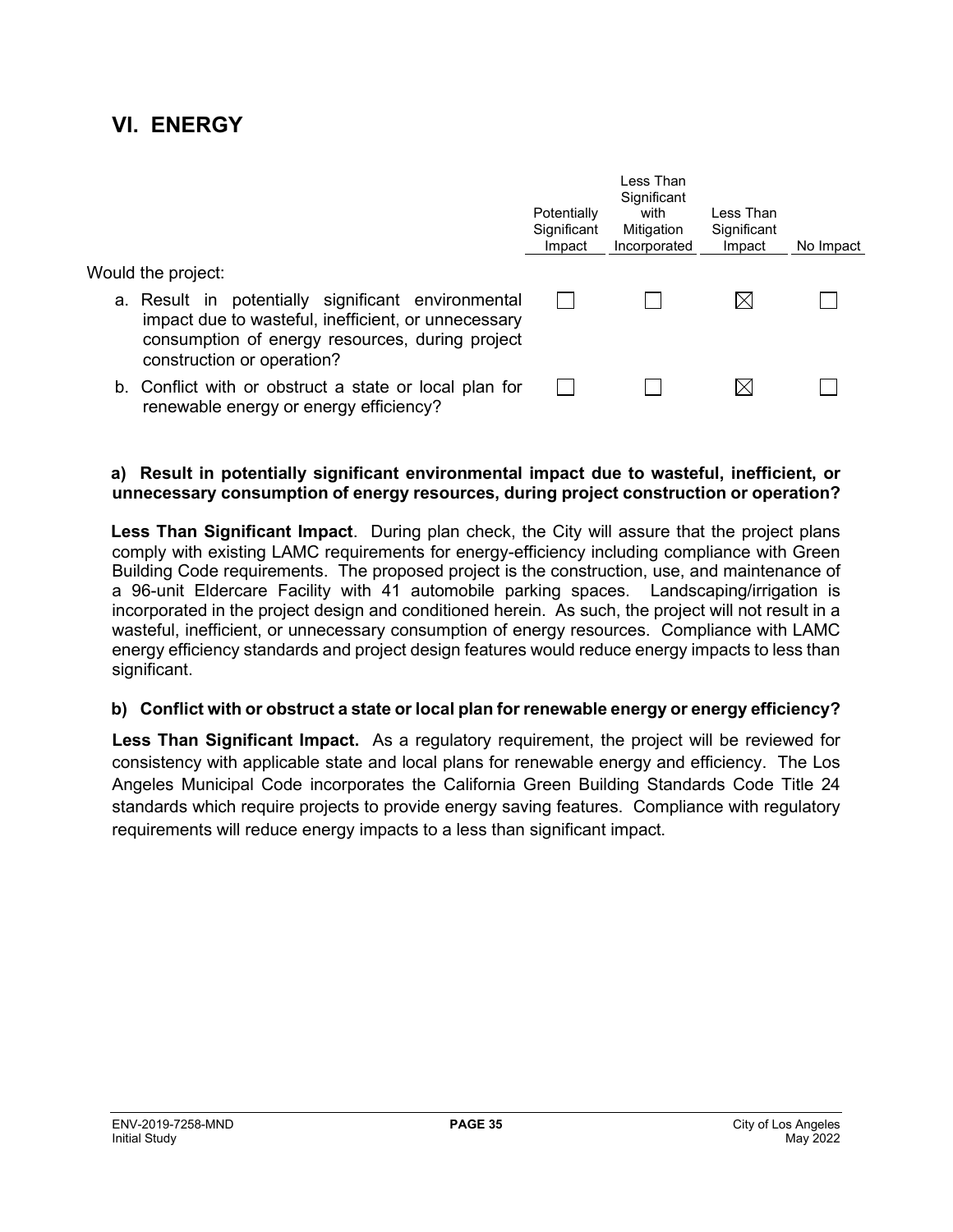# **VII. GEOLOGY AND SOILS**

|                                                                                                                                                                                                                                                                                                             | Potentially<br>Significant<br>Impact | Less Than<br>Significant<br>with<br>Mitigation<br>Incorporated | Less Than<br>Significant<br>Impact | No Impact   |
|-------------------------------------------------------------------------------------------------------------------------------------------------------------------------------------------------------------------------------------------------------------------------------------------------------------|--------------------------------------|----------------------------------------------------------------|------------------------------------|-------------|
| Would the project:                                                                                                                                                                                                                                                                                          |                                      |                                                                |                                    |             |
| a. Directly or indirectly cause substantial adverse<br>effects, including the risk of loss, injury, or death<br>involving:                                                                                                                                                                                  |                                      |                                                                |                                    |             |
| i. Rupture of a known earthquake fault, as<br>delineated on the most recent Alquist-Priolo<br>Earthquake Fault Zoning Map issued by the<br>State Geologist for the area or based on other<br>substantial evidence of a known fault? Refer to<br>Division of Mines and Geology<br>Special<br>Publication 42. | $\sim$                               |                                                                |                                    | IХI         |
| ii. Strong seismic ground shaking?                                                                                                                                                                                                                                                                          |                                      | $\boxtimes$                                                    |                                    |             |
| iii. Seismic-related<br>ground<br>failure,<br>including<br>liquefaction?                                                                                                                                                                                                                                    |                                      | $\boxtimes$                                                    |                                    |             |
| iv. Landslides?                                                                                                                                                                                                                                                                                             |                                      |                                                                |                                    | $\boxtimes$ |
| b. Result in substantial soil erosion or the loss of<br>topsoil?                                                                                                                                                                                                                                            |                                      | $\boxtimes$                                                    |                                    |             |
| c. Be located on a geologic unit that is unstable, or<br>that would become unstable as a result of the<br>project, and potentially result in on- or off-site<br>lateral<br>landslide,<br>spreading,<br>subsidence,<br>liquefaction, or collapse?                                                            | $\sim$                               | $\boxtimes$                                                    |                                    |             |
| d. Be located on expansive soil, as defined in Table<br>18-1-B of the Uniform Building Code (1994),<br>creating substantial direct or indirect risks to life or<br>property?                                                                                                                                |                                      | $\boxtimes$                                                    |                                    |             |
| e. Have soils incapable of adequately supporting the<br>use of septic tanks or alternative waste water<br>disposal systems where sewers are not available<br>for the disposal of waste water?                                                                                                               | $\sim$                               |                                                                | $\boxtimes$                        |             |
| f. Directly or indirectly destroy a unique paleontological<br>resource or site or unique geologic feature?                                                                                                                                                                                                  |                                      |                                                                | $\boxtimes$                        |             |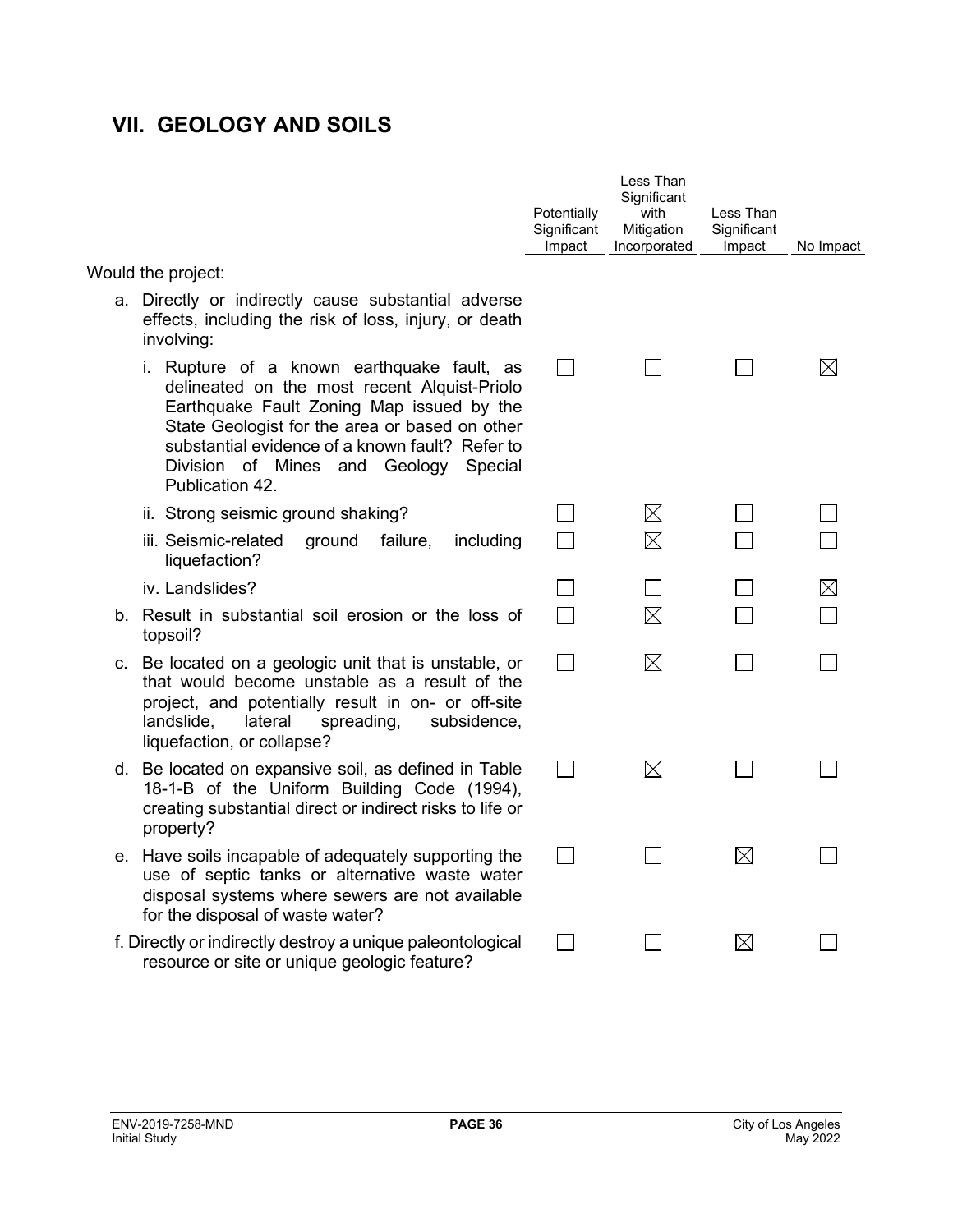**a) Directly or indirectly cause potential substantial adverse effects, including the risk of loss, injury, or death involving:**

**i) Rupture of a known earthquake fault, as delineated on the most recent Alquist-Priolo Earthquake Fault Zoning Map issued by the State Geologist for the area or based on other substantial evidence of a known fault? Refer to Division of Mines and Geology Special Publication 42.**

**No Impact.** A significant impact would occur if the proposed project would cause personal injury or death or result in property damage as a result of a fault rupture occurring on the project site and if the project site is located within a State-designated Alquist-Priolo Zone or other designated fault zone. According to the California Department of Conservation Special Studies Zone Map, the project site is not located within an Alquist-Priolo Special Studies Zone or Fault Rupture Study Area. The proposed project would not expose people or structures to potential adverse effects resulting from the rupture of known earthquake faults. The Alquist-Priolo Earthquake Fault Zoning Act is intended to mitigate the hazard of surface fault rupture on structures for human occupancy. Therefore, no impacts would occur.

## **ii) Strong seismic ground shaking?**

**Less Than Significant Impact With Mitigation.** A significant impact would occur if the proposed project would cause personal injury or death or resulted in property damage as a result of seismic ground shaking. The entire Southern California region is susceptible to strong ground shaking from severe earthquakes. Consequently, development of the proposed project could expose people and structures to strong seismic ground shaking. However, the proposed project would be designed and constructed in accordance with State and local Building Codes to reduce the potential for exposure of people or structures to seismic risks to the maximum extent possible. The proposed project would be required to comply with the California Department of Conservation, Division of Mines and Geology (CDMG), which provides guidance for the evaluation and mitigation of earthquake-related hazards, and with the seismic safety requirements in the Uniform Building Code (UBC) and the LAMC.

Additionally, the applicant submitted a Preliminary Geotechnical Engineering Investigation prepared by Geolotech, Inc., dated March 24, 2020 (see Appendix F). Geolotech recommended that the proposed project be designed in accordance with the current seismic design parameters based on 2019 California Building Code (CBC) and ASCE 7-16 guidelines. As mitigated herein, any impacts caused by strong seismic ground shaking would be less than significant.

**MM-GEO-1. Seismic Ground Shaking.** The applicant shall design the project in accordance with current design parameters based on the 2019 California Building Code and ASCE 7-16 guidelines as identified in the Preliminary Geotechnical Engineering Investigation prepared by Geolotech, Inc., dated March 24, 2020.

## **iii) Seismic-related ground failure, including liquefaction?**

**Less Than Significant Impact With Mitigation.** A significant impact may occur if a proposed project site is located within a liquefaction zone. Liquefaction is the loss of soil strength or stiffness due to a buildup of pore-water pressure during severe ground shaking. While ZIMAS shows that the subject site is located within a Liquefaction Zone, specific Regulatory Compliance Measures (RCMs) in the City of Los Angeles regulate the grading and construction of projects in these particular types of locations. RCMs include the Uniform Building Code Chapter 18, Division 1, Section 1804.5: Liquefaction Potential and Soil Strength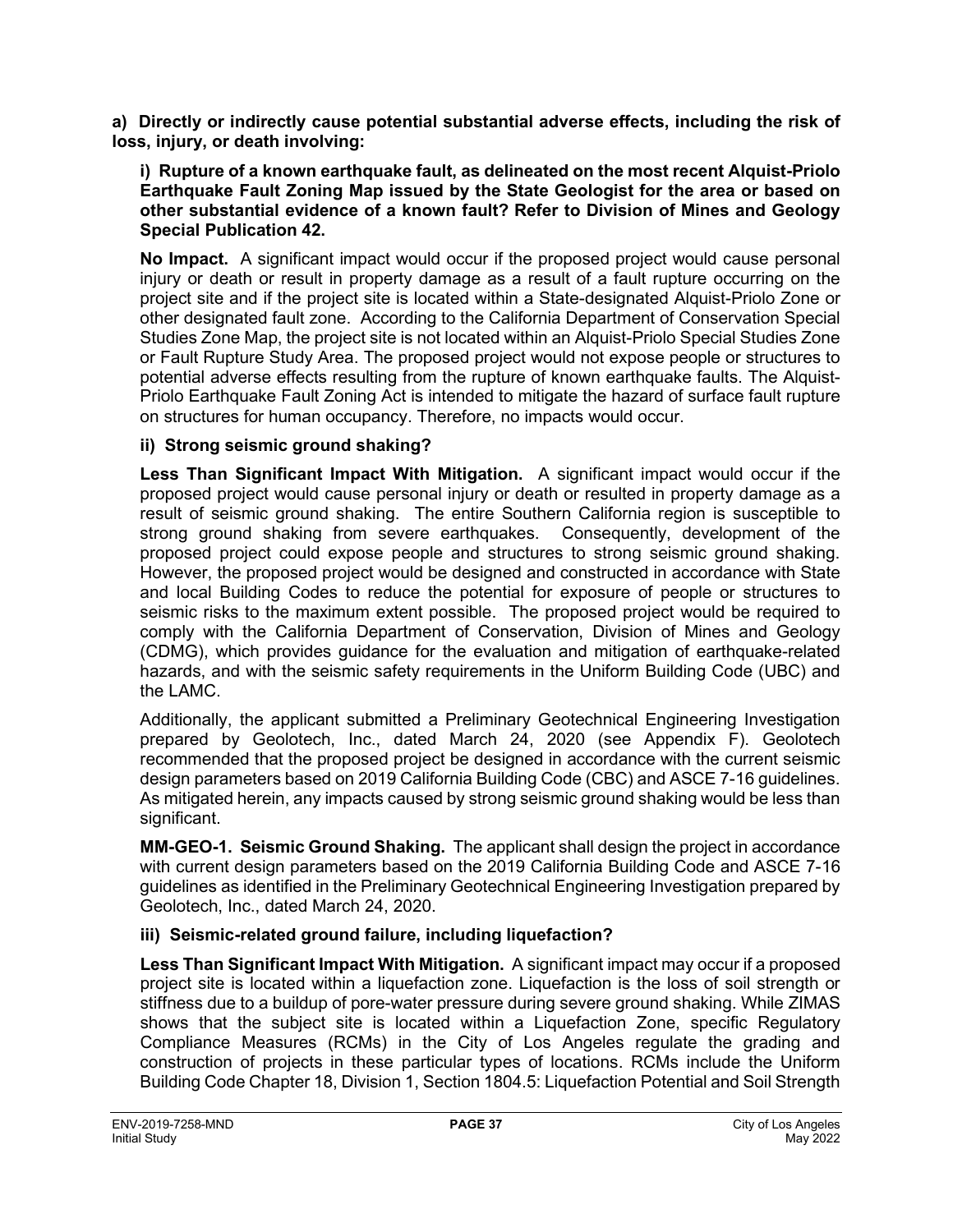Loss. These RCMs have been historically proven to work to the satisfaction of the City Engineer to reduce any impacts from the specific environment the project is located.

The applicant submitted a geology and soils report to the Department of Building and Safety for review. The Building and Safety, Grading Department issued a Geology and Soils Report Approval Letter dated July 16, 2020 (Log #113310-01) and their conditions are incorporated herein, by reference (see Appendix C).

Additionally, as previously discussed, the applicant submitted a Preliminary Geotechnical Engineering Investigation prepared by Geolotech, Inc., dated March 24, 2020 (see Appendix F). Geolotech considers the liquefaction potential at the subject site to be moderate to high. As mitigated herein, impacts due to liquefaction will be less than significant.

### **MM GEO-2. Liquefaction.**

- $\circ$  Prior to issuance of a building permit, the applicant shall submit plans showing that a mat foundation or other suitable foundation to prevent against liquefaction impacts is used in the project design to the satisfaction of LADBS.
- $\circ$  Prior to the issuance of a building permit, for the seismic settlements associated with a higher ground motion due to earthquakes, the project structural engineer shall verify that the recommended foundation system of the proposed building will not lose ability to carry gravity loads and that collapse of the building or other structures is prevented to the satisfaction of LADBS.
- $\circ$  Prior to issuance of a building permit, the project engineer shall show that the structure is supported on foundations embedded into competent alluvium.
- $\circ$  The property owner shall maintain the site as outlined in the Drainage and Maintenance Section of the Preliminary Geotechnical Engineering Investigation prepared by Geolotech, Inc., dated March 24, 2020 or to the satisfaction of LADBS.
- $\circ$  No stormwater infiltration shall be used.<br>  $\circ$  Planter areas shall not be used betv
- Planter areas shall not be used between patios, sidewalks, and structures. Planters placed immediately adjacent to the structures are not recommended. If planters are proposed immediately adjacent to structures, impervious above-grade or below grade planter boxes with solid bottoms and drainage pipes away from the structure are required.
- $\circ$  All slopes shall be maintained with a dense growth of plants, ground-covering vegetation, shrubs, and trees that possess dense, deep root structures and require a minimum of irrigation.
- $\circ$  Plants surrounding the development shall be of a variety that requires a minimum of watering. Overwatering resulting in ground saturation and runoff is to be avoided.
- $\circ$  Landscape and irrigation plans shall be developed by a licensed landscape architect and shall be maintained throughout the life of the project. The landscape architect shall indicate the best times for landscape watering and the proper usage on the landscape and irrigation plans.
- $\circ$  The irrigation system shall be adjusted for natural rainfall conditions.
- $\circ$  It will be the responsibility of the property owner to maintain the planting. Alterations of planting schemes should be reviewed by a landscape architect.
- o An adequate irrigation system is required to sustain landscaping.
- $\circ$  Over-watering resulting in runoff and/or ground saturation must be avoided.
- o Any leaks or defective sprinklers must be repaired immediately. To mitigate erosion and saturation, automatic sprinkling systems must be adjusted for rainy seasons.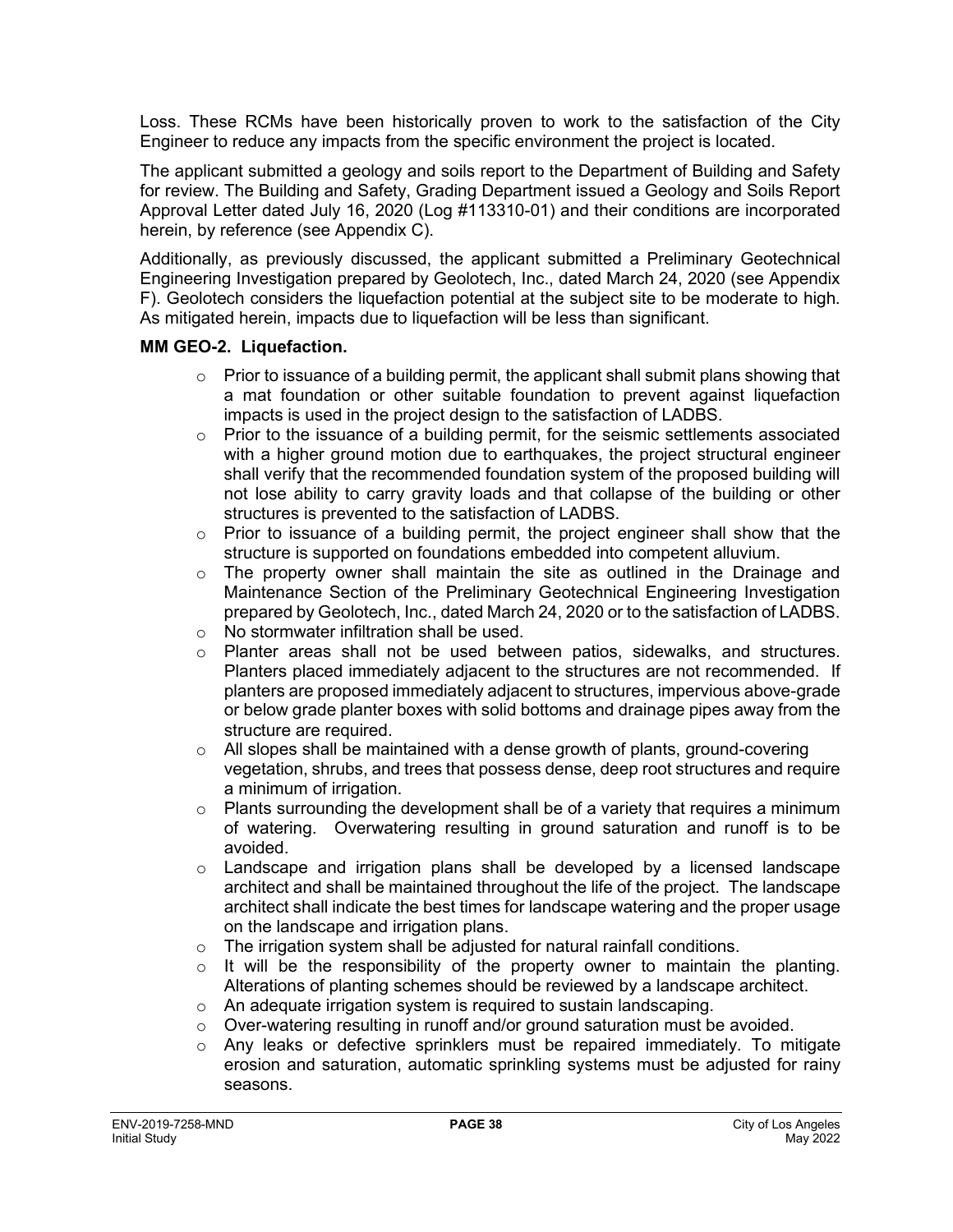- o Plumbing leakage can produce a perched groundwater condition that may cause instability or damage to improvements. Therefore, all plumbing should be leakfree.
- $\circ$  Prior to issuance of a building permit, Geolotech, Inc., or another engineer shall be review current conditions at the site and provide an update to the Preliminary Geotechnical Engineering Investigation prepared by Geolotech, Inc., dated March 24, 2020 (see Appendix F).

## **iv) Landslides.**

**No Impact.** A significant impact would occur if the proposed project would be implemented on a site that would be located in a hillside area with unstable geological conditions or soil types that would be susceptible to failure when saturated. According to the California Department of Conservation, Division of Mines and Geology, the Seismic Hazard Zones Map for this area shows the project site is not located within a landslide hazard zone. The project site and surrounding area are relatively flat. Therefore, the proposed project would not expose people or structures to potential effects resulting from landslides, and no impacts would occur.

## **b) Result in substantial soil erosion or the loss of topsoil?**

**Less Than Significant With Mitigation.** A significant impact would occur if construction activities or future uses would result in substantial soil erosion or loss of topsoil. Construction of the proposed project would result in ground surface disturbance during site clearance, excavation, and grading, which could create the potential for soil erosion to occur. Excavation activities would be necessary to accommodate the proposed project, which would include one subterranean level of parking. Construction activities would be performed in accordance with the requirements of the Los Angeles Building Code and the Los Angeles Regional Water Quality Control Board (LARWQCB) through the City's Stormwater Management Division. In addition, the proposed project would be required to develop a Storm Water Pollution Prevention Plan (SWPPP). The SWPPP would require implementation of an erosion control plan to reduce the potential for wind or waterborne erosion during the construction process.

In addition, all onsite grading and site preparation would comply with applicable provisions of Chapter IX, Division 70 of the LAMC, and conditions imposed by the City of Los Angeles Department of Building and Safety, Grading, per the Geology and Soils Report Approval Letter dated July 16, 2020 (Log #113310-01). Furthermore, as discussed in the Geolotech, Inc. report, final excavation plans will be reviewed prior to excavation. Therefore, as mitigated, there would be a less than significant impact with respect to erosion or loss of topsoil.

**MM-GEO-3. Excavation.** Prior to issuance of a building or grading permit, Geolotech, Inc., or another engineer shall be review current conditions at the site and provide an update to the Preliminary Geotechnical Engineering Investigation prepared by Geolotech, Inc., dated March 24, 2020 (see Appendix F).

#### **c) Be located on a geologic unit or soil that is unstable, or that would become unstable as a result of the project, and potentially result in on- or off-site landslide, lateral spreading, subsidence, liquefaction, or collapse?**

**Less Than Significant Impact With Mitigation.** A significant impact would occur if any unstable geological conditions would result in any type of geological failure, including lateral spreading, offsite landslides, liquefaction, or collapse. Development of the proposed project would have less than significant impacts with mitigation related to seismic-related ground failure, including liquefaction and landslide; see the analysis above for these issues. Subsidence and ground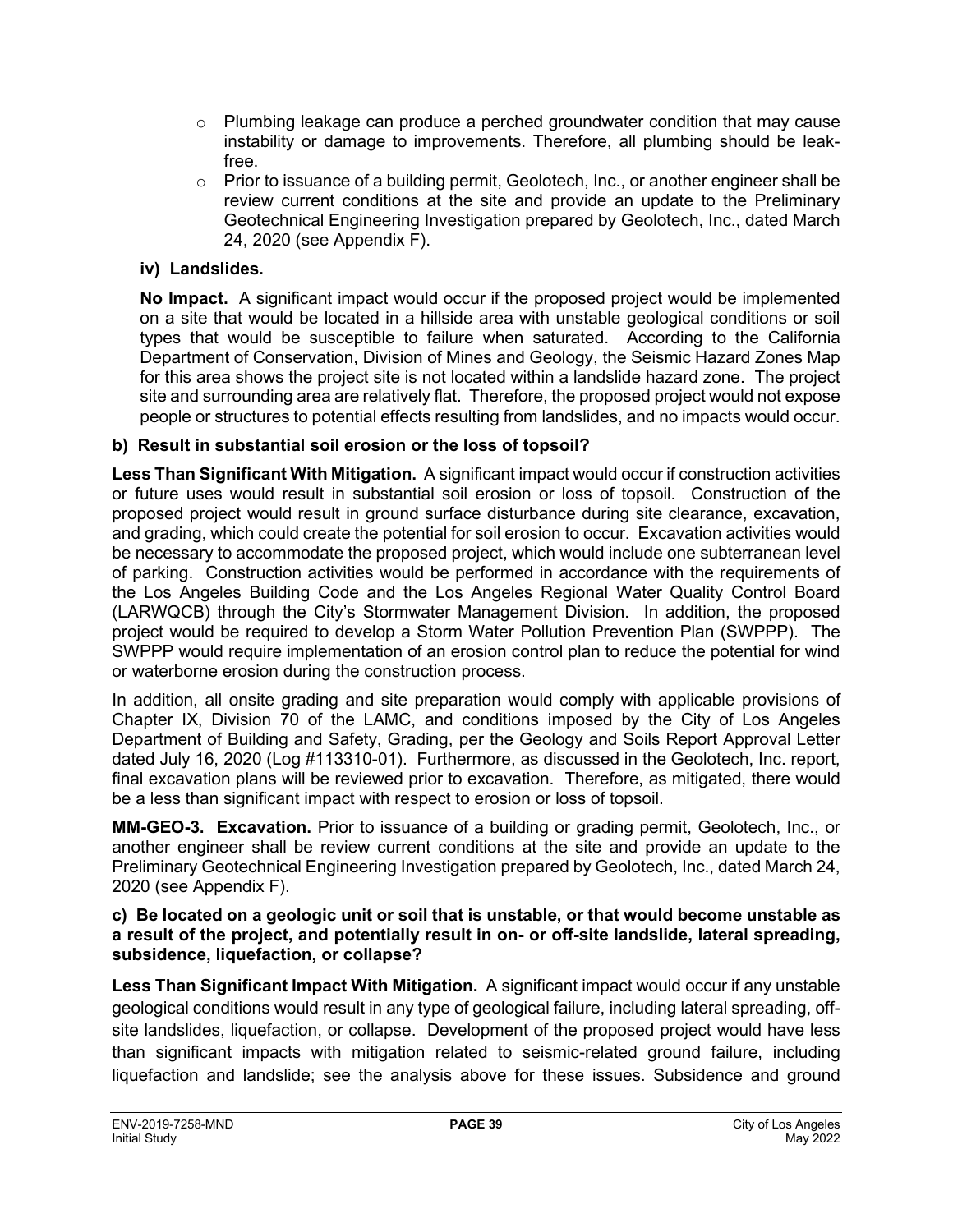collapse generally occur in areas with active groundwater withdrawal or petroleum production. According to Geolotech, Inc. (see Appendix F), groundwater seeps or springs were not observed on the site at the time of field investigation. However, groundwater was encountered in the excavated boring at a depth of 29 feet below the surface. The depth to groundwater, when encountered in the explorations, is only valid for the date of exploration. Based on the Seismic Hazard Zone Report by the California Geological Survey (formerly Division of Mines and Geology), the depth to historical high groundwater level is 5 to 10 feet below the surface. The groundwater elevation may fluctuate seasonally due to varying amounts of rainfall, irrigation, and the rate of groundwater recharge. However, these fluctuations are often gradual. The extraction of groundwater or petroleum from sedimentary source rocks can cause the permanent collapse of the pore space previously occupied by the removed fluid. According to the Safety Element of the City of Los Angeles General Plan, Critical Facilities and Lifeline Systems, Exhibit E and/or the Environmental and Public Facilities Map (1996), the project site is not identified as being located in an oil field or within an oil drilling area. The proposed project would be required to implement standard construction practices that would ensure that the integrity of the project site and the proposed structures is maintained. Construction will be required by the Department of Building and Safety to comply with the City of Los Angeles Uniform Building Code (UBC) which is designed to assure safe construction and includes building foundation requirements appropriate to site conditions. With the implementation of the Building Code requirements and the Department of Building and Safety Geology and Soils Report Approval Letter dated July 16, 2020 (Log #113310- 01), and the mitigation measures herein, the potential for landslide lateral spreading, subsidence, liquefaction or collapse would be less than significant.

## **MM-GEO-1. Seismic Ground Shaking; MM-GEO-2. Liquefaction; MM-GEO-3. Excavation**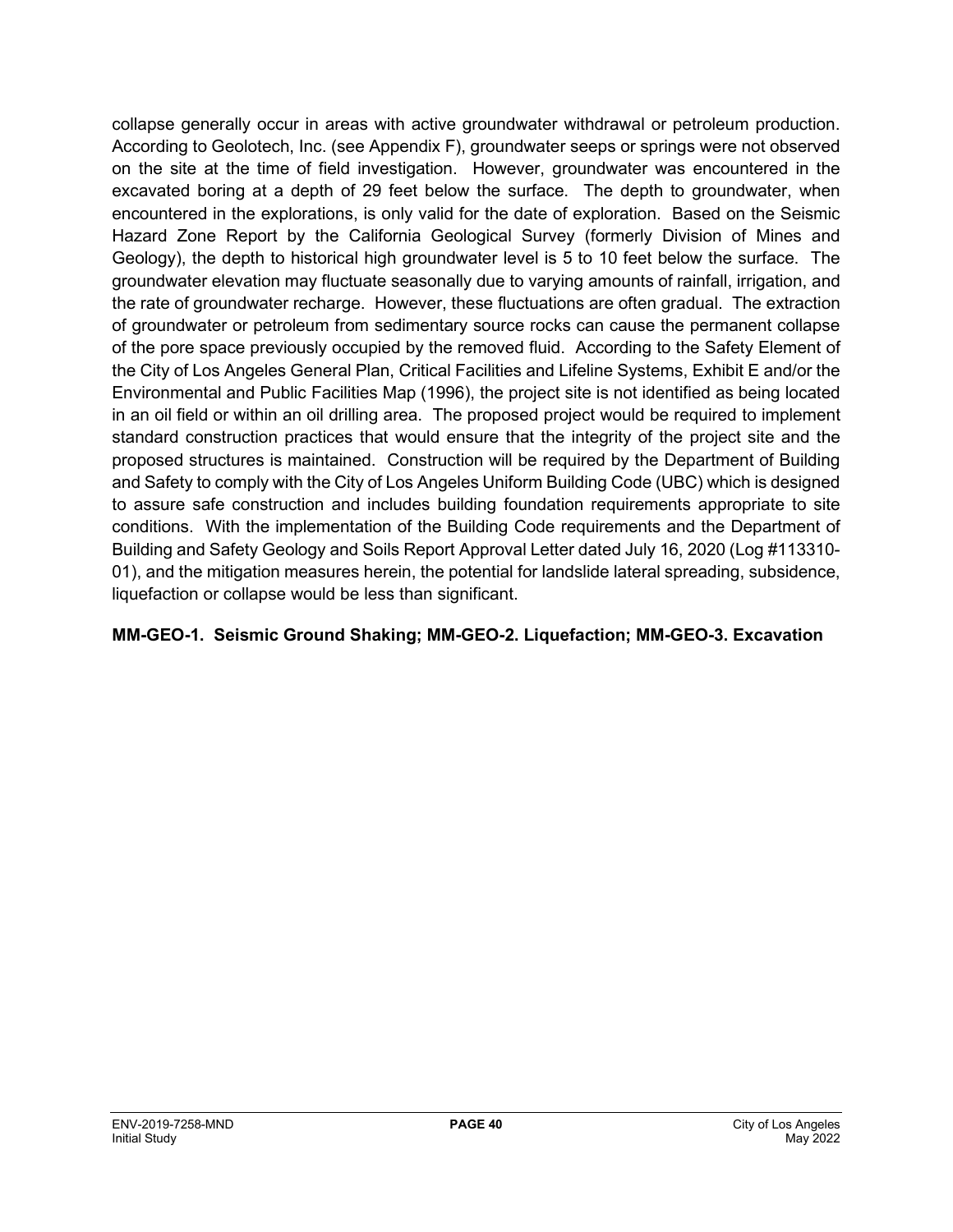#### **d) Be located on expansive soil, as defined in Table 18 1 B of the Uniform Building Code (1994), creating substantial direct or indirect risks to life or property?**

Less Than Significant Impact. A significant impact would occur if the proposed project would be built on expansive soils without proper site preparation or design features to provide adequate foundations for project buildings, thus, posing a hazard to life and property. Expansive soils have relatively high clay mineral and expand with the addition of water and shrink when dried, which can cause damage to overlying structures. However, the proposed project would be required to comply with the requirements of the UBC, LAMC, and other applicable building codes. According to Geolotech, Inc., expansive soils were encountered on the subject site, and design for foundations, slabs on grade, and retaining walls have been provided in the report to mitigate this soil condition. However, these designs do not guarantee or warrant that cracking will not occur per Geolotech. As mitigated herein, impacts due to expansive soils will be less than significant.

**MM-GEO-4. Expansive Soils.** To reduce the effect of expansive soils, the foundation system shall be deepened and/or provided with additional reinforcement design by the structural engineer to the satisfaction of LADBS.

**MM-GEO-5. Expansive Soils.** Planning of yard improvements shall take into consideration maintaining uniform moisture conditions around structures. Soils should be kept moist, but water should not be allowed to pond.

#### **e) Have soils incapable of adequately supporting the use of septic tanks or alternative wastewater disposal systems where sewers are not available for the disposal of wastewater?**

**Less Than Significant Impact.** A project would cause a significant impact if adequate wastewater disposal is not available. The project site is located in a highly urbanized area, where wastewater infrastructure is currently in place. The proposed project would connect to existing sewer lines that serve the project site and would not use septic tanks or alternative wastewater disposal systems. Therefore, impacts would be less than significant.

## **f) . Directly or indirectly destroy a unique paleontological resource or site or unique geologic feature?**

**Less Than Significant Impact.** A significant impact would occur if excavation or construction activities associated with the proposed project would disturb paleontological or unique geological features. If paleontological resources are discovered during excavation, grading, or construction, the City of Los Angeles Department of Building and Safety shall be notified immediately, and all work shall cease in the area of the find until a qualified paleontologist evaluates the find. Construction activity may continue unimpeded on other portions of the project site. The paleontologist shall determine the location, the time frame, and the extent to which any monitoring of earthmoving activities shall be required. The found deposits would be treated in accordance with federal, State, and local guidelines, including those set forth in California Public Resources Code Section 21083.2. Therefore, the impact would be less than significant.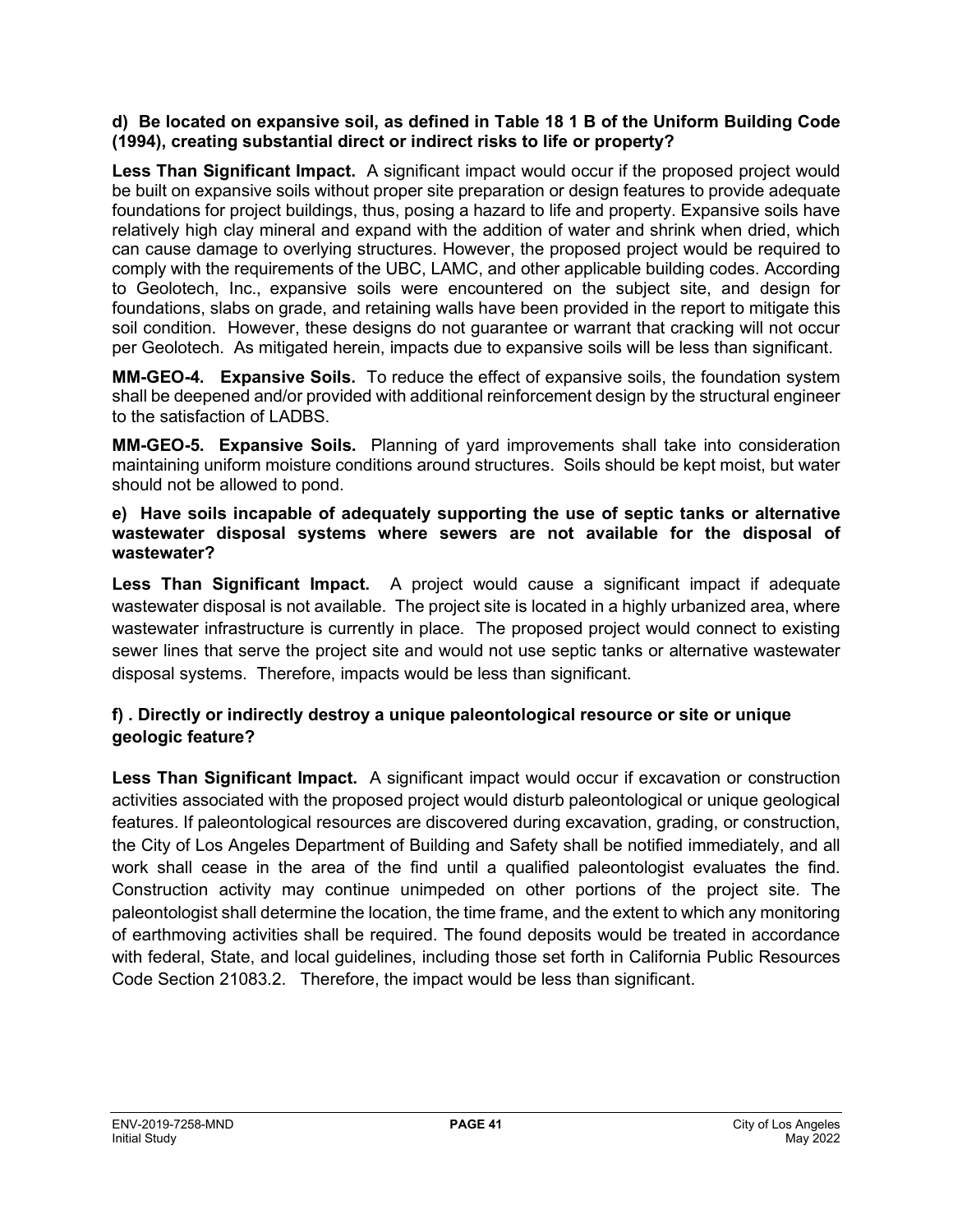## **VIII. GREENHOUSE GAS EMISSIONS**

|                                                                                                                                        | Potentially<br>Significant<br>Impact | Less Than<br>Significant<br>with<br>Mitigation<br>Incorporated | I ess Than<br>Significant<br>Impact | No Impact |
|----------------------------------------------------------------------------------------------------------------------------------------|--------------------------------------|----------------------------------------------------------------|-------------------------------------|-----------|
| Would the project:                                                                                                                     |                                      |                                                                |                                     |           |
| a. Generate greenhouse gas emissions, either<br>directly or indirectly, that may have a significant<br>impact on the environment?      |                                      |                                                                |                                     |           |
| b. Conflict with an applicable plan, policy or regulation<br>adopted for the purpose of reducing the emissions<br>of greenhouse gases? |                                      |                                                                |                                     |           |

#### **a) Generate greenhouse gas emissions, either directly or indirectly, that may have a significant impact on the environment?**

**Less Than Significant Impact.** Greenhouse gases (GHG) are those gaseous constituents of the atmosphere, both natural and human generated, that absorb and emit radiation at specific wavelengths within the spectrum of terrestrial radiation emitted by the earth's surface, the atmosphere itself, and by clouds. The City has adopted the LA Green Plan to provide a citywide plan for achieving the City's GHG emissions targets, for both existing and future generation of GHG emissions. In order to implement the goal of improving energy conservation and efficiency, the Los Angeles City Council has adopted multiple ordinances and updates to establish the current Los Angeles Green Building Code (LAGBC) (Ordinance No. 181,480). The LAGBC requires projects to achieve a 20 percent reduction in potable water use and wastewater generation. Through required implementation of the LAGBC, the proposed project would be consistent with local and statewide goals and policies aimed at reducing the generation of GHGs. Therefore, the proposed project's generation of GHG emissions would not make a cumulatively considerable contribution to emissions and impacts would be less than significant.

#### **b) Conflict with an applicable plan, policy or regulation adopted for the purpose of reducing the emissions of greenhouse gases?**

**Less Than Significant Impact.** The California legislature passed Senate Bill (SB) 375 to connect regional transportation planning to land use decisions made at a local level. SB 375 requires the metropolitan planning organizations to prepare a Sustainable Communities Strategy (SCS) in their regional transportation plans to achieve the per capita GHG reduction targets. For the SCAG region, the SCS is contained in the 2012-2035 Regional Transportation Plan/Sustainable Communities Strategy (RTP/SCS). The 2012-2035 RTP/SCS focuses the majority of new housing and job growth in high-quality transit areas and other opportunity areas on existing main streets, in downtowns, and commercial corridors, resulting in more opportunity for transit-oriented development. In addition, SB 743, adopted September 27, 2013, encourages land use and transportation planning decisions that reduce vehicle miles traveled, which contribute to GHG emissions, as required by AB 32. The project would provide infill residential development along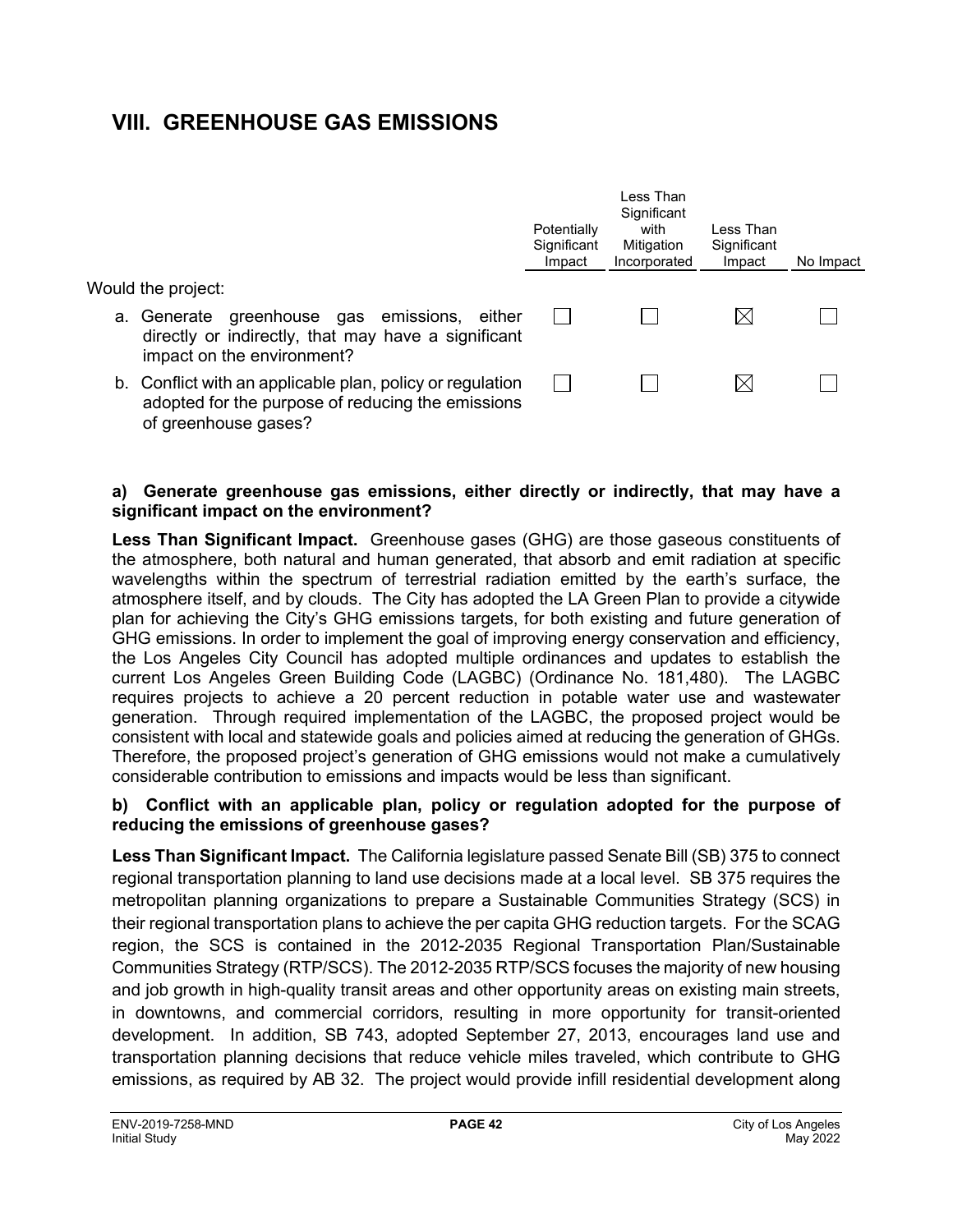Reseda Boulevard, which is a transit rich corridor (Metro Bus 240 along Reseda Boulevard, Metro Bus 165 along Vanowen Street, Metro Bus 164 along Victory Boulevard, Orange Line Busway). As such, the proposed project would not interfere with SCAG's ability to implement the regional strategies outlined in the 2012-2035 RTP/SCS. The project would be consistent with statewide, regional and local goals and policies aimed at reducing GHG emissions and would result in a less than significant impact related to plans that target the reduction of GHG emissions.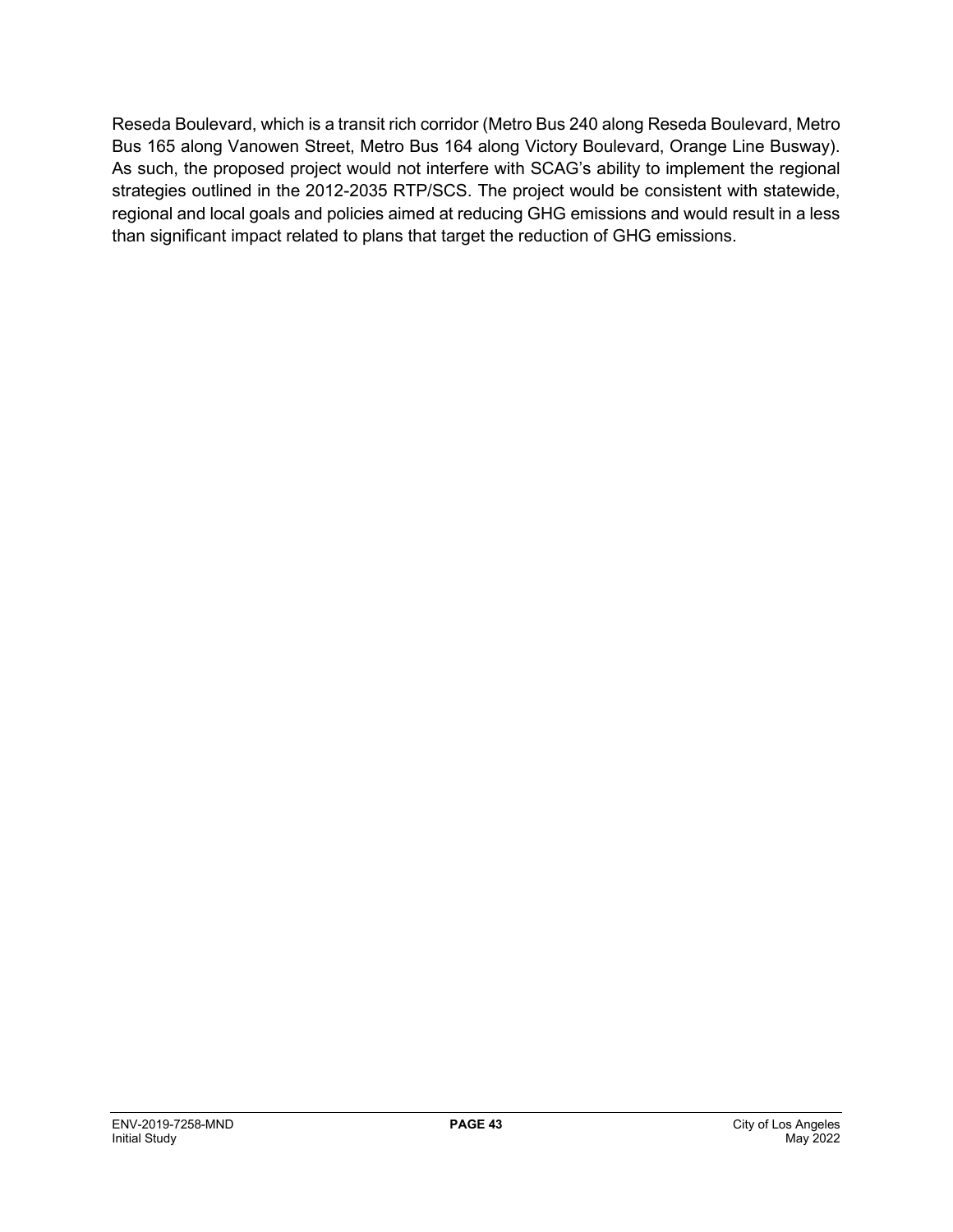## **IX. HAZARDS AND HAZARDOUS MATERIALS**

Would the project:

- a. Create a significant hazard to the public or the environment through the routine transport, use, or disposal of hazardous materials?
- b. Create a significant hazard to the public or the environment through reasonably foreseeable upset and accident conditions involving the release of hazardous materials into the environment?
- c. Emit hazardous emissions or handle hazardous or acutely hazardous materials, substances, or waste within one-quarter mile of an existing or proposed school?
- d. Be located on a site which is included on a list of hazardous materials sites compiled pursuant to Government Code Section 65962.5 and, as a result, would create a significant hazard to the public or the environment?
- e. For a project located within an airport land use plan or, where such a plan has not been adopted, within two miles of a public airport or public use airport, would the project result in a safety hazard or excessive noise for people residing or working in the project area?
- f. Impair implementation of or physically interfere with an adopted emergency response plan or emergency evacuation plan?
- g. Expose people or structures, either directly or indirectly, to a significant risk of loss, injury or death involving wildland fires?

| Potentially<br>Significant<br>Impact | Less Than<br>Significant<br>with<br>Mitigation<br>Incorporated | Less Than<br>Significant<br>Impact | No Impact |
|--------------------------------------|----------------------------------------------------------------|------------------------------------|-----------|
|                                      |                                                                | $\boxtimes$                        |           |
|                                      | $\boxtimes$                                                    |                                    |           |
|                                      | $\boxtimes$                                                    |                                    |           |
|                                      | $\boxtimes$                                                    |                                    |           |
|                                      |                                                                |                                    | ⊠         |
|                                      | ⊠                                                              |                                    |           |
|                                      |                                                                |                                    | $\times$  |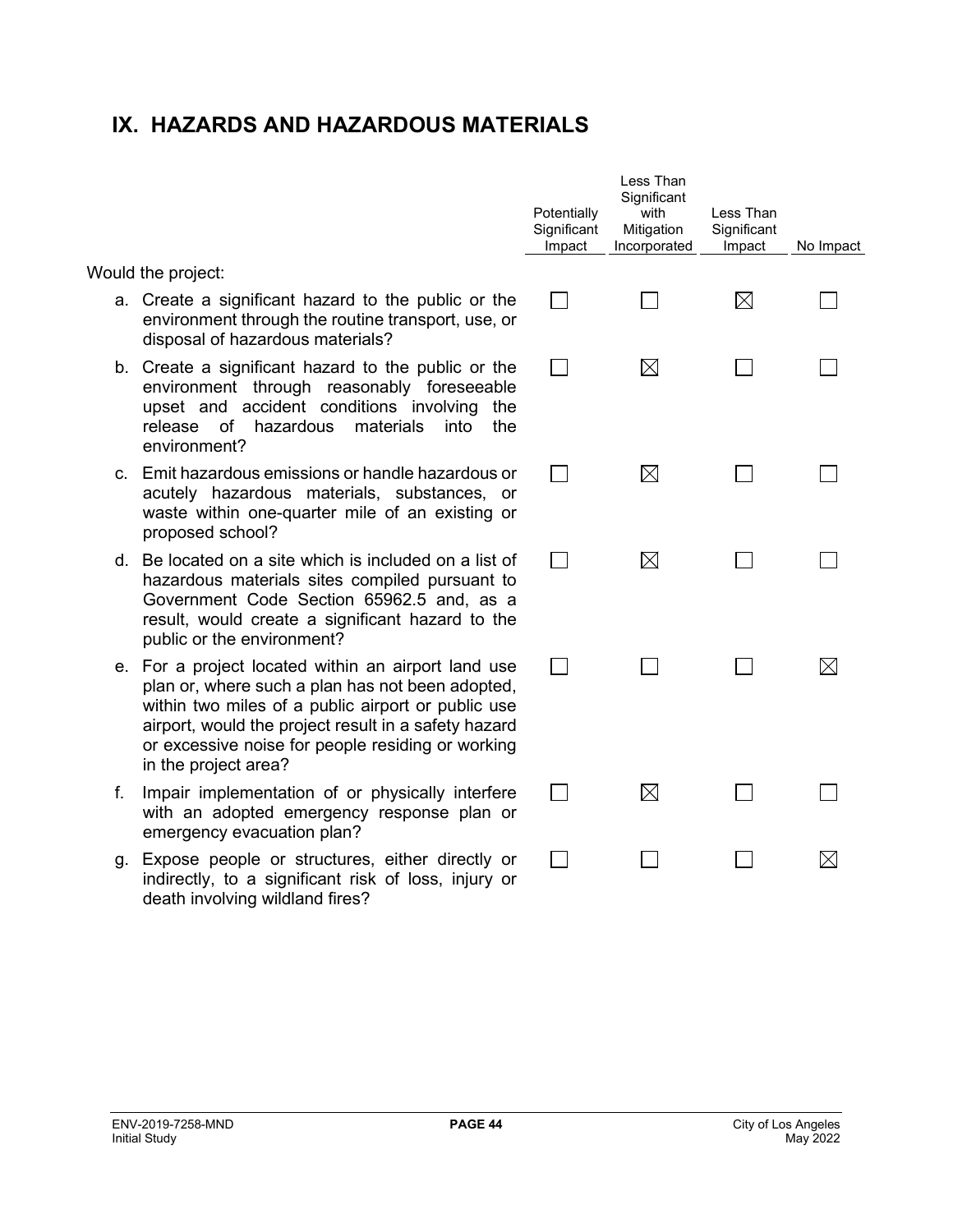#### **a) Create a significant hazard to the public or the environment through the routine transport, use, or disposal of hazardous materials?**

Less Than Significant Impact. A significant impact would occur if the proposed project would create a significant hazard to the public or the environment through the routine transport, use, or disposal of hazardous materials. Construction of the proposed project would involve the temporary use of potentially hazardous materials, including vehicle fuels, oils, and transmission fluids. Operation of the project would involve the limited use and storage of common hazardous substances typical of those used in multi-family residential and retail/commercial developments, including lubricants, paints, solvents, custodial products (e.g., cleaning supplies), pesticides and other landscaping supplies, and vehicle fuels, oils, and transmission fluids. No uses or activities are proposed that would result in the use or discharge of unregulated hazardous materials and/or substances, or create a public hazard through transport, use, or disposal. As a residential eldercare facility, the proposed project would not involve large quantities of hazardous materials that would require routine transport, use, or disposal. With compliance to applicable standards and regulations and adherence to manufacturer's instructions related to the transport, use, or disposal of hazardous materials, the proposed project would not create a significant hazard through the routine transport, use, or disposal of hazardous materials, and impacts would be less than significant.

#### **b) Create a significant hazard to the public or the environment through reasonably foreseeable upset and accident conditions involving the release of hazardous materials into the environment?**

**Less Than Significant With Mitigation.** A significant impact would occur if the proposed project created a significant hazard to the public or environment due to a reasonably foreseeable release of hazardous materials. A Phase I Environmental Site Assessment (ESA) was prepared by Environmental Managers & Auditors, Inc., in November 2016 (see Appendix D), and findings are discussed as follows:

- o Recognized environmental condition (REC) identified during the assessment: EMA observed several 55-gallon drums of lubricating oil, waste oil, gear oil at the site during site reconnaissance. Significant stains were noted in the vicinity of these hazardous materials/hazardous waste drums.
- o No controlled recognized environmental conditions (CREC) were noted during the assessment.
- $\circ$  Historical recognized environmental condition (HREC) identified during the assessment: one 1,000-gallon underground storage tank was removed from the site in October 1989. The Los Angeles Fire Department referred the case to the California Regional Water Quality Control Board (CRWQCB). One soil sample was collected at the bottom of tank excavation pit. The soil sample collected detected maximum concentration of 7,683 milligrams per kilogram (mg/kg) and benzene up to 48.6 mg/kg. In January 1990, three soil borings (A1 through A3) were advanced to 25 feet below ground surface (bgs) and soil samples were collected. Soil samples detected maximum concentration of TPHg 119 mg/kg. Groundwater was encountered at 30 feet bgs. According to the report, based on the results further soil and/or groundwater investigation was not required. In the letter dated July 29, 2011, the CRWQCB stated that the provision that the information provided to this agency was accurate and representative of site conditions. As such, the site investigation and corrective action carried out was found to be in compliance with the requirements and no further action related to petroleum release(s) was required.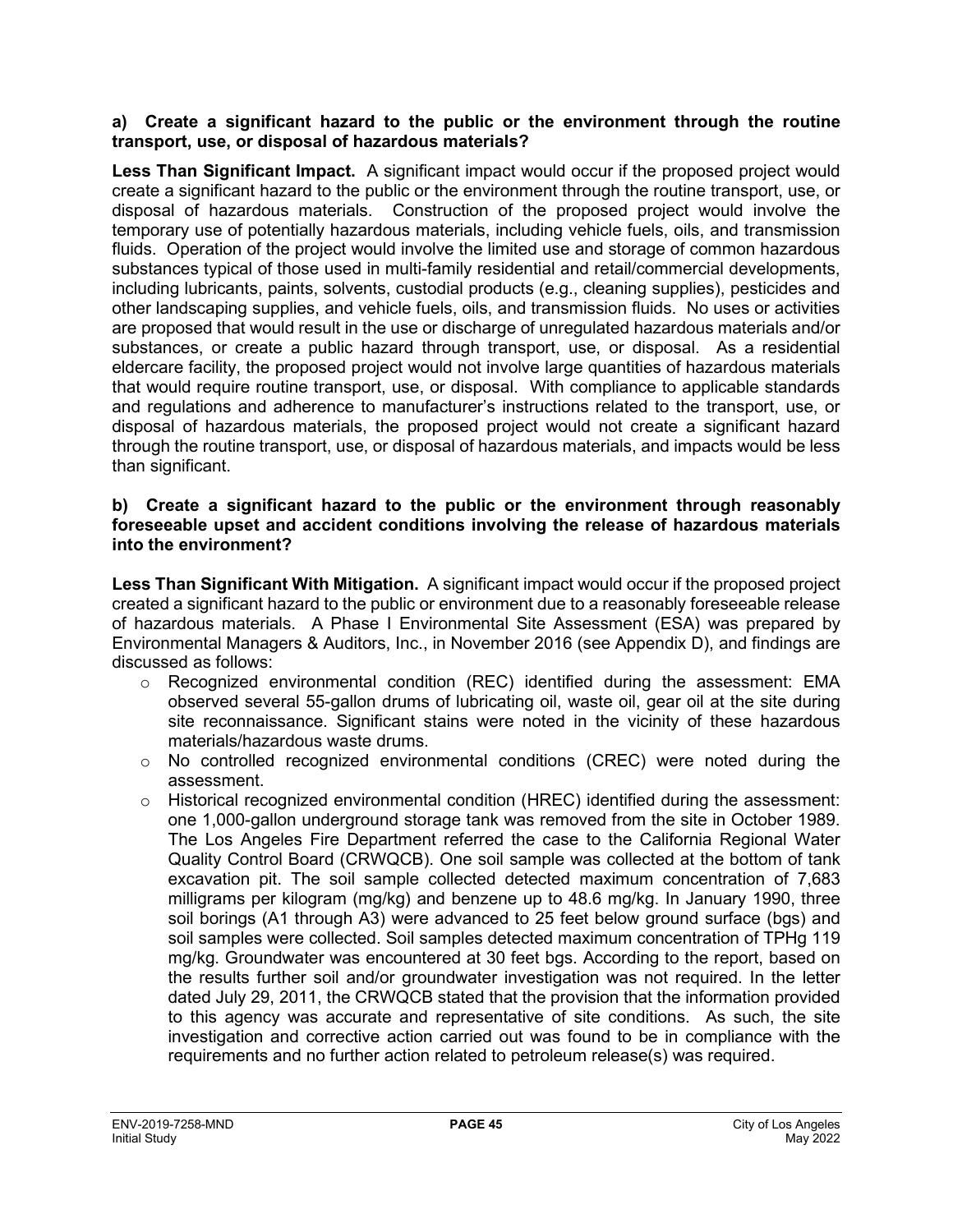Based on the evidence of RECs at the site, ESA recommended further investigation to determine the integrity of subsurface media at the site. Therefore, a Limited Phase II Subsurface Investigation was conducted by Environmental Managers & Auditors, Inc., in November 2016 (see Appendix D). Based on the data collected, the Phase II ESA concluded that subsurface soil media had not been significantly impacted in the vicinity of the former fuel pump island, gasoline storage tanks, wash water/storm water drains and hazardous wastes/hazardous materials drums. Further investigation was not recommended. However, the Phase II recommended that hazardous materials and hazardous wastes containers/drums be placed in secondary containments to alleviate migration of hazardous materials/hazardous wastes into subsurface media from potential leaks/spills. Therefore, as mitigated herein, the creation of a significant hazard to the public or the environment through reasonably foreseeable upset and accident conditions involving the release of hazardous materials into the environment should be less than significant.

**MM-HAZ-1. Subsurface Media.** Hazardous materials and hazardous wastes containers/drums be placed in secondary containments to alleviate migration of hazardous materials/hazardous wastes into subsurface media from potential leaks/spills.

## **MM-HAZ-2. Creation of a Health Hazard**

Environmental impacts to human health may result from project implementation due to a release of chemical or microbiological materials into the community. However, these impacts will be mitigated to a less than significant level by the following measure:

• Prior to the issuance of a use of land or building permit, or issuance of a change of occupancy, the applicant shall obtain approval from the Fire Department and the Department of Public Works, for the transport, creation, use, containment, treatment, and disposal of the hazardous material(s). The applicant shall retain the approval to be provided upon request by the City of Los Angeles or other hazard oversight agencies.

#### **c) Emit hazardous emissions or handle hazardous or acutely hazardous materials, substances, or waste within one-quarter mile of an existing or proposed school?**

**Less Than Significant With Mitigation.** The project site is 0.3 miles to the west of Reseda High School at 18230 Kittridge Street and the 0.4 miles to the northwest of Phoenix Academy at 6400 Etiwanda Avenue. Based on the discussion in b) above, any hazardous emissions or materials, substances, or waste will have a less than significant impact with mitigation required herein.

## **MM-HAZ-1. Subsurface Media**

## **MM-HAZ-2. Creation of a Health Hazard**

#### **d) Be located on a site which is included on a list of hazardous materials sites compiled pursuant to Government Code Section 65962.5 and, as a result, would it create a significant hazard to the public or the environment?**

**Less Than Significant With Mitigation.** As discussed in the Phase I ESA (see Appendix D), the project site is included on lists of hazardous materials site, including the Cortese List, which is the database of leaking underground storage tanks. The Cortese List shows that the case is completed and closed. Furthermore, the Phase I ESA includes a letter from the RWQCB dated July 29, 2011 finding that no further action is required. The Phase II ESA indicates that no further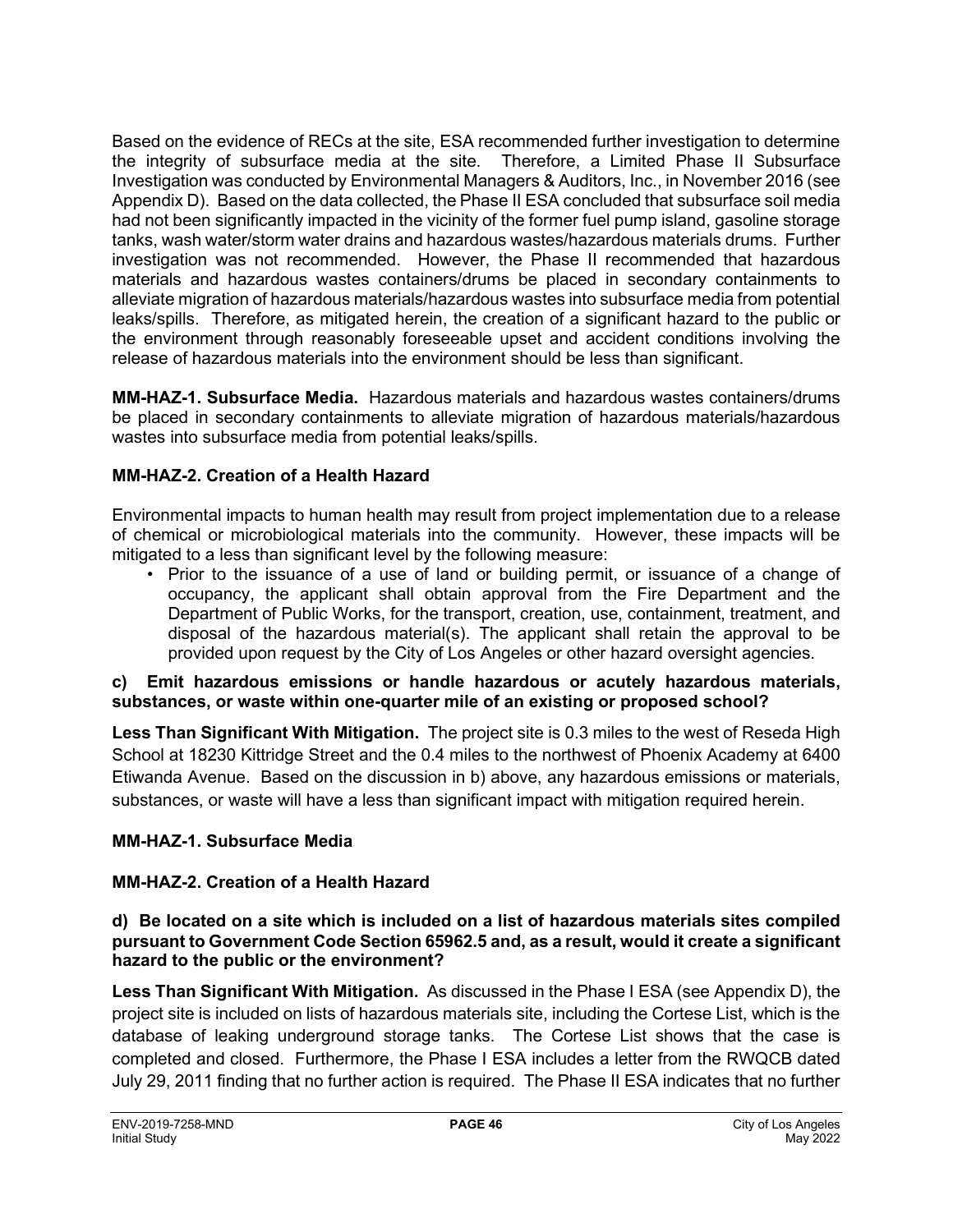action is necessary and recommended that hazardous materials and hazardous wastes containers/drums be placed in secondary containments to alleviate migration of hazardous materials/hazardous wastes into subsurface media from potential leaks/spills. Therefore, any hazard to the public or the environment as a result of being on a list of hazardous compiled pursuant to Government Code Section 65962.5 is less than significant with mitigations herein.

## **MM-HAZ-1. Subsurface Media, MM-HAZ-2. Creation of a Health Hazard**

#### **e) For a project located within an airport land use plan or, where such a plan has not been adopted, within two miles of a public airport or public use airport, would the project result in a safety hazard or excessive noise for people residing or working in the project area?**

**No Impact.** The project site is not located in an airport land use plan area, or within two miles of any public or public use airports, or private air strips. The closest airport is the Van Nuys Airport, located approximately 4 miles to the northwest of the project site at 16461 Sherman Way. Therefore, the proposed project would not result in a safety hazard for people residing or working in the project area, and no impacts would occur.

#### **f) Impair implementation of or physically interfere with an adopted emergency response plan or emergency evacuation plan?**

**Less Than Significant With Mitigation.** The nearest emergency route is Victory Boulevard, approximately 0.3 miles to the south of the project site (City of Los Angeles, Safety Element of the Los Angeles City General Plan, Critical Facilities and Lifeline Systems, Exhibit H, November 1996.) The proposed project would not require the closure of any public or private streets and would not impede emergency vehicle access to the project site or surrounding area. Additionally, emergency access to and from the project site would be provided in accordance with requirements of the Los Angeles Fire Department (LAFD). Environmental impacts may result from project implementation due to limitations of emergency response equipment to service a structure over 75 feet in height. As proposed herein, the Eldercare Facility will be 79.75 feet in height. As mitigated herein, the project would have less than significant impacts on an adopted emergency response plan or emergency evacuation plan.

## **MM-HAZ-3. Emergency Evacuation Plan (Building over 75 feet in height)**

Environmental impacts may result from project implementation due to limitations of emergency response equipment. However, these potential impacts will be mitigated to a less than significant level by the following measure:

• Prior to the issuance of a building permit, the applicant shall develop an emergency response plan in consultation with the Fire Department. The emergency response plan shall include but not be limited to the following: mapping of emergency exits, evacuation routes for vehicles and pedestrians, location of nearest hospitals, and fire departments.

#### **g) Expose people or structures, either directly or indirectly, to a significant risk of loss, injury or death involving wildland fires?**

**No Impact.** A significant impact would occur if the proposed project exposed people and structures to high risk of wildfire. The project site is located in a highly urbanized area of the City and the area surrounding the project site is completely developed. Accordingly, the project site and the surrounding area are not subject to wildland fires. Therefore, the proposed project would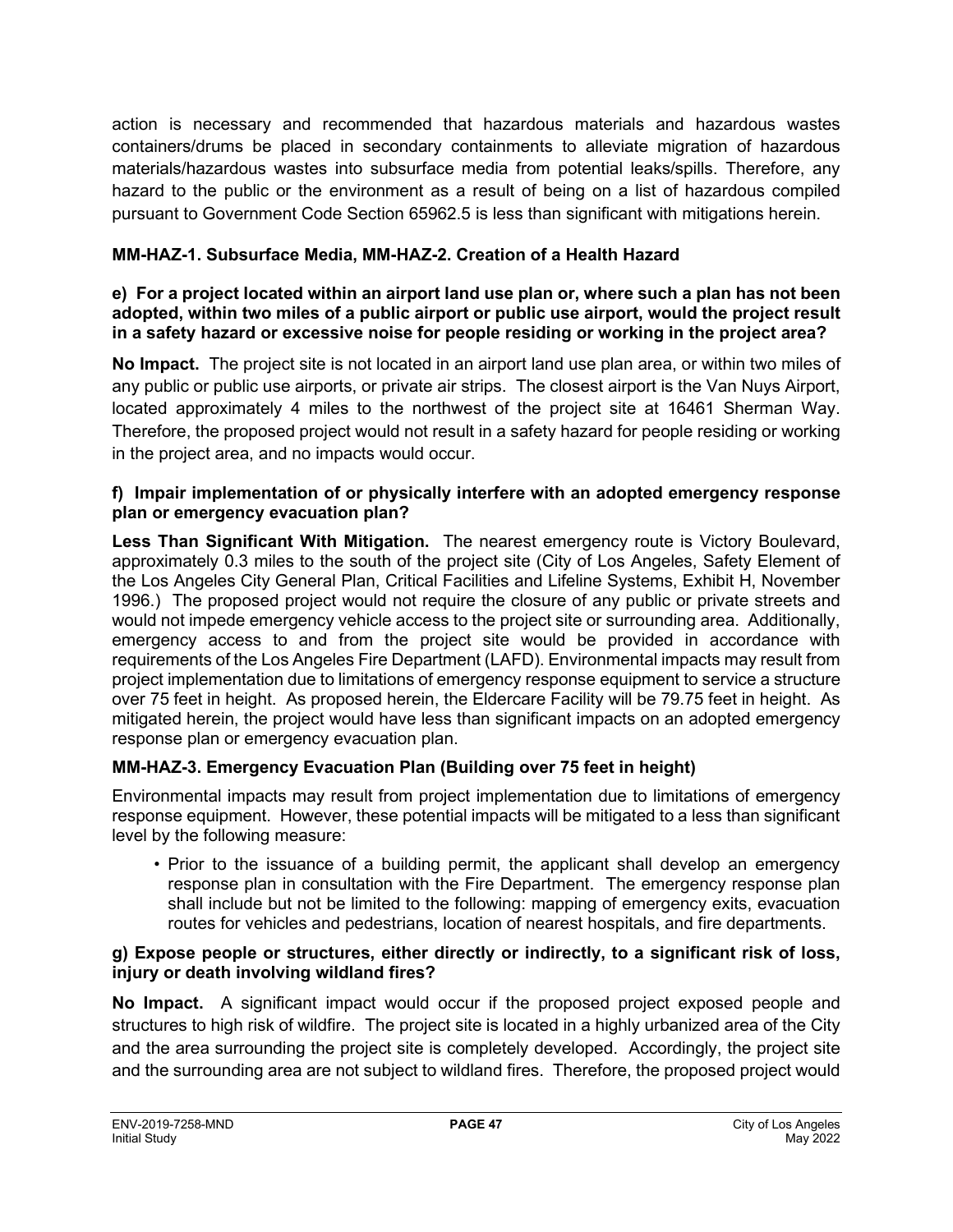not expose people or structures to a risk of loss, injury, or death involving wildland fires, and no impact would occur.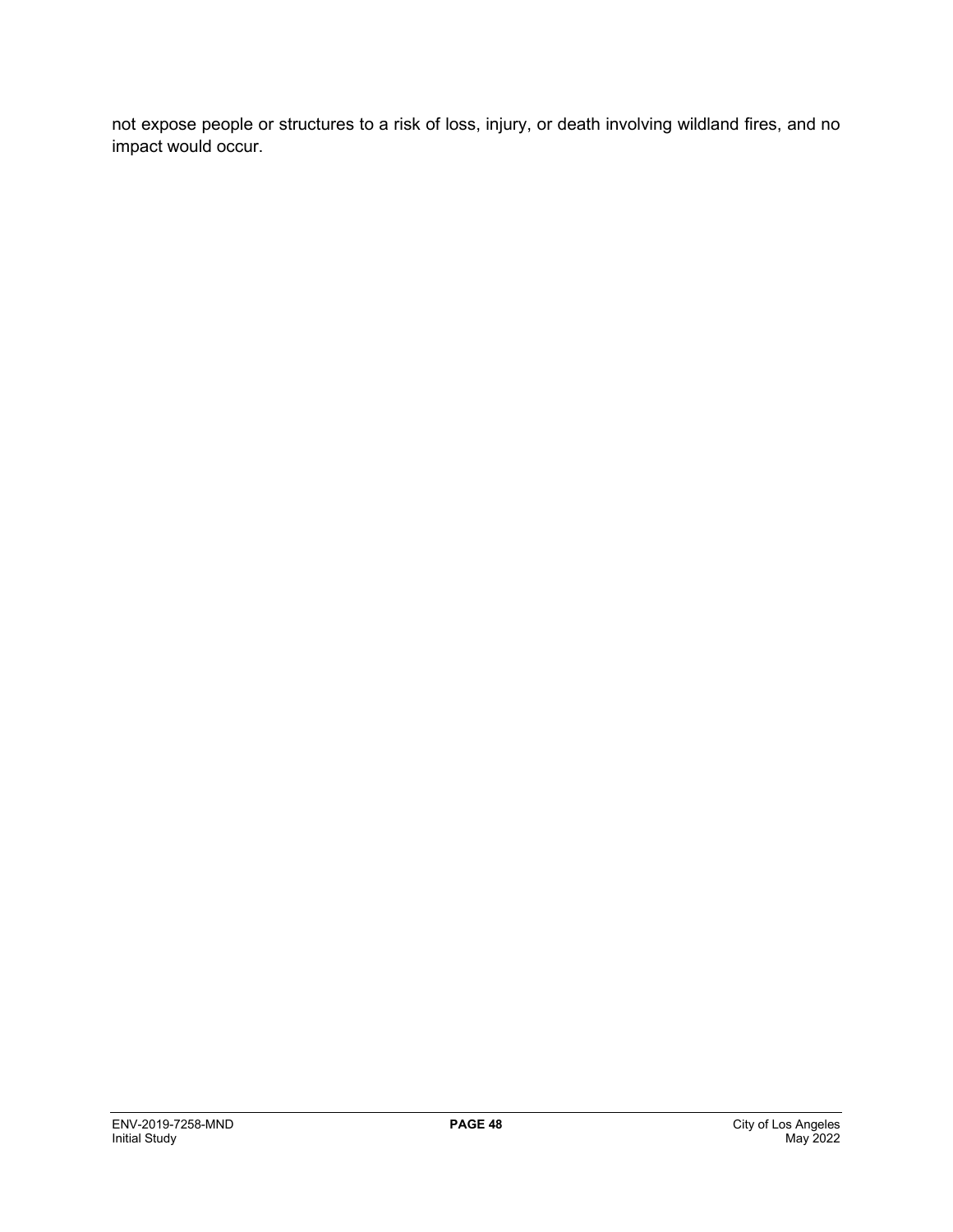## **X. HYDROLOGY AND WATER QUALITY**

|  |  | Would the project: |
|--|--|--------------------|
|--|--|--------------------|

- a. Violate any water quality standards or was discharge requirements or otherwise substantial degrade surface or ground water quality?
- b. Substantially decrease groundwater supplies interfere substantially with groundwater recharge such that the project may impede sustainal groundwater management of the basin?
- c. Substantially alter the existing drainage pattern the site or area, including through the alteration the course of a stream or river or through t addition of impervious surfaces, in a manner whi would:
	- i. Result in substantial erosion or siltation on- or off-site;
	- ii. Substantially increase the rate or amour of surface runoff in a manner which would result in flooding on- or off-site;
	- iii. Create or contribute runoff water which would exceed the capacity of existing or planned stormwater drainage systems or provide substantial additional sources of polluted runoff; or
	- iv. Impede or redirect flood flows?
- d. In flood hazard, tsunami, or seiche zones, ri release of pollutants due to project inundation?
- e. Conflict with or obstruct implementation of a wat quality control plan or sustainable groundwat management plan?

|                            | Potentially<br>Significant<br>Impact | Less Than<br>Significant<br>with<br>Mitigation<br>Incorporated | Less Than<br>Significant<br>Impact | No Impact |
|----------------------------|--------------------------------------|----------------------------------------------------------------|------------------------------------|-----------|
| ste<br>ally                |                                      |                                                                | $\boxtimes$                        |           |
| or<br>ge·<br>ble           |                                      |                                                                | $\boxtimes$                        |           |
| ı of<br>ı of<br>the<br>ich |                                      |                                                                | $\boxtimes$                        |           |
| nt<br>uld                  |                                      |                                                                |                                    |           |
| r<br>эr<br>λf              |                                      |                                                                |                                    |           |
| isk                        |                                      |                                                                | $\boxtimes$                        |           |
| ıter<br>ıter               |                                      |                                                                | M                                  |           |
|                            |                                      |                                                                |                                    |           |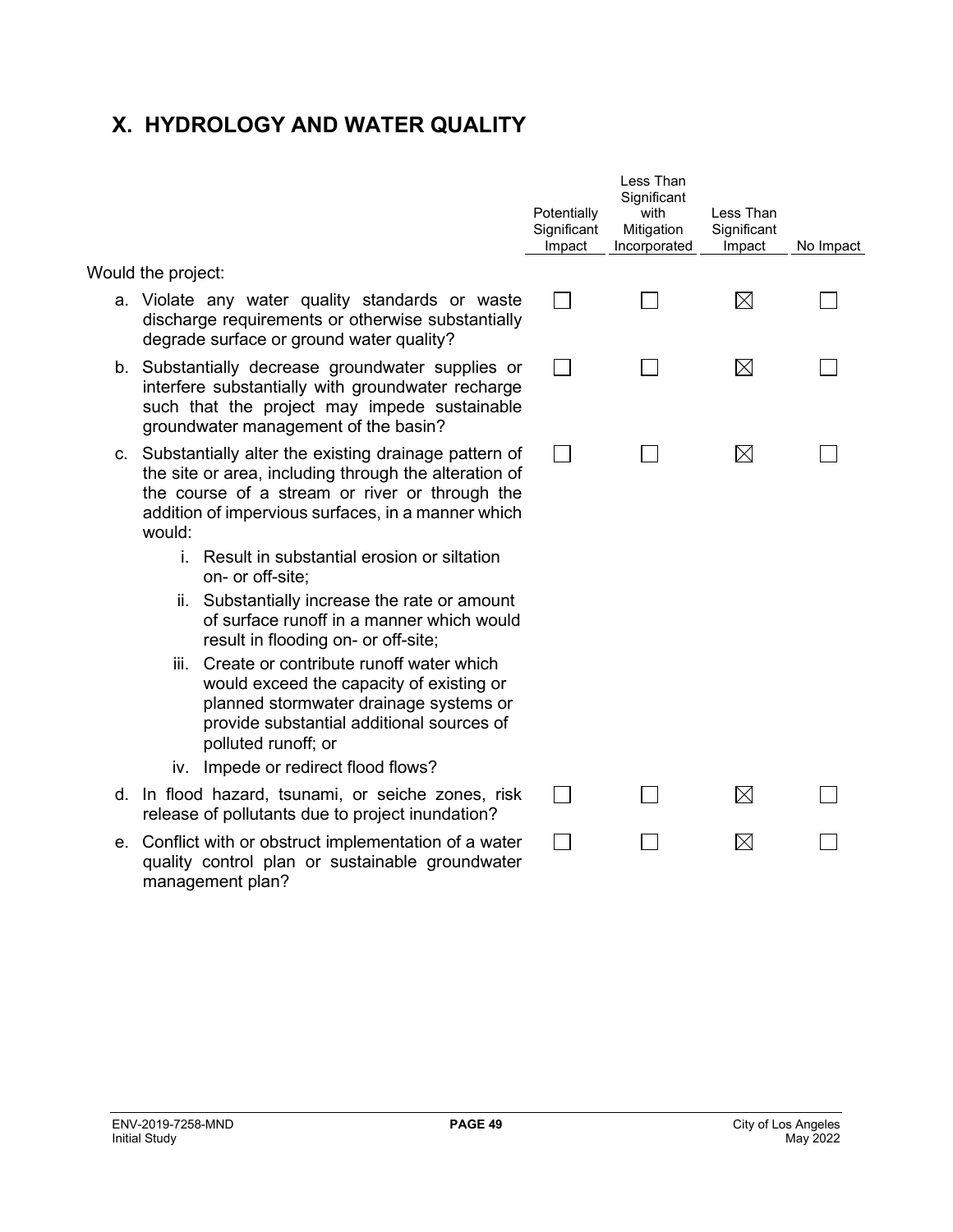#### **a) Violate any water quality standards or waste discharge requirements or otherwise substantially degrade surface or ground water quality?**

**Less Than Significant Impact.** A significant impact would occur if the proposed project discharges water that does not meet the quality standards of agencies which regulate surface water quality and water discharge into storm water drainage systems, or does not comply with all applicable regulations as governed by the Los Angeles Regional Water Quality Control Board (LARWQCB). Stormwater runoff from the proposed project has the potential to introduce small amounts of pollutants into the stormwater system. Pollutants would be associated with runoff from landscaped areas (pesticides and fertilizers) and paved surfaces (ordinary household cleaners). Thus, the proposed project would be required to comply with the National Pollutant Discharge Elimination System (NPDES) standards and the City's Stormwater and Urban Runoff Pollution Control regulations (Ordinance No. 172,176 and No. 173,494) to ensure pollutant loads from the project site are minimized for downstream receiving waters. The ordinances contain requirements for construction activities and operation of projects to integrate low impact development practices and standards for stormwater pollution mitigation, and maximize open, green and pervious space on all projects consistent with the City's landscape ordinance and other related requirements in the City's Development Best Management Practices (BMPs) Handbook. Conformance would be ensured during the City's building plan review and approval process. Therefore, the proposed project would result in less than significant impacts.

#### **b) Substantially decrease groundwater supplies or interfere substantially with groundwater recharge such that the project may impede sustainable groundwater management of the basin?**

**Less Than Significant Impact**. A significant impact would occur if the proposed project would substantially deplete groundwater or interferes with groundwater recharge. The proposed project would not require the use of groundwater at the project site. Potable water would be supplied by the Los Angeles Department of Water and Power (LADWP), which draws its water supplies from distant sources for which it conducts its own assessment and mitigation of potential environmental impacts. Therefore, the project would not require direct additions or withdrawals of groundwater. Excavation to accommodate one subterranean levels is not proposed at a depth that would result in the interception of existing aquifers or penetration of the existing water table. Therefore, the impact on groundwater supplies or groundwater recharge would be less than significant.

### **c) Substantially alter the existing drainage pattern of the site or area, including through the alteration of the course of a stream or river or through the addition of impervious surfaces, in a manner which would:**

## **i. Result in substantial erosion or siltation on- or off-site;**

**Less Than Significant Impact.** A significant impact would occur if the proposed project would substantially alter the drainage pattern of an existing stream or river so that erosion or siltation would result. The Los Angeles River is located directly south of the project site, and project construction would temporarily expose on-site soils to surface water runoff. However, compliance with construction-related BMPs and/or the Storm Water Pollution Prevention Plan (SWPPP) would control and minimize erosion and siltation. During project operation, storm water or any runoff irrigation waters would be directed into existing storm drains that are currently receiving surface water runoff under existing conditions. Significant alterations to existing drainage patterns within the project site and surrounding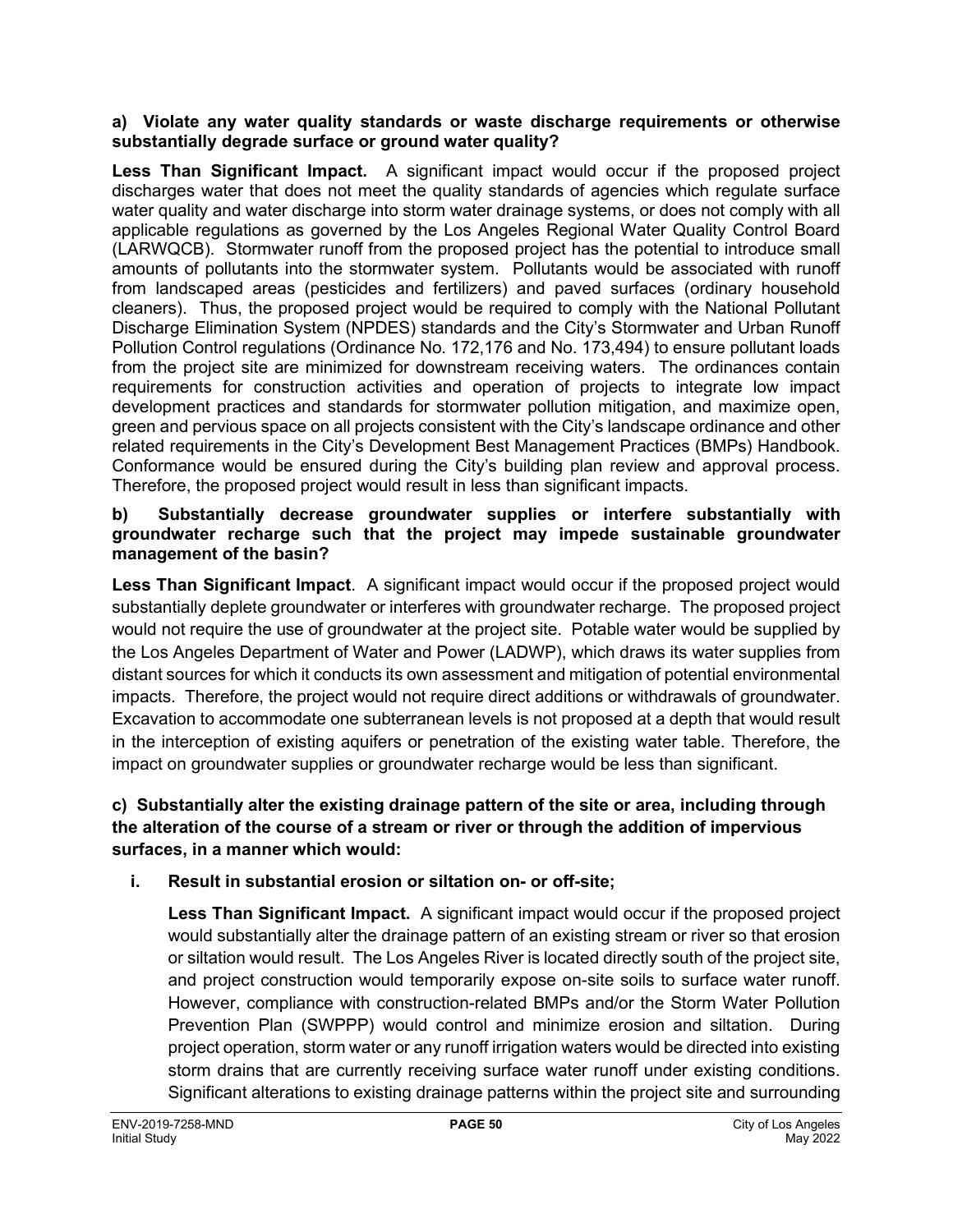area would not occur. Therefore, the proposed project would result in less than significant impact related to the alteration of drainage patterns and on- or off-site erosion or siltation.

## **ii. Substantially increase the rate or amount of surface runoff in a manner which would result in flooding on- or off-site;**

**Less Than Significant Impact.** A significant impact would occur if the proposed project would substantially alter the drainage pattern of an existing stream or river such that flooding would result. The Los Angeles River lies directly south of the subject site. However, during project operation, storm water or any runoff irrigation waters would be directed into existing storm drains that are currently receiving surface water runoff under existing conditions. Impermeable surfaces resulting from the development of the project would not substantially change the volume of stormwater runoff in a manner that would result in flooding on- or off-site. Accordingly, significant alterations to existing drainage patterns within the site and surrounding area would not occur. Furthermore, the project is mitigated elsewhere herein for liquefaction, groundwater, and expansive soils. Therefore, the proposed project would result in less than significant impacts related to the alteration of drainage patterns and on- or off-site flooding.

## **iii. Create or contribute runoff water which would exceed the capacity of existing or planned stormwater drainage systems or provide substantial additional sources of polluted runoff; or**

**Less Than Significant Impact.** A significant impact would occur if runoff water would exceed the capacity of existing or planned storm drain systems serving the project site, or if the proposed project would substantially increase the probability that polluted runoff would reach the storm drain system. Site-generated surface water runoff would continue to flow to the City's storm drain system. Any project that creates, adds, or replaces 500 square feet of impervious surface must comply with the Low impact Development (LID) Ordinance or alternatively, the City's Standard Urban Stormwater Mitigation Plan (SUSMP), as an LAMC requirement to address water runoff and storm water pollution. Therefore, the proposed project would result in less than significant impacts related to existing storm drain capacities or water quality.

## **iv. Impede or redirect flood flows?**

**Less Than Significant Impact.** A significant impact would occur if the proposed project would be located within an area susceptible to flooding. The project site is located directly north of the Los Angeles River, however, ZIMAS shows that the project site is outside of a flood zone. With regulatory compliance measures in place, such as the Flood Hazard Management Specific Plan, the project will have less than significant impacts on flood flows.

## **d) In flood hazard, tsunami, or seiche zones, risk release of pollutants due to project inundation?**

**Less Than Significant Impact.** The City of Los Angeles, Safety Element of the Los Angeles City General Plan, Critical Facilities and Lifeline Systems, Exhibit G (November 1996) shows that the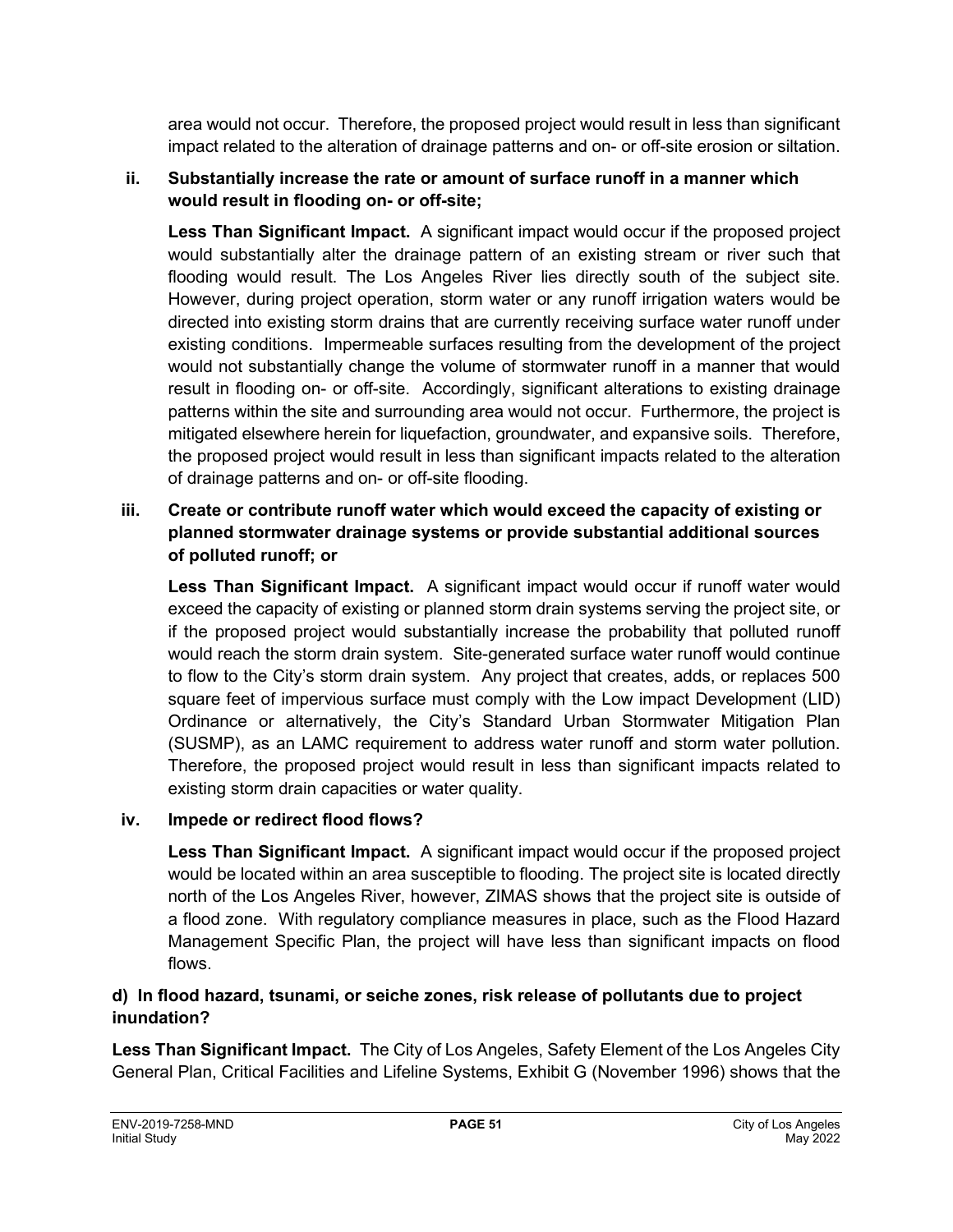subject site is proximal or in a potential inundation area. However, ZIMAS shows that the project site is outside of a flood zone. The project site is immediately north of the Los Angeles River. According to Geolotech, Inc., (Appendix F), the subject property is located within an area with "1% Annual Chance Flood Hazard Contained in Chanel." However, based on the elevation of the building pad area relative to the nearby Los Angeles River channel, risk of storm-induced flooding appears to be low. Seismic-induced flooding types include tsunamis, seiches, and reservoir failures. Tsunamis are ocean waves produced by sudden water displacement generally caused by offshore earthquakes or large submarine landslides. Properties along coast lines or on lowlying coastal areas are in danger of inundation due to tsunamis. However, due to the inland location of the subject property, the risk of inundation of the site from a tsunami is extremely low. Seiches are low-energy waves within lakes and reservoirs that are generally produced by strong earthquake shaking. The subject site is not located near a lake or a reservoir, therefore the potential for damage to the site from a seiche or a possible reservoir failure is nil. With regulatory compliance measures in place, such as the Flood Hazard Management Specific Plan, the project will have less than significant impacts on the release of pollutants due to project inundation in a flood hazard, tsunami, or seiche zone.

#### **e) Conflict with or obstruct implementation of a water quality control plan or sustainable groundwater management plan?**

**Less Than Significant Impact.** A significant impact would occur if the proposed project does not comply with all applicable regulations as governed by the Los Angeles Regional Water Quality Control Board (LARWQCB). Stormwater runoff from the proposed project has the potential to introduce small amounts of pollutants into the stormwater system. Pollutants would be associated with runoff from landscaped areas (pesticides and fertilizers) and paved surfaces (ordinary household cleaners). Thus, the proposed project would be required to comply with the National Pollutant Discharge Elimination System (NPDES) standards and the City's Stormwater and Urban Runoff Pollution Control regulations (Ordinance No. 172,176 and No. 173,494) to ensure pollutant loads from the project site are minimized for downstream receiving waters. The ordinances contain requirements for construction activities and operation of projects to integrate low impact development practices and standards for stormwater pollution mitigation, and maximize open, green and pervious space on all projects consistent with the City's landscape ordinance and other related requirements in the City's Development Best Management Practices (BMPs) Handbook. Conformance would be ensured during the City's building plan review and approval process. Furthermore, the project is mitigated elsewhere herein for groundwater. Therefore, the proposed project would result in less than significant impacts.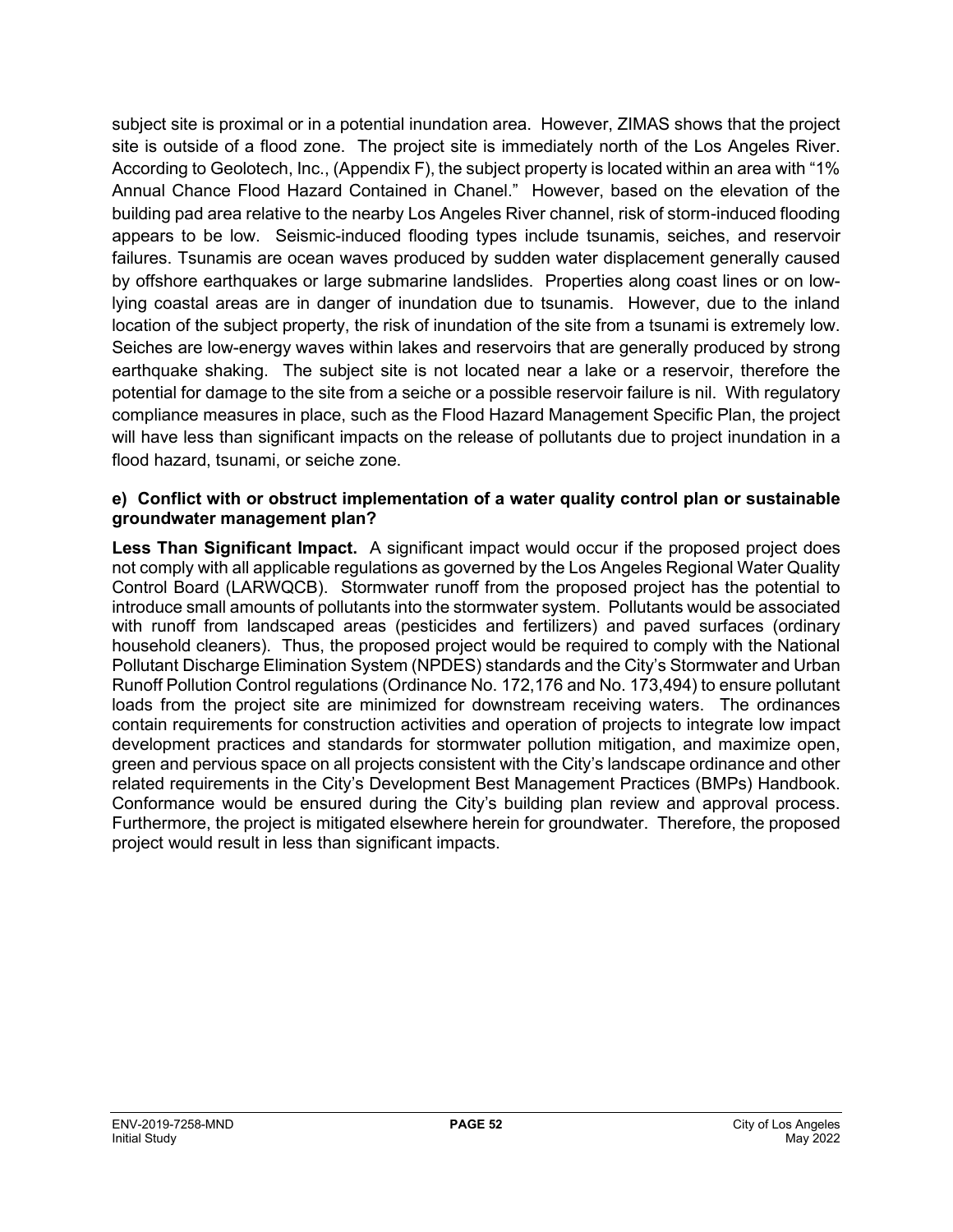## **XI. LAND USE AND PLANNING**

Would the project:

- a. Physically divide an established community?
- b. Cause a significant environmental impact due to a conflict with any land use plan, policy, or regulation adopted for the purpose of avoiding or mitigating an environmental effect?



Less Than

#### **a) Physically divide an established community?**

**No Impact.** A significant impact would occur if the proposed project would be sufficiently large or configured in such a way so as to create a physical barrier within an established community. A physical division of an established community is caused by an impediment to through travel or a physical barrier, such as a new freeway with limited access between neighborhoods on either side of the freeway, or major street closures. The proposed project would not involve any street vacation or closure or result in development of new thoroughfares or highways. The proposed project, the construction of new mixed-use, infill development in an urbanized area in Los Angeles, would not divide an established community. Therefore, no impact would occur.

#### **b) Cause a significant environmental impact due to a conflict with any land use plan, policy, or regulation adopted for the purpose of avoiding or mitigating an environmental effect?**

**Less Than Significant Impact.** A significant impact may occur if a project is inconsistent with the General Plan or zoning designations currently applicable to the project site, and would cause adverse environmental effects, which the General Plan and zoning ordinance are designed to avoid or mitigate. The site is located within the Reseda-West Van Nuys Community Plan. The proposed project is an Eldercare Facility consisting of 96 units for assisted living and memory care, with 7 stories over one level of subterranean parking, 79.75 feet in height, 85,240 square feet of floor area with a floor area ratio of 4:1, 41 automobile parking spaces, and 10,373 square feet of common open space on an approximately 17,380.9 square foot lot. The applicant is proposing 7,227 cubic yards of grading. To achieve the proposed project, the applicant is requesting approval for an Eldercare Unified Permit Facility pursuant to LAMC Section 14.3.1 with deviations from height and transitional height, FAR, setbacks, parking, landscaping, and open space. The applicant is also requesting a Site Plan Review and a Reseda Central Business District Community Design Overlay review. The appropriate decision-maker will determine whether the proposed project would conform to the allowable land uses pursuant to the Reseda-West Van Nuys Community Plan Text and Map; Los Angeles Municipal Code, including the River Improvement Ordinance; and the Reseda Central Business District Community Design Overlay District. Impacts related to land use have been mitigated elsewhere or are addressed through compliance with existing regulations. Therefore, the impact would be less than significant.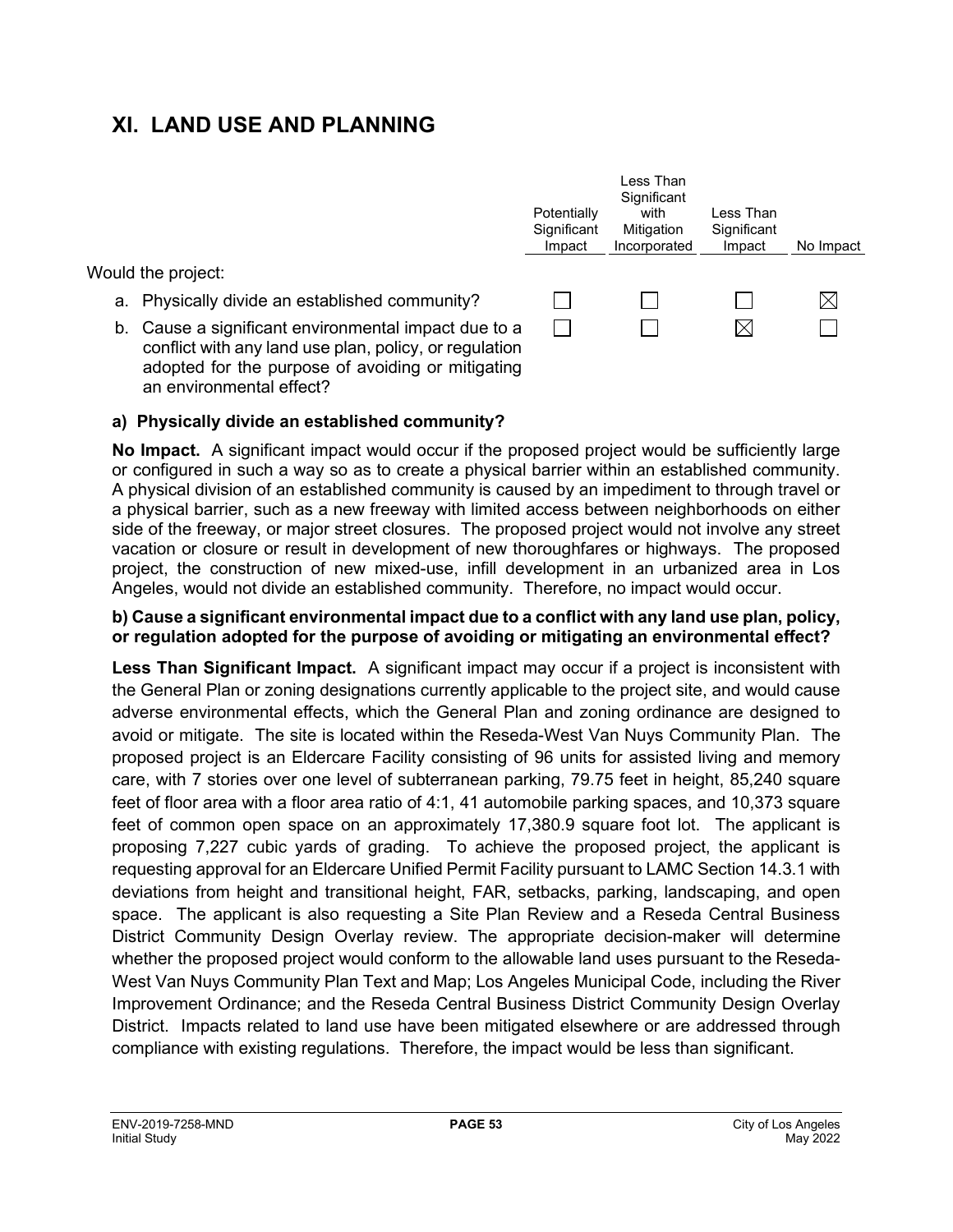## **XII. MINERAL RESOURCES**

Would the project:

- a. Result in the loss of availability of a known mineral resource that would be of value to the region and the residents of the state?
- b. Result in the loss of availability of a locallyimportant mineral resource recovery site delineated on a local general plan, specific plan or other land use plan?

| Potentially<br>Significant<br>Impact | I ess Than<br>Significant<br>with<br>Mitigation<br>Incorporated | Less Than<br>Significant<br>Impact | No Impact |
|--------------------------------------|-----------------------------------------------------------------|------------------------------------|-----------|
|                                      |                                                                 |                                    |           |
|                                      |                                                                 |                                    |           |

#### **a) Result in the loss of availability of a known mineral resource that would be of value to the region and the residents of the state?**

**No Impact.** A significant impact would occur if the proposed project would result in the loss of availability of known mineral resources of regional value or locally-important mineral resource recovery site. The project site is not classified by the City as containing significant mineral deposits nor is it designated for mineral extraction land use. In addition, the project site is not identified by the City as being located in an oil field or within an oil drilling area. Therefore, the proposed project would not result in the loss of availability of any known, regionally- or locallyvaluable mineral resource, and no impact would occur.

#### **b) Result in the loss of availability of a locally-important mineral resource recovery site delineated on a local general plan, specific plan or other land use plan?**

**No Impact.** A significant impact would occur if the proposed project would result in the loss of availability of known mineral resources of regional value or locally-important mineral resource recovery site. The project site is not classified by the City as containing significant mineral deposits nor is it designated for mineral extraction land use. In addition, the project site is not identified by the City as being located in an oil field or within an oil drilling area. Therefore, the proposed project would not result in the loss of availability of any known, regionally- or locallyvaluable mineral resource, and no impact would occur.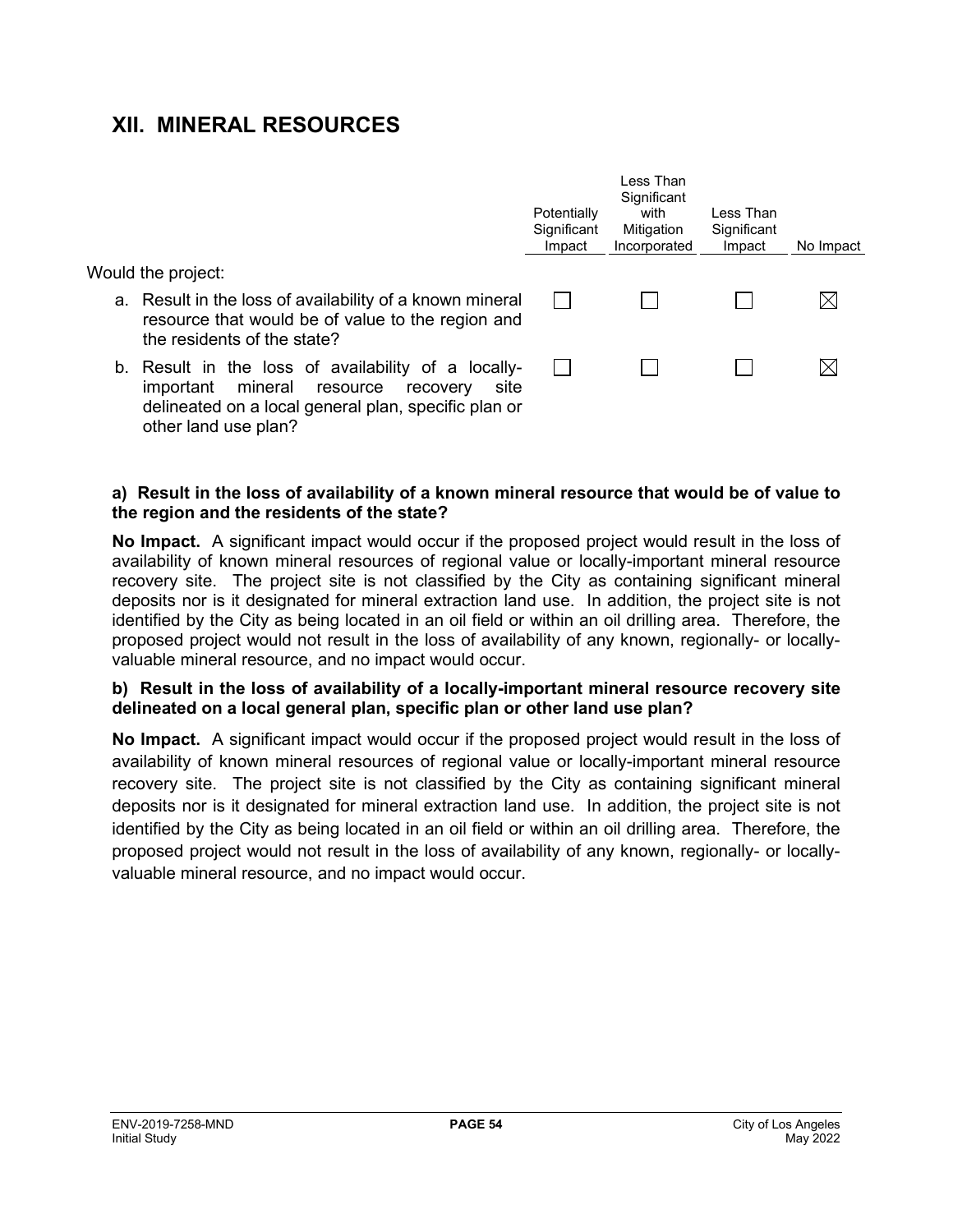## **XIII. NOISE**

|                                                                                                                                                                                                  | Potentially<br>Significant<br>Impact | Less Than<br>Significant<br>with<br>Mitigation<br>Incorporated | Less Than<br>Significant<br>Impact | No Impact |
|--------------------------------------------------------------------------------------------------------------------------------------------------------------------------------------------------|--------------------------------------|----------------------------------------------------------------|------------------------------------|-----------|
| result in:                                                                                                                                                                                       |                                      |                                                                |                                    |           |
| of a substantial temporary<br>or<br>increase in ambient noise levels in the<br>the project in excess of standards<br>I in the local general plan or noise<br>applicable standards of other<br>or |                                      | $\boxtimes$                                                    |                                    |           |
| of excessive groundborne vibration or<br>e noise levels?                                                                                                                                         |                                      |                                                                |                                    |           |
| ct located within the vicinity of a private<br>an airport land use plan or, where such                                                                                                           |                                      |                                                                |                                    |           |

Would the project

- a. Generation permanent vicinity of established ordinance, agencies?
- b. Generation groundborn
- c. For a project airstrip or a a plan has not been adopted, within two miles of a public airport or public use airport, would the project expose people residing or working in the project area to excessive noise levels?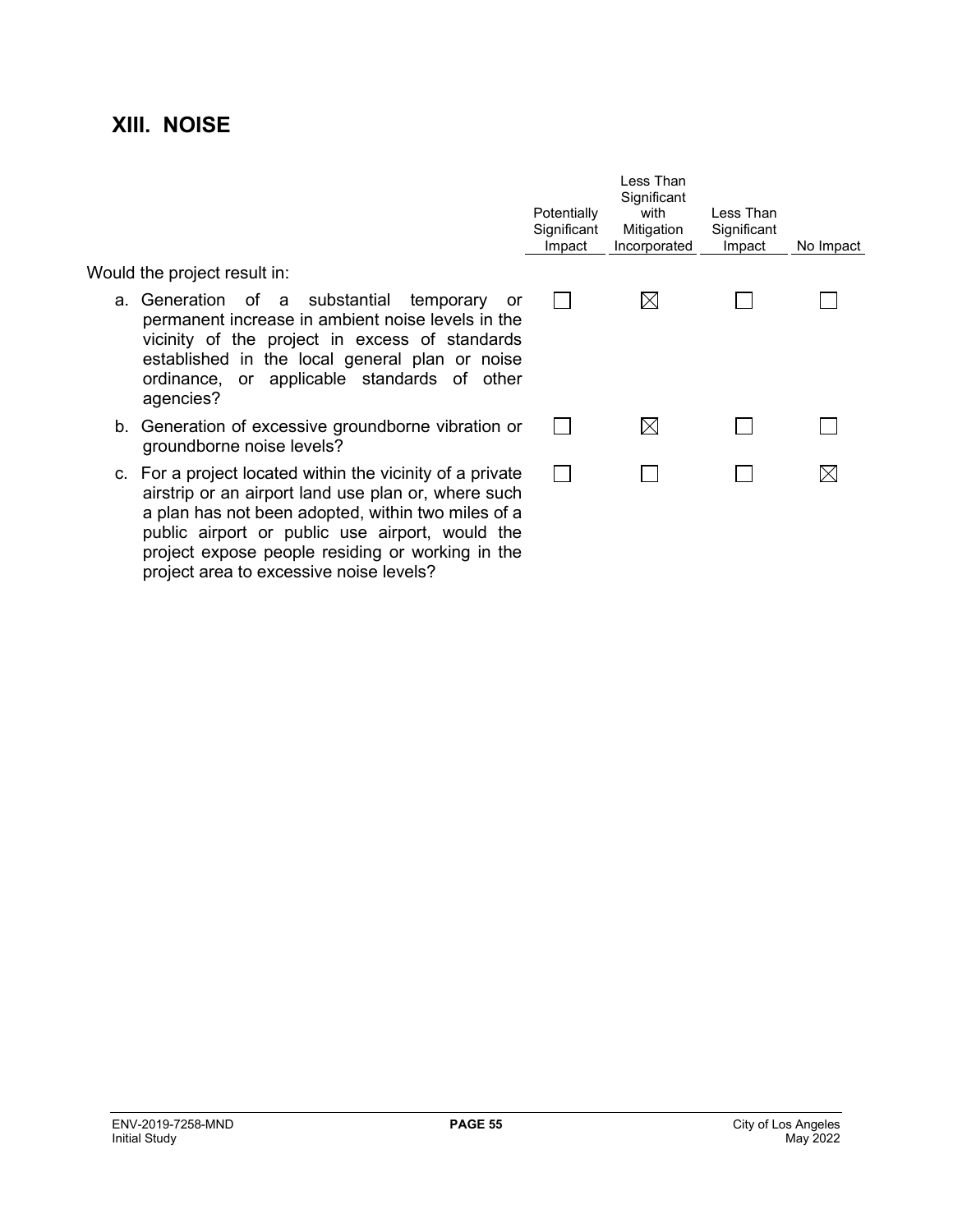#### **a) Generation of a substantial temporary or permanent increase in ambient noise levels in the vicinity of the project in excess of standards established in the local general plan or noise ordinance, or applicable standards of other agencies?**

**Less Than Significant With Mitigation.** The City of Los Angeles has established policies and regulations concerning the generation and control of noise that could adversely affect its citizens and noise-sensitive land uses. Construction activity would result in temporary increases in ambient noise levels in the project area on an intermittent basis. Noise levels would fluctuate depending on the construction phase, equipment type and duration of use, distance between the noise source and receptor, and presence or absence of noise attenuation barriers. Construction noise for the project will cause a temporary increase in the ambient noise levels and will be subject to the LAMC Sections 112.05 (Maximum Noise Level of Powered Equipment or Powered Hand Tools) and 41.40 (Noise Due to Construction, Excavation Work – When Prohibited). The project is further mitigated herein to reduce noise exposure impacts to surrounding uses during construction. Therefore, the noise exposure impact would be less than significant as mitigated herein.

## **MM-NOISE-1. Increased Noise Levels (Demolition, Grading, and Construction Activities)**

- Construction and demolition shall be restricted to the hours of 7:00 am to 6:00 pm Monday through Friday, and 8:00 am to 6:00 pm on Saturday and national holidays, with no construction permitted on Sundays.
- Demolition and construction activities shall be scheduled so as to avoid operating several pieces of equipment simultaneously, which causes high noise levels.
- The project contractor shall use power construction equipment with state-of-the-art noise shielding and muffling devices.
- A temporary noise control barrier shall be installed on the property line of the construction site abutting all uses. The noise control barrier shall be engineered to reduce constructionrelated noise levels at the adjacent structures with a goal of a reduction of 10 dBA. The supporting structure shall be engineered and erected according to applicable codes. The temporary barrier shall remain in place until all windows have been installed and all activities on the project site are complete**.**

## **b) Generation of, excessive groundborne vibration or groundborne noise levels?**

**Less Than Significant With Mitigation.** Construction activities can generate varying degrees of vibration, depending on the construction procedures and the type of construction equipment used. The operation of construction equipment generates vibrations that spread through the ground and diminish with distance from the source. Unless heavy construction activities are conducted extremely close (within a few feet) to the neighboring structures, vibrations from construction activities rarely reach the levels that damage structures. By complying with mitigations herein, the project would result in a less than significant impact related to construction vibration.

## **MM-NOISE-1. Increased Noise Levels (Demolition, Grading, and Construction Activities)**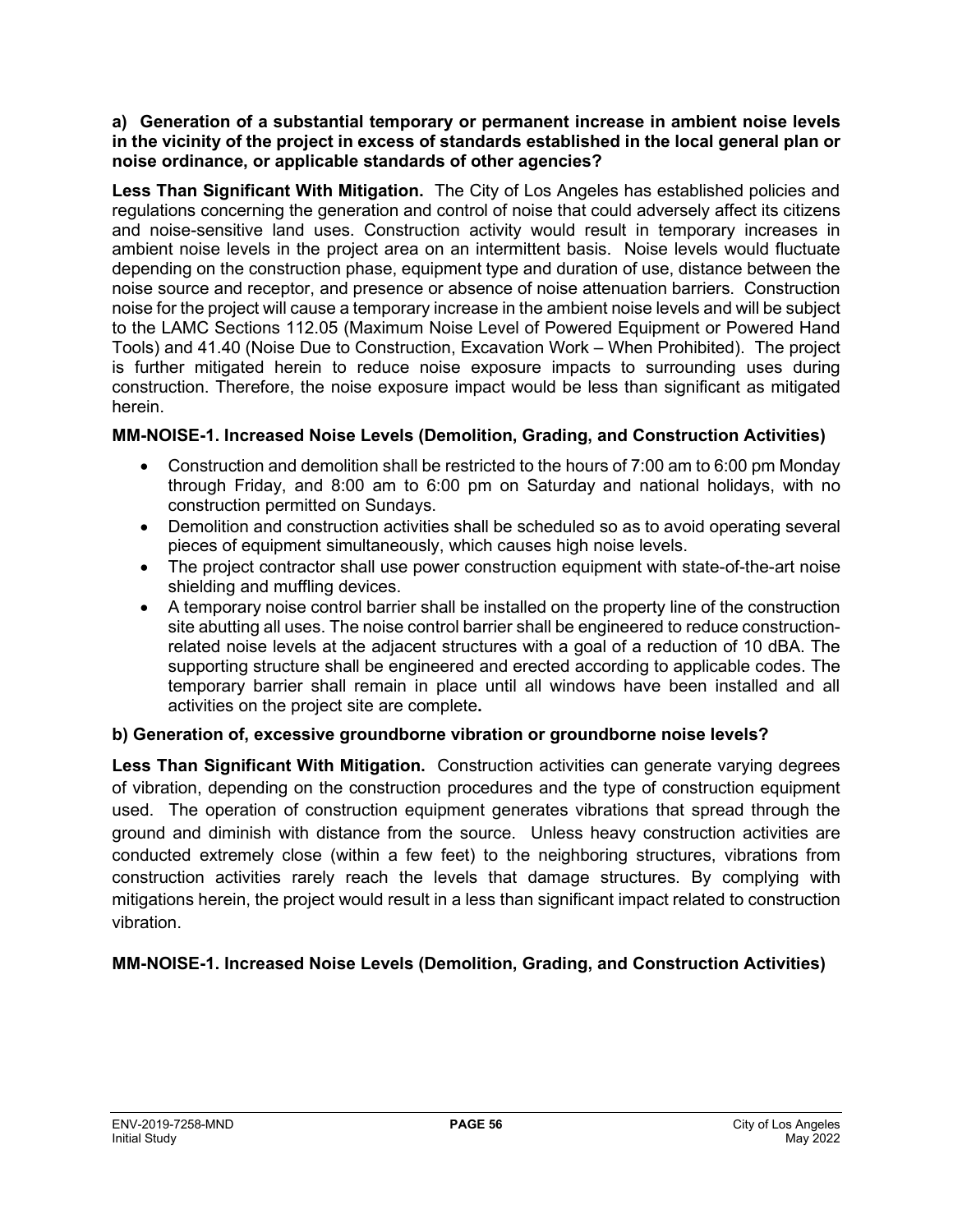#### **c) For a project located within the vicinity of a private airstrip or an airport land use plan, or, where such a plan has not been adopted, within two miles of a public airport or public use airport, would the project expose people residing or working in the project area to excessive noise levels?**

**No Impact.** The project site is not located in an airport land use plan area, or within two miles of any public or public use airports, or private air strips. The closest airport is the Van Nuys Airport, located approximately 4 miles to the northwest of the project site at 16461 Sherman Way. Therefore, the proposed project would not result in a safety hazard for people residing or working in the project area, and no impacts would occur.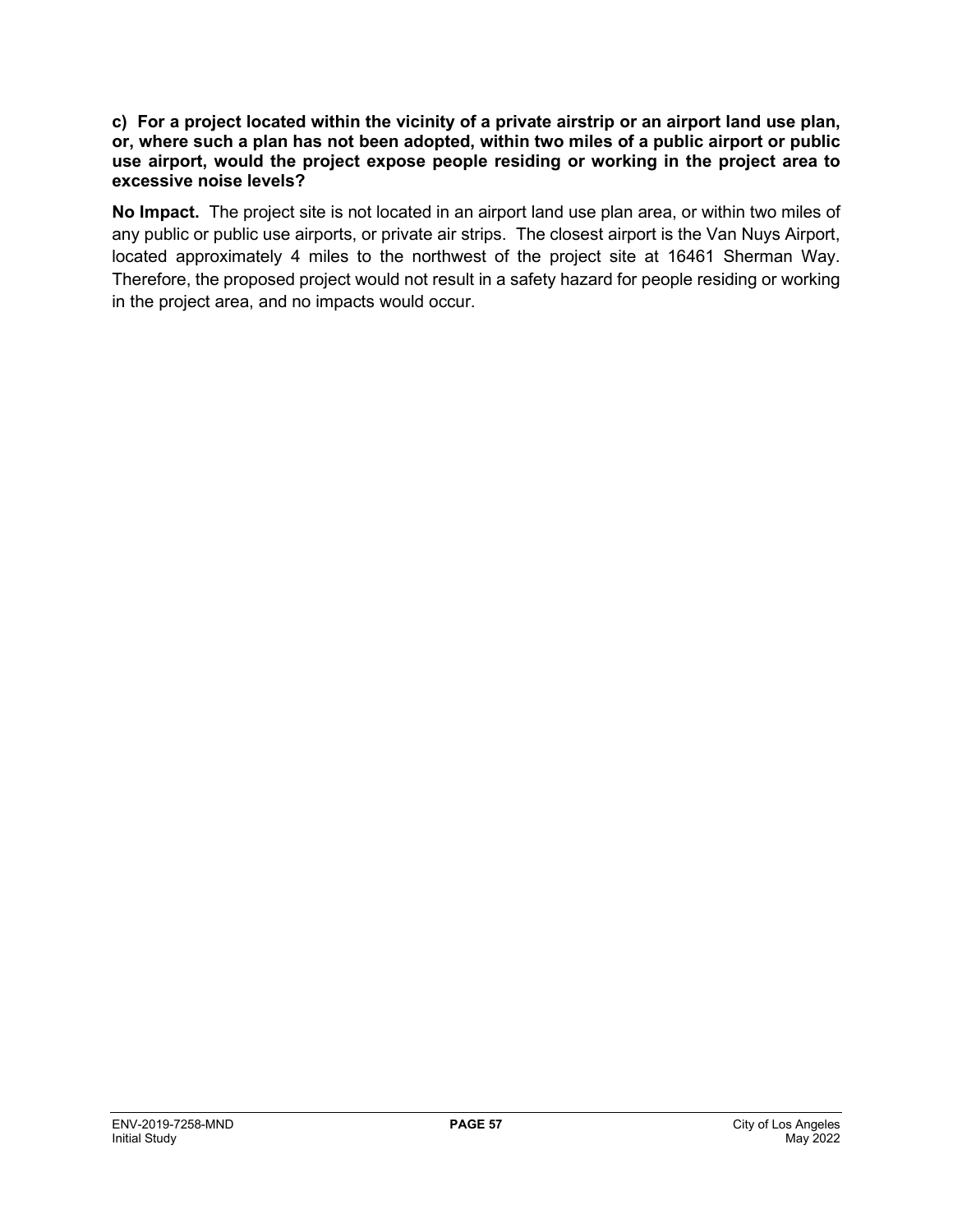## **XIV. POPULATION AND HOUSING**

Would the project:

- a. Induce substantial unplanned population growth in an area, either directly (for example, by proposing new homes and businesses) or indirectly (for example, through extension of roads or other infrastructure)?
- b. Displace substantial numbers of existing people or  $\mathbb{R}^n$ housing, necessitating the construction of replacement housing elsewhere?



Less Than **Significant** 

#### **a) Induce substantial unplanned population growth in an area, either directly (for example, by proposing new homes and businesses) or indirectly (for example, through extension of roads or other infrastructure)?**

**Less Than Significant Impact.** A potentially significant impact would occur if the proposed project would induce substantial population growth that would not have otherwise occurred as rapidly or in as great a magnitude. The proposed project would result in the development of 96 residential eldercare units. The increase in residential population resulting from the proposed project would not be considered substantial in consideration of anticipated growth for the Reseda-West Van Nuys Community Plan and is within the Southern California Association of Governments' (SCAG) population projections for the City in their 2012-2035 Regional Transportation Plan. The project would meet a growing demand for housing near jobs and transportation centers, consistent with State, regional and local regulations designed to reduce trips and greenhouse gas emissions. Operation of the proposed project would not induce substantial population growth in the project area, either directly or indirectly. The physical secondary or indirect impacts of population growth such as increased traffic or noise have been adequately mitigated in other portions of this document. Therefore, the impact would be less than significant.

#### **b) Displace substantial numbers of existing people or housing, necessitating the construction of replacement housing elsewhere?**

**No Impact.** A potentially significant impact would occur if the proposed project would displace a substantial quantity of existing residences or a substantial number of people. The proposed project would result in the demolition of a boat repair and parts shop that has no residential uses on site. Therefore, the project would have no displacement impacts.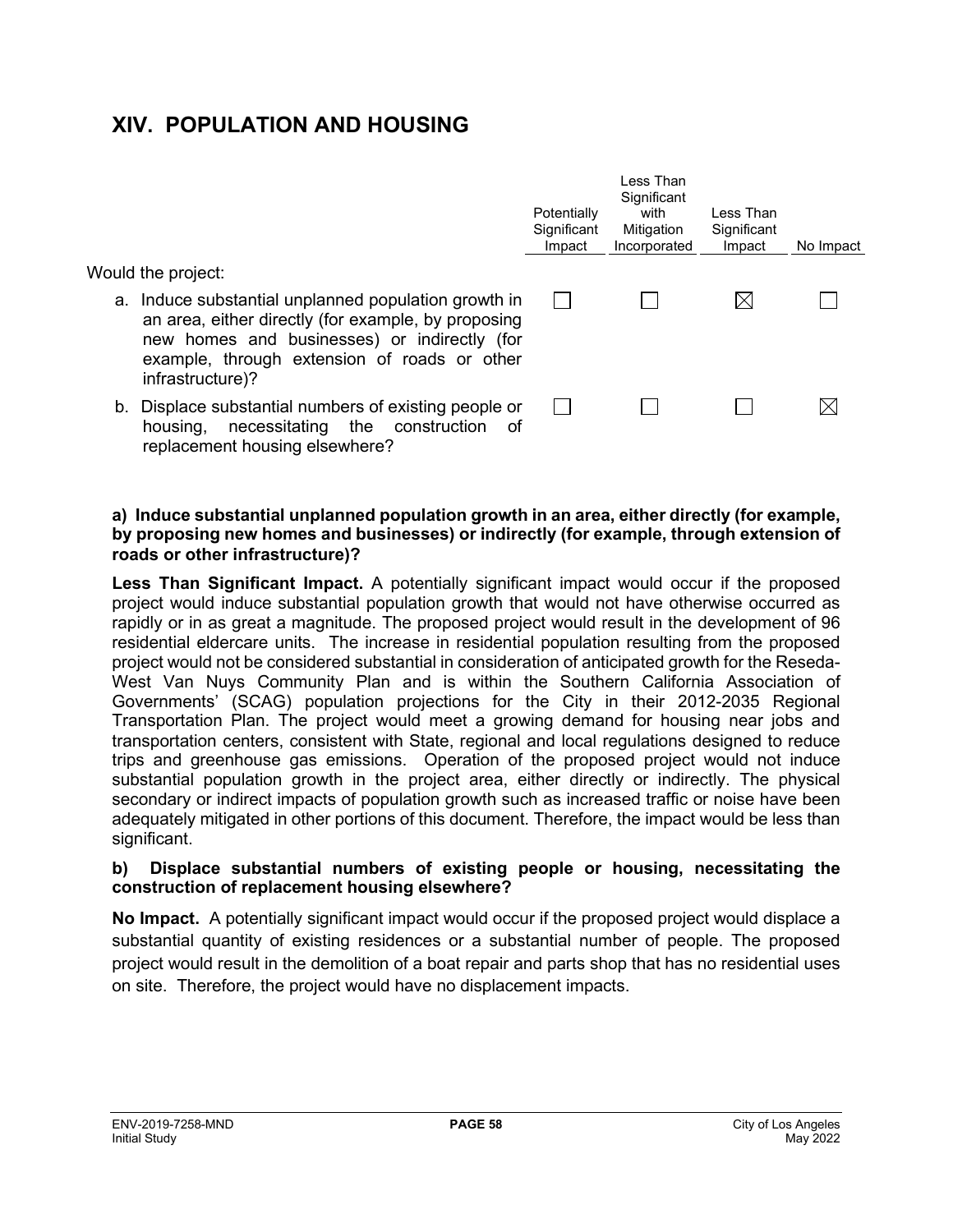## **XV. PUBLIC SERVICES**

*Would the project result in substantial adverse physical impacts associated with the provision of new or physically altered governmental facilities, need for new or physically altered governmental facilities, the construction of which could cause significant environmental impacts, in order to maintain acceptable service ratios, response times or other performance objectives for any of the public services:*

|                             | Potentially<br>Significant<br>Impact | Less Than<br>Significant<br>with<br>Mitigation<br>Incorporated | Less Than<br>Significant<br>Impact | No Impact   |
|-----------------------------|--------------------------------------|----------------------------------------------------------------|------------------------------------|-------------|
| a. Fire protection?         |                                      |                                                                | $\boxtimes$                        |             |
| b. Police protection?       |                                      |                                                                | $\boxtimes$                        |             |
| c. Schools?                 |                                      |                                                                |                                    | $\boxtimes$ |
| d. Parks?                   |                                      |                                                                | $\boxtimes$                        |             |
| e. Other public facilities? |                                      |                                                                | IХI                                |             |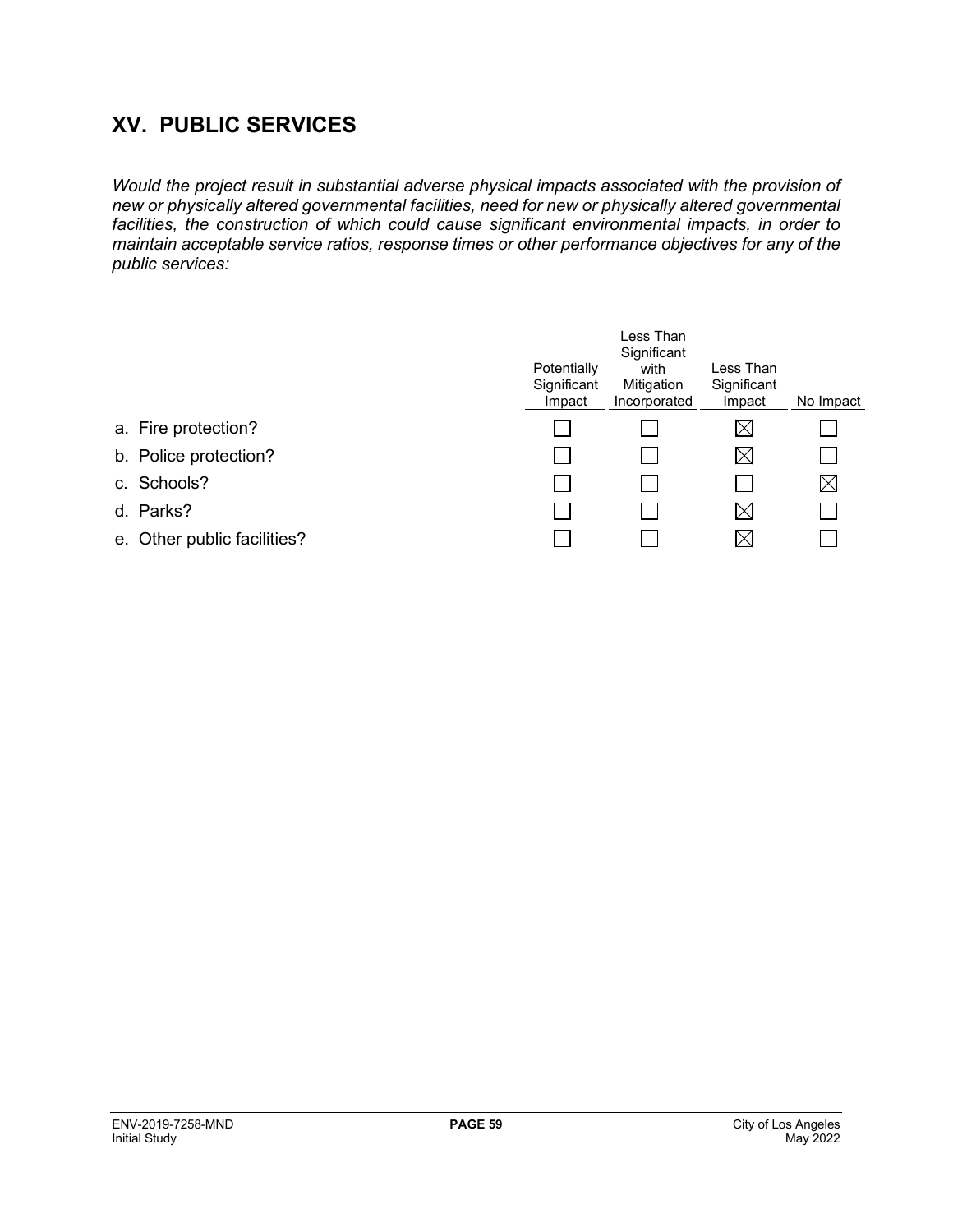## **a) Fire protection?**

**Less Than Significant Impact.** A significant impact would occur if the Los Angeles Fire Department (LAFD) could not adequately serve the proposed project, necessitating a new or physically altered station. The project site and the surrounding area are currently served by LAFD Fire Station 73, located at 7419 Reseda Boulevard (approximately 1 mile north of the project site).

The proposed project would result in a net increase of 96 units, which could increase the number of emergency calls and demand for LAFD fire and emergency services. To maintain the level of fire protection and emergency services, the LAFD may require additional fire personnel and equipment. However, given that there are existing fire stations are in close proximity to the project site (LAFD Station 100, 6751 Louise Avenue, 1.8 miles to the northeast of the project; LAFD 103, 18143 Parthenia Street, 3.2 miles to the northeast of the project), it is not anticipated that there would be a need to build a new or expand an existing fire station to serve the proposed project and maintain acceptable service ratios, response times, or other performance objectives for fire protection. By analyzing data from previous years and continuously monitoring current data regarding response times, types of incidents, and call frequencies, LAFD can shift resources to meet local demands for fire protection and emergency services. The proposed project would neither create capacity or service level problems nor result in substantial adverse physical impacts associated with the provision of new or physically altered governmental facilities in order to maintain acceptable service ratios, response times or other performance objectives for fire protection. Furthermore, due to the proposed height of the structure (79.75 feet in height), the project is mitigated elsewhere herein to develop an emergency response plan in consultation with the Fire Department. Therefore, the proposed project would result in a less than significant impact.

## **b) Police protection?**

**Less Than Significant Impact.** A significant impact would occur if the Los Angeles Police Department (LAPD) could not adequately serve the proposed project, necessitating a new or physically altered station. The proposed project would result in a net increase of 96 eldercare units and could increase demand for police service. The project site and the surrounding area are currently served by LAPD's West Valley Police Station, located at 19020 Vanowen Street (approximately 0.9 miles northwest of the project site). Regarding operations, in the event a situation should arise requiring increased staffing or patrol units, additional resources can be called in. Furthermore, according to the applicant, there will be a 24-hours security guard on site. Therefore, the proposed project would result in a less than significant impact related to police protection services.

## **c) Schools?**

**No Impact.** The proposed project would add 96 eldercare residential units, which would not increase enrollment at schools that serve the area. Therefore, the eldercare facility would have no impact on schools.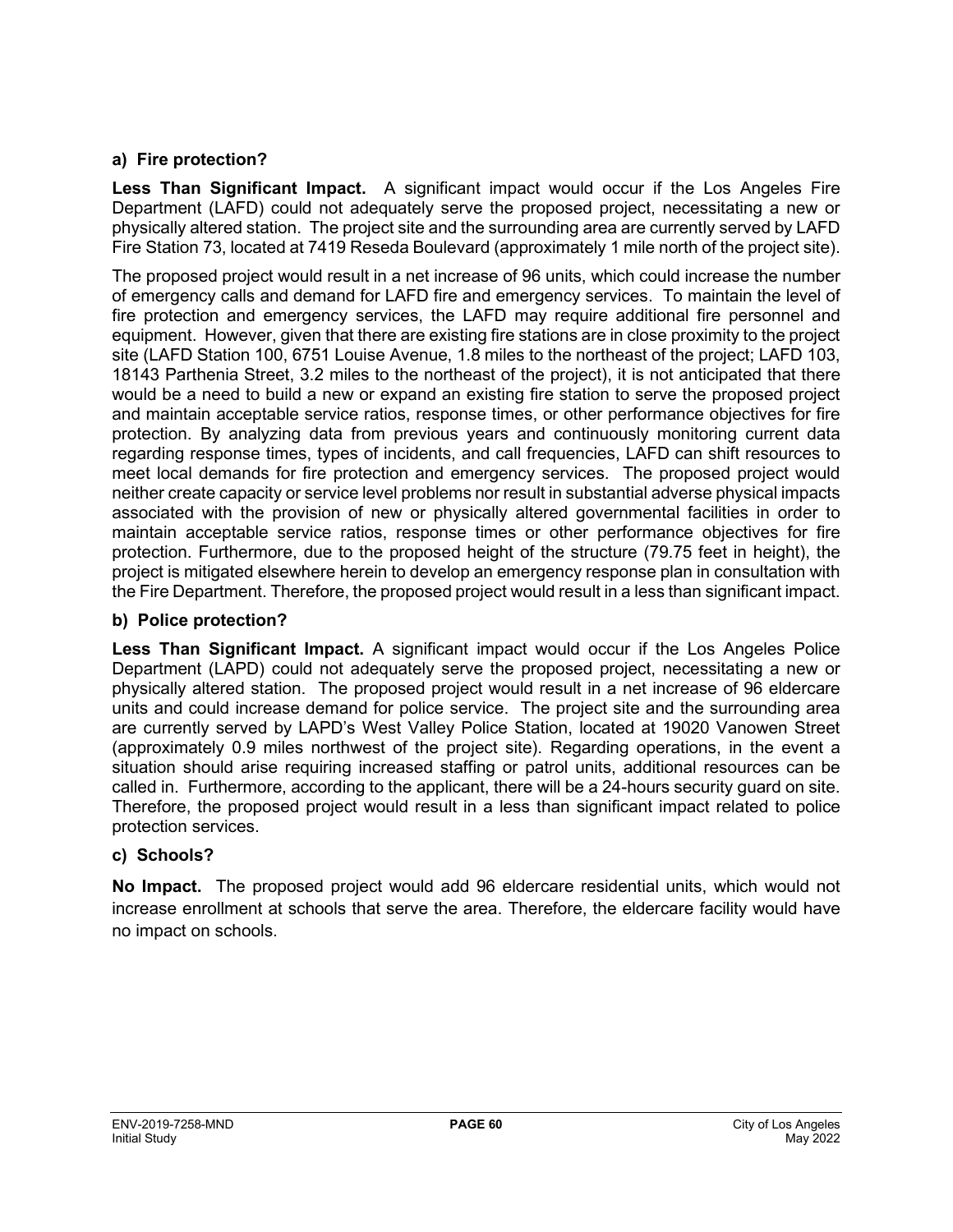### **d) Parks?**

**Less Than Significant Impact.** A significant impact would occur if the proposed project would exceed the capacity or capability of the local park system to serve the proposed project. The City of Los Angeles Department of Recreation and Parks (RAP) is responsible for the provision, maintenance, and operation of public recreational and park facilities and services in the City. The proposed project would result in a net increase of 96 eldercare units, which could result in increased demand for parks and recreation facilities. Pursuant to Section 21.10 of the LAMC, the applicant may be required to pay the Dwelling Unit Construction Tax for construction of apartment buildings. Therefore, the proposed project would not create capacity or service level problems or result in substantial physical impacts associated with the provision or new or altered parks facilities. Accordingly, the proposed project would result in a less than significant impact on park facilities.

### **e) Other public facilities?**

**Less Than Significant Impact**. A significant impact would occur if the proposed project would result in substantial employment or population growth that could generate a demand for other public facilities, including libraries, which exceed the capacity available to serve the project site, necessitating new or physically altered public facilities, the construction of which would cause significant environmental impacts. The proposed project would result in a net increase of 96 residential units, which could result in increased demand for library services and resources of the Los Angeles Public Library System. However, the proposed project would not create substantial capacity or service level problems that would require the provision of new or expanded public facilities in order to maintain an acceptable level of service for libraries and other public facilities. Therefore, the proposed project would result in a less than significant impact on other public facilities.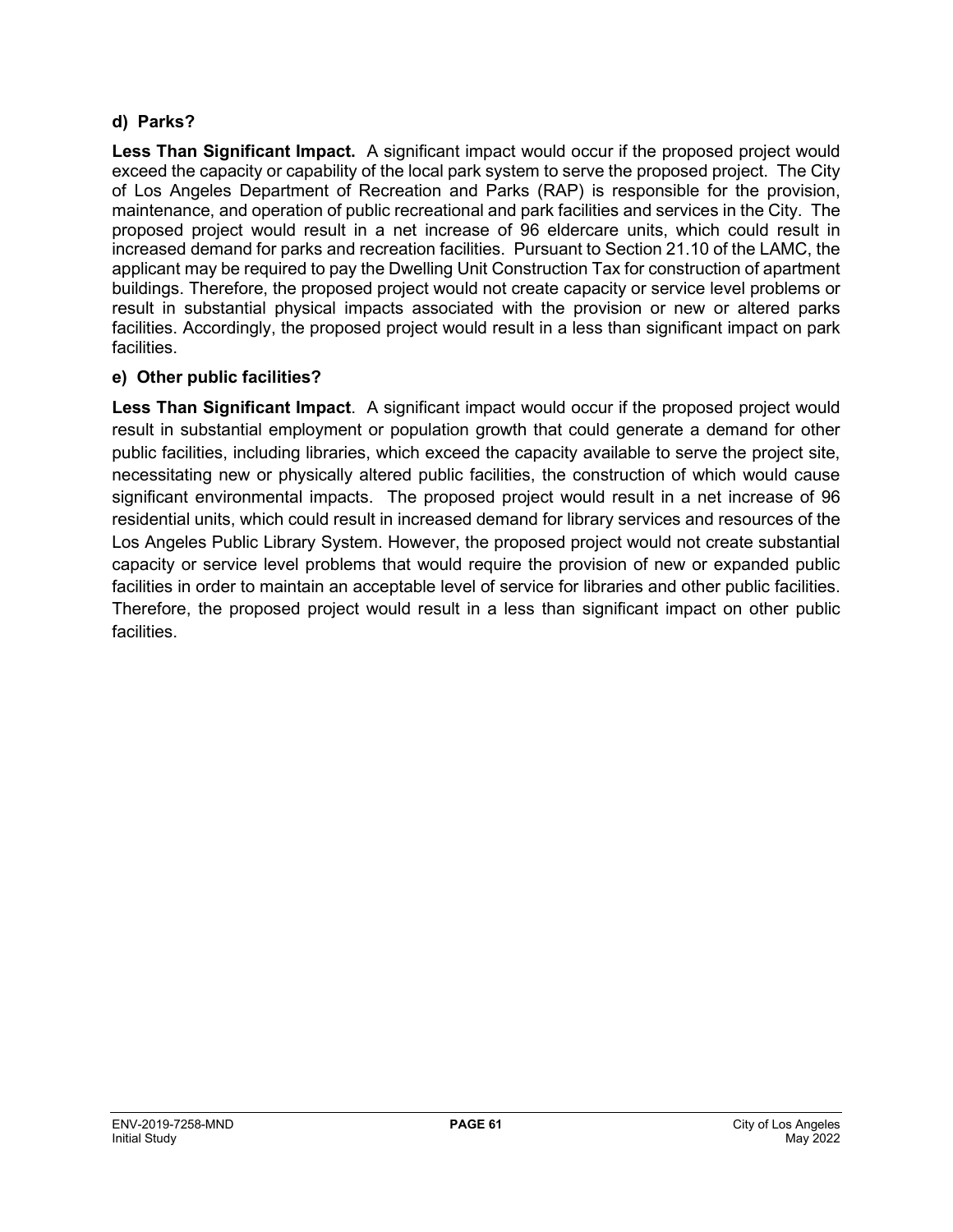## **XVI. RECREATION**

**occur or be accelerated?**

|                                                                                                                                                                                                                            | Potentially<br>Significant<br>Impact | Less Than<br>Significant<br>with<br>Mitigation<br>Incorporated | Less Than<br>Significant<br>Impact | No Impact |
|----------------------------------------------------------------------------------------------------------------------------------------------------------------------------------------------------------------------------|--------------------------------------|----------------------------------------------------------------|------------------------------------|-----------|
| a. Would the project increase the use of existing<br>neighborhood and regional parks or other<br>recreational facilities such that substantial physical<br>deterioration of the facility would occur or be<br>accelerated? |                                      |                                                                | $\boxtimes$                        |           |
| b. Does the project include recreational facilities or<br>the construction or expansion<br>require<br>ot<br>rearestianal feailities which misht have an adverse                                                            |                                      |                                                                | $\boxtimes$                        |           |

recreational facilities which might have an adverse physical effect on the environment? **a) Would the project Increase the use of existing neighborhood and regional parks or other recreational facilities such that substantial physical deterioration of the facilities would** 

**Less Than Significant Impact.** A significant impact would occur if the proposed project would exceed the capacity or capability of the local park system to serve the proposed project. The City of Los Angeles Department of Recreation and Parks (RAP) is responsible for the provision, maintenance, and operation of public recreational and park facilities and services in the City. The proposed project would result in a net increase of 96 eldercare units, which could result in increased demand for parks and recreation facilities. Pursuant to Section 21.10 of the LAMC, the applicant may be required to pay the Dwelling Unit Construction Tax for construction of apartment buildings. Therefore, the proposed project would not create capacity or service level problems or result in substantial physical impacts associated with the provision or new or altered parks facilities. Accordingly, the proposed project would result in a less than significant impact on park facilities.

#### **b) Does the project include recreational facilities or require the construction or expansion of recreational facilities which might have an adverse physical effect on the environment?**

**Less Than Significant Impact.** A significant impact would occur if the proposed project would exceed the capacity or capability of the local park system to serve the proposed project. The City of Los Angeles Department of Recreation and Parks (RAP) is responsible for the provision, maintenance, and operation of public recreational and park facilities and services in the City. The proposed project would result in a net increase of 96 eldercare units, which could result in increased demand for parks and recreation facilities. Pursuant to Section 21.10 of the LAMC, the applicant may be required to pay the Dwelling Unit Construction Tax for construction of apartment buildings. Therefore, the proposed project would not create capacity or service level problems or result in substantial physical impacts associated with the provision or new or altered parks facilities. Accordingly, the proposed project would result in a less than significant impact on park facilities.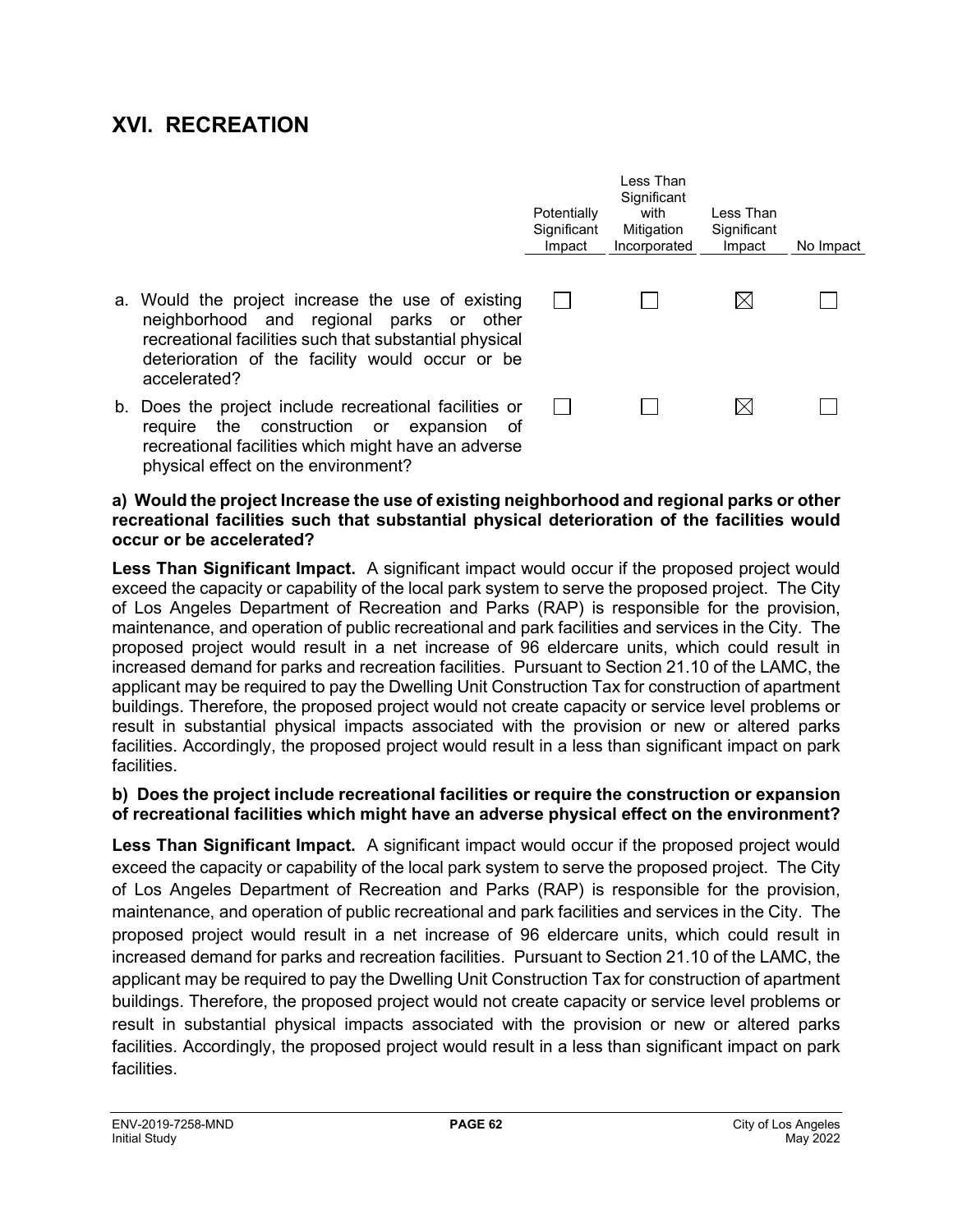# **XVII. TRANSPORTATION/TRAFFIC**

|                                                                                                                                                                           | Potentially<br>Significant<br>Impact | l ess Than<br>Significant<br>with<br>Mitigation<br>Incorporated | Less Than<br>Significant<br>Impact | No Impact |
|---------------------------------------------------------------------------------------------------------------------------------------------------------------------------|--------------------------------------|-----------------------------------------------------------------|------------------------------------|-----------|
| Would the project:                                                                                                                                                        |                                      |                                                                 |                                    |           |
| a. Conflict with a program, plan, ordinance or policy<br>addressing the circulation system, including<br>transit, roadway, bicycle and pedestrian facilities?             |                                      |                                                                 | $\boxtimes$                        |           |
| b. Conflict or be inconsistent with CEQA Guidelines<br>Section 15064.3, subdivision (b)?                                                                                  |                                      |                                                                 | $\boxtimes$                        |           |
| c. Substantially increase hazards due to a geometric<br>design feature (e.g., sharp curves or dangerous<br>intersections) or incompatible uses (e.g., farm<br>equipment)? |                                      |                                                                 |                                    |           |
| d. Result in inadequate emergency access?                                                                                                                                 |                                      |                                                                 |                                    |           |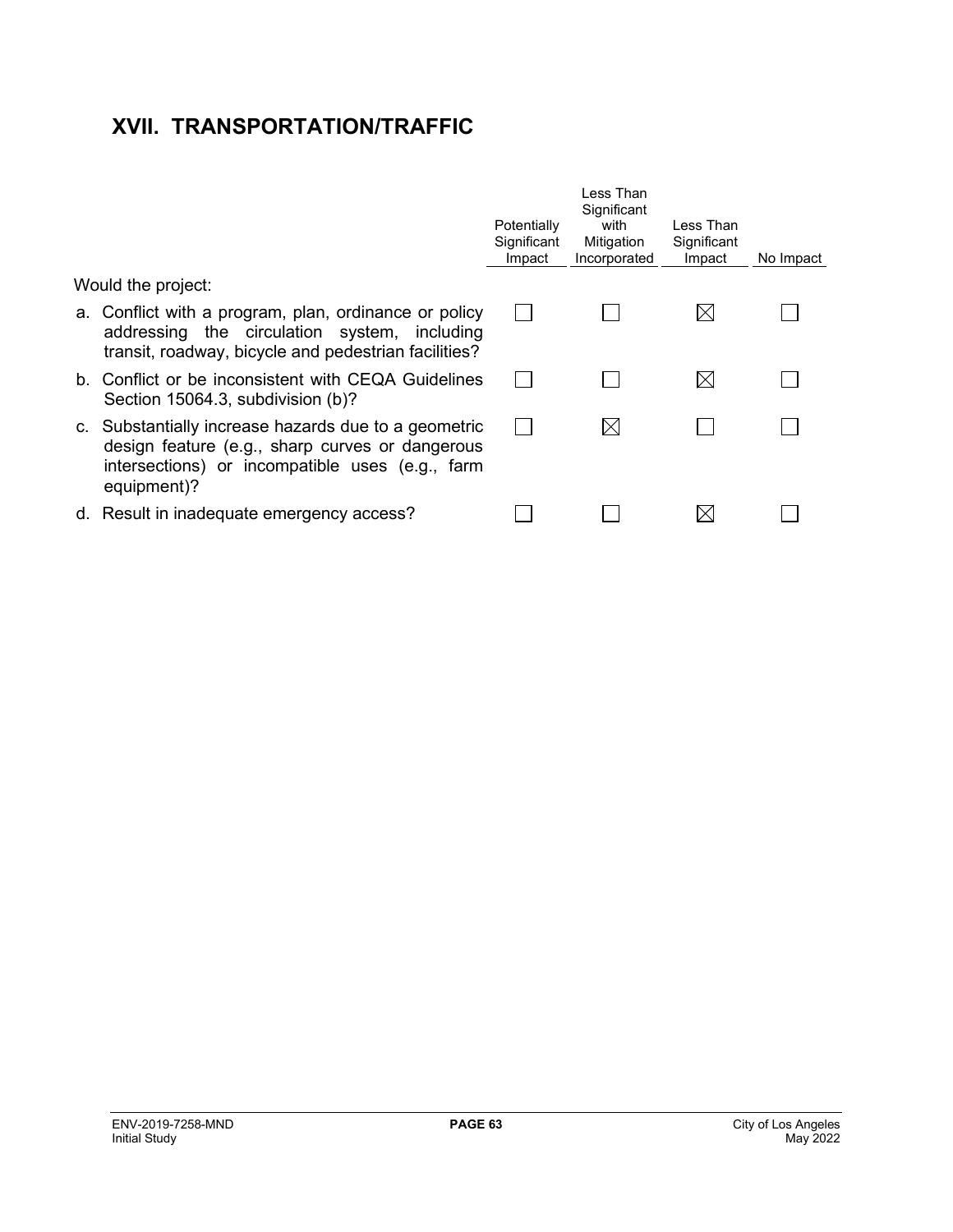#### **a) Conflict with a program, plan, ordinance or policy addressing the circulation system, including transit, roadway, bicycle and pedestrian facilities?**

**Less Than Significant Impact.** A significant impact may occur if the project conflicts with an applicable plan, ordinance or policy establishing measures of effectiveness for the performance of the circulation system. The project is the construction of a 96 unit eldercare facility on a site currently occupied by a commercial use (boat repair and parts). On August 3, 2020, the Los Angeles Department of Transportation reviewed the trip generation calculation for a 96 bed eldercare facility and determined that although there would be a net increase of 79 daily trips and a 494 net daily increase in vehicle miles traveled, a VMT analysis is not required. LADOT confirmed via email on December 27, 2021, that no VMT analysis is required. Therefore, impacts would be less than significant.

**b) Conflict or be inconsistent with CEQA Guidelines Section 15064.3, subdivision (b)? Less Than Significant Impact.** A significant impact may occur if the project is inconsistent with CEQA Guidelines Section 15064.3. The project is the construction of a 96 unit eldercare facility on a site currently occupied by a commercial use (boat repair and parts). On August 3, 2020, the Los Angeles Department of Transportation reviewed the trip generation calculation for a 96 bed eldercare facility and determined that although there would be a net increase of 79 daily trips and a 494 net daily increase in vehicle miles traveled, a VMT analysis is not required. LADOT confirmed via email on December 27, 2021, that no VMT analysis is required. Therefore, the project is not inconsistent with CEQA Guidelines Section 15064.3, subdivision (b) and impacts would be less than significant.

#### **c) Substantially increase hazards due to a geometric design feature (e.g., sharp curves or dangerous intersections) or incompatible uses (e.g., farm equipment)?**

**Less Than Significant With Mitigation.** A significant impact would occur if the proposed project would substantially increase an existing hazardous design feature or introduce incompatible uses to the existing traffic pattern. The proposed project would not include unusual or hazardous design features and the proposed project is compatible with existing uses. However, the project may have potentially significant impacts on pedestrians on the street during construction phases. With implementation of the referenced mitigation measure, the potential impacts related to hazards would be reduced to less than significant.

## **MM-TRANSP-1. Pedestrian Safety**

- Applicant shall plan construction and construction staging as to maintain pedestrian access on adjacent sidewalks throughout all construction phases. This requires the applicant to maintain adequate and safe pedestrian protection, including physical separation (including utilization of barriers such as K-Rails or scaffolding, etc.) from work space and vehicular traffic and overhead protection, due to sidewalk closure or blockage, at all times.
- Temporary pedestrian facilities shall be adjacent to the project site and provide safe, accessible routes that replicate as nearly as practical the most desirable characteristics of the existing facility.
- Covered walkways shall be provided where pedestrians are exposed to potential injury from falling objects.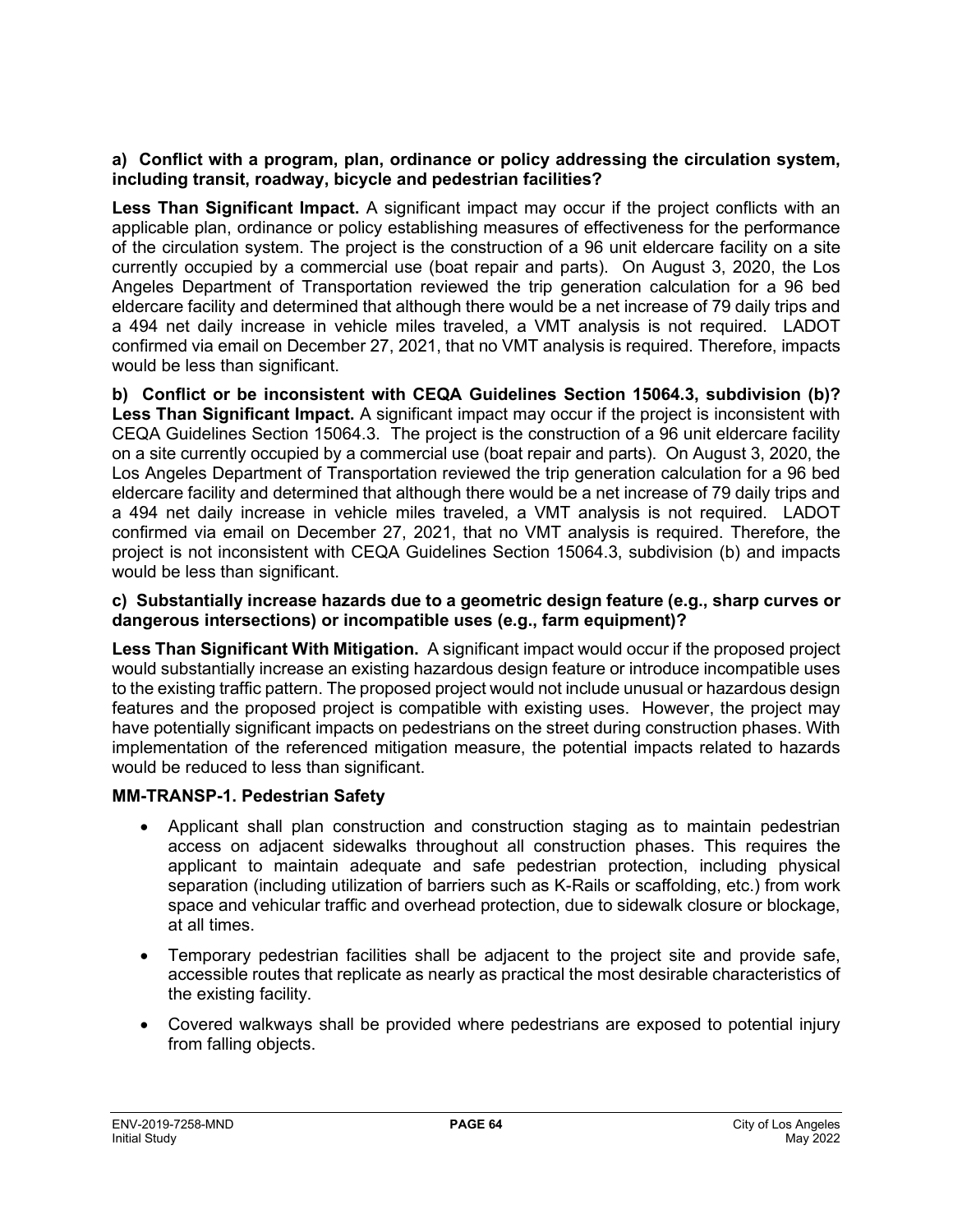• Applicant shall keep sidewalk open during construction until only when it is absolutely required to close or block sidewalk for construction staging. Sidewalk shall be reopened as soon as reasonably feasible taking construction and construction staging into account.

#### **d) Result in inadequate emergency access?**

**Less Than Significant Impact.** The nearest emergency route is Victory Boulevard, approximately 0.3 miles to the south of the project site (City of Los Angeles, Safety Element of the Los Angeles City General Plan, Critical Facilities and Lifeline Systems, Exhibit H, November 1996.) The proposed project would not require the closure of any public or private streets and would not impede emergency vehicle access to the project site or surrounding area. Additionally, emergency access to and from the project site would be provided in accordance with requirements of the Los Angeles Fire Department (LAFD). Environmental impacts may result from project implementation due to limitations of emergency response equipment to service a structure over 75 feet in height as discussed and mitigated elsewhere herein. Therefore, there would be less than significant impacts to emergency access.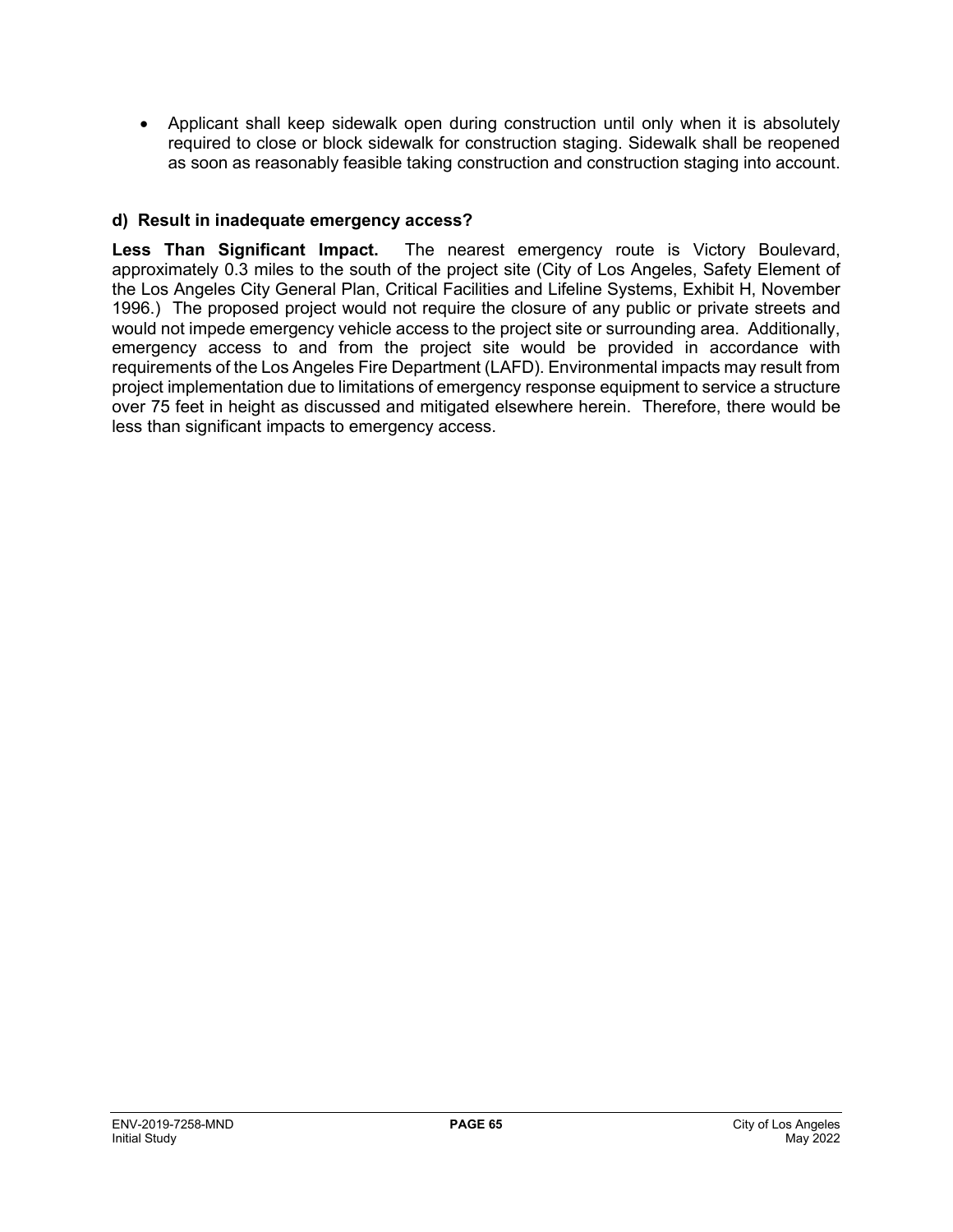## **XVIII. TRIBAL CULTURAL RESOURCES**

*Would the project cause a substantial adverse change in the significance of a tribal cultural resource, defined in Public Resources Code section 21074 as either a site, feature, place, cultural landscape that is geographically defined in terms of the size and scope of the landscape, sacred place, or object with cultural value to a California Native American tribe, and that is:* 

|                                                                                                                                                                                                                                                                                                                                                                                                                              | Potentially<br>Significant<br>Impact | Less Than<br>Significant<br>with<br>Mitigation<br>Incorporated | Less Than<br>Significant<br>Impact | No Impact |
|------------------------------------------------------------------------------------------------------------------------------------------------------------------------------------------------------------------------------------------------------------------------------------------------------------------------------------------------------------------------------------------------------------------------------|--------------------------------------|----------------------------------------------------------------|------------------------------------|-----------|
| a. Listed or eligible for listing in the California<br>Register of Historical Resources, or in a local<br>register of historical resources as defined in Public<br>Resources Code section 5020.1(k), or                                                                                                                                                                                                                      |                                      |                                                                | $\bowtie$                          |           |
| b. A resource determined by the lead agency, in its<br>discretion and supported by substantial evidence,<br>to be significant pursuant to criteria set forth in<br>subdivision (c) of Public Resources Code Section<br>5024.1. In applying the criteria set forth in<br>subdivision (c) of Public Resource Code Section<br>5024.1, the lead agency shall consider the<br>significance of the resource to a California Native |                                      | $\boxtimes$                                                    |                                    |           |

**a) Would the project cause a substantial adverse change in the significance of a tribal cultural resource, defined in Public Resources Code section 21074 as either a site, feature, place, cultural landscape that is geographically defined in terms of the size and scope of the landscape, sacred place, or object with cultural value to a California Native American tribe, and that is: Listed or eligible for listing in the California Register of Historical Resources, or in a local register of historical resources as defined in Public Resources Code section 5020.1 (k)?**

**Less Than Significant Impact.** A significant impact would occur if the proposed Project would substantially alter the environmental context of or remove historical resources with cultural value to a Native American Tribe that are listed or eligible for listing in the California Register of Historical Resources, or in a local register of historical resources as defined in Public Resources Code section 5020.1(k). The project includes the demolition of a boat supply store. Under ZIMAS, the subject site is not identified as requiring Historic Preservation Review, being located within a Historic Preservation Overlay Zone, having an Other Historic Designation or Other Historic Survey Information. However, the subject site is identified in SurveyLA under Reseda-West Van Nuys Individual Resources as "The Anchor." According to SurveyLA, the 1964 structure was built with a Commercial, Vernacular architectural style. SurveyLA identifies the context as Commercial Development, 1850-1980 and the theme as Commercial Identity, 1920-1980. The property type is Commercial. The reason for its inclusion is stated as "long-term location of The Anchor, a boat

American tribe.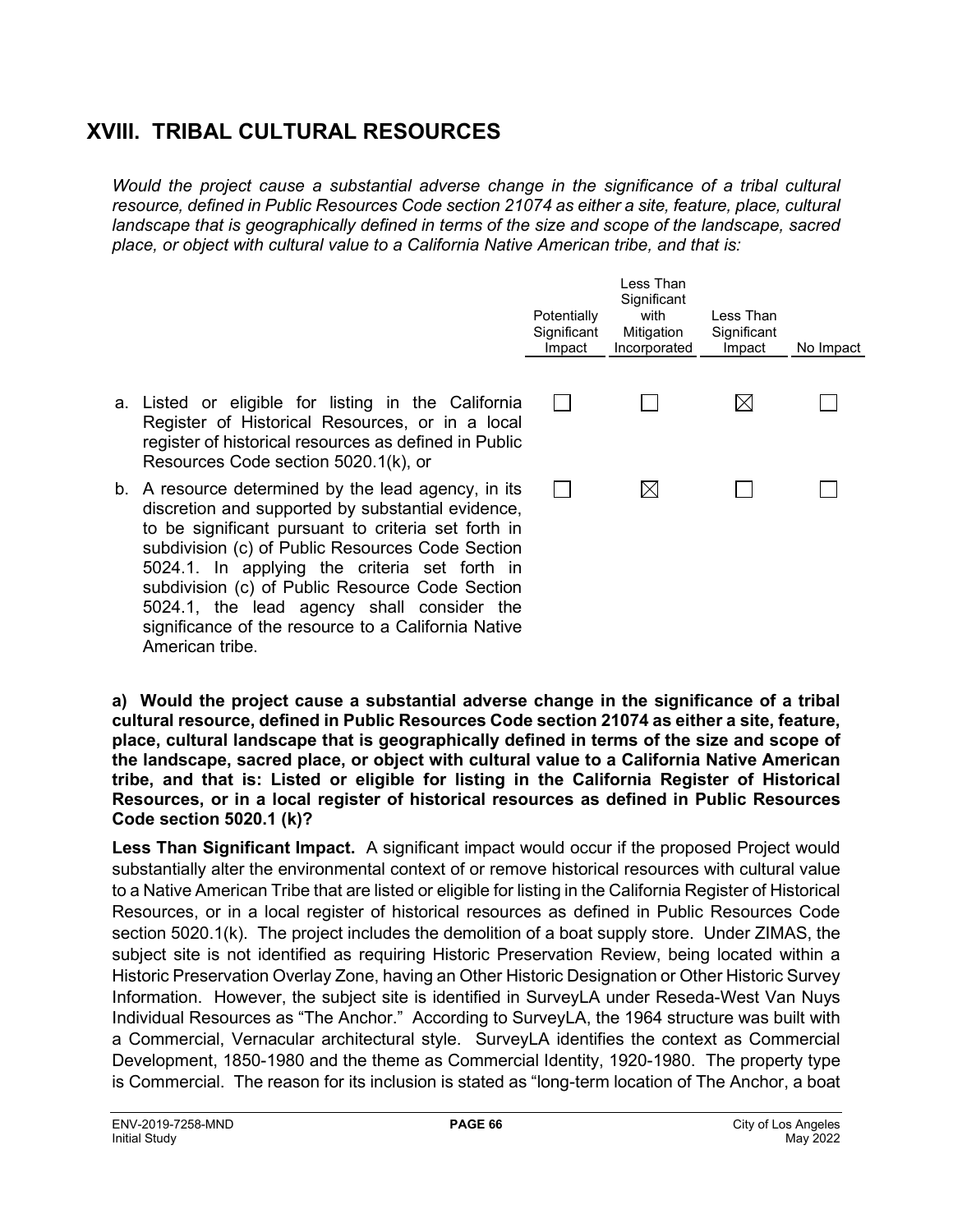supply store in Reseda. The property appears to meet local criteria only and may not meet significance thresholds for National Register or California Register eligibility. The Anchor has been in continuous operation at this location since 1964." The applicant proposes to demolish the structure, and as such, submitted a Historical Resource Assessment prepared by SWCA Environmental Consultants dated September 2021. The Assessment concluded that the subject site is not eligible for listing in the National Register of Historic Places (NRHP) and/or California Register of Historic Places (CRHP) or designated as a Los Angeles Historic-Cultural Monument (HCM). The Assessment was reviewed by the Los Angeles City Planning Office of Historic Resources, and on October 27, 2021, provided information stating that the Office of Historic Resources agrees with the report findings. Therefore, the impact would be less than significant.

**b) Would the project cause a substantial adverse change in the significance of a tribal cultural resource, defined in Public Resources Code section 21074 as either a site, feature, place, cultural landscape that is geographically defined in terms of the size and scope of the landscape, sacred place, or object with cultural value to a California Native American tribe, and that is: A resource determined by the lead agency, in its discretion and supported by substantial evidence, to be significant pursuant to criteria set forth in subdivision (c) of Public Resources Code Section 5024.1. In applying the criteria set forth in subdivision (c) of Public Resource Code Section 5024.1, the lead agency shall consider the significance of the resource to a California Native American tribe.**

**Less Than Significant With Mitigation**. Assembly Bill 52 (AB 52) established a formal consultation process for California Native American Tribes to identify potential significant impacts to Tribal Cultural Resources, as defined in Public Resources Code §21074, as part of CEQA. As specified in AB 52, lead agencies must provide notice inviting consultation to California Native American tribes that are traditionally and culturally affiliated with the geographic area of a proposed project if the Tribe has submitted a request in writing to be notified of proposed projects. The Tribe must respond in writing within 30 days of the City's AB 52 notice. The Native American Heritage Commission (NAHC) provided a list of Native American groups and individuals who might have knowledge of the religious and/or cultural significance of resources that may be in and near the Project site. An informational letter was mailed to a total of ten (10) Tribes known to have resources in this area on December 28, 2021, describing the Project and requesting any information regarding resources that may exist on or near the Project site.

On January 10, 2022, Planning staff received a request for consultation from Jairo Avila, Fernandeño Tataviam Band of Mission Indians. At that time, Mr. Avila requested the Project excavation plans, geotechnical report, and SCCIC cultural records search results. On January 10, 2022, Planning staff sent Mr. Avila the Historical Resources Assessment dated September 21, 2021 conducted by SWCA Environmental Consultants and LADBS Geology and Soils Report Approval Letter dated July 16, 2020 (Log # 113310-01). The applicant has not prepared excavation plans, but a copy of the basement and elevation plans were sent to Mr. Avila on January 11, 2022. On January 24, 2022, an AB 52 consultation was held with the Fernandeño Tataviam Band of Mission Indians and Planning staff. At that time, Planning staff provided a project description, information regarding the total depth of excavation according to the applicant (13-14 feet to accommodate an 11 foot subterranean level). Mr. Avila stated that no known Tribal Cultural Resources exist, but the project area is culturally sensitive due to the proximity to known archaeological sites, traditional native trails, and traditional water sources (LA River). As such,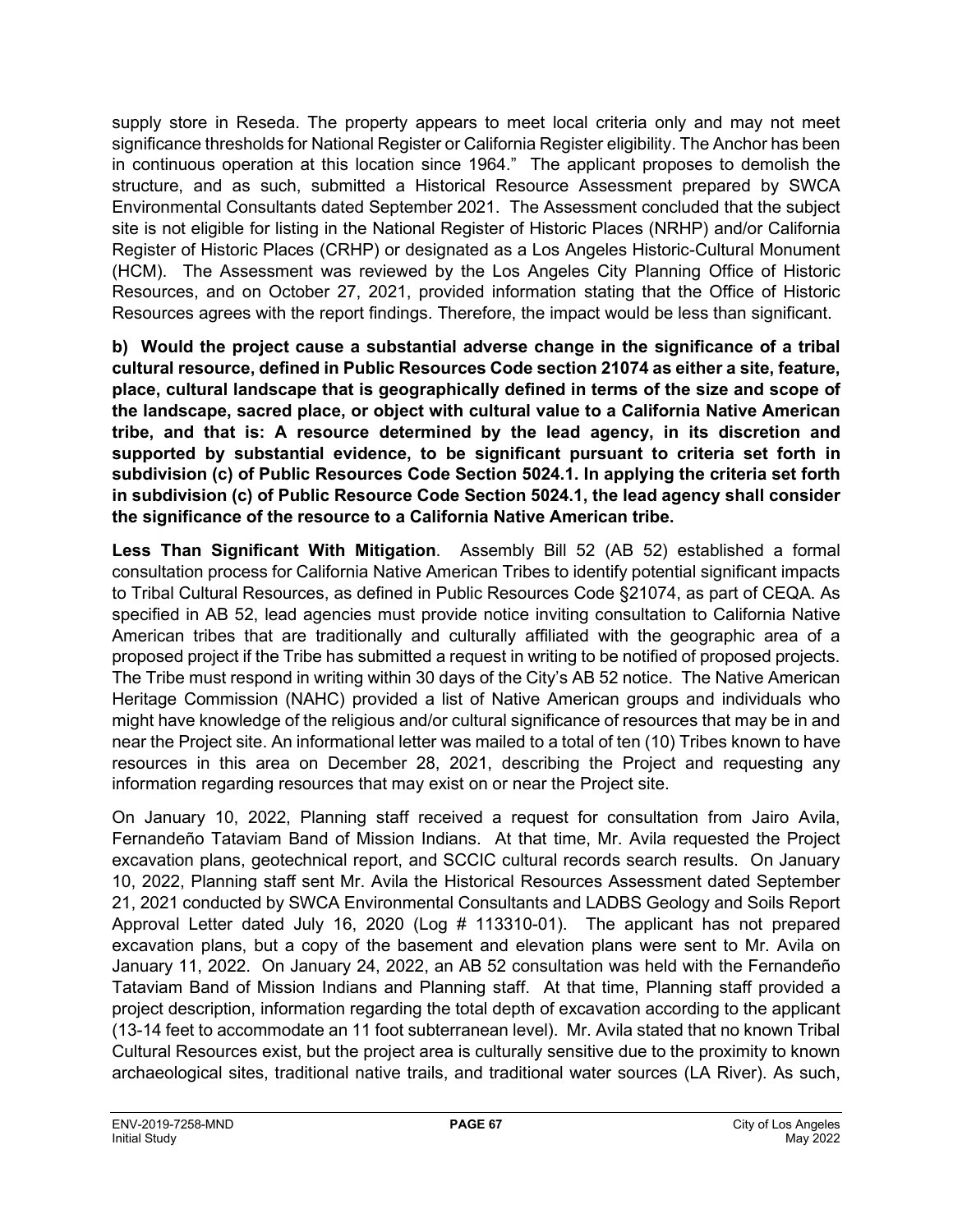the Tribe states there is a probability that Tribal Cultural Resources are at the subject site and could be encountered given the proposed amounts of excavation, grading, and quantity of fill (5- 7 feet of fill). According to Geolotech (see Appendix F), the subject site is located in an area of thick alluvial deposits that have been accumulating since Pleistocene time. However, Mr. Avila noted that the 2021 Historical Resources Assessment does not address pre-historic or native resources.

Mr. Avila stated that it would be important to notify the Tribe if Tribal Cultural Resources are encountered, and asked Planning staff to email a copy of the City's standard conditions of inadvertent discovery for Tribal review. Planning staff emailed the conditions on January 24, 2022 (Tribal Cultural Resource Inadvertent Discovery, Human Remains Inadvertent Discovery, Archaeological Resources Inadvertent Discovery, and Paleontological Resources Inadvertent Discovery).

At the request of the Fernandeño Tataviam Band of Mission Indians, Planning staff requested a Native American Heritage Commission (NAHC) Native American Sacred Lands File (SLF) Search on February 14, 2022. On March 30, 2022, a letter was received from the NAHC stating that a SLF was completed and the results were positive. This information was forwarded to the Fernandeño Tataviam Band of Mission Indians on March 30, 2022.

On April 7, 2022, the Fernandeño [Tataviam Band of Mission Indians](https://ladcp-my.sharepoint.com/personal/laura_frazinsteele_plan4la_org/Documents/Documents/Sample%20Deeming%20Cases%20Complete%20Letters/Sample%20Application%20Deemed%20Complete.docx?web=1) and the City continued consultation. The Fernandeño Tataviam Band of Mission Indians requested that the following mitigation measures be included in the Mitigated Negative Declaration. The Lead Agency agreed to include these mitigation measures herein, and consultation was closed on April 8, 2022. With the inclusion of these measures, any impacts to Tribal Cultural Resources would be less than significant.

**MM-TCR-1.** Prior to commencing any ground disturbance activities at the Project site, the Applicant, or its successor, shall retain archeological monitors and tribal monitors that are qualified to identify subsurface tribal cultural resources. Ground disturbance activities shall include excavating, digging, trenching, plowing, drilling, tunneling, quarrying, grading, leveling, removing peat, clearing, driving posts, augering, backfilling, blasting, stripping topsoil or a similar activity at the project site. Any qualified tribal monitor(s) shall be approved by the Fernandeño Tataviam Band of Mission Indians. Any qualified archaeological monitor(s) shall be approved by the Department of City Planning, Office of Historic Resources ("OHR").

The qualified archeological and tribal monitors shall observe all ground disturbance activities on the project site at all times the ground disturbance activities are taking place. If ground disturbance activities are simultaneously occurring at multiple locations on the project site, an archeological and tribal monitor shall be assigned to each location where the ground disturbance activities are occurring. The on-site monitoring shall end when the ground disturbing activities are completed, or when the archaeological and tribal monitor both indicate that the site has a low potential for impacting tribal cultural resources.

Prior to commencing any ground disturbance activities, the archaeological monitor in consultation with the tribal monitor, shall provide Worker Environmental Awareness Program (WEAP) training to construction crews involved in ground disturbance activities that provides information on regulatory requirements for the protection of tribal cultural resources. As part of the WEAP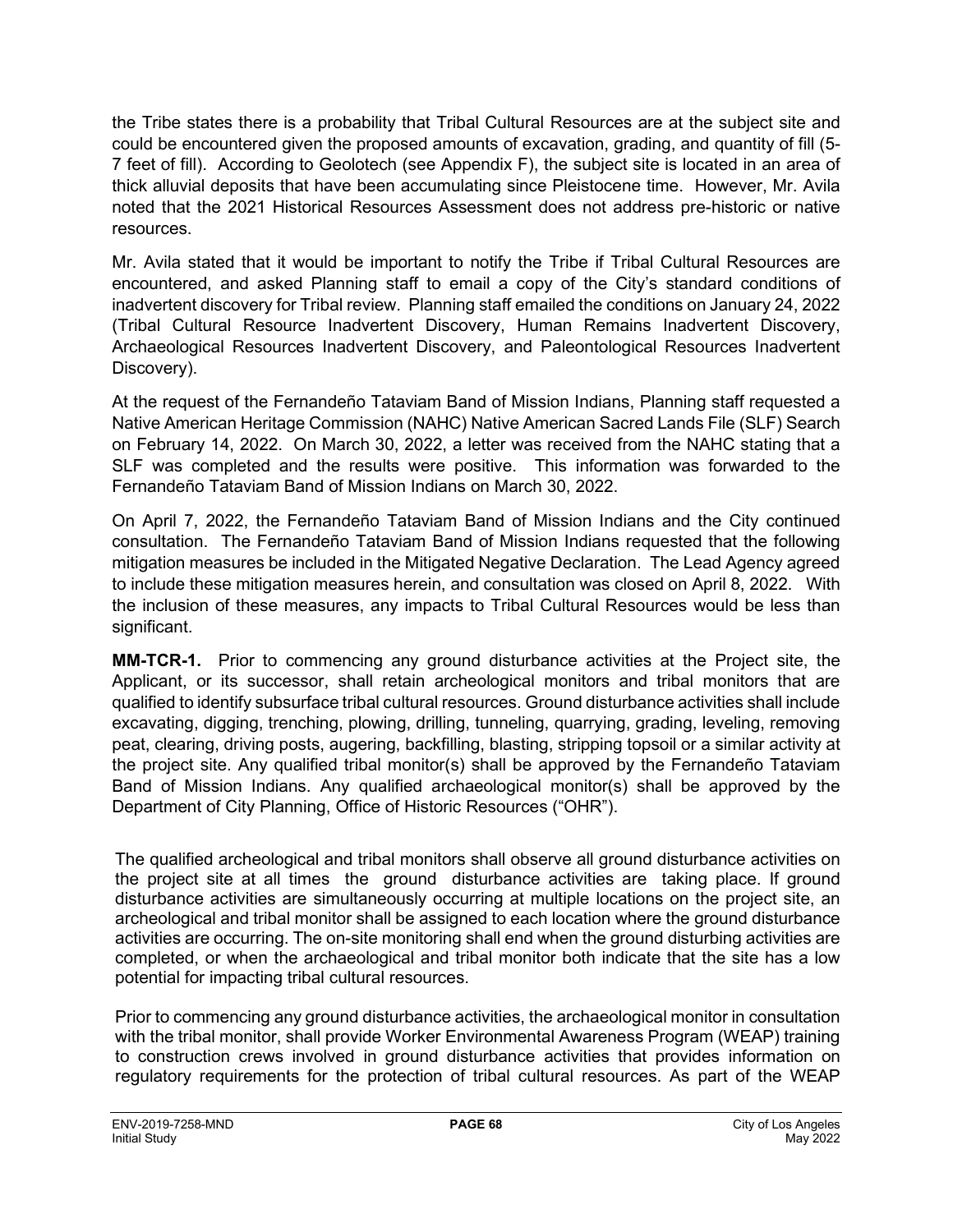training, construction crews shall be briefed on proper procedures to follow should a crew member discover tribal cultural resources during ground disturbance activities. In addition, workers will be shown examples of the types of resources that would require notification of the archaeological monitor and tribal monitor. The Applicant shall maintain on the Project site, for City inspection, documentation establishing the training was completed for all members of the construction crew involved in ground disturbance activities.

In the event that any subsurface objects or artifacts that may be tribal cultural resources are encountered during the course of any ground disturbance activities, all such activities shall temporarily cease within the area of discovery, the radius of which shall be determined by a qualified archeologist, in consultation with a qualified tribal monitor, until the potential tribal cultural resources are properly assessed and addressed pursuant to the process set forth below:

- 1. Upon a discovery of a potential tribal cultural resource, the Applicant, or its successor, shall immediately stop all ground disturbance activities and contact the following: (1) all California Native American tribes that have informed the City they are traditionally and culturally affiliated with the geographic area of the proposed project; (2) and OHR.
- 2. If OHR determines, pursuant to Public Resources Code Section 21074 (a)(2), that the object or artifact appears to be a tribal cultural resource in its discretion and supported by substantial evidence, the City shall provide any affected tribe a reasonable period of time, not less than 14 days, to conduct a site visit and make recommendations to the Applicant, or its successor, and the City regarding the monitoring of future ground disturbance activities, as well as the treatment and disposition of any discovered tribal cultural resources.
- 3. The Applicant, or its successor, shall implement the tribe's recommendations if a qualified archaeologist retained by the City and paid for by the Applicant, or its successor, in consultation with the tribal monitor, reasonably conclude that the tribe's recommendations are reasonable and feasible.
- 4. In addition to any recommendations from the applicable tribe(s), a qualified archeologist shall develop a list of actions that shall be taken to avoid or minimize impacts to the identified tribal cultural resources substantially consistent with best practices identified by the Native American Heritage Commission and in compliance with any applicable federal, state or local law, rule or regulation.
- 5. If the Applicant, or its successor, does not accept a particular recommendation determined to be reasonable and feasible by the qualified archaeologist or qualified tribal monitor, the Applicant, or its successor, may request mediation by a mediator agreed to by the Applicant, or its successor, and the City. The mediator must have the requisite professional qualifications and experience to mediate such a dispute. The City shall make the determination as to whether the mediator is at least minimally qualified to mediate the dispute. After making a reasonable effort to mediate this particular dispute, the City may (1) require the recommendation be implemented as originally proposed by the archaeologist or tribal monitor; (2) require the recommendation, as modified by the City, be implemented as it is at least as equally effective to mitigate a potentially significant impact; (3) require a substitute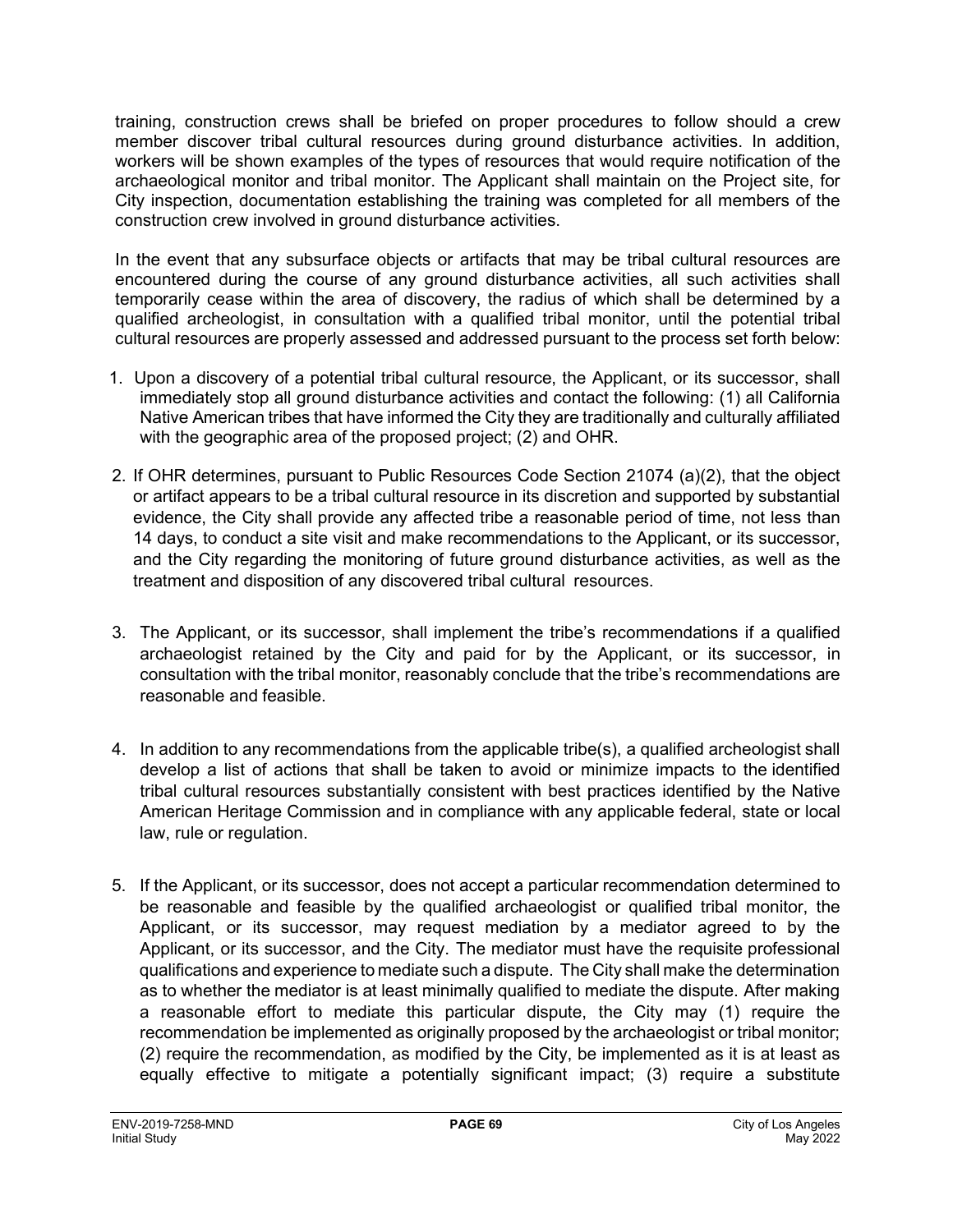recommendation be implemented that is at least as equally effective to mitigate a potentially significant impact to a tribal cultural resource; or (4) not require the recommendation be implemented because it is not necessary to mitigate an significant impacts to tribal cultural resources. The Applicant, or its successor, shall pay all costs and fees associated with the mediation.

- 6. The Applicant, or its successor, may recommence ground disturbance activities outside of a specified radius of the discovery site, so long as this radius has been reviewed by both the qualified archaeologist and qualified tribal monitor and determined to be reasonable and appropriate.
- 7. The Applicant, or its successor, may recommence ground disturbance activities inside of the specified radius of the discovery site only after it has complied with all of the recommendations developed and approved pursuant to the process set forth in paragraphs 2 through 5 above.
- 8. Copies of any subsequent prehistoric archaeological study, tribal cultural resources study or report, detailing the nature of any significant tribal cultural resources, remedial actions taken, and disposition of any significant tribal cultural resources shall be submitted to the South Central Coastal Information Center (SCCIC) at California State University, Fullerton and to the Native American Heritage Commission for inclusion in its Sacred Lands File.
- 9. Notwithstanding paragraph 8 above, any information that the Department of City Planning, in consultation with the City Attorney's Office, determines to be confidential in nature shall be excluded from submission to the SCCIC or provided to the public under the applicable provisions of the California Public Records Act, California Public Resources Code, section 6254(r), and handled in compliance with the City's AB 52 Confidentiality Protocols.

**MM-TCR-2.** The Lead Agency and/or applicant shall, in good faith, consult with Tribes that requested consultation under AB52 on the disposition and treatment of any Tribal Cultural Resource encountered during all ground disturbing activities.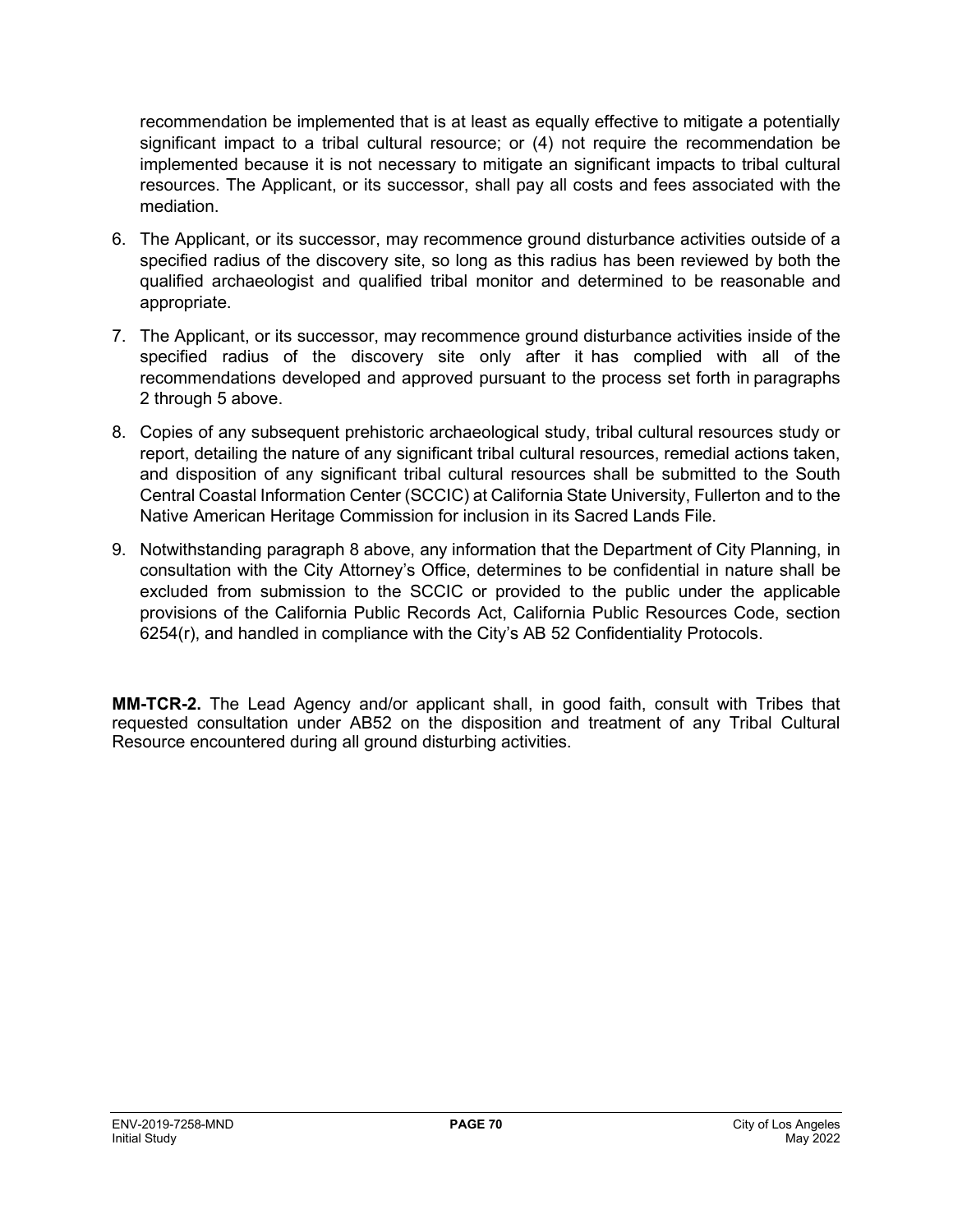## **XIX. UTILITIES AND SERVICE SYSTEMS**

|    |                                                                                                                                                                                                                                                                                                           | Potentially<br>Significant<br>Impact | Less Than<br>Significant<br>with<br>Mitigation<br>Incorporated | Less Than<br>Significant<br>Impact | No Impact |
|----|-----------------------------------------------------------------------------------------------------------------------------------------------------------------------------------------------------------------------------------------------------------------------------------------------------------|--------------------------------------|----------------------------------------------------------------|------------------------------------|-----------|
|    | Would the project:                                                                                                                                                                                                                                                                                        |                                      |                                                                |                                    |           |
|    | a. Require or result in the relocation or construction<br>of new or expanded water, wastewater treatment<br>or storm water drainage, electric power, natural<br>telecommunications facilities, the<br>or<br>qas,<br>construction or relocation of which could cause<br>significant environmental effects? |                                      |                                                                | $\boxtimes$                        |           |
|    | b. Have sufficient water supplies available to serve<br>the project and reasonably foreseeable future<br>development during normal, dry and multiple dry<br>years?                                                                                                                                        |                                      |                                                                | $\boxtimes$                        |           |
|    | c. Result in a determination by the wastewater<br>treatment provider which serves or may serve the<br>project that it has adequate capacity to serve the<br>project's projected demand in addition to the<br>provider's existing commitments?                                                             |                                      |                                                                | $\boxtimes$                        |           |
| d. | Generate solid waste in excess of State or local<br>standards, or in excess of the capacity of local<br>infrastructure, or otherwise impair the attainment of<br>solid waste reduction goals?                                                                                                             |                                      |                                                                | $\boxtimes$                        |           |
|    | e. Comply with federal, state, and local management<br>and reduction statutes and regulations related to                                                                                                                                                                                                  |                                      |                                                                | $\boxtimes$                        |           |

solid waste?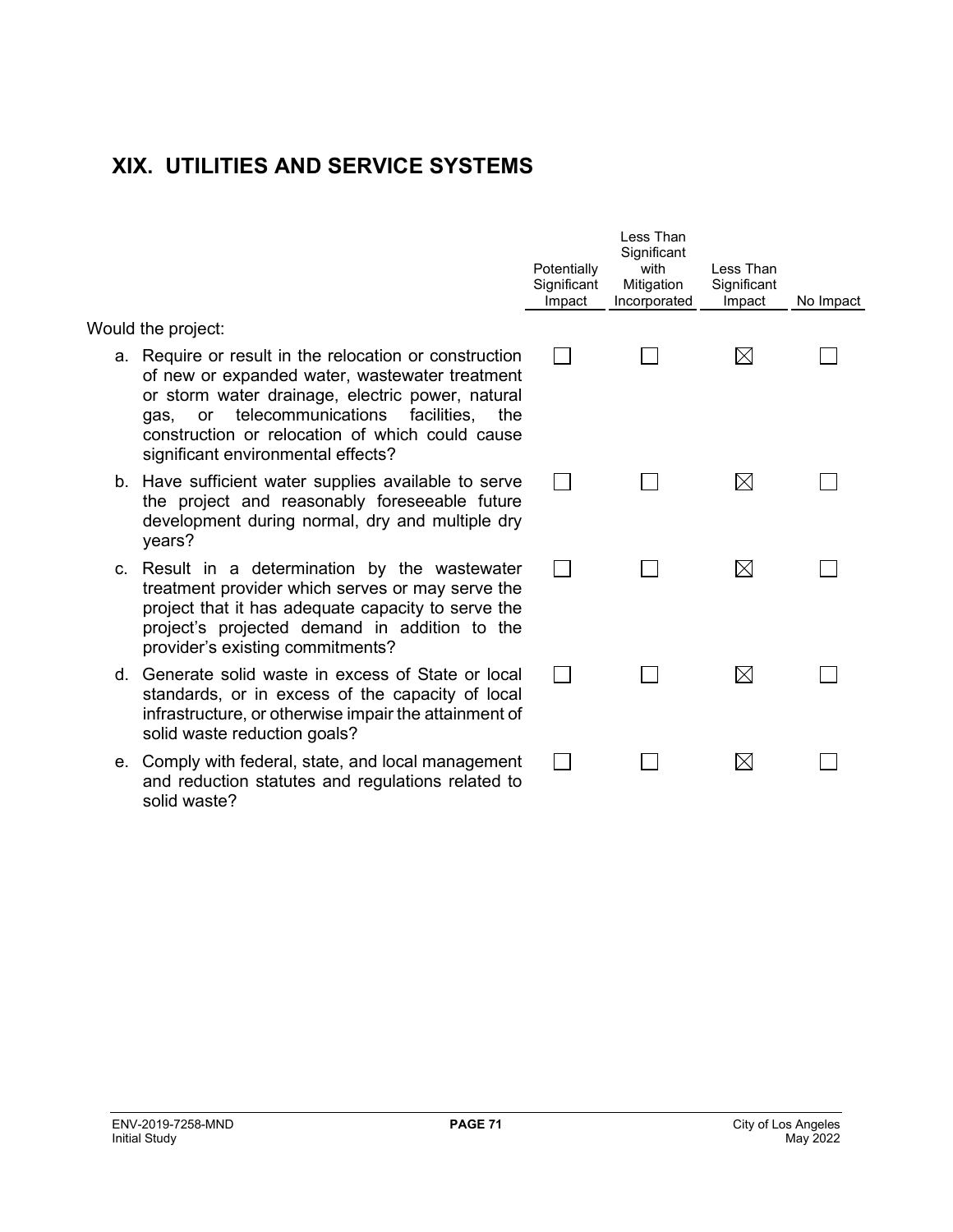#### **a) Require or result in the relocation or construction of new or expanded water, wastewater treatment or storm water drainage, electric power, natural gas, or telecommunications facilities, the construction or relocation of which could cause significant environmental effects?**

**Less Than Significant Impact.** A significant impact would occur if the proposed project would increase water consumption or wastewater generation to such a degree that the capacity of facilities currently serving the project site would be exceeded. The Los Angeles Department of Water and Power (LADWP) conducts water planning based on forecast population growth. The addition of a 96 unit eldercare facility would be consistent with Citywide growth, and therefore, the project demand for water is not anticipated to require new water supply entitlements and/or require the expansion of existing or construction of new water treatment facilities beyond those already considered in the LADWP 2015 Urban Water Management Plan. Prior to any construction activities the project applicant would be required to coordinate with the City of Los Angeles Bureau of Sanitation (BOS) to determine the exact wastewater conveyance requirements of the proposed project, and any upgrades to the wastewater lines in the vicinity of the project site that are needed to adequately serve the proposed project would be undertaken as part of the project. Furthermore, the General Plan Framework Element (originally adopted by the City Council in 1996 and readopted in 2001), sets forth a citywide comprehensive long-range growth strategy. Chapter 9 of the Framework Element, Infrastructure and Public Services, identifies the viability of the infrastructure system, including power, as supplied by the Los Angeles Department of Water and Power, and telecommunications, as provided by public and private entities. The goals, objectives, and policies contained in the Framework Element are implemented on a Citywide basis to ensure the adequacy of development. The Southern California Gas Company provides natural gas to City residents, and the net addition of a 96 unit eldercare facility would not exceed capacity. Finally, both the Department of Water and Power and the Southern California Gas Company utilize energy efficient policies and programs as regulated by the state and the city so that the capacity of infrastructure systems remain adequate to serve City residents. Therefore, the proposed project would have a less than significant impact related to water or wastewater, energy, natural gas, and/or telecommunications infrastructure.

#### **b) Have sufficient water supplies available to serve the project and reasonably foreseeable future development during normal, dry and multiple dry years?**

**Less than Significant Impact.** A significant impact would occur if the proposed project would increase water consumption or wastewater generation to such a degree that the capacity of facilities currently serving the project site would be exceeded. The Los Angeles Department of Water and Power (LADWP) conducts water planning based on forecast population growth. The net addition of 96 eldercare units as a result of the proposed project would be consistent with Citywide growth, and, therefore, the project demand for water is not anticipated to require new water supply entitlements and/or require the expansion of existing or construction of new water treatment facilities beyond those already considered in the LADWP 2015 Urban Water Management Plan. Prior to any construction activities, the project applicant would be required to coordinate with the City of Los Angeles Bureau of Sanitation (BOS) to determine the exact wastewater conveyance requirements of the proposed project, and any upgrades to the wastewater lines in the vicinity of the project site that are needed to adequately serve the proposed project would be undertaken as part of the project. Therefore, the proposed project would have a less than significant impact related to water supplies.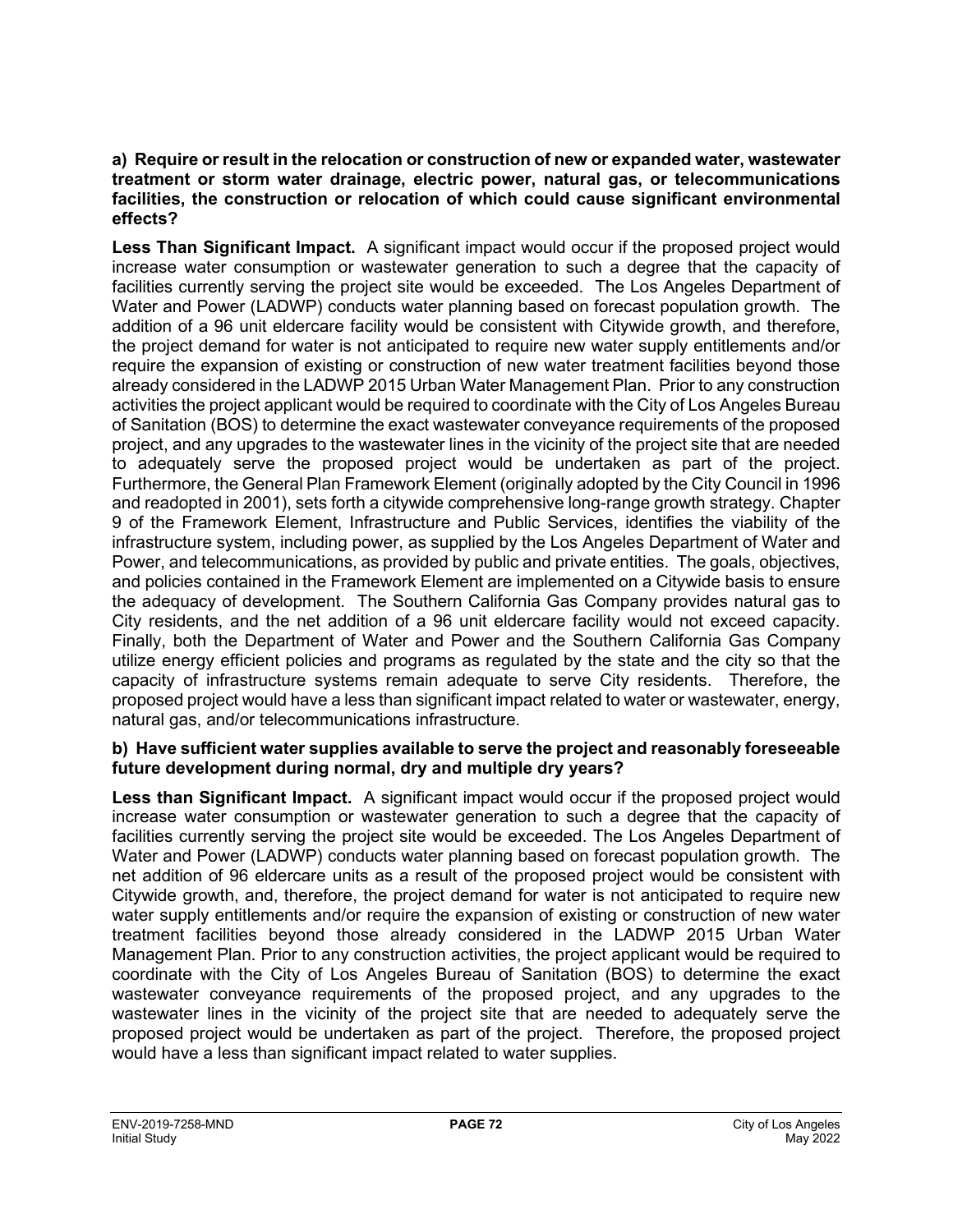#### **c) Result in a determination by the wastewater treatment provider which serves or may serve the project that it has adequate capacity to serve the project's projected demand in addition to the provider's existing commitments?**

**Less than Significant Impact.** A significant impact would occur if the proposed project would exceed wastewater treatment requirements of the Los Angeles Regional Water Quality Control Board (LARWQCB). All wastewater from the project would be treated according to requirements of the NPDES permit authorized by the LARWQCB. Therefore, the proposed project would result in a less than significant impact related to wastewater treatment requirements.

#### **d) Generate solid waste in excess of State or local standards, or in excess of the capacity of local infrastructure, or otherwise impair the attainment of solid waste reduction goals?**

**Less Than Significant Impact.** A significant impact would occur if the proposed project's solid waste generation exceeded the capacity of permitted landfills. The Los Angeles Bureau of Sanitation (BOS) and private waste management companies are responsible for the collection, disposal, and recycling of solid waste within the City, including the project site. Solid waste during the operation of the proposed project is anticipated to be collected by the BOS and private waste haulers, respectively. As the City's own landfills have all been closed and are non-operational, the destinations are private landfills. In compliance with Assembly Bill (AB) 939, the project applicant would be required to implement a Solid Waste Diversion Program and divert at least 50 percent of the solid waste generated by the project from the applicable landfill site. The proposed project would also comply with all federal, State, and local regulations related to solid waste. Therefore, the proposed project would have a less than significant impact related to solid waste.

## **e) Comply with federal, state, and local management and reduction statutes and regulations related to solid waste?**

**Less Than Significant Impact.** A significant impact would occur if the proposed project's solid waste generation exceeded the capacity of permitted landfills. The Los Angeles Bureau of Sanitation (BOS) and private waste management companies are responsible for the collection, disposal, and recycling of solid waste within the City, including the project site. Solid waste during the operation of the proposed project is anticipated to be collected by the BOS and private waste haulers, respectively. As the City's own landfills have all been closed and are non-operational, the destinations are private landfills. In compliance with Assembly Bill (AB) 939, the project applicant would be required to implement a Solid Waste Diversion Program and divert at least 50 percent of the solid waste generated by the project from the applicable landfill site. The proposed project would also comply with all federal, State, and local regulations related to solid waste. Therefore, the proposed project would have a less than significant impact related to solid waste.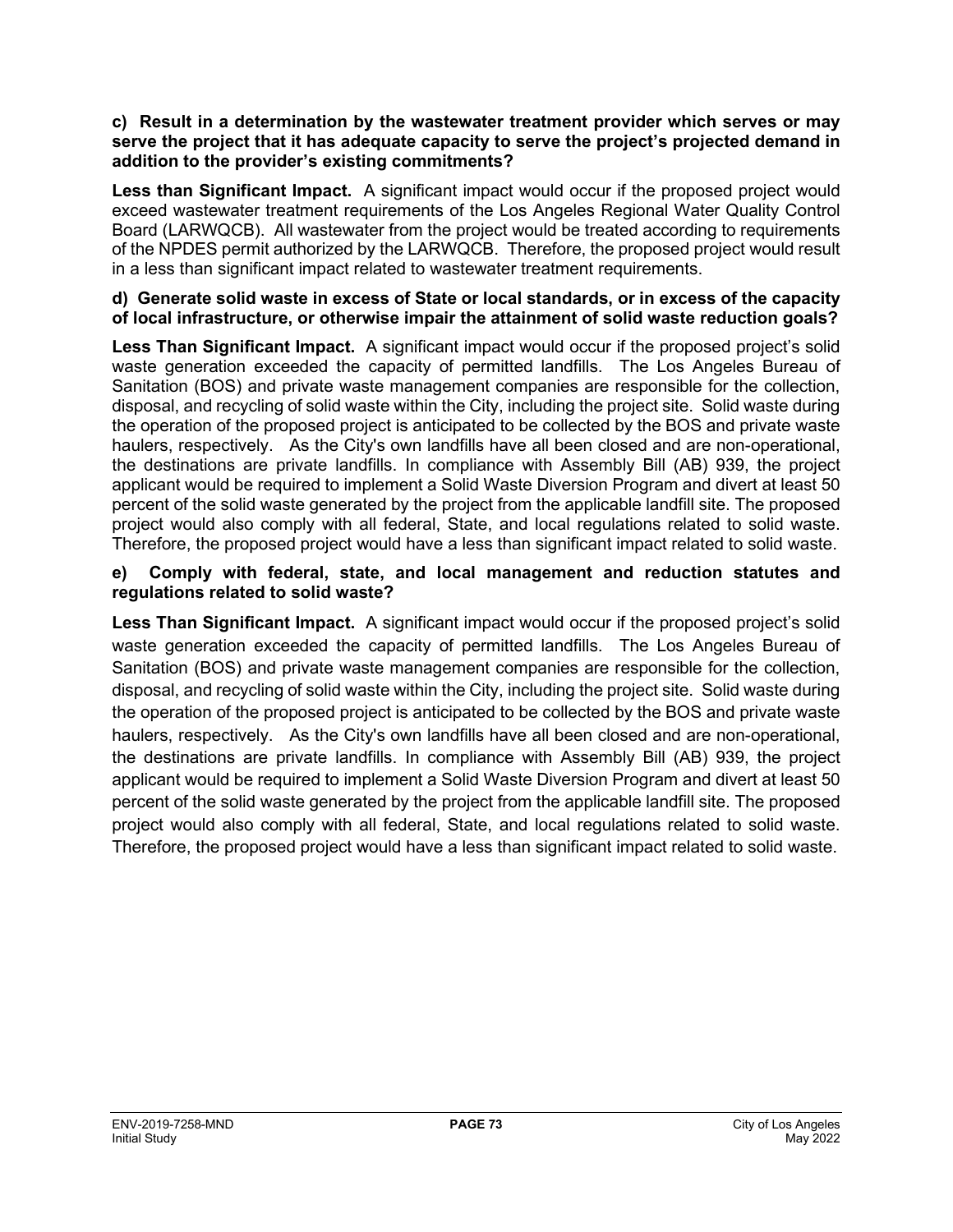# **XX. WILDFIRE**

instability, or drainage changes?

*If located in or near state responsibility areas or lands classified as very high fire hazard severity zones:*

|                                                                                                                                                                                                                                                                                      | Potentially<br>Significant<br>Impact | Less Than<br>Significant<br>with<br>Mitigation<br>Incorporated | I ess Than<br>Significant<br>Impact | No Impact |
|--------------------------------------------------------------------------------------------------------------------------------------------------------------------------------------------------------------------------------------------------------------------------------------|--------------------------------------|----------------------------------------------------------------|-------------------------------------|-----------|
| Would the project:                                                                                                                                                                                                                                                                   |                                      |                                                                |                                     |           |
| a. Substantially impair an adopted<br>emergency<br>response plan or emergency evacuation plan?                                                                                                                                                                                       |                                      |                                                                | $\bowtie$                           |           |
| b. Due to slope, prevailing winds, and other factors,<br>exacerbate wildfire risks, and thereby expose<br>project occupants to, pollutant concentrations from<br>a wildfire or the uncontrolled spread of a wildfire?                                                                |                                      |                                                                | $\boxtimes$                         |           |
| c. Require the installation or maintenance<br>0t<br>associated infrastructure (such as roads, fuel<br>breaks, emergency water sources, power lines or<br>other utilities) that may exacerbate fire risk or that<br>may result in temporary or ongoing impacts to the<br>environment? |                                      |                                                                | $\times$                            |           |
| d. Expose people or structures to significant risks,<br>including downslope or downstream flooding or<br>landslides, as a result of runoff, post-fire slope                                                                                                                          |                                      |                                                                | $\times$                            |           |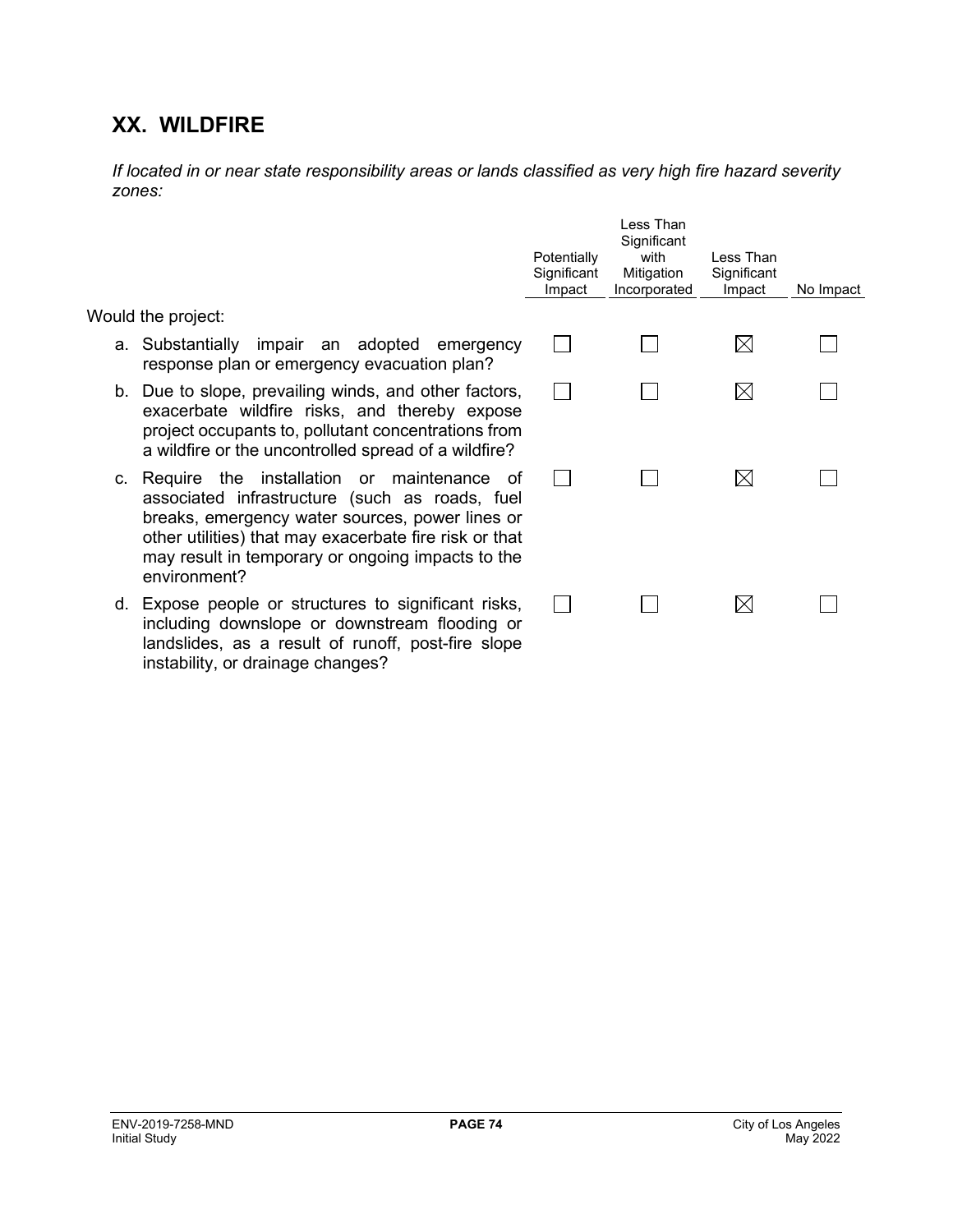### **a) Substantially impair an adopted emergency response plan or emergency evacuation plan?**

**Less Than Significant Impact.** The City of Los Angeles Emergency Management Department coordinates with City departments, municipalities, and community-based organizations to ensure that the City and its residents have the resources to prepare, respond, and recover from emergencies, disasters and significant events. The City's Emergency Operations Organization comprises all agencies of the City's government, including Fire. The Los Angeles Fire Department actively engages in disaster preparedness and includes fire as one of 13 federally identified threats to the City. Therefore, the addition of a 96 unit eldercare facility will not significantly impair any adopted emergency response plan or emergency evacuation.

#### **b) Due to slope, prevailing winds, and other factors, exacerbate wildfire risks, and thereby expose project occupants to, pollutant concentrations from a wildfire or the uncontrolled spread of a wildfire?**

**Less Than Significant Impact.** A significant impact would occur if the proposed project exposed people to pollutant concentrations from a wildfire. The subject site is not located within a designated Hillside area, Very High Fire Severity Zone, or High Wind Velocity Area. Any impacts involving pollutant concentrations from a wildfire would be less than significant.

#### **c) Require the installation or maintenance of associated infrastructure (such as roads, fuel breaks, emergency water sources, power lines or other utilities) that may exacerbate fire risk or that may result in temporary or ongoing impacts to the environment?**

**Less Than Significant Impact.** A significant impact would occur if the 96 unit eldercare facility required the installation or maintenance of associated infrastructure, such as roads, fuel breaks, emergency water sources, power lines, or other utilities that may exacerbate fire risk. The project will be reviewed by LAFD due to the height of the structure as mitigated elsewhere herein. As such, there would be less than significant impact.

## **d) Expose people or structures to significant risks, including downslope or downstream flooding or landslides, as a result of runoff, post-fire slope instability, or drainage changes?**

**Less Than Significant Impact.** The project site is not located in a designated Hillside or Landslide area. As previously discussed, the project has been reviewed for slope stability by LADBS and a Geology and Soils Report Approval Letter was issued July 16, 2020 (Log #113310- 01). The conditions in that letter are by reference incorporated herein. The project is mitigated for landslides and groundwater elsewhere herein. Therefore, the project would have less than significant impacts on area downslope or downstream flooding or landslides, as a result of runoff, post-fire slope instability, or drainage changes.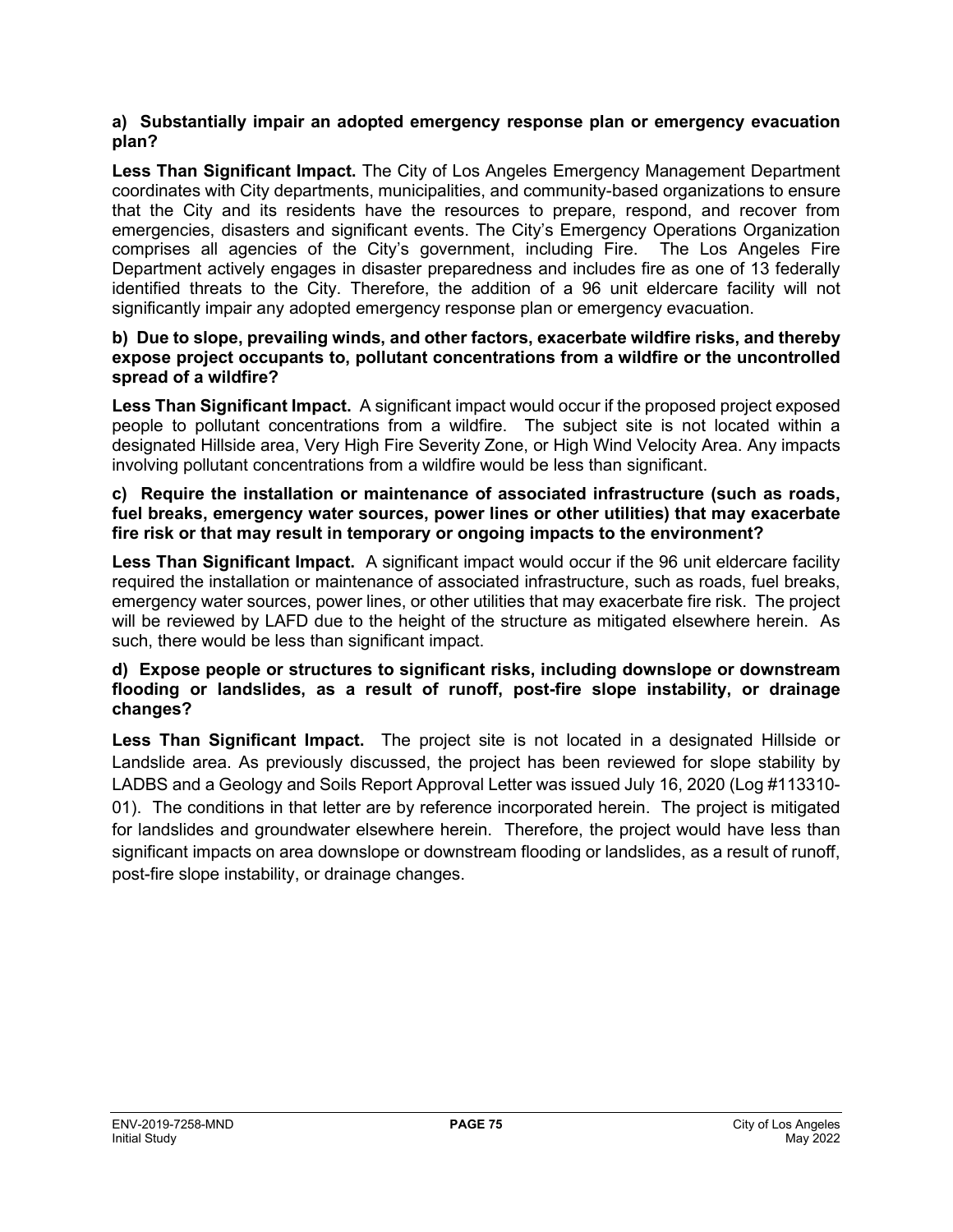# **XXI. MANDATORY FINDINGS OF SIGNIFICANCE**

- a. Does the project have the potential to substantially degrade the quality of the environment, substantially reduce the habitat of a fish or wildlife species, cause a fish or wildlife population to drop below self-sustaining levels, threaten to eliminate a plant or animal community, substantially reduce the number or restrict the range of a rare or endangered plant or animal or eliminate important examples of the major periods of California history or prehistory?
- b. Does the project have impacts that are individually limited, but cumulatively considerable? ("Cumulatively considerable" means that the incremental effects of a project are considerable when viewed in connection with the effects of past projects, the effects of other current projects, and the effects of probable future projects)?
- c. Does the project have environmental effects which will cause substantial adverse effects on human beings, either directly or indirectly?

| Potentially<br>Significant<br>Impact | Less Than<br>Significant<br>with<br>Mitigation<br>Incorporated | Less Than<br>Significant<br>Impact | No Impact |
|--------------------------------------|----------------------------------------------------------------|------------------------------------|-----------|
|                                      |                                                                |                                    |           |
|                                      |                                                                |                                    |           |
|                                      |                                                                |                                    |           |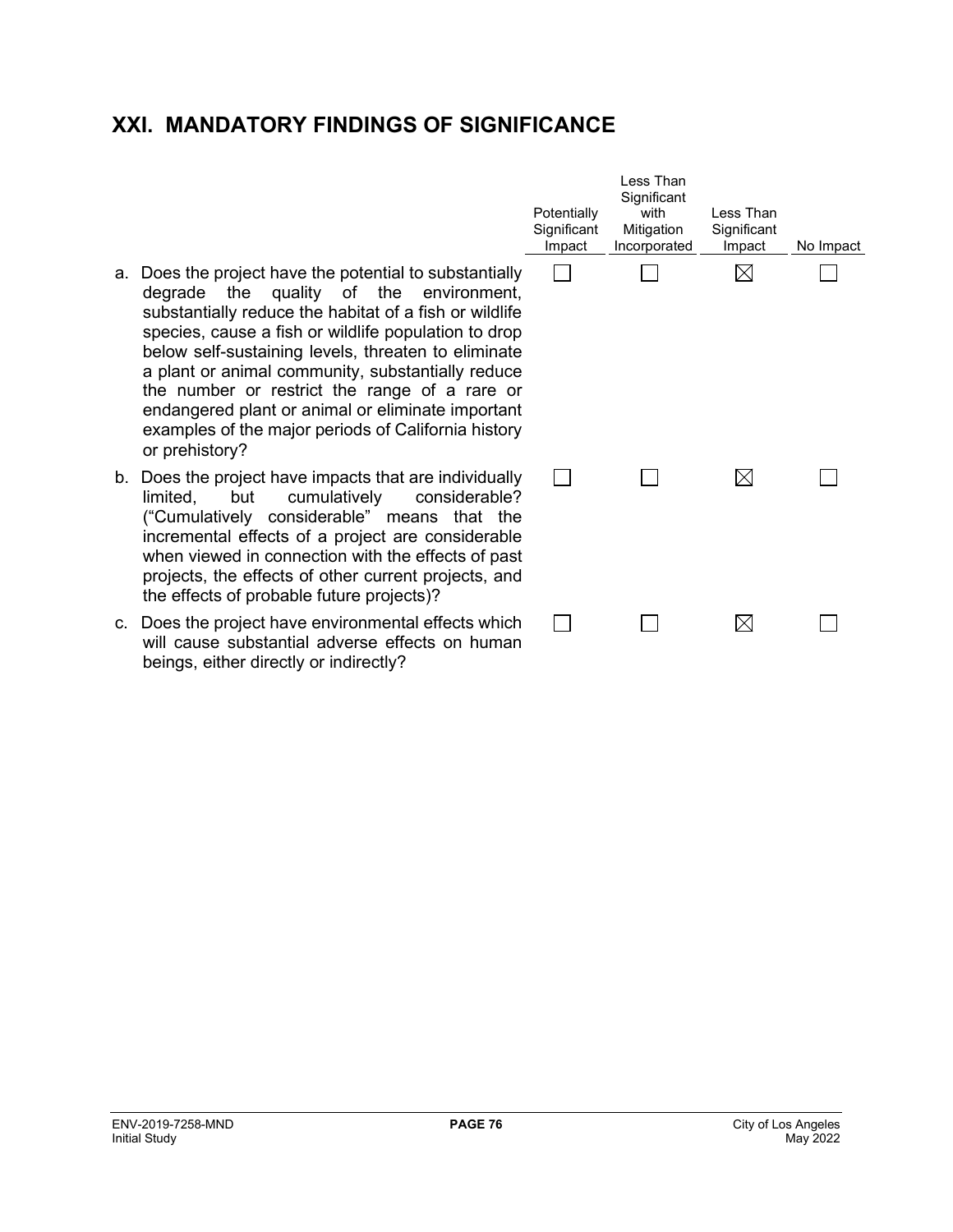**a) Does the project have the potential to substantially degrade the quality of the environment, substantially reduce the habitat of a fish or wildlife species, cause a fish or wildlife population to drop below self-sustaining levels, threaten to eliminate a plant or animal community, substantially reduce the number or restrict the range of a rare or endangered plant or animal or eliminate important examples of the major periods of California history or prehistory?**

**Less Than Significant Impact.** Based on the analysis in this Initial Study, the proposed project would not have the potential to degrade the quality of the environment, substantially reduce the habitat of fish or wildlife species, cause a fish or wildlife population to drop below self-sustaining levels, threaten to eliminate a plant or animal community, or reduce the number or restrict the range of a rare or endangered plant or animal. Implementation of the mitigation measures identified and compliance with existing regulations would reduce impacts to less than significant levels.

**b) Does the project have impacts that are individually limited, but cumulatively considerable? ("Cumulatively considerable" means that the incremental effects of a project are considerable when viewed in connection with the effects of past projects, the effects of other current projects, and the effects of probable future projects)?**

**Less Than Significant Impact.** A significant impact may occur if the proposed project, in conjunction with the related projects, would result in impacts that are less than significant when viewed separately but significant when viewed together. Although projects may be constructed in the project vicinity, project is proposed on an infill site in a highly developed area. Therefore, the cumulative impacts to which the proposed project would contribute would be less than significant. Implementation of the mitigation measures identified would reduce cumulative impacts to less than significant levels.

## **c) Does the project have environmental effects which will cause substantial adverse effects on human beings, either directly or indirectly?**

**Less Than Significant Impact.** A significant impact may occur if the proposed project has the potential to result in significant impacts, as discussed in the preceding sections. All potential impacts of the proposed project have been identified, and mitigation measures have been prescribed, where applicable, to reduce all potential impacts to less than significant levels. Upon implementation of mitigation measures identified and compliance with existing regulations, the proposed project would not have the potential to result in substantial adverse impacts on human beings either directly or indirectly.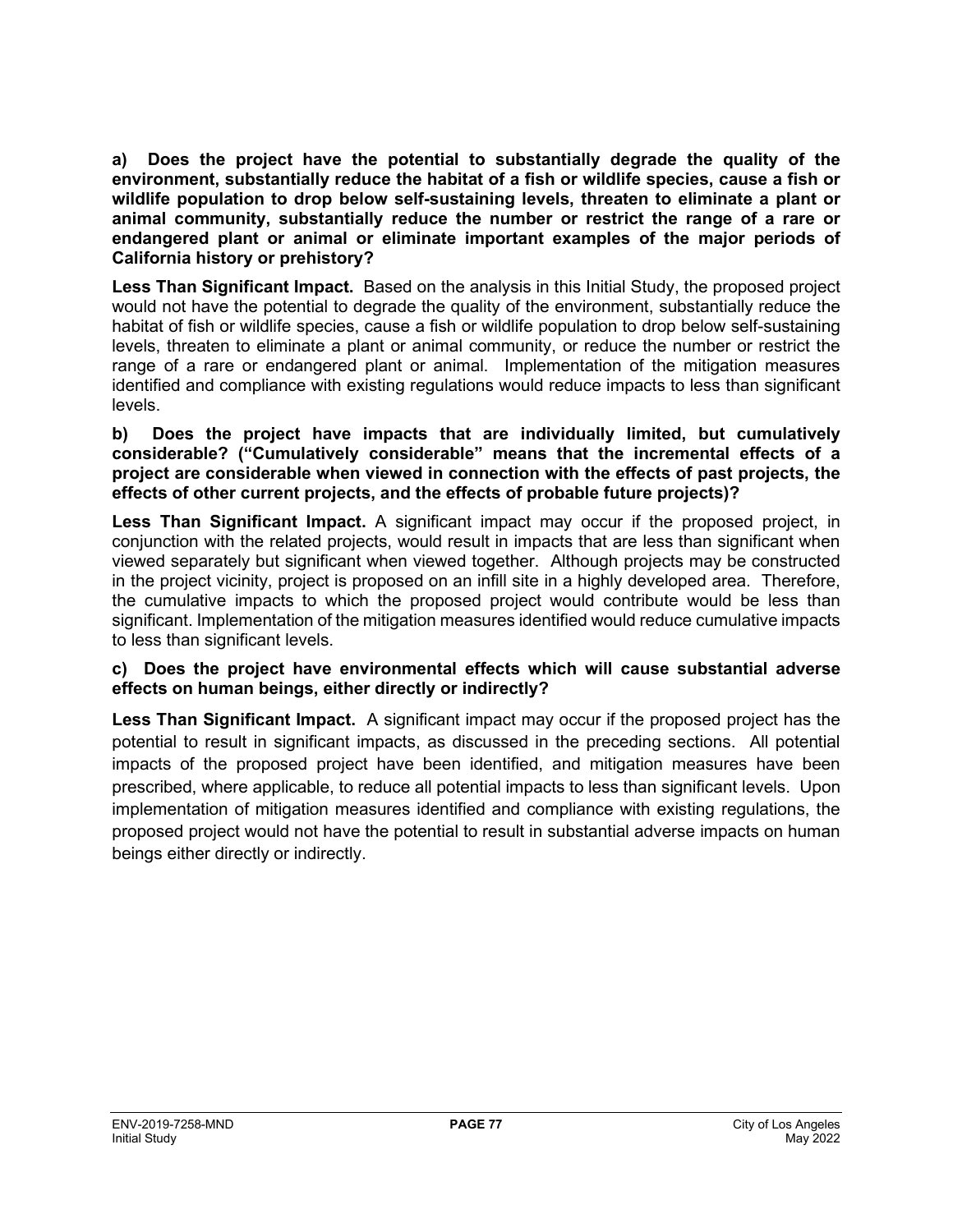# **5 PREPARERS AND PERSONS CONSULTED**

Environmental Managers & Auditors, Inc. ESA

Fernandeño Tataviam Band of Mission Indians Geolotech, Inc.

Los Angeles Department of Building and Safety Los Angeles Department of Transportation McKinley & Associates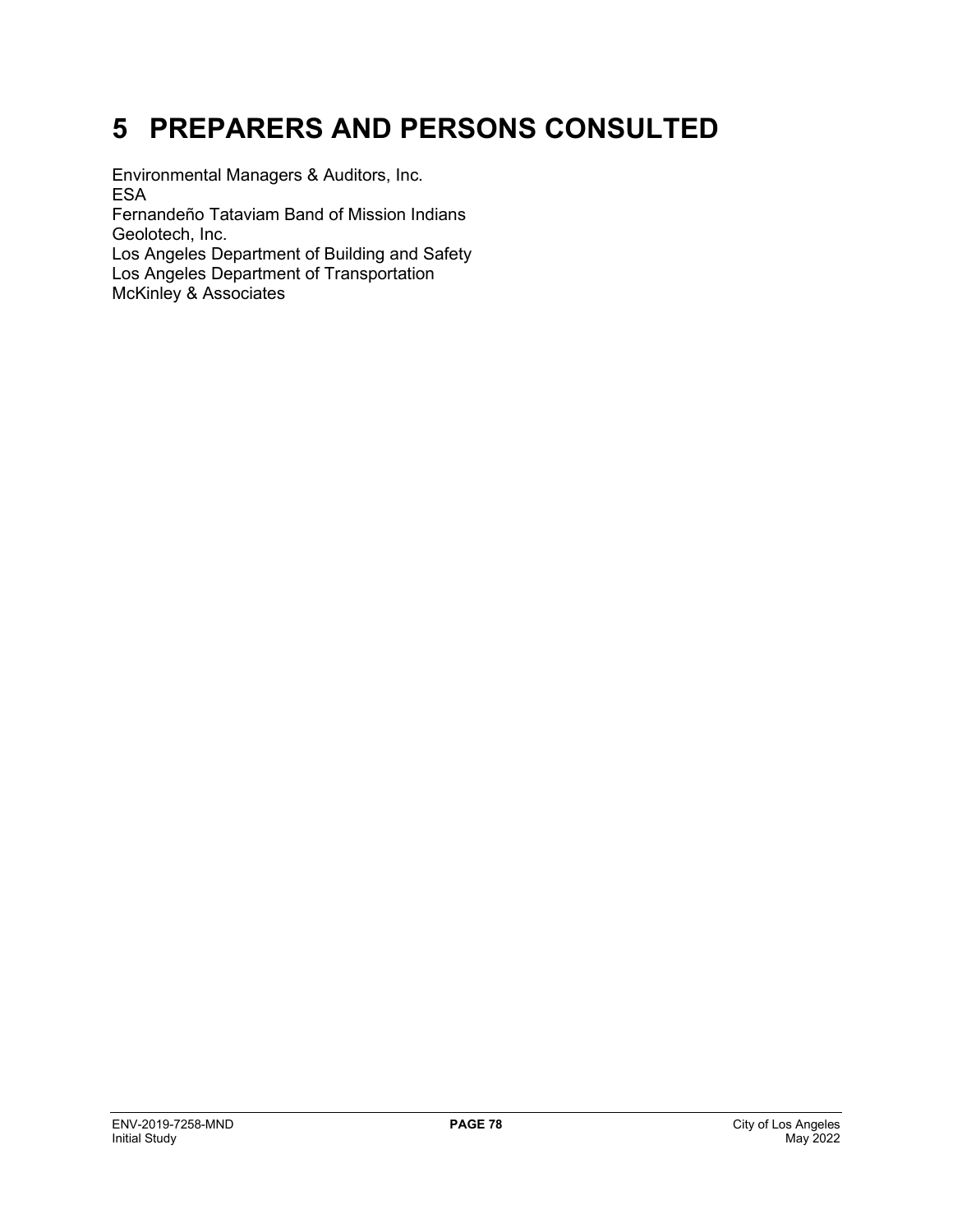# **6 REFERENCES, ACRONYMS AND ABBREVIATIONS**

- ACM asbestos-containing materials
- AQMP Air Quality Management Plan
- BMP Best Management Practices
- BOS City of Los Angeles Bureau of Sanitation
- CARB California Air Resources Board
- CDFW California Department of Fish and Wildlife
- CEQA California Environmental Quality Act
- CFGC California Fish and Game Code
- CMP Congestion Management Program
- CREC Controlled Recognized Environmental Condition
- DTSC California Department of Toxic Substances Control
- FMMP Farmland Mapping and Monitoring Program
- GHG greenhouse gasses
- HREC Historic Recognized Environmental Condition
- LADBS Los Angeles Department of Building and Safety
- LADOT Los Angeles Department of Transportation
- LADWP Los Angeles Department of Water and Power
- LAFD Los Angeles Fire Department
- LAGBC Los Angeles Green Building Code
- LAMC Los Angeles Municipal Code
- LAPD Los Angeles Police Department
- LBP lead-based paint
- LESA Land Evaluation and Site Assessment